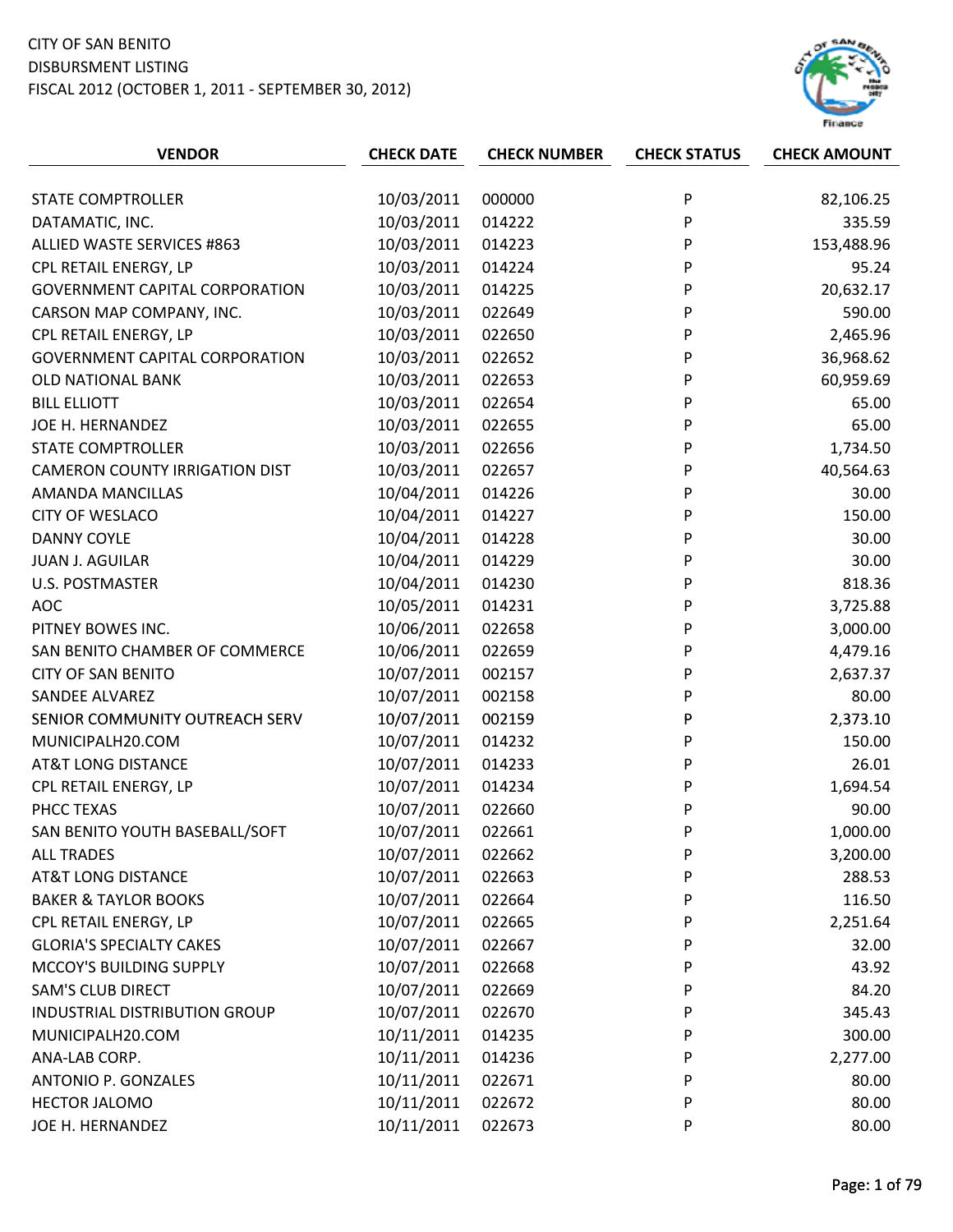

| LUPITA PASSEMENT                 | 10/11/2011 | 022674 | P | 80.00     |
|----------------------------------|------------|--------|---|-----------|
| ANTONIO P. GONZALES              | 10/11/2011 | 022675 | P | 231.52    |
| COYM, REHMET & GUTIERREZ ENGIN   | 10/12/2011 | 014237 | P | 4,065.00  |
| ACI ENVIRONMENTAL CONSULTANTS    | 10/12/2011 | 022676 | P | 750.00    |
| AT&T LONG DISTANCE               | 10/13/2011 | 002160 | P | 11.10     |
| <b>CITY OF SAN BENITO</b>        | 10/13/2011 | 002161 | P | 603.95    |
| <b>CULLIGAN WATER</b>            | 10/13/2011 | 002162 | P | 24.00     |
| SOUTH TEXAS FIRE INVESTIGATORS   | 10/13/2011 | 022677 | P | 130.00    |
| ADOLFO E. CORDOVA                | 10/13/2011 | 022678 | P | 750.00    |
| <b>BEN M. YUDESIS</b>            | 10/13/2011 | 022679 | P | 750.00    |
| DAVID GARZA                      | 10/13/2011 | 022680 | P | 750.00    |
| SAN BENITO HIGH SCHOOL           | 10/13/2011 | 022681 | P | 250.00    |
| CPL RETAIL ENERGY, LP            | 10/13/2011 | 022682 | P | 2,663.48  |
| <b>STATE COMPTROLLER</b>         | 10/13/2011 | 022683 | P | 318.60    |
| <b>U.S. POSTMASTER</b>           | 10/14/2011 | 014238 | P | 776.37    |
| TML INTERGOVERNMENTAL            | 10/14/2011 | 022684 | P | 28,545.73 |
| WELLS FARGO BANK N.A.            | 10/17/2011 | 014256 | P | 1,000.00  |
| PHCC TEXAS                       | 10/17/2011 | 022685 | P | 90.00     |
| NARCISO MARTINEZ CULTURAL ARTS   | 10/19/2011 | 000034 | P | 2,500.00  |
| DSHS CENTRAL LAB MC2004          | 10/19/2011 | 014257 | P | 312.00    |
| <b>CAPEX CONSULTING GROUP</b>    | 10/19/2011 | 014258 | P | 385.00    |
| CPL RETAIL ENERGY, LP            | 10/19/2011 | 014259 | P | 81.96     |
| <b>DIRECT ENERGY BUSINESS</b>    | 10/19/2011 | 014260 | P | 22,051.84 |
| LOWER RIO GRANDE VALLEY          | 10/19/2011 | 014261 | P | 2,292.06  |
| AMIGOS DEL VALLE, INC.           | 10/19/2011 | 022686 | P | 5,000.00  |
| CPL RETAIL ENERGY, LP            | 10/19/2011 | 022687 | P | 735.63    |
| <b>DIRECT ENERGY BUSINESS</b>    | 10/19/2011 | 022688 | P | 31,709.65 |
| TEXAS COMMISSION ON FIRE PROTE   | 10/19/2011 | 022690 | P | 2,210.00  |
| A PAVERS PLUS, INC.              | 10/21/2011 | 000013 | P | 1,816.26  |
| ADVANCE AUTO PARTS               | 10/21/2011 | 014262 | P | 430.94    |
| ALLIED WASTE SERVICES #863       | 10/21/2011 | 014263 | P | 347.33    |
| <b>AOC</b>                       | 10/21/2011 | 014264 | P | 459.18    |
| BORDER STATES ELECTRIC SUPPLY    | 10/21/2011 | 014265 | P | 75.70     |
| CONSOLIDATED ELECTRICAL DISTRI   | 10/21/2011 | 014266 | P | 1,248.58  |
| <b>EXPERT TIRE</b>               | 10/21/2011 | 014267 | P | 351.59    |
| <b>G &amp; K SERVICES</b>        | 10/21/2011 | 014268 | P | 724.60    |
| <b>GENERAL CHEMICAL</b>          | 10/21/2011 | 014271 | P | 5,758.09  |
| <b>GRAJALES TIRE SHOP</b>        | 10/21/2011 | 014272 | P | 21.00     |
| <b>GULF COAST PAPER CO. INC.</b> | 10/21/2011 | 014273 | P | 280.44    |
| <b>HACH COMPANY</b>              | 10/21/2011 | 014274 | P | 292.88    |
| HD SUPPLY WATERWORKS, LTD.       | 10/21/2011 | 014275 | P | 1,086.95  |
| JOHNNY'S TRUE VALUE              | 10/21/2011 | 014276 | P | 302.57    |
| LEWIS ELECTRIC MOTORS, INC.      | 10/21/2011 | 014277 | P | 2,038.45  |
| MCCOY'S BUILDING SUPPLY          | 10/21/2011 | 014278 | P | 679.97    |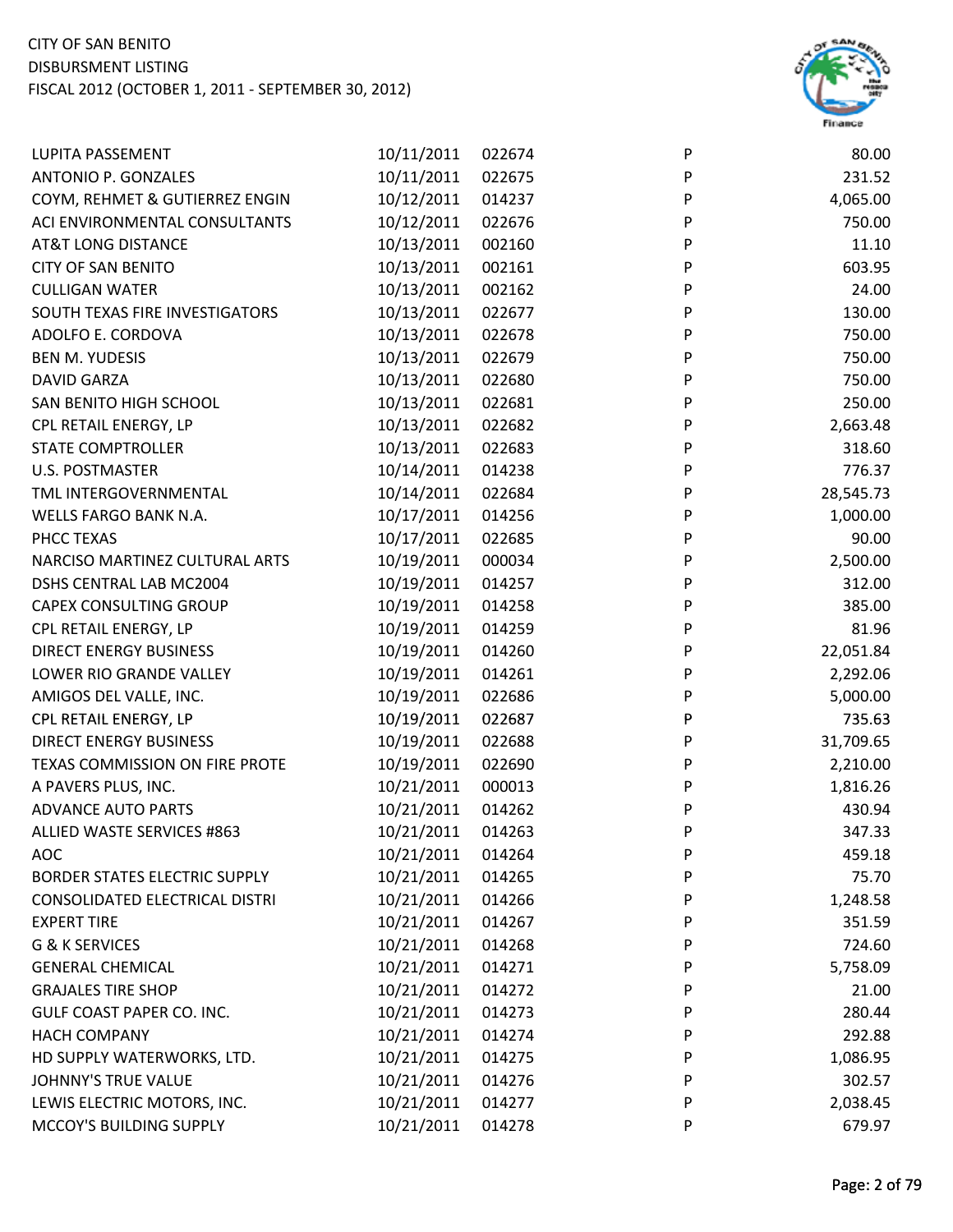

| <b>NUECES POWER EQUIPMENT</b>          | 10/21/2011 | 014279 | P | 387.63    |
|----------------------------------------|------------|--------|---|-----------|
| O'REILLY AUTOMOTIVE, INC.              | 10/21/2011 | 014280 | P | 202.57    |
| ORBIT BROADBAND LLC                    | 10/21/2011 | 014281 | P | 80.00     |
| VALLEY PROUD ENVIRONMENTAL COU         | 10/21/2011 | 014282 | P | 2,500.00  |
| <b>VALLEY RADIO CENTER</b>             | 10/21/2011 | 014283 | P | 200.00    |
| WTS INDUSTRIAL SOLUTIONS, INC.         | 10/21/2011 | 014284 | P | 130.00    |
| DAVID GARZA JR                         | 10/21/2011 | 022691 | P | 10.00     |
| SEAN ANDREW CONSTRUCTION, LLC          | 10/21/2011 | 022692 | P | 26,505.00 |
| <b>HECTOR JALOMO</b>                   | 10/21/2011 | 022693 | P | 10.00     |
| LOWER RIO GRANDE VALLEY                | 10/21/2011 | 022694 | P | 5,278.00  |
| A & W OFFICE SUPPLY, INC.              | 10/21/2011 | 022695 | P | 104.99    |
| <b>ADVANCE AUTO PARTS</b>              | 10/21/2011 | 022696 | P | 551.19    |
| AIR FLO FILTER CO.                     | 10/21/2011 | 022697 | P | 977.04    |
| ALBISOLA COFFEE COMPANY                | 10/21/2011 | 022698 | P | 230.00    |
| <b>AOC</b>                             | 10/21/2011 | 022699 | P | 73.12     |
| <b>BREATH TEST SERVICES</b>            | 10/21/2011 | 022700 | P | 2,000.00  |
| <b>CENTER POINT LARGE PRINT</b>        | 10/21/2011 | 022701 | P | 249.24    |
| <b>CHASE CARD SERVICES</b>             | 10/21/2011 | 022702 | P | 2,468.78  |
| <b>CHUY'S CUSTOM SPORTS</b>            | 10/21/2011 | 022703 | P | 800.00    |
| <b>CITY OF BROWNSVILLE</b>             | 10/21/2011 | 022704 | P | 432.00    |
| DIGITAL OFFICE SYSTEMS                 | 10/21/2011 | 022705 | P | 1,051.56  |
| ERGON ASPHALT AND EMULSIONS, I         | 10/21/2011 | 022706 | P | 5,390.33  |
| <b>EXPERT TIRE</b>                     | 10/21/2011 | 022707 | P | 732.37    |
| G & K SERVICES                         | 10/21/2011 | 022708 | P | 661.63    |
| <b>GCR TIRE CENTERS</b>                | 10/21/2011 | 022710 | P | 112.06    |
| <b>GRAJALES TIRE SHOP</b>              | 10/21/2011 | 022711 | P | 22.00     |
| GULF COAST PAPER CO. INC.              | 10/21/2011 | 022712 | P | 1,830.02  |
| INDUSTRIAL DISPOSAL SUPPLY COM         | 10/21/2011 | 022713 | P | 321.30    |
| <b>INFLATABLE RENTALS</b>              | 10/21/2011 | 022714 | P | 600.00    |
| INGRAM LIBRARY SERVICES, INC.          | 10/21/2011 | 022715 | P | 71.93     |
| <b>J &amp; N AUTO AIR CONDITIONING</b> | 10/21/2011 | 022716 | P | 1,818.55  |
| JOE W. FLY COMPANY, INC.               | 10/21/2011 | 022717 | P | 157.92    |
| <b>GATEWAY</b>                         | 10/21/2011 | 022718 | P | 23.60     |
| <b>JUNIOR LIBRARY GUILD</b>            | 10/21/2011 | 022719 | P | 172.68    |
| L. T. BOSWELL                          | 10/21/2011 | 022720 | P | 329.90    |
| LEADS ONLINE, LLC                      | 10/21/2011 | 022721 | P | 1,188.00  |
| LEWIS ELECTRIC MOTORS, INC.            | 10/21/2011 | 022722 | P | 245.87    |
| LINEBARGER GOGGAN BLAIR & SAMP         | 10/21/2011 | 022723 | P | 9,125.81  |
| <b>MATT'S CASH AND CARRY</b>           | 10/21/2011 | 022724 | P | 613.19    |
| MCCOY'S BUILDING SUPPLY                | 10/21/2011 | 022725 | P | 710.94    |
| MICHAEL BIRDSONG                       | 10/21/2011 | 022726 | P | 25.00     |
| MUNICIPAL SERVICES BUREAU              | 10/21/2011 | 022727 | P | 1,371.52  |
| <b>NUECES POWER EQUIPMENT</b>          | 10/21/2011 | 022728 | P | 1,536.86  |
| O'REILLY AUTOMOTIVE, INC.              | 10/21/2011 | 022729 | P | 1,566.21  |
|                                        |            |        |   |           |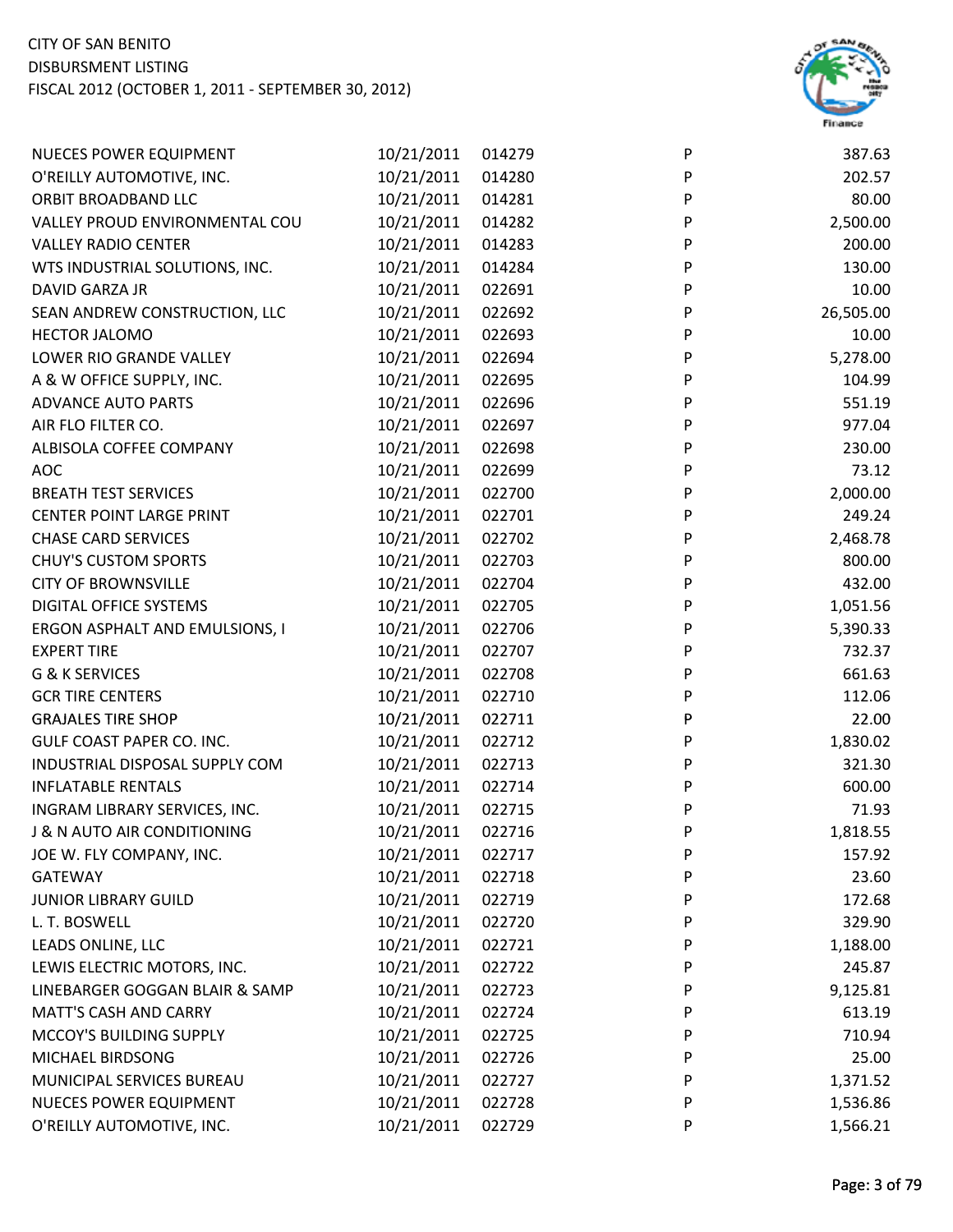

| OMNI BASE SERVICES OF TEXAS           | 10/21/2011 | 022731 | P            | 2,040.00 |
|---------------------------------------|------------|--------|--------------|----------|
| PEREZ AUTO REPAIR                     | 10/21/2011 | 022732 | P            | 145.00   |
| <b>RICARDO GARCIA</b>                 | 10/21/2011 | 022733 | P            | 45.00    |
| <b>ROBLES AUTO SALES #2</b>           | 10/21/2011 | 022734 | P            | 29.00    |
| ROSALIO LEAL                          | 10/21/2011 | 022735 | P            | 160.00   |
| <b>SAN BENITO NEWS</b>                | 10/21/2011 | 022736 | $\mathsf{P}$ | 30.00    |
| SIDDONS FIRE APPARATUS, INC.          | 10/21/2011 | 022737 | ${\sf P}$    | 453.57   |
| THE JEWELRY WORKSHOP                  | 10/21/2011 | 022738 | P            | 198.00   |
| TOPS THE OUTDOOR POWER STORE          | 10/21/2011 | 022739 | P            | 423.89   |
| UNITED REFRIGERATION, INC.            | 10/21/2011 | 022740 | P            | 173.15   |
| VALLEY BAPTIST MEDICAL CENTER         | 10/21/2011 | 022741 | $\mathsf{P}$ | 361.00   |
| <b>VALLEY IT SOLUTIONS</b>            | 10/21/2011 | 022742 | ${\sf P}$    | 7,000.00 |
| WAL-MART COMMUNITY/GECRB              | 10/21/2011 | 022743 | ${\sf P}$    | 44.68    |
| WRIGHT FUEL DISTRIBUTORS, LLC         | 10/21/2011 | 022744 | $\sf P$      | 6,118.16 |
| <b>CITY OF SAN BENITO</b>             | 10/24/2011 | 002163 | P            | 1,454.57 |
| TEXAS COMMISSION ON LAW ENFORC        | 10/24/2011 | 022745 | P            | 100.00   |
| <b>MARCOS DAVID TIRADO</b>            | 10/24/2011 | 022746 | P            | 100.00   |
| <b>VICTOR ELOY ROSAS</b>              | 10/24/2011 | 022747 | P            | 20.00    |
| <b>U.S. POSTMASTER</b>                | 10/25/2011 | 014285 | P            | 780.35   |
| ADAN R. GONZALEZ                      | 10/25/2011 | 014286 | $\sf P$      | 10.00    |
| ROMULO GARZA                          | 10/25/2011 | 014287 | P            | 10.00    |
| SEBASTIAN LOPEZ                       | 10/25/2011 | 014288 | P            | 10.00    |
| <b>BROWNSVILLE PUBLIC UTILITIES B</b> | 10/27/2011 | 014310 | P            | 3,360.00 |
| <b>TCEQ</b>                           | 10/27/2011 | 014311 | P            | 111.00   |
| NOTARY PUBLIC UNDERWRITERS AGE        | 10/27/2011 | 022748 | $\mathsf{P}$ | 257.97   |
| MANUEL CISNEROS, JR.                  | 10/27/2011 | 022749 | P            | 150.00   |
| ADOLFO E. CORDOVA                     | 10/27/2011 | 022750 | P            | 750.00   |
| <b>BEN M. YUDESIS</b>                 | 10/27/2011 | 022751 | P            | 750.00   |
| <b>DAVID GARZA</b>                    | 10/27/2011 | 022752 | P            | 750.00   |
| MIRACLE KIDS OF SOUTH TEXAS           | 10/27/2011 | 022753 | P            | 250.00   |
| NEIGHBORS IN NEED OF SERVICES,        | 10/27/2011 | 022754 | P            | 250.00   |
| SAN BENITO MUSEUMS COALITION          | 11/01/2011 | 000035 | P            | 937.50   |
| <b>SANDEE ALVAREZ</b>                 | 11/02/2011 | 002164 | P            | 10.00    |
| <b>AMERICAN EXPRESS</b>               | 11/02/2011 | 002165 | P            | 369.08   |
| <b>VICTOR ELOY ROSAS</b>              | 11/02/2011 | 022755 | P            | 60.10    |
| U.S. POSTMASTER                       | 11/03/2011 | 014312 | P            | 817.33   |
| <b>ADVANCE AUTO PARTS</b>             | 11/03/2011 | 014313 | P            | 8.97     |
| AL WASIELEWSKI                        | 11/03/2011 | 014314 | P            | 70.00    |
| ALAMO IRON WORKS, INC.                | 11/03/2011 | 014315 | P            | 209.72   |
| AMCHEM INCORPORATED                   | 11/03/2011 | 014316 | P            | 9,003.78 |
| <b>AOC</b>                            | 11/03/2011 | 014317 | P            | 3,045.00 |
| ARROW MAGNOLIA, INC.                  | 11/03/2011 | 014318 | P            | 2,447.50 |
| AT&T                                  | 11/03/2011 | 014319 | P            | 337.62   |
| <b>AT&amp;T LONG DISTANCE</b>         | 11/03/2011 | 014320 | P            | 46.32    |
|                                       |            |        |              |          |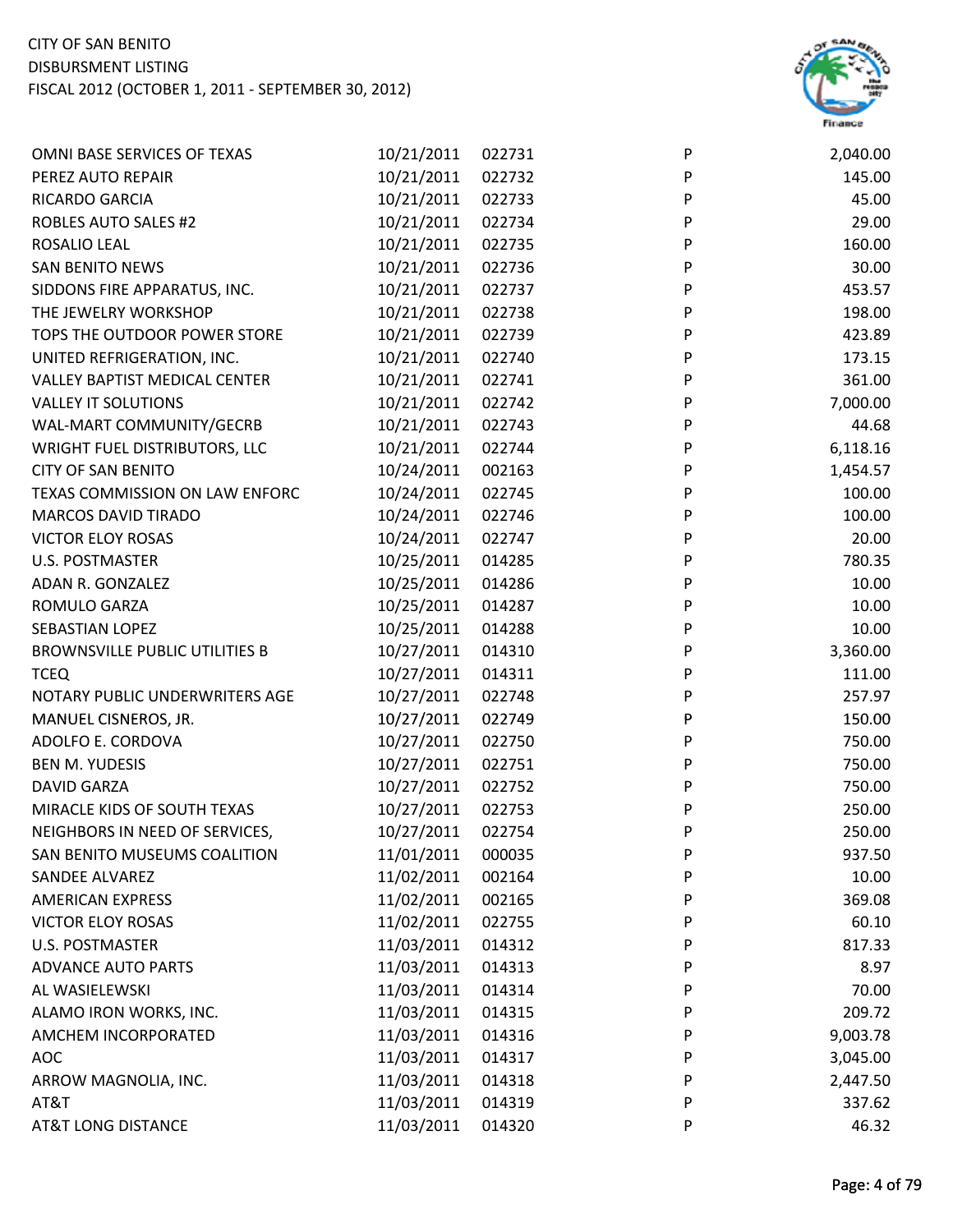

| <b>BENITEZ DIESEL REPAIR</b>              | 11/03/2011 | 014321 | $\mathsf{P}$ | 800.00    |
|-------------------------------------------|------------|--------|--------------|-----------|
| BORDER STATES ELECTRIC SUPPLY             | 11/03/2011 | 014322 | ${\sf P}$    | 29.02     |
| <b>BROWNSVILLE PUBLIC UTILITIES B</b>     | 11/03/2011 | 014323 | P            | 180.00    |
| <b>BURTON AUTO SUPPLY</b>                 | 11/03/2011 | 014324 | P            | 96.40     |
| <b>CARQUEST AUTO PARTS STORES</b>         | 11/03/2011 | 014325 | P            | 569.37    |
| CENTRAL READY MIX CONCRETE COM            | 11/03/2011 | 014326 | $\mathsf{P}$ | 407.00    |
| <b>CHAMELEON INDUSTRIES INC.</b>          | 11/03/2011 | 014327 | P            | 4,262.50  |
| <b>CHASE CARD SERVICES</b>                | 11/03/2011 | 014328 | P            | 1,025.80  |
| <b>CITRUS WATER &amp; WASTEWATER ASSO</b> | 11/03/2011 | 014329 | P            | 17.00     |
| <b>COMPUTER SUPPLIES &amp; SERVICES</b>   | 11/03/2011 | 014330 | P            | 127.81    |
| ENVIRONMENTAL IMPROVEMENTS, IN            | 11/03/2011 | 014331 | $\sf P$      | 3,038.00  |
| <b>EXPERT TIRE</b>                        | 11/03/2011 | 014332 | P            | 199.98    |
| FERGUSON WATERWORKS-MUNICIPAL             | 11/03/2011 | 014333 | P            | 14,241.96 |
| <b>GCR TIRE CENTERS</b>                   | 11/03/2011 | 014334 | P            | 62.00     |
| <b>GENERAL CHEMICAL</b>                   | 11/03/2011 | 014335 | $\sf P$      | 5,617.45  |
| GIDDY-UP DELIVERY SERVICE INC.            | 11/03/2011 | 014336 | $\mathsf{P}$ | 183.42    |
| <b>GOODE ELECTRIC COMPANY</b>             | 11/03/2011 | 014338 | P            | 2,454.20  |
| <b>GRAJALES TIRE SHOP</b>                 | 11/03/2011 | 014339 | P            | 23.00     |
| <b>GULF COAST PAPER CO. INC.</b>          | 11/03/2011 | 014340 | P            | 984.96    |
| <b>HACH COMPANY</b>                       | 11/03/2011 | 014341 | ${\sf P}$    | 296.95    |
| HD SUPPLY WATERWORKS, LTD.                | 11/03/2011 | 014342 | P            | 480.88    |
| <b>JOHNNY'S TRUE VALUE</b>                | 11/03/2011 | 014343 | P            | 116.45    |
| KINLOCH EQUIPMENT & SUPPLY, IN            | 11/03/2011 | 014344 | P            | 1,681.26  |
| LEWIS ELECTRIC MOTORS, INC.               | 11/03/2011 | 014345 | P            | 5,713.23  |
| LOWER COLORADO RIVER AUTHORITY            | 11/03/2011 | 014346 | $\mathsf{P}$ | 614.00    |
| MCCOY'S BUILDING SUPPLY                   | 11/03/2011 | 014347 | P            | 591.71    |
| <b>NUECES POWER EQUIPMENT</b>             | 11/03/2011 | 014348 | ${\sf P}$    | 2,002.11  |
| O'REILLY AUTOMOTIVE, INC.                 | 11/03/2011 | 014349 | P            | 61.03     |
| POLLARDWATER, INC                         | 11/03/2011 | 014350 | P            | 215.71    |
| RIO GRANDE CONCRETE ACCESSORIE            | 11/03/2011 | 014351 | P            | 178.32    |
| UNITED RENTALS (NORTH AMERICA)            | 11/03/2011 | 014352 | P            | 2,047.00  |
| INDUSTRIAL DISTRIBUTION GROUP             | 11/03/2011 | 014353 | P            | 868.98    |
| TYLER TECHNOLOGIES, INC.                  | 11/03/2011 | 014354 | P            | 14,562.26 |
| <b>USA BLUE BOOK</b>                      | 11/03/2011 | 014355 | P            | 582.51    |
| VICTORIA STEEL & SUPPLY INC.              | 11/03/2011 | 014356 | P            | 292.28    |
| WOFFORD MCALLEN ARMATURE WORKS            | 11/03/2011 | 014357 | P            | 437.00    |
| WRIGHT FUEL DISTRIBUTORS, LLC             | 11/03/2011 | 014358 | P            | 378.10    |
| <b>ADVANCE AUTO PARTS</b>                 | 11/03/2011 | 022756 | P            | 231.28    |
| ALL VALLEY KEY & LOCK                     | 11/03/2011 | 022757 | P            | 164.80    |
| <b>AMERICAN EXPRESS</b>                   | 11/03/2011 | 022758 | P            | 340.76    |
| AMIGO BOLT & SUPPLY                       | 11/03/2011 | 022759 | P            | 93.02     |
| AT&T                                      | 11/03/2011 | 022760 | P            | 1,305.16  |
| <b>AT&amp;T LONG DISTANCE</b>             | 11/03/2011 | 022761 | P            | 315.09    |
| <b>BAKER DISTRUBUTING</b>                 | 11/03/2011 | 022762 | P            | 300.90    |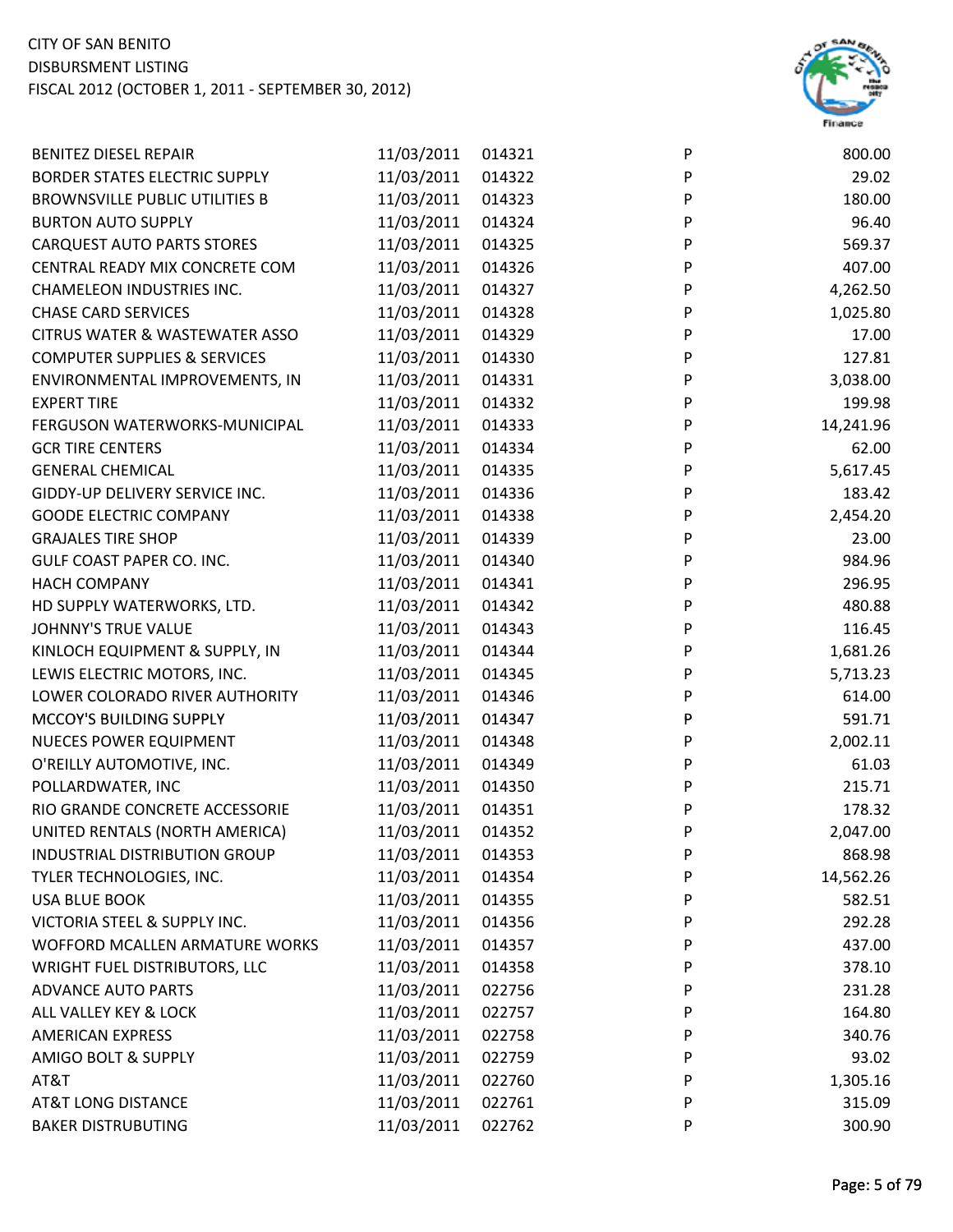

| <b>CARQUEST AUTO PARTS STORES</b> | 11/03/2011 | 022763 | P         | 460.88    |
|-----------------------------------|------------|--------|-----------|-----------|
| CDW GOVERNMENT, INC.              | 11/03/2011 | 022764 | P         | 382.07    |
| CENTRAL READY MIX CONCRETE COM    | 11/03/2011 | 022765 | P         | 74.00     |
| <b>CHASE CARD SERVICES</b>        | 11/03/2011 | 022766 | P         | 774.44    |
| <b>CLEAN MACHINE</b>              | 11/03/2011 | 022767 | P         | 79.00     |
| COYM, REHMET & GUTIERREZ ENGIN    | 11/03/2011 | 022768 | ${\sf P}$ | 6,691.25  |
| <b>CRYSTAL CLEAR WATER</b>        | 11/03/2011 | 022769 | ${\sf P}$ | 147.86    |
| DICK OFFICE SUPPLY, INC.          | 11/03/2011 | 022770 | P         | 19.95     |
| DR. SMOOTHIE BRANDS               | 11/03/2011 | 022771 | P         | 634.26    |
| EL GALLITO RESTAURANT             | 11/03/2011 | 022772 | P         | 48.00     |
| FRONTERA MATERIALS, INC           | 11/03/2011 | 022773 | O         | 8,309.73  |
| <b>GARCIA TOWING</b>              | 11/03/2011 | 022774 | ${\sf P}$ | 45.00     |
| <b>GCR TIRE CENTERS</b>           | 11/03/2011 | 022775 | P         | 3,409.62  |
| <b>GLORIA'S SPECIALTY CAKES</b>   | 11/03/2011 | 022776 | P         | 40.00     |
| <b>GRAJALES TIRE SHOP</b>         | 11/03/2011 | 022777 | P         | 6.00      |
| HARLINGEN DOOR COMPANY, INC.      | 11/03/2011 | 022778 | P         | 135.00    |
| JOSE A. LOYA                      | 11/03/2011 | 022779 | P         | 28.58     |
| L. T. BOSWELL                     | 11/03/2011 | 022780 | P         | 142.61    |
| MAGIC VALLEY ELECTRICT CO         | 11/03/2011 | 022781 | P         | 210.15    |
| MATHESON TRI-GAS, INC.            | 11/03/2011 | 022782 | P         | 153.73    |
| MCCOY'S BUILDING SUPPLY           | 11/03/2011 | 022783 | P         | 132.88    |
| O'REILLY AUTOMOTIVE, INC.         | 11/03/2011 | 022784 | P         | 244.08    |
| PEREZ AUTO REPAIR                 | 11/03/2011 | 022785 | P         | 65.00     |
| PUENTES MINISTRY                  | 11/03/2011 | 022786 | P         | 250.00    |
| ROADRUNNER HARLEY-DAVIDSON        | 11/03/2011 | 022787 | P         | 567.45    |
| <b>ROBLES AUTO SALES #2</b>       | 11/03/2011 | 022788 | P         | 29.00     |
| ROYAL METAL BUILDING COMPONENT    | 11/03/2011 | 022789 | P         | 280.90    |
| <b>SAM'S CLUB DIRECT</b>          | 11/03/2011 | 022790 | P         | 649.77    |
| SAN BENITO CHAMBER OF COMMERCE    | 11/03/2011 | 022791 | P         | 5,979.16  |
| SOUTH TEXAS FIRE INVESTIGATORS    | 11/03/2011 | 022792 | P         | 50.00     |
| SOUTH TEXAS FLAG & SIGN           | 11/03/2011 | 022793 | P         | 292.00    |
| TACOS Y TORTAS LA VAQUITA         | 11/03/2011 | 022794 | P         | 392.50    |
| <b>TEXAS GAS SERVICE</b>          | 11/03/2011 | 022795 | P         | 38.40     |
| TYLER TECHNOLOGIES, INC.          | 11/03/2011 | 022796 | P         | 18,674.40 |
| UNITED REFRIGERATION, INC.        | 11/03/2011 | 022797 | P         | 1,250.00  |
| VALLEY BAPTIST MEDICAL CENTER     | 11/03/2011 | 022798 | P         | 372.00    |
| WRIGHT FUEL DISTRIBUTORS, LLC     | 11/03/2011 | 022800 | P         | 19,654.60 |
| <b>AT&amp;T LONG DISTANCE</b>     | 11/07/2011 | 002166 | P         | 16.31     |
| <b>CITY OF SAN BENITO</b>         | 11/07/2011 | 002167 | P         | 3,116.89  |
| <b>CULLIGAN WATER</b>             | 11/07/2011 | 002168 | P         | 24.00     |
| <b>SAN BENITO NEWS</b>            | 11/07/2011 | 002169 | P         | 30.00     |
| CPL RETAIL ENERGY, LP             | 11/07/2011 | 014359 | P         | 961.55    |
| <b>DIRECT ENERGY BUSINESS</b>     | 11/07/2011 | 014360 | P         | 336.24    |
| CPL RETAIL ENERGY, LP             | 11/07/2011 | 022801 | P         | 1,839.82  |
|                                   |            |        |           |           |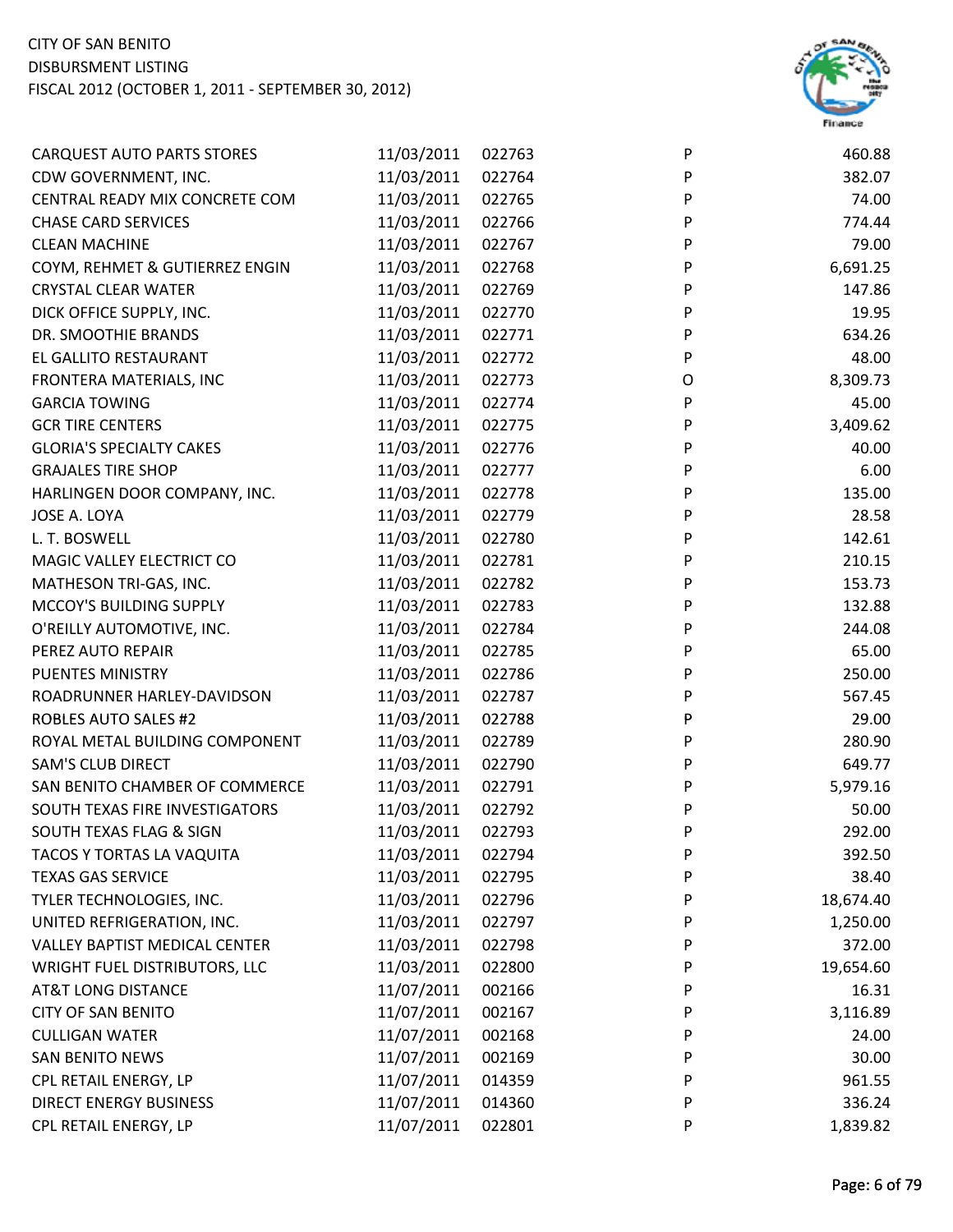

| TEXAS ALCOHOLIC BEVERAGE COMMI        | 11/09/2011 | 000036 | P | 231.00    |
|---------------------------------------|------------|--------|---|-----------|
| COYM, REHMET & GUTIERREZ ENGIN        | 11/09/2011 | 014369 | P | 25,235.16 |
| ADOLFO E. CORDOVA                     | 11/09/2011 | 022803 | P | 750.00    |
| <b>BEN M. YUDESIS</b>                 | 11/09/2011 | 022804 | P | 750.00    |
| <b>DAVID GARZA</b>                    | 11/09/2011 | 022805 | P | 750.00    |
| COYM, REHMET & GUTIERREZ ENGIN        | 11/09/2011 | 022806 | P | 7,577.63  |
| UNION PACIFIC RAILROAD COMPANY        | 11/09/2011 | 022807 | P | 3,500.00  |
| PHILLIP THOMAS                        | 11/10/2011 | 000037 | P | 375.00    |
| REVOLUTION ENTERTAINMENT              | 11/10/2011 | 000038 | P | 1,750.00  |
| <b>TCEQ</b>                           | 11/10/2011 | 014371 | P | 111.00    |
| <b>SUSAN CRABTREE</b>                 | 11/14/2011 | 014372 | P | 90.00     |
| <b>DANNY COYLE</b>                    | 11/14/2011 | 014373 | P | 90.00     |
| <b>DIRECT ENERGY BUSINESS</b>         | 11/14/2011 | 014374 | P | 41,540.76 |
| CPL RETAIL ENERGY, LP                 | 11/14/2011 | 014375 | P | 610.89    |
| TML INTERGOVERNMENTAL                 | 11/14/2011 | 022808 | P | 40,301.41 |
| VERMEER EQUIPMENT OF TEXAS, IN        | 11/14/2011 | 022809 | P | 310.48    |
| <b>DIRECT ENERGY BUSINESS</b>         | 11/14/2011 | 022810 | P | 37,752.27 |
| CPL RETAIL ENERGY, LP                 | 11/14/2011 | 022812 | P | 5,112.06  |
| <b>U.S. POSTMASTER</b>                | 11/15/2011 | 014376 | P | 777.28    |
| <b>VALLEY BUSINESS REPORT</b>         | 11/16/2011 | 000039 | P | 590.00    |
| A PAVERS PLUS, INC.                   | 11/18/2011 | 000014 | P | 1,727.46  |
| <b>AMERICAN EXPRESS</b>               | 11/18/2011 | 000040 | P | 54.84     |
| WELCOME HOME, RIO GRANDE VALLE        | 11/18/2011 | 000041 | P | 437.50    |
| <b>ADVANCE AUTO PARTS</b>             | 11/18/2011 | 014377 | P | 33.36     |
| DATAMATIC, INC.                       | 11/18/2011 | 014378 | P | 335.59    |
| ALTIVIA, CORP.                        | 11/18/2011 | 014379 | P | 6,147.45  |
| AMERICAN SOLUTIONS FOR BUSINES        | 11/18/2011 | 014380 | P | 1,117.42  |
| ANA-LAB CORP.                         | 11/18/2011 | 014381 | P | 2,024.00  |
| ARROW MAGNOLIA, INC.                  | 11/18/2011 | 014382 | P | 669.42    |
| <b>BORDER STATES ELECTRIC SUPPLY</b>  | 11/18/2011 | 014383 | P | 43.53     |
| <b>BROWNSVILLE PUBLIC UTILITIES B</b> | 11/18/2011 | 014384 | P | 360.00    |
| <b>BURTON AUTO SUPPLY</b>             | 11/18/2011 | 014385 | P | 52.41     |
| <b>CAMERON COUNTY IRRIGATION DIST</b> | 11/18/2011 | 014386 | P | 28,134.88 |
| <b>CARQUEST AUTO PARTS STORES</b>     | 11/18/2011 | 014387 | P | 76.16     |
| DOGGETT HEAVY MACHINERY SERVIC        | 11/18/2011 | 014388 | P | 1,194.81  |
| ESTRADA-HINOJOSA & COMPANY, IN        | 11/18/2011 | 014389 | P | 1,870.76  |
| <b>EXPERT TIRE</b>                    | 11/18/2011 | 014390 | P | 376.60    |
| <b>FASTENAL</b>                       | 11/18/2011 | 014391 | P | 20.86     |
| FERGUSON WATERWORKS-MUNICIPAL         | 11/18/2011 | 014392 | P | 8,059.64  |
| <b>GOODE ELECTRIC COMPANY</b>         | 11/18/2011 | 014393 | P | 330.00    |
| <b>GRAJALES TIRE SHOP</b>             | 11/18/2011 | 014394 | P | 7.00      |
| HOUSTON SERVICE INDUSTRIES, IN        | 11/18/2011 | 014395 | P | 289.80    |
| JOHNNY'S TRUE VALUE                   | 11/18/2011 | 014396 | P | 230.98    |
| <b>MARES TIRES</b>                    | 11/18/2011 | 014397 | P | 723.00    |
|                                       |            |        |   |           |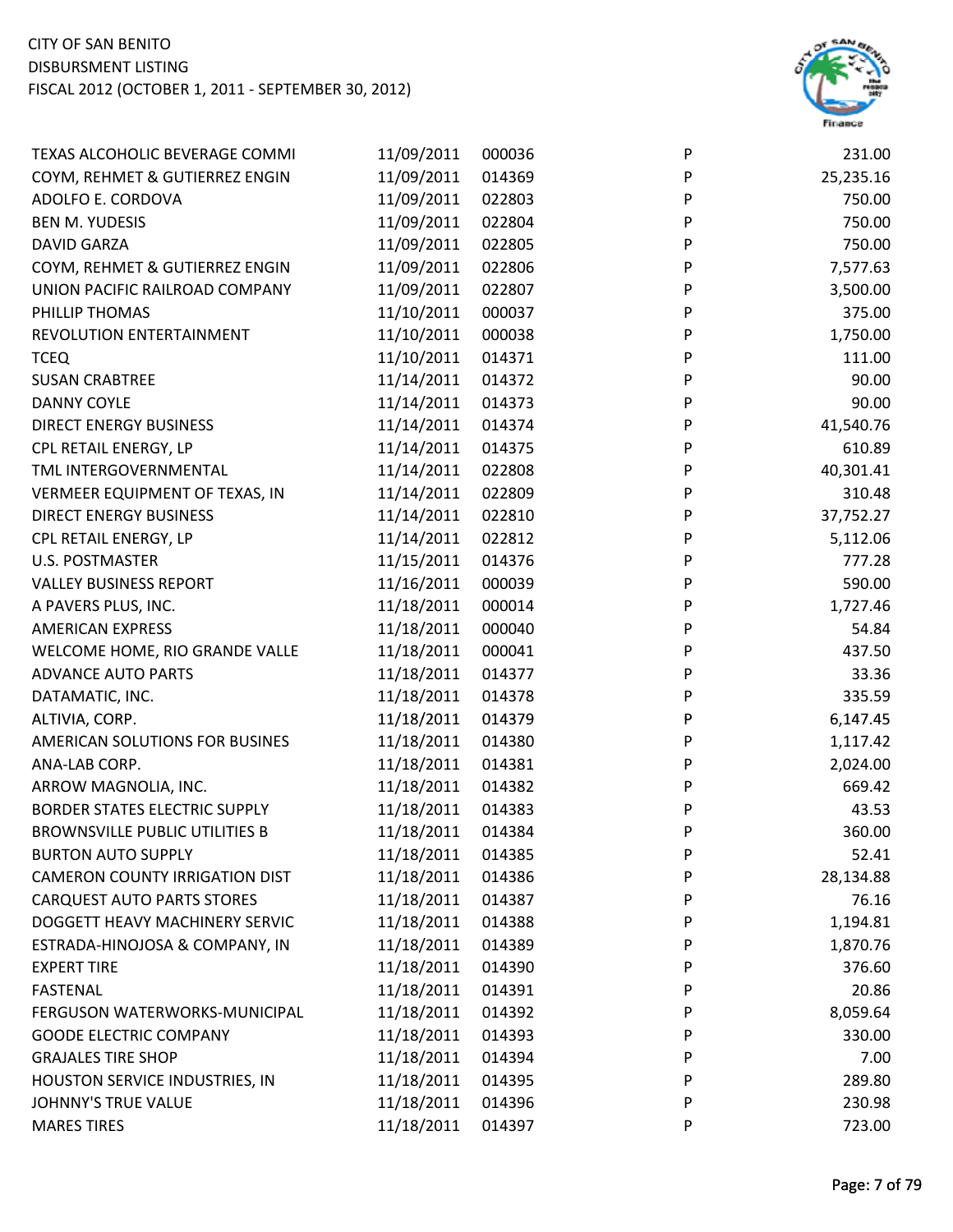

| <b>MATT'S CASH AND CARRY</b>         | 11/18/2011 | 014398 | P | 13.48     |
|--------------------------------------|------------|--------|---|-----------|
| MCCOY'S BUILDING SUPPLY              | 11/18/2011 | 014399 | P | 184.53    |
| MUNICIPAL PUMP & CONTROL, INC.       | 11/18/2011 | 014400 | P | 330.00    |
| <b>NUECES POWER EQUIPMENT</b>        | 11/18/2011 | 014401 | P | 93.79     |
| O'REILLY AUTOMOTIVE, INC.            | 11/18/2011 | 014402 | P | 420.91    |
| POLYDYNE INC.                        | 11/18/2011 | 014403 | P | 3,622.50  |
| UNITED RENTALS (NORTH AMERICA)       | 11/18/2011 | 014404 | P | 259.55    |
| <b>SAN BENITO NEWS</b>               | 11/18/2011 | 014405 | P | 155.49    |
| INDUSTRIAL DISTRIBUTION GROUP        | 11/18/2011 | 014406 | P | 529.12    |
| <b>SHAMROCK PIPE TOOLS</b>           | 11/18/2011 | 014407 | P | 999.53    |
| SIEMENS WATER TECHNOLOGIES LLC       | 11/18/2011 | 014408 | P | 39,697.02 |
| TERRA RENEWAL WEST, LLC              | 11/18/2011 | 014409 | P | 4,410.00  |
| <b>ADVANCE AUTO PARTS</b>            | 11/18/2011 | 022814 | P | 92.99     |
| <b>AMERICAN EXPRESS</b>              | 11/18/2011 | 022815 | P | 633.86    |
| AMIGO BOLT & SUPPLY                  | 11/18/2011 | 022817 | P | 6.49      |
| AMIGOS LIBRARY SERVICES, INC.        | 11/18/2011 | 022818 | P | 600.00    |
| <b>AOC</b>                           | 11/18/2011 | 022819 | P | 265.81    |
| <b>AUTO ZONE</b>                     | 11/18/2011 | 022820 | P | 43.98     |
| <b>BORDER STATES ELECTRIC SUPPLY</b> | 11/18/2011 | 022821 | P | 299.50    |
| <b>BURTON AUTO SUPPLY</b>            | 11/18/2011 | 022822 | P | 46.95     |
| <b>CARQUEST AUTO PARTS STORES</b>    | 11/18/2011 | 022823 | P | 206.78    |
| <b>CENTER POINT LARGE PRINT</b>      | 11/18/2011 | 022824 | P | 248.04    |
| CENTRAL READY MIX CONCRETE COM       | 11/18/2011 | 022825 | P | 222.00    |
| <b>CHASE CARD SERVICES</b>           | 11/18/2011 | 022826 | P | 611.81    |
| <b>CLEAN MACHINE</b>                 | 11/18/2011 | 022827 | P | 12.00     |
| COYM, REHMET & GUTIERREZ ENGIN       | 11/18/2011 | 022828 | P | 5,999.37  |
| DICK OFFICE SUPPLY, INC.             | 11/18/2011 | 022829 | P | 19.95     |
| DOGGETT HEAVY MACHINERY SERVIC       | 11/18/2011 | 022830 | P | 937.82    |
| ESTRADA-HINOJOSA & COMPANY, IN       | 11/18/2011 | 022831 | P | 661.37    |
| <b>EXPERT TIRE</b>                   | 11/18/2011 | 022832 | P | 91.10     |
| <b>FIRE PROGRAMS</b>                 | 11/18/2011 | 022833 | P | 510.00    |
| <b>FRANCISCO TAMAYO</b>              | 11/18/2011 | 022834 | P | 1,200.00  |
| <b>GCR TIRE CENTERS</b>              | 11/18/2011 | 022835 | P | 297.48    |
| <b>GRAJALES TIRE SHOP</b>            | 11/18/2011 | 022836 | P | 27.00     |
| GULF COAST PAPER CO. INC.            | 11/18/2011 | 022837 | P | 1,303.73  |
| H & H GOLF CARTS                     | 11/18/2011 | 022838 | P | 204.10    |
| HERITAGE ARCHIVES, INC.              | 11/18/2011 | 022839 | P | 869.25    |
| INDUSTRIAL DISPOSAL SUPPLY COM       | 11/18/2011 | 022841 | P | 152.36    |
| MARKETING AND ASSOCIATES, INC.       | 11/18/2011 | 022842 | P | 125.00    |
| <b>JORGE L. REYES</b>                | 11/18/2011 | 022843 | P | 170.00    |
| <b>JUNIOR LIBRARY GUILD</b>          | 11/18/2011 | 022844 | P | 253.08    |
| <b>KNIGHTS OF COLUMBUS</b>           | 11/18/2011 | 022845 | P | 600.00    |
| LOPEZ BROTHERS & CO.                 | 11/18/2011 | 022846 | P | 56.00     |
| <b>LUBE MASTERS</b>                  | 11/18/2011 | 022847 | P | 71.95     |
|                                      |            |        |   |           |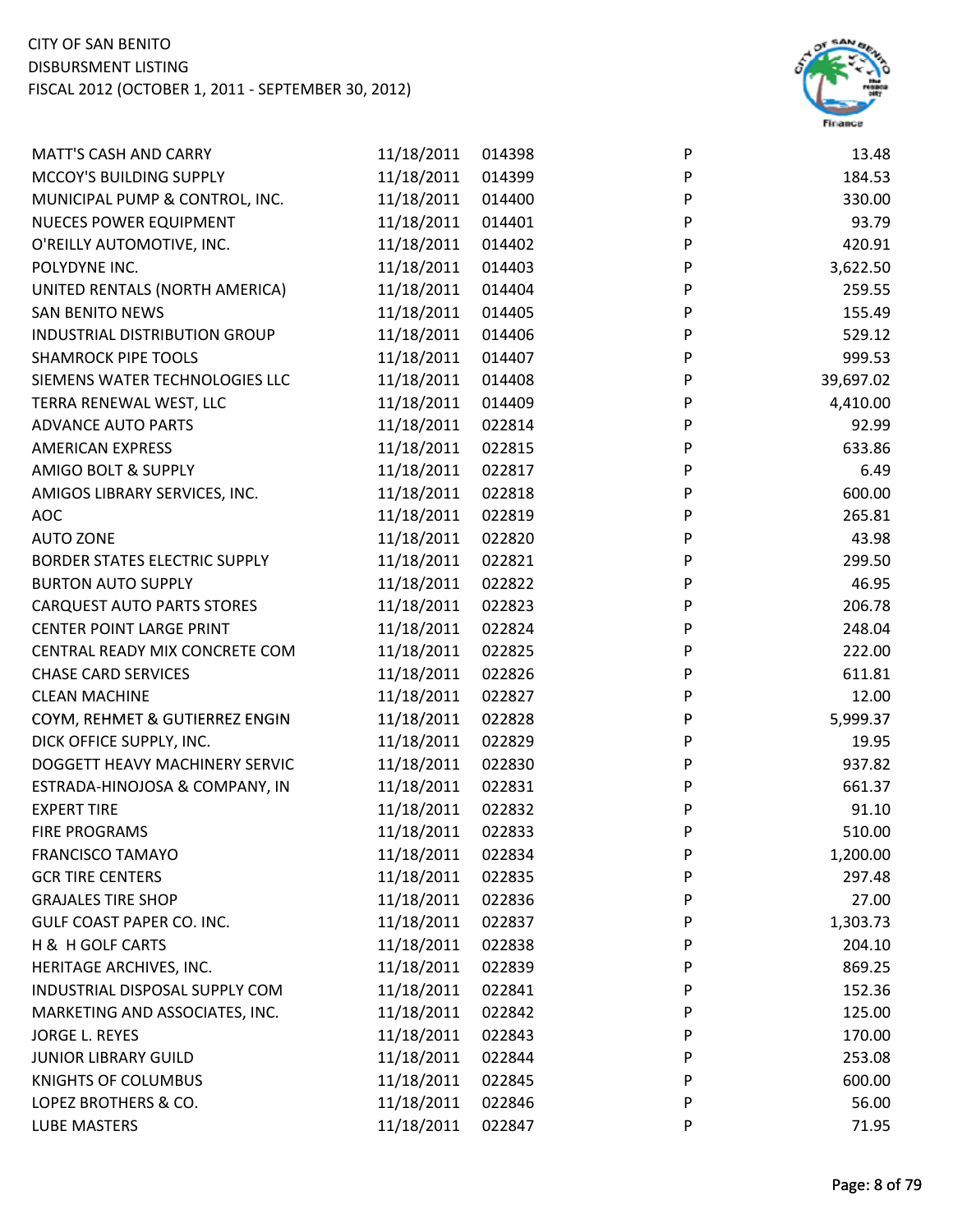

| <b>MANUEL LARA</b>              | 11/18/2011 | 022848 | $\mathsf{P}$ | 56.48      |
|---------------------------------|------------|--------|--------------|------------|
| <b>MAVERICK INDUSTRIAL</b>      | 11/18/2011 | 022849 | $\sf P$      | 90.00      |
| MCCOY'S BUILDING SUPPLY         | 11/18/2011 | 022850 | P            | 429.51     |
| O'REILLY AUTOMOTIVE, INC.       | 11/18/2011 | 022851 | P            | 95.99      |
| PROFORMA RGV                    | 11/18/2011 | 022852 | P            | 474.00     |
| <b>QUILL CORPORATION</b>        | 11/18/2011 | 022853 | $\mathsf{P}$ | 186.97     |
| RAYMUNDO ROGELIO AGRASANCHEZ    | 11/18/2011 | 022854 | P            | 150.00     |
| RICARDO GARCIA                  | 11/18/2011 | 022855 | P            | 225.00     |
| RIO VALLEY SWITCHING COMPANY    | 11/18/2011 | 022856 | P            | 95.00      |
| UNITED RENTALS (NORTH AMERICA)  | 11/18/2011 | 022857 | P            | 384.00     |
| <b>SAM'S CLUB DIRECT</b>        | 11/18/2011 | 022858 | $\mathsf{P}$ | 767.50     |
| SAN BENITO ANIMAL HOSPITAL INC  | 11/18/2011 | 022859 | P            | 200.00     |
| <b>SAN BENITO NEWS</b>          | 11/18/2011 | 022860 | $\mathsf{P}$ | 111.69     |
| SAN BENITO ROTARY CLUB          | 11/18/2011 | 022861 | P            | 280.00     |
| SEVERO OCHOA JR.                | 11/18/2011 | 022862 | P            | 19.25      |
| SOUTHERN AIR HEATING & COOLING  | 11/18/2011 | 022863 | P            | 2,370.00   |
| THE PRODUCTIVITY CENTER, INC.   | 11/18/2011 | 022864 | P            | 295.00     |
| TONY YZAGUIRRE JR-TAX ASSESSOR  | 11/18/2011 | 022865 | P            | 390.00     |
| TOPS THE OUTDOOR POWER STORE    | 11/18/2011 | 022866 | P            | 482.95     |
| <b>VICTOR ELOY ROSAS</b>        | 11/18/2011 | 022867 | ${\sf P}$    | 21.00      |
| VORTECH PHARMACEUTICALS LTD.    | 11/18/2011 | 022868 | $\sf P$      | 779.52     |
| WRIGHT FUEL DISTRIBUTORS, LLC   | 11/18/2011 | 022869 | P            | 13,110.73  |
| <b>U.S. POSTMASTER</b>          | 11/22/2011 | 014430 | P            | 771.71     |
| ALLIED WASTE SERVICES #863      | 11/22/2011 | 014431 | P            | 161,807.99 |
| COYM, REHMET & GUTIERREZ ENGIN  | 11/22/2011 | 014432 | P            | 18,924.14  |
| <b>TEEX-EUPWTI</b>              | 11/22/2011 | 014434 | P            | 590.00     |
| ADOLFO E. CORDOVA               | 11/22/2011 | 022870 | P            | 750.00     |
| <b>BEN M. YUDESIS</b>           | 11/22/2011 | 022871 | P            | 750.00     |
| <b>DAVID GARZA</b>              | 11/22/2011 | 022872 | P            | 750.00     |
| <b>BILL ELLIOTT</b>             | 11/22/2011 | 022873 | P            | 65.00      |
| JOE H. HERNANDEZ                | 11/22/2011 | 022874 | P            | 65.00      |
| <b>CHASE CARD SERVICES</b>      | 11/22/2011 | 022875 | P            | 4,163.17   |
| COYM, REHMET & GUTIERREZ ENGIN  | 11/22/2011 | 022876 | P            | 5,653.37   |
| <b>DIRECT ENERGY BUSINESS</b>   | 11/22/2011 | 022877 | P            | 1,088.21   |
| LA ESPECIAL BAKERY              | 11/22/2011 | 022878 | P            | 59.50      |
| LINEBARGER GOGGAN BLAIR & SAMP  | 11/22/2011 | 022879 | P            | 9,299.95   |
| THE JEWELRY WORKSHOP            | 11/23/2011 | 000015 | P            | 449.50     |
| <b>CHASE CARD SERVICES</b>      | 11/23/2011 | 000042 | P            | 244.41     |
| <b>FRANK SANCHEZ</b>            | 11/23/2011 | 000043 | P            | 140.00     |
| MJ SCREEN PRINT                 | 11/23/2011 | 000044 | P            | 1,202.50   |
| <b>TEXAS TALENT PRODUCTIONS</b> | 11/23/2011 | 000045 | P            | 11,625.00  |
| <b>CITY OF SAN BENITO</b>       | 11/23/2011 | 000046 | P            | 2,000.00   |
| <b>INFLATABLE RENTALS</b>       | 11/23/2011 | 000047 | P            | 1,500.00   |
| L & F DISTRIBUTORS, LLC         | 11/23/2011 | 000048 | P            | 1,027.20   |
|                                 |            |        |              |            |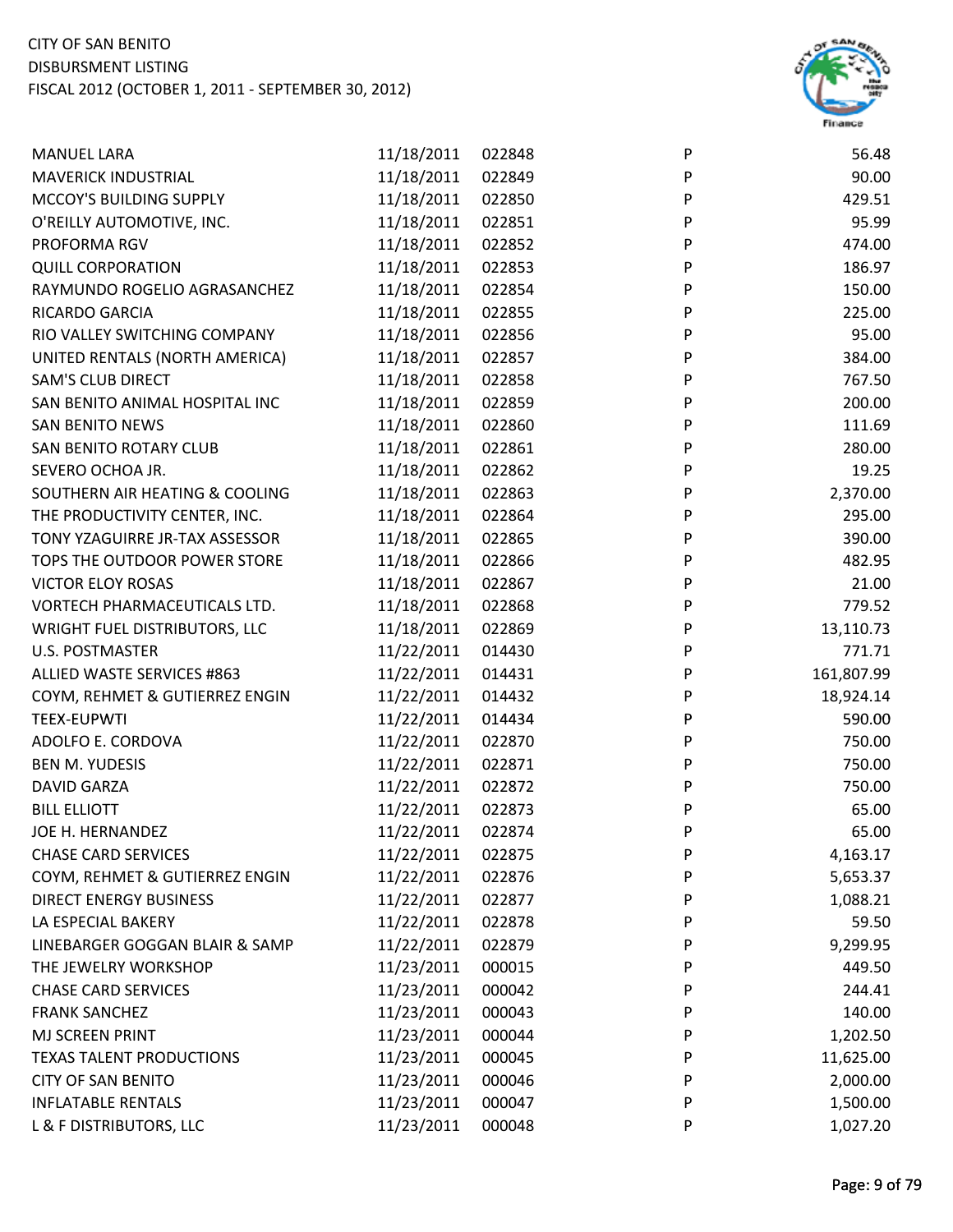

| <b>TEXAS COMMISSION ON ENVIRONMEN</b>     | 11/23/2011 | 014435 | P         | 18,786.22 |
|-------------------------------------------|------------|--------|-----------|-----------|
| AL WASIELEWSKI                            | 11/23/2011 | 014437 | ${\sf P}$ | 100.00    |
| <b>AMERICAN EXPRESS</b>                   | 11/23/2011 | 022880 | P         | 565.84    |
| <b>CHASE CARD SERVICES</b>                | 11/23/2011 | 022881 | P         | 142.90    |
| <b>TEXAS GAS SERVICE</b>                  | 11/23/2011 | 022882 | P         | 38.40     |
| <b>VALLEY IT SOLUTIONS</b>                | 11/23/2011 | 022883 | ${\sf P}$ | 7,000.00  |
| LUPITA PASSEMENT                          | 11/28/2011 | 022884 | ${\sf P}$ | 90.00     |
| L & F DISTRIBUTORS, LLC                   | 11/30/2011 | 000049 | P         | 125.49    |
| TEXAS COMMISSION ON ENVIRONMEN            | 11/30/2011 | 014438 | P         | 13,953.50 |
| <b>BEN E. KEITH FOODS</b>                 | 12/01/2011 | 022885 | P         | 399.92    |
| L & E CATERING                            | 12/01/2011 | 022886 | ${\sf P}$ | 2,050.45  |
| <b>CHASE CARD SERVICES</b>                | 12/02/2011 | 000050 | ${\sf P}$ | 161.05    |
| MCCOY'S BUILDING SUPPLY                   | 12/02/2011 | 000051 | P         | 19.96     |
| MIKE'S SUPERMARKET                        | 12/02/2011 | 000052 | P         | 300.00    |
| A & B ENVIRONMENTAL SERVICES,             | 12/02/2011 | 014439 | P         | 96.00     |
| <b>ADVANCE AUTO PARTS</b>                 | 12/02/2011 | 014440 | P         | 468.53    |
| <b>ADVANCED PROCESS</b>                   | 12/02/2011 | 014441 | P         | 394.00    |
| AGUAWORKS PIPE & SUPPLY, LLC.             | 12/02/2011 | 014442 | P         | 1,679.13  |
| DATAMATIC, INC.                           | 12/02/2011 | 014443 | P         | 335.59    |
| AMIGO BOLT & SUPPLY                       | 12/02/2011 | 014444 | P         | 54.35     |
| <b>AOC</b>                                | 12/02/2011 | 014445 | P         | 975.90    |
| BORDER STATES ELECTRIC SUPPLY             | 12/02/2011 | 014446 | P         | 676.93    |
| BROWNSVILLE BOOT JACK III, INC            | 12/02/2011 | 014447 | P         | 787.34    |
| <b>BROWNSVILLE PUBLIC UTILITIES B</b>     | 12/02/2011 | 014448 | P         | 3,100.00  |
| <b>BURTON AUTO SUPPLY</b>                 | 12/02/2011 | 014449 | ${\sf P}$ | 244.16    |
| <b>CARQUEST AUTO PARTS STORES</b>         | 12/02/2011 | 014450 | P         | 336.87    |
| CENTRAL READY MIX CONCRETE COM            | 12/02/2011 | 014451 | P         | 74.00     |
| <b>CHASE CARD SERVICES</b>                | 12/02/2011 | 014452 | P         | 844.30    |
| <b>CITRUS WATER &amp; WASTEWATER ASSO</b> | 12/02/2011 | 014453 | P         | 17.00     |
| CPL RETAIL ENERGY, LP                     | 12/02/2011 | 014454 | P         | 74.49     |
| DEALERS ELECTRICAL SUPPLY                 | 12/02/2011 | 014455 | P         | 73.32     |
| <b>DIRECT ENERGY BUSINESS</b>             | 12/02/2011 | 014456 | P         | 48.05     |
| <b>DSHS CENTRAL LAB MC2004</b>            | 12/02/2011 | 014457 | P         | 408.00    |
| <b>EXPERT TIRE</b>                        | 12/02/2011 | 014458 | P         | 398.40    |
| FERGUSON WATERWORKS-MUNICIPAL             | 12/02/2011 | 014459 | P         | 10,712.15 |
| FRONTERA MATERIALS, INC                   | 12/02/2011 | 014460 | P         | 1,289.60  |
| <b>GENERAL CHEMICAL</b>                   | 12/02/2011 | 014461 | P         | 9,821.42  |
| GIDDY-UP DELIVERY SERVICE INC.            | 12/02/2011 | 014462 | P         | 316.84    |
| <b>GOODE ELECTRIC COMPANY</b>             | 12/02/2011 | 014465 | P         | 280.00    |
| <b>GRAJALES TIRE SHOP</b>                 | 12/02/2011 | 014466 | P         | 10.00     |
| GULF COAST PAPER CO. INC.                 | 12/02/2011 | 014467 | P         | 193.36    |
| HD SUPPLY WATERWORKS, LTD.                | 12/02/2011 | 014468 | P         | 3,156.84  |
| JIM COX SALES, INC.                       | 12/02/2011 | 014469 | P         | 2,222.49  |
| MCCOY'S BUILDING SUPPLY                   | 12/02/2011 | 014470 | P         | 173.00    |
|                                           |            |        |           |           |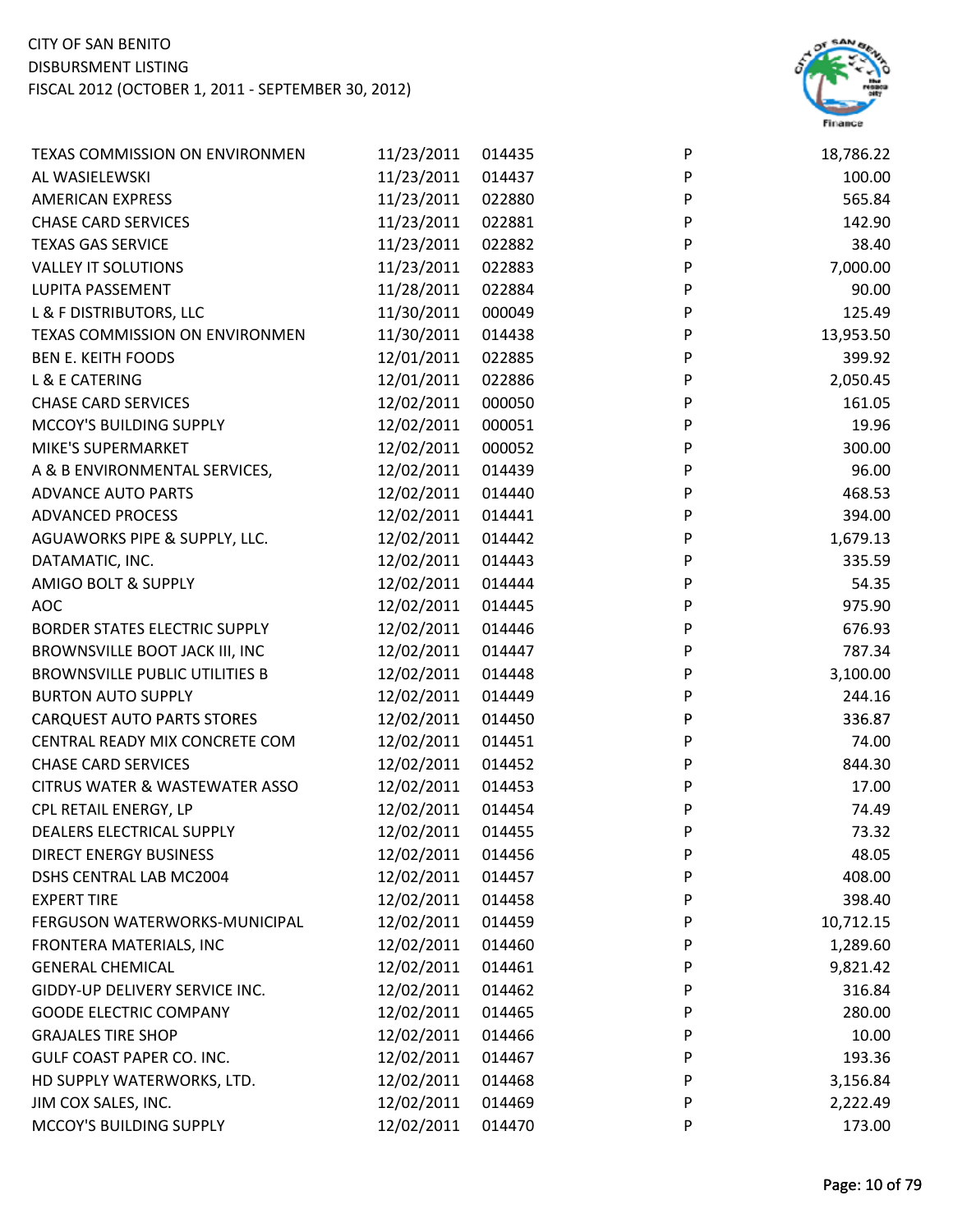

| <b>NUECES POWER EQUIPMENT</b>             | 12/02/2011 | 014471 | P            | 119.84   |
|-------------------------------------------|------------|--------|--------------|----------|
| ODESSA PUMPS & EQUIPMENT, INC.            | 12/02/2011 | 014472 | P            | 6,074.80 |
| ROERIG OLIVEIRA & FISHER L.L.P            | 12/02/2011 | 014473 | P            | 542.50   |
| UNITED RENTALS (NORTH AMERICA)            | 12/02/2011 | 014474 | P            | 335.34   |
| <b>SAN BENITO TEXTILES</b>                | 12/02/2011 | 014475 | P            | 30.00    |
| SPRINT                                    | 12/02/2011 | 014476 | P            | 455.69   |
| <b>TEEX-EUPWTI</b>                        | 12/02/2011 | 014477 | P            | 420.00   |
| <b>USA BLUE BOOK</b>                      | 12/02/2011 | 014478 | P            | 81.00    |
| WTS INDUSTRIAL SOLUTIONS, INC.            | 12/02/2011 | 014479 | P            | 580.00   |
| A & W OFFICE SUPPLY, INC.                 | 12/02/2011 | 022887 | ${\sf P}$    | 150.90   |
| <b>ADVANCE AUTO PARTS</b>                 | 12/02/2011 | 022888 | P            | 171.73   |
| AL WASIELEWSKI                            | 12/02/2011 | 022889 | P            | 325.00   |
| <b>AOC</b>                                | 12/02/2011 | 022890 | P            | 73.12    |
| ARGUINDEGUI OIL COMPANY II, LT            | 12/02/2011 | 022891 | P            | 926.12   |
| BROWNSVILLE BOOT JACK III, INC            | 12/02/2011 | 022892 | $\mathsf{P}$ | 107.99   |
| <b>BURTON AUTO SUPPLY</b>                 | 12/02/2011 | 022893 | ${\sf P}$    | 53.94    |
| <b>CARD IMAGING</b>                       | 12/02/2011 | 022894 | ${\sf P}$    | 276.00   |
| <b>CARQUEST AUTO PARTS STORES</b>         | 12/02/2011 | 022895 | P            | 43.32    |
| <b>CENTRAL PLUMBING &amp; ELECTRIC SU</b> | 12/02/2011 | 022896 | P            | 607.13   |
| <b>CHASE CARD SERVICES</b>                | 12/02/2011 | 022897 | P            | 879.88   |
| CHIEF SUPPLY CORPORATION, INC.            | 12/02/2011 | 022898 | P            | 299.94   |
| <b>CITY OF BROWNSVILLE</b>                | 12/02/2011 | 022899 | ${\sf P}$    | 504.00   |
| <b>CLEAN MACHINE</b>                      | 12/02/2011 | 022900 | P            | 80.00    |
| CPL RETAIL ENERGY, LP                     | 12/02/2011 | 022901 | P            | 1,289.48 |
| DENTON, NAVARRO, ROCHA & BERNA            | 12/02/2011 | 022902 | P            | 3,550.04 |
| DICK OFFICE SUPPLY, INC.                  | 12/02/2011 | 022903 | P            | 68.92    |
| DIGITAL COMMUNICATIONS                    | 12/02/2011 | 022904 | P            | 70.00    |
| DIGITAL OFFICE SYSTEMS                    | 12/02/2011 | 022905 | P            | 863.31   |
| <b>EXPERT TIRE</b>                        | 12/02/2011 | 022906 | P            | 407.96   |
| <b>GLORIA'S SPECIALTY CAKES</b>           | 12/02/2011 | 022907 | P            | 40.00    |
| HURRICANE FENCE COMPANY                   | 12/02/2011 | 022908 | P            | 1,143.75 |
| INDUSTRIAL DISPOSAL SUPPLY COM            | 12/02/2011 | 022909 | P            | 63.72    |
| <b>GATEWAY</b>                            | 12/02/2011 | 022910 | P            | 132.34   |
| <b>JUNIOR LIBRARY GUILD</b>               | 12/02/2011 | 022911 | P            | 202.68   |
| MAGIC VALLEY ELECTRICT CO                 | 12/02/2011 | 022913 | P            | 202.20   |
| MCCOY'S BUILDING SUPPLY                   | 12/02/2011 | 022914 | P            | 4.66     |
| <b>NEUHAUS &amp; COMPANY</b>              | 12/02/2011 | 022915 | P            | 334.95   |
| <b>NUECES POWER EQUIPMENT</b>             | 12/02/2011 | 022916 | P            | 80.32    |
| O'REILLY AUTOMOTIVE, INC.                 | 12/02/2011 | 022917 | P            | 33.45    |
| PANCHO'S AUTO ELECTRIC                    | 12/02/2011 | 022918 | P            | 147.00   |
| PETROLEUM SOLUTIONS, INC.                 | 12/02/2011 | 022919 | P            | 182.50   |
| <b>QUILL CORPORATION</b>                  | 12/02/2011 | 022920 | P            | 328.04   |
| R. PARTIDA BODY SHOP                      | 12/02/2011 | 022921 | P            | 180.00   |
| ROERIG OLIVEIRA & FISHER L.L.P            | 12/02/2011 | 022922 | P            | 9,053.50 |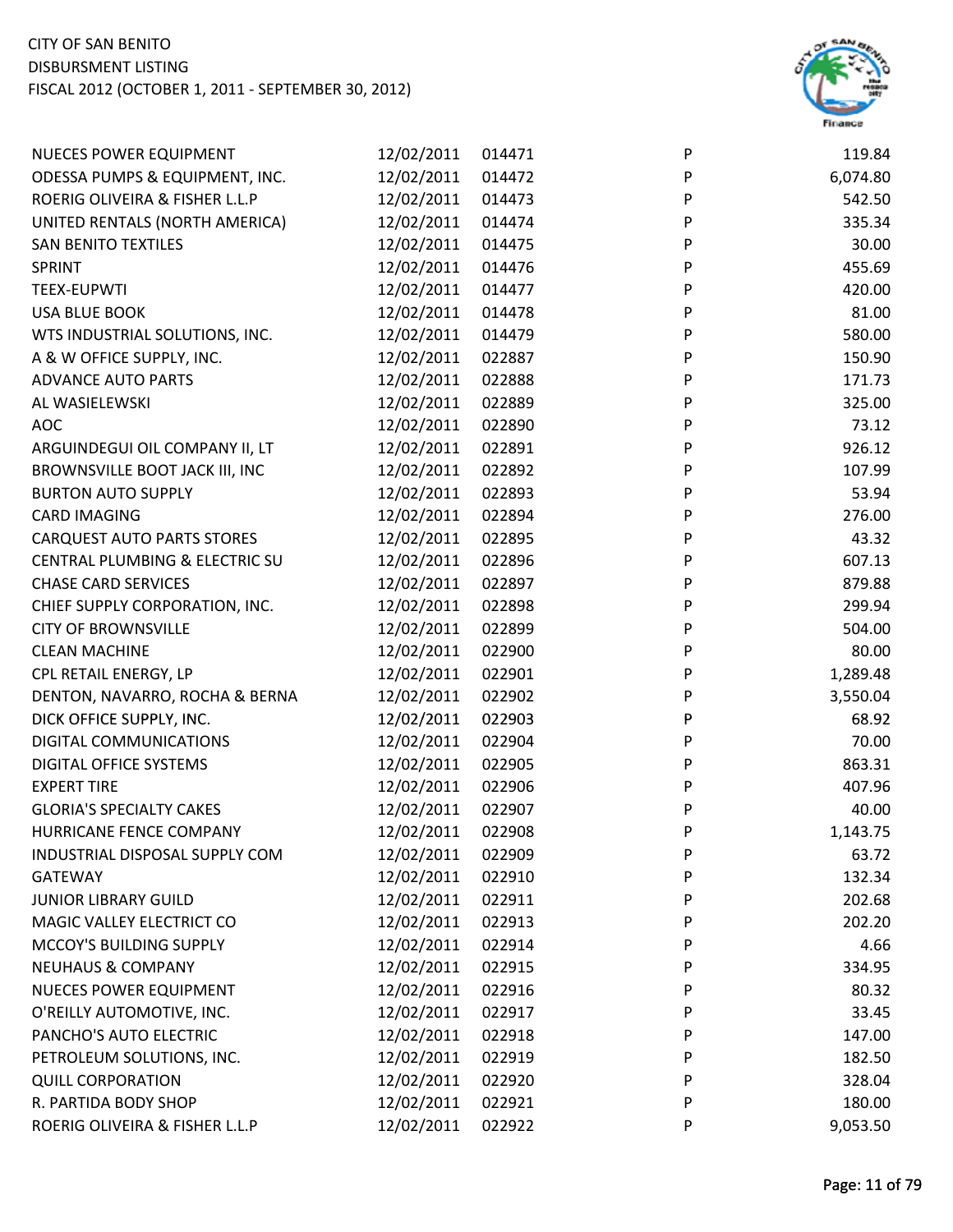

| <b>SAM'S CLUB DIRECT</b>                  | 12/02/2011 | 022923 | P | 102.08    |
|-------------------------------------------|------------|--------|---|-----------|
| SAN BENITO ANIMAL HOSPITAL INC            | 12/02/2011 | 022924 | P | 213.50    |
| SAN BENITO CHAMBER OF COMMERCE            | 12/02/2011 | 022925 | P | 4,479.16  |
| <b>SAN BENITO NEWS</b>                    | 12/02/2011 | 022926 | P | 485.58    |
| <b>SAN BENITO TEXTILES</b>                | 12/02/2011 | 022927 | P | 20.00     |
| TEXAS MUNICIPAL CLERKS ASSOCIA            | 12/02/2011 | 022929 | P | 85.00     |
| TIPTON MOTORS, INC.                       | 12/02/2011 | 022930 | P | 392.35    |
| TRUCKER'S EQUIPMENT, INC.                 | 12/02/2011 | 022931 | P | 64.14     |
| <b>VALLEY BAPTIST MEDICAL CENTER</b>      | 12/02/2011 | 022932 | P | 349.00    |
| <b>VALLEY WINDSHIELD REPAIR &amp; AUT</b> | 12/02/2011 | 022933 | P | 440.00    |
| VICTORIA STEEL & SUPPLY INC.              | 12/02/2011 | 022934 | P | 85.94     |
| WRIGHT FUEL DISTRIBUTORS, LLC             | 12/02/2011 | 022935 | P | 6,031.08  |
| <b>U.S. POSTMASTER</b>                    | 12/05/2011 | 014480 | P | 819.15    |
| <b>JUAN HUITRON</b>                       | 12/05/2011 | 014481 | P | 30.00     |
| <b>TERANCE NORVELL</b>                    | 12/05/2011 | 014482 | P | 30.00     |
| <b>VERONICA SANCHEZ</b>                   | 12/06/2011 | 022936 | P | 100.00    |
| <b>SPRINT</b>                             | 12/08/2011 | 022937 | P | 1,142.37  |
| CPL RETAIL ENERGY, LP                     | 12/09/2011 | 014483 | P | 1,383.62  |
| <b>DIRECT ENERGY BUSINESS</b>             | 12/09/2011 | 014484 | P | 27,118.00 |
| ADOLFO E. CORDOVA                         | 12/09/2011 | 022938 | P | 750.00    |
| <b>BEN M. YUDESIS</b>                     | 12/09/2011 | 022939 | P | 750.00    |
| <b>DAVID GARZA</b>                        | 12/09/2011 | 022940 | P | 750.00    |
| CPL RETAIL ENERGY, LP                     | 12/09/2011 | 022941 | P | 5,154.01  |
| <b>DIRECT ENERGY BUSINESS</b>             | 12/09/2011 | 022944 | P | 25,218.11 |
| <b>MANUEL LARA</b>                        | 12/09/2011 | 022945 | P | 47.34     |
| <b>SAMMY SORIA</b>                        | 12/12/2011 | 022946 | P | 90.00     |
| U.S. POSTMASTER                           | 12/13/2011 | 014486 | P | 775.04    |
| <b>DANNY COYLE</b>                        | 12/14/2011 | 022947 | P | 130.00    |
| <b>CHASE CARD SERVICES</b>                | 12/16/2011 | 000053 | P | 90.36     |
| <b>HUGO MARTINEZ</b>                      | 12/16/2011 | 000055 | P | 96.36     |
| SAN BENITO CHAMBER OF COMMERCE            | 12/16/2011 | 000056 | P | 500.00    |
| SAN BENITO MUSEUMS COALITION              | 12/16/2011 | 000057 | P | 1,333.32  |
| RODRIGO DAVILA                            | 12/16/2011 | 000058 | P | 150.00    |
| <b>ADVANCE AUTO PARTS</b>                 | 12/16/2011 | 014487 | P | 76.03     |
| AMCHEM INCORPORATED                       | 12/16/2011 | 014488 | P | 292.11    |
| ANA-LAB CORP.                             | 12/16/2011 | 014489 | P | 2,277.00  |
| <b>AOC</b>                                | 12/16/2011 | 014490 | P | 668.16    |
| ARROW MAGNOLIA, INC.                      | 12/16/2011 | 014491 | P | 298.00    |
| AT&T                                      | 12/16/2011 | 014492 | P | 337.62    |
| <b>AT&amp;T LONG DISTANCE</b>             | 12/16/2011 | 014493 | P | 45.07     |
| BROWNSVILLE BOOT JACK III, INC            | 12/16/2011 | 014494 | P | 269.98    |
| <b>BROWNSVILLE PUBLIC UTILITIES B</b>     | 12/16/2011 | 014495 | P | 360.00    |
| <b>BURTON AUTO SUPPLY</b>                 | 12/16/2011 | 014496 | P | 129.62    |
| <b>CAMERON COUNTY IRRIGATION DIST</b>     | 12/16/2011 | 014497 | P | 26,818.00 |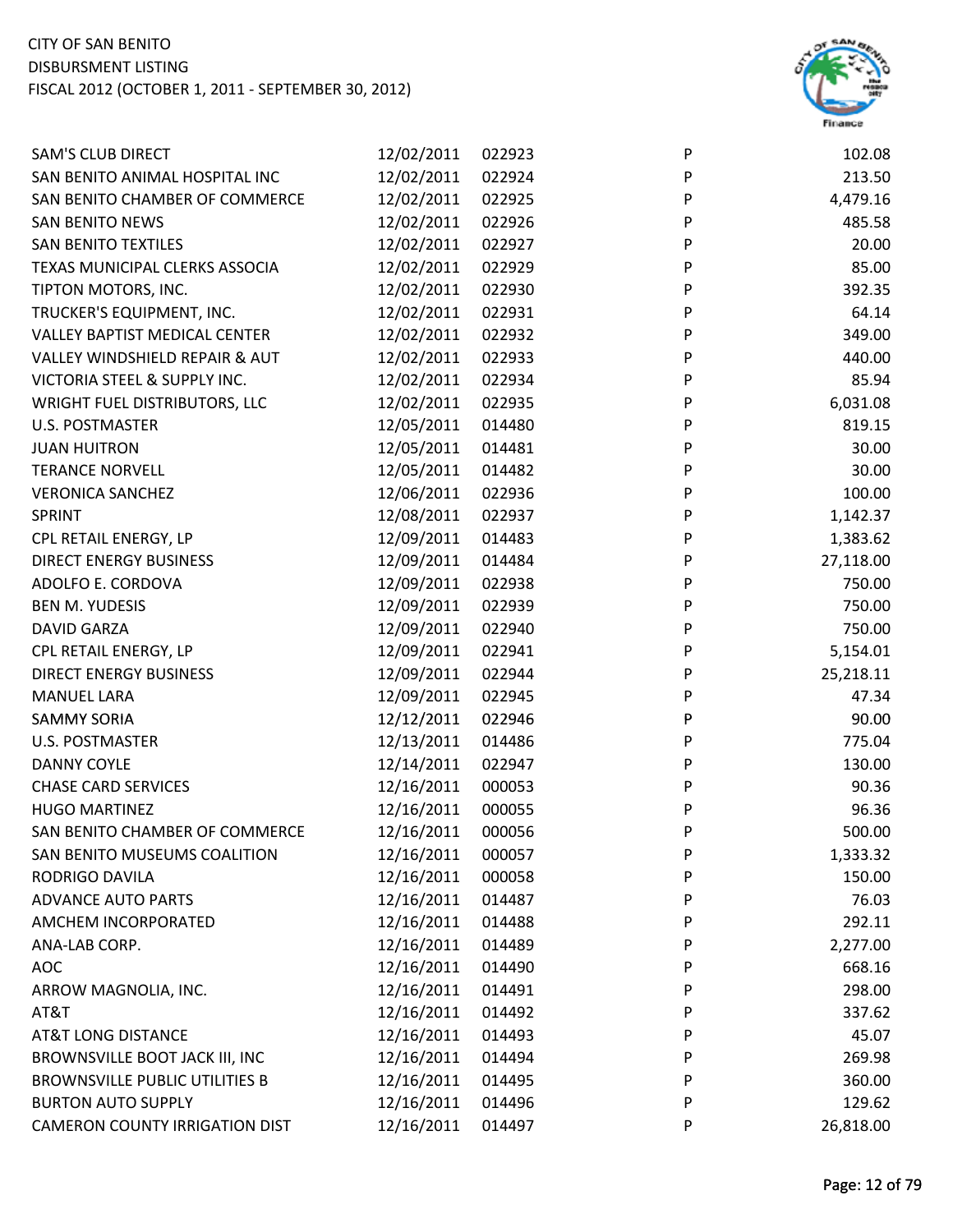

| <b>CHASE CARD SERVICES</b>              | 12/16/2011 | 014498 | P                         | 57.49    |
|-----------------------------------------|------------|--------|---------------------------|----------|
| <b>COMPUTER SUPPLIES &amp; SERVICES</b> | 12/16/2011 | 014499 | $\sf P$                   | 1,358.00 |
| FEDERAL EXPRESS CORPORATION             | 12/16/2011 | 014500 | P                         | 571.37   |
| FERGUSON WATERWORKS-MUNICIPAL           | 12/16/2011 | 014501 | P                         | 822.49   |
| FLEET PRIDE, INC.                       | 12/16/2011 | 014502 | P                         | 20.17    |
| G & K SERVICES                          | 12/16/2011 | 014503 | P                         | 560.51   |
| <b>GENERAL CHEMICAL</b>                 | 12/16/2011 | 014505 | P                         | 5,825.92 |
| <b>GRAJALES TIRE SHOP</b>               | 12/16/2011 | 014506 | P                         | 12.00    |
| GULF COAST PAPER CO. INC.               | 12/16/2011 | 014507 | P                         | 255.96   |
| <b>HACH COMPANY</b>                     | 12/16/2011 | 014508 | P                         | 294.55   |
| LEWIS ELECTRIC MOTORS, INC.             | 12/16/2011 | 014509 | P                         | 1,778.88 |
| MCCOY'S BUILDING SUPPLY                 | 12/16/2011 | 014510 | P                         | 428.41   |
| <b>NUECES POWER EQUIPMENT</b>           | 12/16/2011 | 014511 | P                         | 81.62    |
| ONE STOP PEST CONTROL                   | 12/16/2011 | 014512 | P                         | 165.00   |
| PUMP & POWER EQUIPMENT LLC              | 12/16/2011 | 014513 | $\boldsymbol{\mathsf{P}}$ | 1,769.79 |
| INDUSTRIAL DISTRIBUTION GROUP           | 12/16/2011 | 014514 | ${\sf P}$                 | 395.00   |
| SIEMENS WATER TECHNOLOGIES LLC          | 12/16/2011 | 014515 | P                         | 862.65   |
| SPRINT                                  | 12/16/2011 | 014516 | P                         | 364.66   |
| <b>TEEX-EUPWTI</b>                      | 12/16/2011 | 014517 | P                         | 845.00   |
| TERRA RENEWAL WEST, LLC                 | 12/16/2011 | 014518 | ${\sf P}$                 | 2,940.00 |
| <b>VALLEY INSTRUMENT</b>                | 12/16/2011 | 014519 | $\boldsymbol{\mathsf{P}}$ | 1,959.13 |
| <b>CHRISTIAN LOPEZ</b>                  | 12/16/2011 | 022948 | P                         | 150.00   |
| A & W OFFICE SUPPLY, INC.               | 12/16/2011 | 022949 | P                         | 498.07   |
| ADVANCE AUTO PARTS                      | 12/16/2011 | 022950 | P                         | 715.10   |
| ALL VALLEY FAMILY MEDICAL, PLL          | 12/16/2011 | 022951 | P                         | 180.00   |
| ALLEGRA PRINT & IMAGING                 | 12/16/2011 | 022952 | P                         | 8.16     |
| <b>AMERICAN EXPRESS</b>                 | 12/16/2011 | 022953 | P                         | 2,034.69 |
| AT&T                                    | 12/16/2011 | 022956 | P                         | 1,324.05 |
| <b>AT&amp;T LONG DISTANCE</b>           | 12/16/2011 | 022957 | P                         | 323.29   |
| <b>BILL ELLIOTT</b>                     | 12/16/2011 | 022958 | P                         | 65.00    |
| BORDER STATES ELECTRIC SUPPLY           | 12/16/2011 | 022959 | P                         | 48.13    |
| <b>BURTON AUTO SUPPLY</b>               | 12/16/2011 | 022960 | P                         | 15.63    |
| <b>CARQUEST AUTO PARTS STORES</b>       | 12/16/2011 | 022961 | P                         | 438.13   |
| CDW GOVERNMENT, INC.                    | 12/16/2011 | 022962 | P                         | 605.54   |
| <b>CE SOLUTIONS</b>                     | 12/16/2011 | 022963 | P                         | 2,080.00 |
| <b>CENTER POINT LARGE PRINT</b>         | 12/16/2011 | 022964 | P                         | 225.87   |
| <b>CHASE CARD SERVICES</b>              | 12/16/2011 | 022965 | P                         | 286.19   |
| <b>CIRCLE R FEED MART</b>               | 12/16/2011 | 022966 | P                         | 128.85   |
| <b>CITY OF BROWNSVILLE</b>              | 12/16/2011 | 022967 | P                         | 468.00   |
| <b>CTC DISTRIBUTING LTD.</b>            | 12/16/2011 | 022968 | P                         | 7,560.30 |
| <b>DIGITAL OFFICE SYSTEMS</b>           | 12/16/2011 | 022969 | P                         | 1,823.65 |
| <b>EXPERT TIRE</b>                      | 12/16/2011 | 022970 | P                         | 499.39   |
| FEDERAL EXPRESS CORPORATION             | 12/16/2011 | 022972 | P                         | 17.67    |
| G & K SERVICES                          | 12/16/2011 | 022973 | P                         | 526.47   |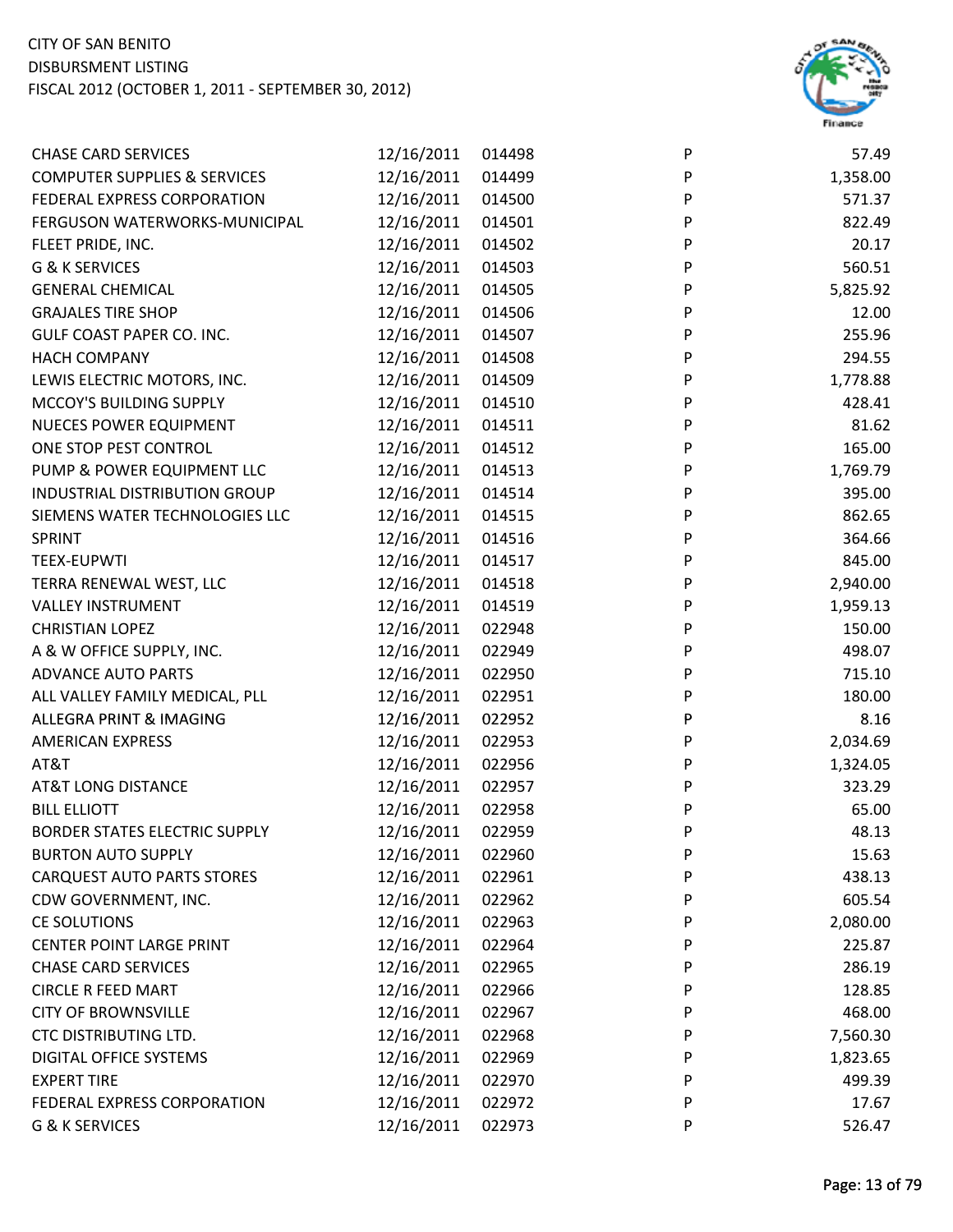

| <b>GENEVA GROUP</b>             | 12/16/2011 | 022975 | P | 160.00     |
|---------------------------------|------------|--------|---|------------|
| JOE H. HERNANDEZ                | 12/16/2011 | 022976 | P | 96.96      |
| <b>JUNIOR LIBRARY GUILD</b>     | 12/16/2011 | 022977 | P | 172.68     |
| LA ESPECIAL BAKERY              | 12/16/2011 | 022978 | P | 86.00      |
| MARIA ELENA ALCALA              | 12/16/2011 | 022979 | P | 100.00     |
| MCCOY'S BUILDING SUPPLY         | 12/16/2011 | 022980 | P | 259.01     |
| MEXICO IMPORTS ARTE AND ARTESA  | 12/16/2011 | 022981 | P | 420.00     |
| <b>NEUHAUS &amp; COMPANY</b>    | 12/16/2011 | 022982 | P | 166.71     |
| NOTARY PUBLIC UNDERWRITERS AGE  | 12/16/2011 | 022983 | P | 85.99      |
| <b>NUECES POWER EQUIPMENT</b>   | 12/16/2011 | 022984 | P | 81.64      |
| OFFICE DEPOT ACC 6113           | 12/16/2011 | 022985 | P | 359.81     |
| ONE STOP PEST CONTROL           | 12/16/2011 | 022986 | P | 495.00     |
| <b>OSCAR CRUZ</b>               | 12/16/2011 | 022987 | P | 80.00      |
| PROVANTAGE, LLC                 | 12/16/2011 | 022988 | P | 1,074.47   |
| <b>QUILL CORPORATION</b>        | 12/16/2011 | 022989 | P | 49.90      |
| R. DE LA FUENTE SERVICE STATIO  | 12/16/2011 | 022990 | P | 29.00      |
| ROERIG OLIVEIRA & FISHER L.L.P  | 12/16/2011 | 022991 | P | 4,324.83   |
| UNITED RENTALS (NORTH AMERICA)  | 12/16/2011 | 022992 | P | 1,269.64   |
| <b>RUBEN CORTEZ</b>             | 12/16/2011 | 022993 | P | 80.00      |
| SAN BENITO ANIMAL HOSPITAL INC  | 12/16/2011 | 022994 | P | 105.00     |
| SAN BENITO MUSEUMS COALITION    | 12/16/2011 | 022995 | P | 30.00      |
| <b>SHANNON KAY HARVILL</b>      | 12/16/2011 | 022996 | P | 35.00      |
| SPRINT                          | 12/16/2011 | 022997 | P | 1,337.72   |
| <b>TEJAS RENTAL &amp; SALES</b> | 12/16/2011 | 022998 | P | 225.23     |
| TEXAS DEPARTMENT OF PUBLIC SAF  | 12/16/2011 | 022999 | P | 6.00       |
| TEXAS STATE BOARD OF PLUMBING   | 12/16/2011 | 023000 | P | 55.00      |
| TML INTERGOVERNMENTAL           | 12/16/2011 | 023001 | P | 34,157.83  |
| <b>TRANE</b>                    | 12/16/2011 | 023002 | P | 447.00     |
| VICTORIA STEEL & SUPPLY INC.    | 12/16/2011 | 023003 | P | 304.70     |
| WRIGHT FUEL DISTRIBUTORS, LLC   | 12/16/2011 | 023004 | P | 5,930.59   |
| RODRIGO DAVILA                  | 12/16/2011 | 023005 | P | 150.00     |
| <b>CITY OF SAN BENITO</b>       | 12/19/2011 | 002170 | P | 653.15     |
| ROLANDO GUAJARDO                | 12/19/2011 | 014520 | P | 20.00      |
| <b>SEBASTIAN LOPEZ</b>          | 12/19/2011 | 014521 | P | 20.00      |
| ALLIED WASTE SERVICES #863      | 12/19/2011 | 014522 | P | 163,954.19 |
| <b>WAL-MART BUSINESS</b>        | 12/19/2011 | 014539 | P | 1,075.00   |
| <b>WAL-MART BUSINESS</b>        | 12/19/2011 | 023007 | P | 1,200.00   |
| <b>WAL-MART BUSINESS</b>        | 12/19/2011 | 023008 | P | 50.00      |
| <b>HEB GROCERY</b>              | 12/20/2011 | 023009 | P | 1,000.00   |
| <b>HEB GROCERY</b>              | 12/20/2011 | 023010 | P | 1,000.00   |
| <b>HEB GROCERY</b>              | 12/20/2011 | 023011 | P | 325.00     |
| BLANQUITA'S MEXICAN RESTAURANT  | 12/21/2011 | 000059 | P | 250.55     |
| <b>TEJAS RENTAL &amp; SALES</b> | 12/21/2011 | 000060 | P | 100.00     |
| SAN BENITO CHAMBER OF COMMERCE  | 12/21/2011 | 000061 | P | 3,750.00   |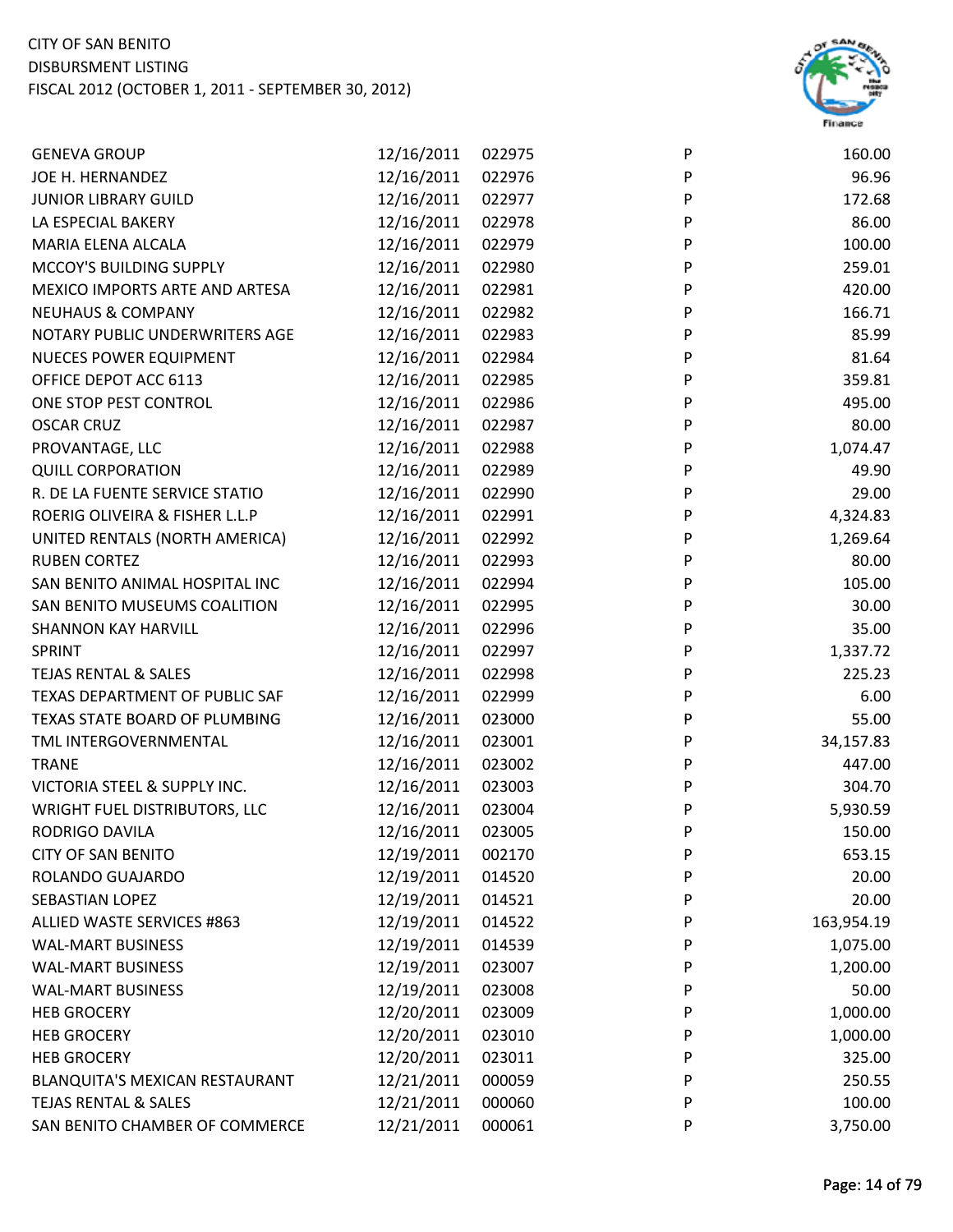

| <b>COUNTY OF CAMERON</b>             | 12/21/2011 | 014540 | P                         | 8,211.76   |
|--------------------------------------|------------|--------|---------------------------|------------|
| <b>U.S. POSTMASTER</b>               | 12/21/2011 | 014541 | ${\sf P}$                 | 774.73     |
| HARDIN & ASSOCIATES CONSULTING       | 12/21/2011 | 014542 | ${\sf P}$                 | 420.00     |
| <b>AMERICAN EXPRESS</b>              | 12/21/2011 | 014543 | P                         | 359.34     |
| <b>CHASE CARD SERVICES</b>           | 12/21/2011 | 014544 | P                         | 359.34     |
| <b>DIRECT ENERGY BUSINESS</b>        | 12/21/2011 | 014545 | ${\sf P}$                 | 19,255.43  |
| PITNEY BOWES GLOBAL FINANCIAL        | 12/21/2011 | 014546 | P                         | 2,265.00   |
| LUPITA PASSEMENT                     | 12/21/2011 | 023012 | ${\sf P}$                 | 270.40     |
| <b>AMERICAN EXPRESS</b>              | 12/21/2011 | 023013 | P                         | 1,847.06   |
| <b>CHASE CARD SERVICES</b>           | 12/21/2011 | 023015 | $\boldsymbol{\mathsf{P}}$ | 172.22     |
| <b>DIRECT ENERGY BUSINESS</b>        | 12/21/2011 | 023016 | P                         | 9,326.67   |
| LA ESPECIAL BAKERY                   | 12/21/2011 | 023018 | P                         | 30.00      |
| PITNEY BOWES GLOBAL FINANCIAL        | 12/21/2011 | 023019 | P                         | 531.00     |
| TACOS Y TORTAS LA VAQUITA            | 12/21/2011 | 023020 | P                         | 104.00     |
| TEXAS STATE BOARD OF PLUMBING        | 12/21/2011 | 023021 | ${\sf P}$                 | 55.00      |
| <b>VALLEY IT SOLUTIONS</b>           | 12/21/2011 | 023022 | $\boldsymbol{\mathsf{P}}$ | 7,000.00   |
| <b>CITY OF SAN BENITO</b>            | 12/22/2011 | 000062 | P                         | 160.00     |
| ALLIED WASTE SERVICES #863           | 12/22/2011 | 014547 | P                         | 351.74     |
| ALEJANDRO LINAN                      | 12/22/2011 | 023023 | P                         | 280.00     |
| <b>BEN M. YUDESIS</b>                | 12/22/2011 | 023024 | $\mathsf{P}$              | 750.00     |
| <b>DAVID GARZA</b>                   | 12/22/2011 | 023025 | P                         | 750.00     |
| ADOLFO E. CORDOVA                    | 12/22/2011 | 023026 | ${\sf P}$                 | 750.00     |
| TEXAS SOCIAL SECURITY PROGRAM-       | 12/22/2011 | 023027 | P                         | 35.00      |
| CPL RETAIL ENERGY, LP                | 12/22/2011 | 023028 | P                         | 726.35     |
| <b>BB&amp;T GOVERNMENTAL FINANCE</b> | 12/22/2011 | 023029 | P                         | 32.20      |
| <b>CHRISTO ES LA ROCA</b>            | 12/22/2011 | 023030 | P                         | 280.00     |
| <b>TEXAS GAS SERVICE</b>             | 12/22/2011 | 023031 | $\mathsf{P}$              | 42.31      |
| <b>CAMERON APPRAISAL DISTRICT</b>    | 01/03/2012 | 023032 | ${\sf P}$                 | 10,325.00  |
| <b>STATE COMPTROLLER</b>             | 01/03/2012 | 023033 | P                         | 6,126.75   |
| U.S. POSTMASTER                      | 01/05/2012 | 014548 | P                         | 490.23     |
| <b>JUAN J. AGUILAR</b>               | 01/06/2012 | 014566 | P                         | 20.00      |
| <b>LUIS MARTINEZ</b>                 | 01/06/2012 | 014567 | P                         | 20.00      |
| <b>TCEQ</b>                          | 01/06/2012 | 014568 | P                         | 222.00     |
| <b>TEEX-EUPWTI</b>                   | 01/06/2012 | 014569 | P                         | 1,610.00   |
| J & J TIRE & AUTO                    | 01/06/2012 | 014571 | P                         | 886.96     |
| SAN BENITO CHAMBER OF COMMERCE       | 01/06/2012 | 023034 | P                         | 4,479.16   |
| PHILPOTT GOVERNMENT & COMMERCI       | 01/06/2012 | 023035 | P                         | 308,880.00 |
| TML INTERGOVERNMENTAL                | 01/06/2012 | 023036 | P                         | 21,376.83  |
| <b>DANNY COYLE</b>                   | 01/09/2012 | 014572 | P                         | 40.00      |
| <b>SUSAN CRABTREE</b>                | 01/09/2012 | 014573 | P                         | 25.00      |
| <b>CAMERON COUNTY DISTRICT CLERK</b> | 01/09/2012 | 023037 | P                         | 25.00      |
| U.S. DEPARTMENT OF STATE             | 01/09/2012 | 023038 | P                         | 140.00     |
| DANNY COYLE                          | 01/09/2012 | 023039 | P                         | 297.86     |
| <b>U.S. POSTMASTER</b>               | 01/12/2012 | 014574 | P                         | 472.40     |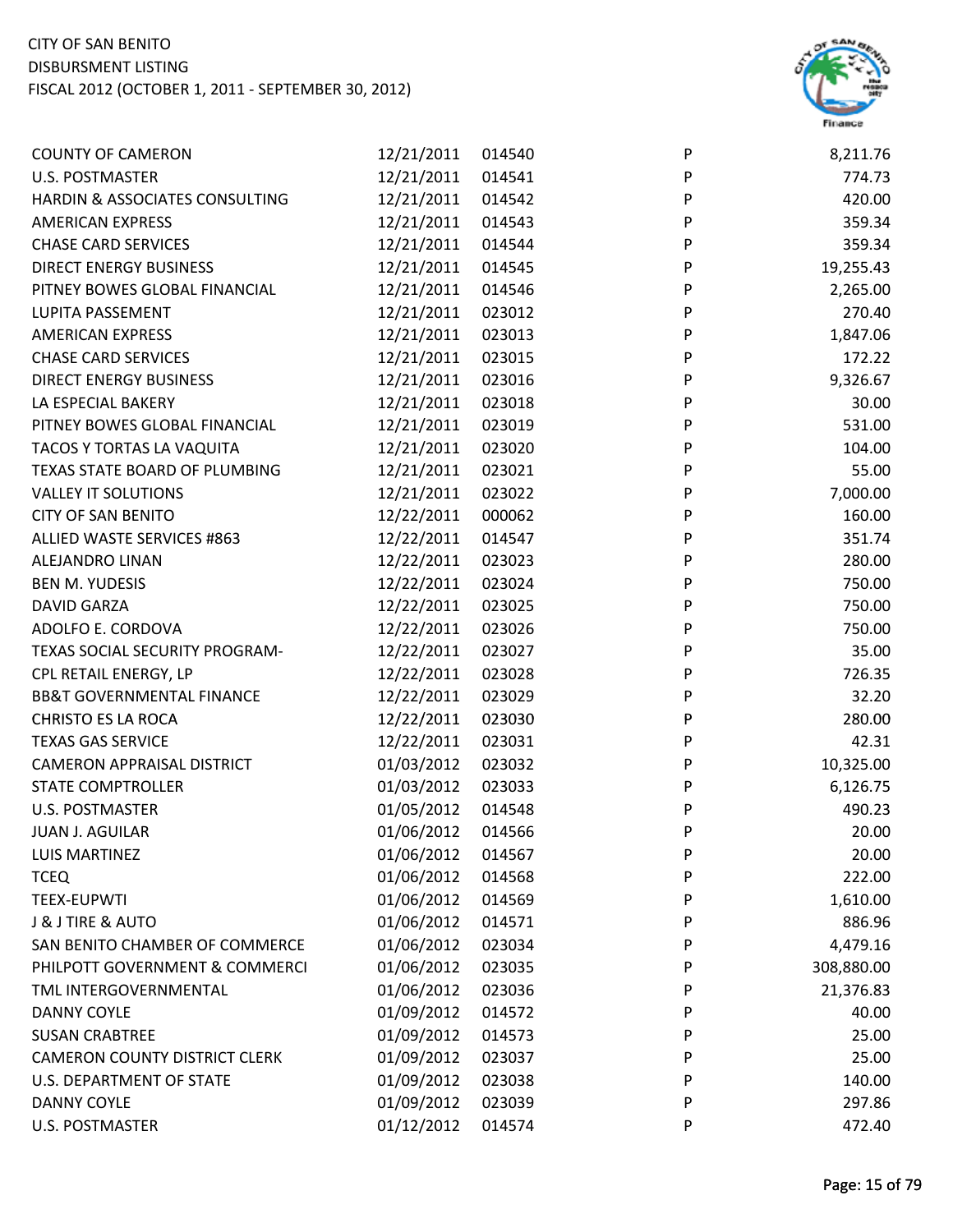

| MAGIC VALLEY ELECTRICT CO                 | 01/12/2012 | 023040 | P | 210.15    |
|-------------------------------------------|------------|--------|---|-----------|
| <b>CASCO INDUSTRIES INC.</b>              | 01/13/2012 | 000027 | P | 6,221.00  |
| <b>MARTHA McCLAIN</b>                     | 01/13/2012 | 000063 | P | 19.02     |
| <b>SAN BENITO NEWS</b>                    | 01/13/2012 | 000064 | P | 113.55    |
| <b>TEJAS RENTAL &amp; SALES</b>           | 01/13/2012 | 000065 | P | 588.36    |
| AGUAWORKS PIPE & SUPPLY, LLC.             | 01/13/2012 | 014575 | P | 1,775.23  |
| AL WASIELEWSKI                            | 01/13/2012 | 014576 | P | 275.00    |
| DATAMATIC, INC.                           | 01/13/2012 | 014577 | P | 369.14    |
| ALTIVIA, CORP.                            | 01/13/2012 | 014579 | P | 8,276.06  |
| AMCHEM INCORPORATED                       | 01/13/2012 | 014580 | P | 14,550.77 |
| <b>AOC</b>                                | 01/13/2012 | 014581 | P | 3,167.27  |
| ARROW MAGNOLIA, INC.                      | 01/13/2012 | 014582 | P | 447.00    |
| BIO-AQUATIC TESTING, INC.                 | 01/13/2012 | 014583 | P | 1,590.00  |
| <b>BORDER STATES ELECTRIC SUPPLY</b>      | 01/13/2012 | 014584 | P | 1,153.39  |
| <b>BROWNSVILLE PUBLIC UTILITIES B</b>     | 01/13/2012 | 014586 | P | 3,360.00  |
| <b>BURTON AUTO SUPPLY</b>                 | 01/13/2012 | 014587 | P | 545.10    |
| <b>CENTRAL PLUMBING &amp; ELECTRIC SU</b> | 01/13/2012 | 014588 | P | 192.70    |
| <b>CHASE CARD SERVICES</b>                | 01/13/2012 | 014589 | P | 202.89    |
| DEALERS ELECTRICAL SUPPLY                 | 01/13/2012 | 014590 | P | 210.35    |
| DSHS CENTRAL LAB MC2004                   | 01/13/2012 | 014591 | P | 360.00    |
| <b>EXPERT TIRE</b>                        | 01/13/2012 | 014592 | P | 388.80    |
| F2 INDUSTRIES, LLC                        | 01/13/2012 | 014593 | P | 8,524.80  |
| FERGUSON WATERWORKS-MUNICIPAL             | 01/13/2012 | 014594 | P | 7,881.98  |
| G & K SERVICES                            | 01/13/2012 | 014595 | P | 579.18    |
| <b>GCR TIRE CENTERS</b>                   | 01/13/2012 | 014597 | P | 204.23    |
| <b>GENERAL CHEMICAL</b>                   | 01/13/2012 | 014598 | P | 5,894.81  |
| <b>GENEVA GROUP</b>                       | 01/13/2012 | 014599 | P | 53.34     |
| GIDDY-UP DELIVERY SERVICE INC.            | 01/13/2012 | 014600 | P | 336.50    |
| <b>GOODE ELECTRIC COMPANY</b>             | 01/13/2012 | 014603 | P | 175.00    |
| <b>GRAJALES TIRE SHOP</b>                 | 01/13/2012 | 014604 | P | 70.00     |
| <b>HACH COMPANY</b>                       | 01/13/2012 | 014605 | P | 298.25    |
| HD SUPPLY WATERWORKS, LTD.                | 01/13/2012 | 014606 | P | 1,382.11  |
| JOHNNY'S TRUE VALUE                       | 01/13/2012 | 014607 | P | 228.92    |
| LEWIS ELECTRIC MOTORS, INC.               | 01/13/2012 | 014608 | P | 254.46    |
| MCCOY'S BUILDING SUPPLY                   | 01/13/2012 | 014609 | P | 456.96    |
| <b>NEUHAUS &amp; COMPANY</b>              | 01/13/2012 | 014610 | P | 350.59    |
| <b>NUECES POWER EQUIPMENT</b>             | 01/13/2012 | 014611 | P | 76.10     |
| O'REILLY AUTOMOTIVE, INC.                 | 01/13/2012 | 014612 | P | 773.29    |
| PART 90 LMR SERVICES, LLC                 | 01/13/2012 | 014614 | P | 105.00    |
| PUEBLO TIRES AND SERVICE                  | 01/13/2012 | 014615 | P | 360.92    |
| PUMP & POWER EQUIPMENT LLC                | 01/13/2012 | 014616 | P | 5,187.00  |
| R. DE LA FUENTE SERVICE STATIO            | 01/13/2012 | 014617 | P | 29.00     |
| UNITED RENTALS (NORTH AMERICA)            | 01/13/2012 | 014618 | P | 168.34    |
| <b>SAN BENITO NEWS</b>                    | 01/13/2012 | 014619 | P | 205.86    |
|                                           |            |        |   |           |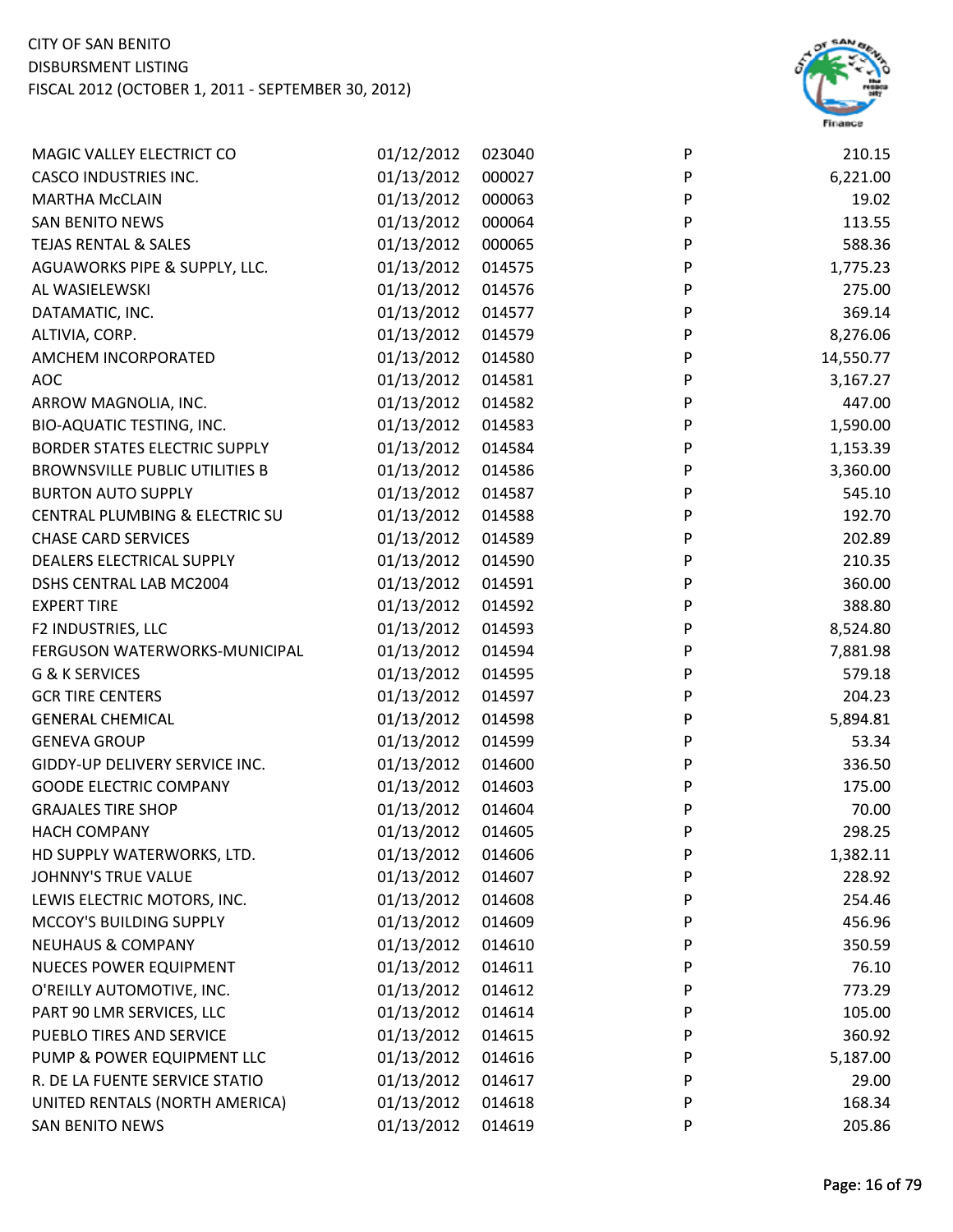

| INDUSTRIAL DISTRIBUTION GROUP       | 01/13/2012 | 014620 | ${\sf P}$                 | 35.80      |
|-------------------------------------|------------|--------|---------------------------|------------|
| SIEMENS WATER TECHNOLOGIES LLC      | 01/13/2012 | 014621 | $\boldsymbol{\mathsf{P}}$ | 891.80     |
| TERRA RENEWAL WEST, LLC             | 01/13/2012 | 014622 | P                         | 1,470.00   |
| UNITED REFRIGERATION, INC.          | 01/13/2012 | 014623 | P                         | 32.60      |
| <b>USA BLUE BOOK</b>                | 01/13/2012 | 014624 | P                         | 276.34     |
| <b>VALLEY INSTRUMENT</b>            | 01/13/2012 | 014625 | P                         | 962.50     |
| WTS INDUSTRIAL SOLUTIONS, INC.      | 01/13/2012 | 014626 | P                         | 130.00     |
| ALLIED WASTE SERVICES #863          | 01/13/2012 | 014627 | P                         | 164,618.20 |
| ALLIED WASTE SERVICES #863          | 01/13/2012 | 014628 | P                         | 1,128.05   |
| ADOLFO E. CORDOVA                   | 01/13/2012 | 023041 | P                         | 750.00     |
| <b>BEN M. YUDESIS</b>               | 01/13/2012 | 023042 | $\mathsf{P}$              | 750.00     |
| DAVID GARZA                         | 01/13/2012 | 023043 | P                         | 750.00     |
| A & W OFFICE SUPPLY, INC.           | 01/13/2012 | 023044 | P                         | 48.00      |
| A SIGN LANGUAGE COMPANY             | 01/13/2012 | 023045 | P                         | 260.00     |
| A TO Z BRAKE SERVICE                | 01/13/2012 | 023046 | P                         | 85.00      |
| <b>ADVANCE AUTO PARTS</b>           | 01/13/2012 | 023047 | P                         | 1,481.27   |
| ALL VALLEY KEY & LOCK               | 01/13/2012 | 023050 | P                         | 111.25     |
| <b>AMERICAN EXPRESS</b>             | 01/13/2012 | 023051 | P                         | 560.34     |
| AMERICAN SOLUTIONS FOR BUSINES      | 01/13/2012 | 023052 | P                         | 261.43     |
| ARGUS SECURITY SYSTEMS              | 01/13/2012 | 023053 | $\boldsymbol{\mathsf{P}}$ | 1,053.74   |
| AUSTIN TRAFFIC SIGNAL, LP           | 01/13/2012 | 023054 | P                         | 90.00      |
| <b>AUTO ZONE</b>                    | 01/13/2012 | 023055 | P                         | 39.91      |
| <b>BARLOW'S QUALITY GLASS</b>       | 01/13/2012 | 023056 | P                         | 120.00     |
| BETTS OIL & BUTANE INC.             | 01/13/2012 | 023057 | P                         | 6,462.35   |
| <b>BREATH TEST SERVICES</b>         | 01/13/2012 | 023058 | P                         | 2,000.00   |
| <b>BSN SPORTS</b>                   | 01/13/2012 | 023060 | P                         | 40.98      |
| <b>BURTON AUTO SUPPLY</b>           | 01/13/2012 | 023061 | P                         | 136.17     |
| <b>CAMERON COUNTY CLERK</b>         | 01/13/2012 | 023062 | P                         | 24.00      |
| <b>CARQUEST AUTO PARTS STORES</b>   | 01/13/2012 | 023063 | P                         | 302.04     |
| CDW GOVERNMENT, INC.                | 01/13/2012 | 023064 | P                         | 455.75     |
| <b>CENTER POINT LARGE PRINT</b>     | 01/13/2012 | 023065 | P                         | 248.04     |
| CENTRAL READY MIX CONCRETE COM      | 01/13/2012 | 023066 | P                         | 925.00     |
| <b>CHASE CARD SERVICES</b>          | 01/13/2012 | 023067 | P                         | 1,084.17   |
| <b>CITY OF BROWNSVILLE</b>          | 01/13/2012 | 023069 | P                         | 36.00      |
| <b>CITY OF HARLINGEN</b>            | 01/13/2012 | 023070 | P                         | 403.33     |
| <b>CLEAN MACHINE</b>                | 01/13/2012 | 023071 | P                         | 68.50      |
| <b>D &amp; G ENERGY CORPORATION</b> | 01/13/2012 | 023072 | P                         | 500.00     |
| <b>DANNY COYLE</b>                  | 01/13/2012 | 023073 | P                         | 240.00     |
| DAVID GARZA JR                      | 01/13/2012 | 023074 | P                         | 20.00      |
| DEALERS ELECTRICAL SUPPLY           | 01/13/2012 | 023075 | P                         | 249.30     |
| DELL MARKETING L.P.                 | 01/13/2012 | 023076 | P                         | 4,054.88   |
| DETROIT INDUSTRIAL TOOL             | 01/13/2012 | 023077 | P                         | 274.26     |
| DICK OFFICE SUPPLY, INC.            | 01/13/2012 | 023078 | P                         | 86.00      |
| DOUBLE D STATUARY INC.              | 01/13/2012 | 023079 | P                         | 876.00     |
|                                     |            |        |                           |            |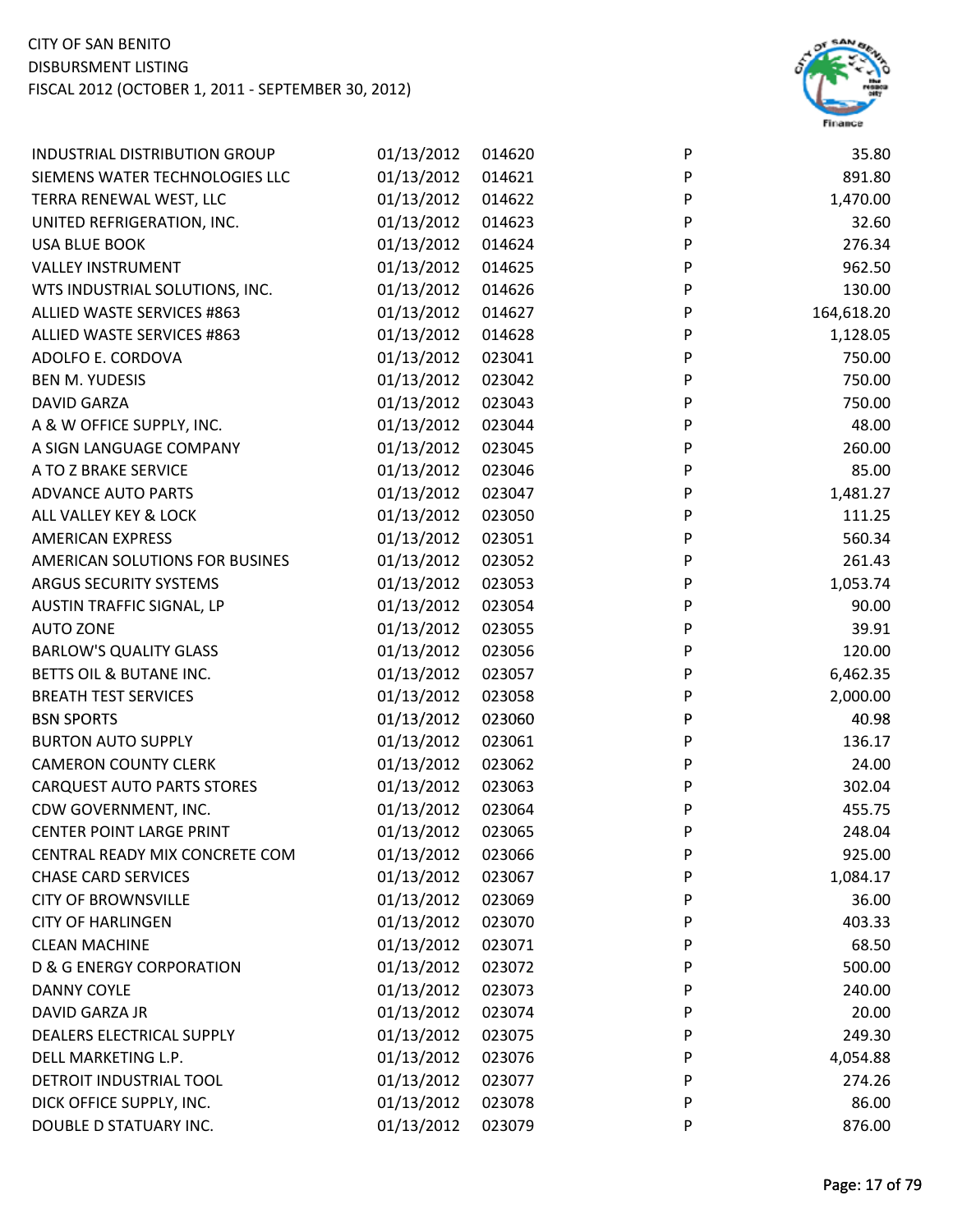

| <b>EWING IRRIGATION PRODUCTS, INC</b> | 01/13/2012 | 023080 | P | 96.95    |
|---------------------------------------|------------|--------|---|----------|
| <b>EXPERT TIRE</b>                    | 01/13/2012 | 023081 | P | 2,121.82 |
| FEDERAL EXPRESS CORPORATION           | 01/13/2012 | 023082 | P | 110.84   |
| FRONTERA MATERIALS, INC               | 01/13/2012 | 023083 | P | 9,967.20 |
| G & K SERVICES                        | 01/13/2012 | 023084 | P | 577.02   |
| GALL'S, AN ARAMARK COMPANY            | 01/13/2012 | 023086 | P | 89.80    |
| <b>GARCIA TOWING</b>                  | 01/13/2012 | 023087 | P | 135.00   |
| <b>GCR TIRE CENTERS</b>               | 01/13/2012 | 023088 | P | 248.00   |
| <b>GENEVA GROUP</b>                   | 01/13/2012 | 023089 | P | 26.66    |
| <b>GLORIA'S SPECIALTY CAKES</b>       | 01/13/2012 | 023090 | P | 20.00    |
| <b>GRAJALES TIRE SHOP</b>             | 01/13/2012 | 023091 | P | 105.00   |
| GT DISTRIBUTORS, INC.                 | 01/13/2012 | 023092 | P | 278.87   |
| <b>GULF COAST PAPER CO. INC.</b>      | 01/13/2012 | 023093 | P | 1,527.79 |
| HOYT BREATHING AIR PRODUCTS           | 01/13/2012 | 023094 | P | 482.50   |
| INDUSTRIAL DISPOSAL SUPPLY COM        | 01/13/2012 | 023095 | P | 151.60   |
| JOE H. HERNANDEZ                      | 01/13/2012 | 023096 | P | 18.00    |
| <b>JOHNNY'S TRUE VALUE</b>            | 01/13/2012 | 023097 | P | 46.99    |
| <b>JUNIOR LIBRARY GUILD</b>           | 01/13/2012 | 023098 | P | 184.68   |
| L. T. BOSWELL                         | 01/13/2012 | 023099 | P | 410.44   |
| LEXIS NEXIS MATTHEW BENDER & C        | 01/13/2012 | 023100 | P | 553.19   |
| LINEBARGER GOGGAN BLAIR & SAMP        | 01/13/2012 | 023101 | P | 8,805.10 |
| LUBE MASTERS                          | 01/13/2012 | 023102 | P | 27.55    |
| LYNN PEAVEY COMPANY                   | 01/13/2012 | 023103 | P | 262.70   |
| <b>MAVERICK INDUSTRIAL</b>            | 01/13/2012 | 023104 | P | 90.00    |
| MCCOY'S BUILDING SUPPLY               | 01/13/2012 | 023105 | P | 676.53   |
| MOMAR, INC.                           | 01/13/2012 | 023106 | P | 307.14   |
| MUNICIPAL SERVICES BUREAU             | 01/13/2012 | 023107 | P | 1,360.40 |
| <b>NEUHAUS &amp; COMPANY</b>          | 01/13/2012 | 023108 | P | 146.81   |
| NOTARY PUBLIC UNDERWRITERS AGE        | 01/13/2012 | 023109 | P | 85.99    |
| O'REILLY AUTOMOTIVE, INC.             | 01/13/2012 | 023110 | P | 589.46   |
| OFFICE DEPOT ACC 6113                 | 01/13/2012 | 023111 | P | 54.99    |
| OMNI BASE SERVICES OF TEXAS           | 01/13/2012 | 023112 | P | 1,806.00 |
| PANCHO'S AUTO ELECTRIC                | 01/13/2012 | 023113 | P | 595.00   |
| PEREZ AUTO REPAIR                     | 01/13/2012 | 023114 | P | 310.43   |
| PITNEY BOWES INC.                     | 01/13/2012 | 023115 | P | 3,000.00 |
| <b>QUILL CORPORATION</b>              | 01/13/2012 | 023116 | P | 69.93    |
| R. DE LA FUENTE SERVICE STATIO        | 01/13/2012 | 023117 | P | 14.50    |
| R.G.V. FIREMEN'S AND FIRE MARS        | 01/13/2012 | 023118 | P | 100.00   |
| RIO GRANDE CONCRETE ACCESSORIE        | 01/13/2012 | 023119 | P | 598.18   |
| RIO HYDRAULIC LLC                     | 01/13/2012 | 023120 | P | 67.40    |
| ROADRUNNER HARLEY-DAVIDSON            | 01/13/2012 | 023121 | P | 213.20   |
| <b>ROBLES AUTO SALES #2</b>           | 01/13/2012 | 023122 | P | 58.00    |
| ROBOTRONICS, INC.                     | 01/13/2012 | 023123 | P | 125.00   |
| SALOME'S CATERING SERVICES            | 01/13/2012 | 023124 | P | 206.39   |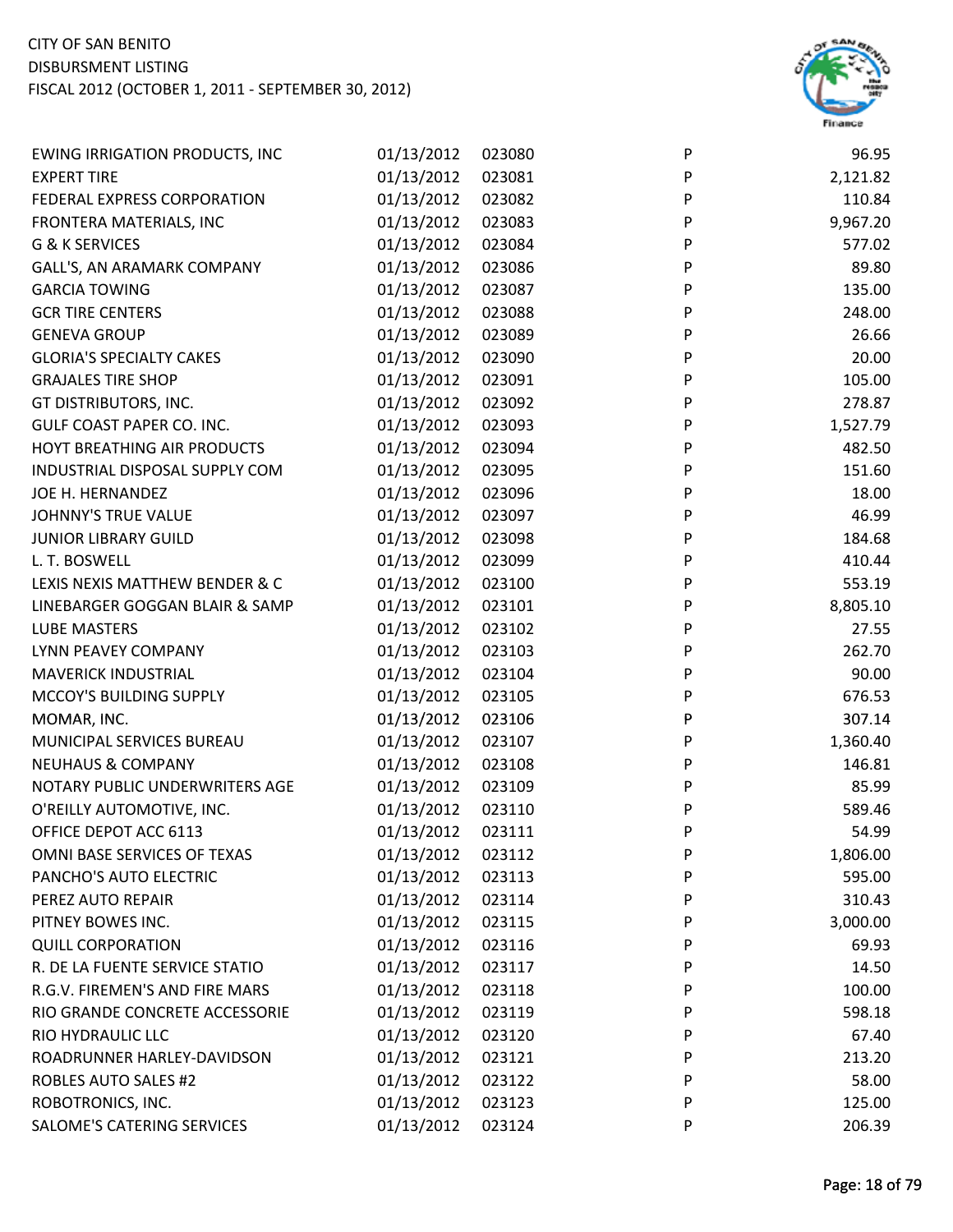

| <b>SAM'S CLUB DIRECT</b>         | 01/13/2012 | 023126 | P                         | 670.49    |
|----------------------------------|------------|--------|---------------------------|-----------|
| <b>SAN BENITO NEWS</b>           | 01/13/2012 | 023127 | P                         | 514.12    |
| <b>SHANNON KAY HARVILL</b>       | 01/13/2012 | 023128 | ${\sf P}$                 | 180.00    |
| SOUTHERN AIR HEATING & COOLING   | 01/13/2012 | 023129 | P                         | 2,534.00  |
| TACOS Y TORTAS LA VAQUITA        | 01/13/2012 | 023130 | P                         | 279.50    |
| <b>TARPON FIRE &amp; SAFETY</b>  | 01/13/2012 | 023131 | P                         | 140.00    |
| <b>TERESA BAUTISTA</b>           | 01/13/2012 | 023132 | P                         | 40.00     |
| TEXAS COMMISSION ON FIRE PROTE   | 01/13/2012 | 023133 | P                         | 85.00     |
| THE MONITOR                      | 01/13/2012 | 023134 | P                         | 258.00    |
| TRUCKER'S EQUIPMENT, INC.        | 01/13/2012 | 023135 | $\boldsymbol{\mathsf{P}}$ | 6.87      |
| VALLEY BAPTIST MEDICAL CENTER    | 01/13/2012 | 023136 | P                         | 1,618.74  |
| <b>VALLEY RADIO CENTER</b>       | 01/13/2012 | 023137 | P                         | 1,162.65  |
| VALLEY WINDSHIELD REPAIR & AUT   | 01/13/2012 | 023138 | P                         | 130.00    |
| <b>WAL-MART BUSINESS</b>         | 01/13/2012 | 023139 | P                         | 51.02     |
| WRIGHT FUEL DISTRIBUTORS, LLC    | 01/13/2012 | 023140 | O                         | 28,011.60 |
| MUNICIPAL SERVICES BUREAU        | 01/13/2012 | 023141 | $\boldsymbol{\mathsf{P}}$ | 17.34     |
| AEP-TEXAS CENTRAL CO.            | 01/17/2012 | 014629 | P                         | 3,284.69  |
| <b>STATE COMPTROLLER</b>         | 01/19/2012 | 000000 | P                         | 81,938.87 |
| <b>DIRECT ENERGY BUSINESS</b>    | 01/19/2012 | 014640 | P                         | 36,848.96 |
| AT&T                             | 01/19/2012 | 014641 | P                         | 337.62    |
| <b>AT&amp;T LONG DISTANCE</b>    | 01/19/2012 | 014642 | P                         | 39.84     |
| CPL RETAIL ENERGY, LP            | 01/19/2012 | 014643 | P                         | 1,327.22  |
| AT&T                             | 01/19/2012 | 023142 | ${\sf P}$                 | 1,433.37  |
| <b>AT&amp;T LONG DISTANCE</b>    | 01/19/2012 | 023143 | $\boldsymbol{\mathsf{P}}$ | 326.04    |
| CPL RETAIL ENERGY, LP            | 01/19/2012 | 023144 | P                         | 8,086.94  |
| <b>DIRECT ENERGY BUSINESS</b>    | 01/19/2012 | 023148 | P                         | 11,069.53 |
| <b>STATE COMPTROLLER</b>         | 01/19/2012 | 023150 | P                         | 172.80    |
| THE MONITOR                      | 01/20/2012 | 000066 | P                         | 250.00    |
| TEXAS WORKFORCE COMMISS.         | 01/20/2012 | 014644 | P                         | 109.70    |
| <b>SPRINT</b>                    | 01/20/2012 | 014645 | P                         | 366.14    |
| TEXAS WORKFORCE COMMISS.         | 01/20/2012 | 023151 | P                         | 79.70     |
| <b>CAMERON COUNTY TAX OFFICE</b> | 01/20/2012 | 023152 | P                         | 72.75     |
| <b>CHRISTINA SANCHEZ</b>         | 01/20/2012 | 023153 | P                         | 20.00     |
| DENTON, NAVARRO, ROCHA & BERNA   | 01/20/2012 | 023154 | P                         | 2,020.58  |
| ESIQUIO LUNA, JR                 | 01/20/2012 | 023155 | P                         | 326.41    |
| LINEBARGER GOGGAN BLAIR & SAMP   | 01/20/2012 | 023156 | P                         | 7,309.00  |
| TONY YZAGUIRRE JR-TAX ASSESSOR   | 01/20/2012 | 023157 | P                         | 240.00    |
| <b>BILL ELLIOTT</b>              | 01/20/2012 | 023158 | P                         | 65.00     |
| JOE H. HERNANDEZ                 | 01/20/2012 | 023159 | P                         | 65.00     |
| <b>SPRINT</b>                    | 01/20/2012 | 023160 | P                         | 1,376.24  |
| AT&T                             | 01/20/2012 | 023161 | P                         | 218.36    |
| CDW GOVERNMENT, INC.             | 01/20/2012 | 023162 | P                         | 173.68    |
| <b>CULLIGAN WATER</b>            | 01/20/2012 | 023163 | P                         | 48.36     |
| ROERIG OLIVEIRA & FISHER L.L.P   | 01/20/2012 | 023164 | P                         | 612.50    |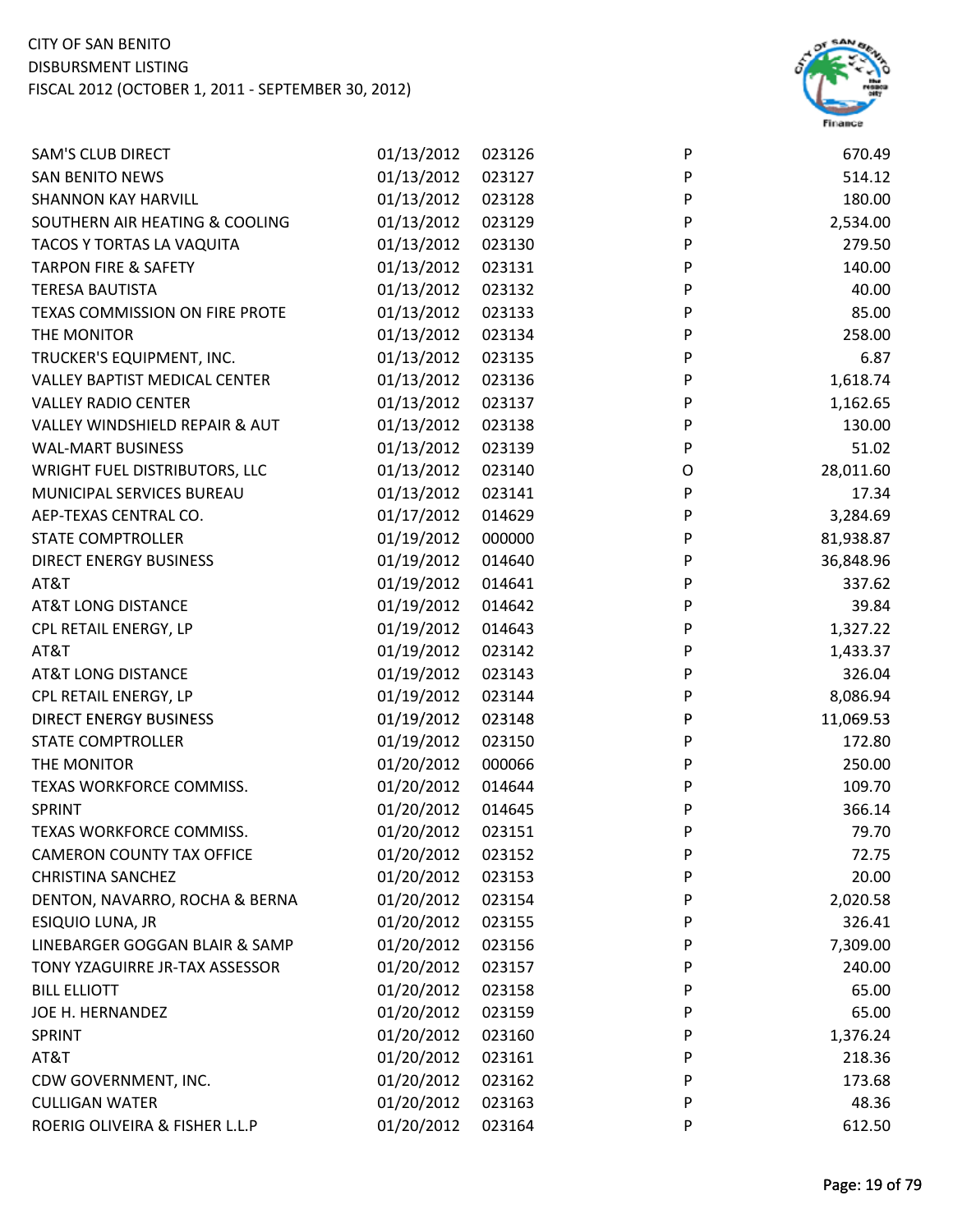

| <b>SAN BENITO NEWS</b>                | 01/20/2012 | 023165 | P | 731.08    |
|---------------------------------------|------------|--------|---|-----------|
| SANDEE ALVAREZ                        | 01/20/2012 | 023166 | P | 20.00     |
| STANDARD COFFEE SERVICE CO.           | 01/20/2012 | 023167 | P | 254.20    |
| <b>U.S. POSTMASTER</b>                | 01/23/2012 | 014646 | P | 509.67    |
| <b>AMERICAN EXPRESS</b>               | 01/24/2012 | 014647 | P | 271.24    |
| <b>CHASE CARD SERVICES</b>            | 01/24/2012 | 014648 | P | 29.99     |
| SPRINT                                | 01/24/2012 | 014649 | P | 366.29    |
| <b>TEEX-EUPWTI</b>                    | 01/24/2012 | 014650 | P | 225.00    |
| <b>AMERICAN EXPRESS</b>               | 01/24/2012 | 023168 | P | 1,875.49  |
| <b>CHASE CARD SERVICES</b>            | 01/24/2012 | 023171 | P | 2,013.49  |
| <b>DIRECT ENERGY BUSINESS</b>         | 01/24/2012 | 023172 | P | 4,520.97  |
| GIRL SCOUTS OF GREATER SOUTH T        | 01/24/2012 | 023173 | P | 280.00    |
| HEALTH OCCUPATION STUDENTS OF         | 01/24/2012 | 023174 | P | 250.00    |
| MAGIC VALLEY ELECTRICT CO             | 01/24/2012 | 023175 | P | 225.90    |
| SAN BENITO HISTORICAL SOCIETY         | 01/24/2012 | 023176 | P | 250.00    |
| SPRINT                                | 01/24/2012 | 023177 | P | 1,306.70  |
| DIRECT ENERGY BUSINESS                | 01/25/2012 | 014651 | P | 47.62     |
| <b>DIRECT ENERGY BUSINESS</b>         | 01/25/2012 | 023178 | P | 16,459.70 |
| COYM, REHMET & GUTIERREZ ENGIN        | 01/26/2012 | 002171 | P | 1,485.00  |
| <b>ADVANCE AUTO PARTS</b>             | 01/26/2012 | 014652 | P | 56.85     |
| AGUAWORKS PIPE & SUPPLY, LLC.         | 01/26/2012 | 014653 | P | 2,232.47  |
| AL WASIELEWSKI                        | 01/26/2012 | 014654 | P | 65.27     |
| ANA-LAB CORP.                         | 01/26/2012 | 014655 | P | 2,277.00  |
| <b>AOC</b>                            | 01/26/2012 | 014656 | P | 696.09    |
| ARROW MAGNOLIA, INC.                  | 01/26/2012 | 014657 | P | 397.00    |
| AT&T                                  | 01/26/2012 | 014658 | P | 337.62    |
| <b>BROWNSVILLE PUBLIC UTILITIES B</b> | 01/26/2012 | 014659 | P | 3,100.00  |
| <b>BURTON AUTO SUPPLY</b>             | 01/26/2012 | 014660 | P | 43.32     |
| CDW GOVERNMENT, INC.                  | 01/26/2012 | 014661 | P | 263.20    |
| <b>CHAMELEON INDUSTRIES INC.</b>      | 01/26/2012 | 014662 | P | 42,835.80 |
| DSHS CENTRAL LAB MC2004               | 01/26/2012 | 014663 | P | 528.00    |
| ESTRADA-HINOJOSA & COMPANY, IN        | 01/26/2012 | 014664 | P | 2,409.13  |
| FERGUSON WATERWORKS-MUNICIPAL         | 01/26/2012 | 014665 | P | 739.08    |
| <b>GENERAL CHEMICAL</b>               | 01/26/2012 | 014666 | P | 6,017.91  |
| <b>GRAJALES TIRE SHOP</b>             | 01/26/2012 | 014667 | P | 3.00      |
| <b>HACH COMPANY</b>                   | 01/26/2012 | 014668 | P | 551.15    |
| HD SUPPLY WATERWORKS, LTD.            | 01/26/2012 | 014669 | P | 6,721.71  |
| JOHNNY'S TRUE VALUE                   | 01/26/2012 | 014670 | P | 146.04    |
| LEWIS ELECTRIC MOTORS, INC.           | 01/26/2012 | 014671 | P | 2,557.65  |
| MCCOY'S BUILDING SUPPLY               | 01/26/2012 | 014672 | P | 166.58    |
| MOMAR, INC.                           | 01/26/2012 | 014673 | P | 281.74    |
| <b>NUECES POWER EQUIPMENT</b>         | 01/26/2012 | 014674 | P | 2,810.28  |
| INDUSTRIAL DISTRIBUTION GROUP         | 01/26/2012 | 014675 | P | 603.29    |
| <b>STITCH GALLERY</b>                 | 01/26/2012 | 014676 | P | 640.31    |
|                                       |            |        |   |           |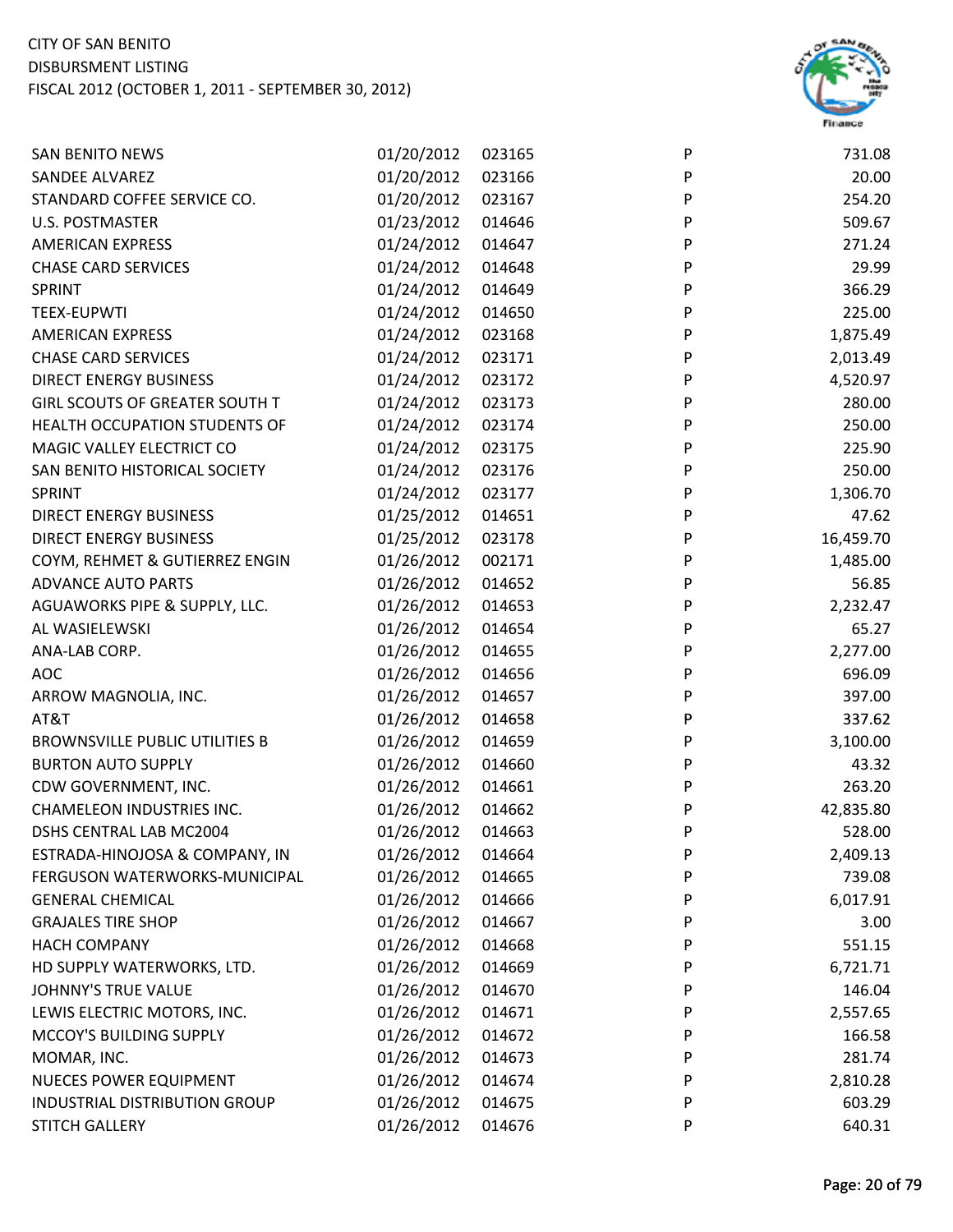

| <b>TEEX-EUPWTI</b>                   | 01/26/2012 | 014677 | P | 390.00    |
|--------------------------------------|------------|--------|---|-----------|
| <b>USA BLUE BOOK</b>                 | 01/26/2012 | 014678 | P | 249.95    |
| <b>BEN M. YUDESIS</b>                | 01/26/2012 | 023179 | P | 750.00    |
| <b>DAVID GARZA</b>                   | 01/26/2012 | 023180 | P | 750.00    |
| ADOLFO E. CORDOVA                    | 01/26/2012 | 023181 | P | 750.00    |
| <b>CHARLES L. STARLING</b>           | 01/26/2012 | 023182 | P | 1,250.00  |
| A SIGN LANGUAGE COMPANY              | 01/26/2012 | 023183 | P | 451.25    |
| <b>ADVANCE AUTO PARTS</b>            | 01/26/2012 | 023184 | P | 282.10    |
| ALL VALLEY FAMILY MEDICAL, PLL       | 01/26/2012 | 023185 | P | 324.00    |
| <b>AMERICAN TEST CENTER</b>          | 01/26/2012 | 023186 | P | 1,556.00  |
| <b>ANTONIO CEPEDA</b>                | 01/26/2012 | 023187 | P | 80.00     |
| <b>AOC</b>                           | 01/26/2012 | 023188 | P | 221.07    |
| AT&T                                 | 01/26/2012 | 023189 | P | 1,338.15  |
| <b>AUTO ZONE</b>                     | 01/26/2012 | 023190 | P | 810.21    |
| <b>BB&amp;T GOVERNMENTAL FINANCE</b> | 01/26/2012 | 023191 | P | 60,499.10 |
| <b>BORDER STATES ELECTRIC SUPPLY</b> | 01/26/2012 | 023192 | P | 255.00    |
| BROWNSVILLE BOOT JACK III, INC       | 01/26/2012 | 023193 | P | 107.99    |
| <b>CARQUEST AUTO PARTS STORES</b>    | 01/26/2012 | 023194 | P | 42.12     |
| CDW GOVERNMENT, INC.                 | 01/26/2012 | 023195 | P | 363.03    |
| <b>CHASE CARD SERVICES</b>           | 01/26/2012 | 023196 | P | 219.07    |
| <b>CITY OF BROWNSVILLE</b>           | 01/26/2012 | 023197 | P | 468.00    |
| <b>CLEAN MACHINE</b>                 | 01/26/2012 | 023198 | P | 90.00     |
| DENTON, NAVARRO, ROCHA & BERNA       | 01/26/2012 | 023199 | P | 16,176.14 |
| DICK OFFICE SUPPLY, INC.             | 01/26/2012 | 023200 | P | 64.95     |
| ESTRADA-HINOJOSA & COMPANY, IN       | 01/26/2012 | 023201 | P | 1,115.96  |
| FEDERAL EXPRESS CORPORATION          | 01/26/2012 | 023202 | P | 22.32     |
| <b>GARCIA TOWING</b>                 | 01/26/2012 | 023203 | P | 45.00     |
| <b>GLORIA'S SPECIALTY CAKES</b>      | 01/26/2012 | 023204 | P | 40.00     |
| <b>GRAJALES TIRE SHOP</b>            | 01/26/2012 | 023205 | P | 35.00     |
| GT DISTRIBUTORS, INC.                | 01/26/2012 | 023206 | P | 836.20    |
| H & H GOLF CARTS                     | 01/26/2012 | 023207 | P | 45.94     |
| <b>LUBE MASTERS</b>                  | 01/26/2012 | 023208 | P | 241.20    |
| <b>MANNY'S UNIFORM</b>               | 01/26/2012 | 023209 | P | 280.80    |
| MATHESON TRI-GAS, INC.               | 01/26/2012 | 023210 | P | 34.60     |
| MCCOY'S BUILDING SUPPLY              | 01/26/2012 | 023211 | P | 480.53    |
| MILLER UNIFORMS & EMBLEMS, INC       | 01/26/2012 | 023212 | P | 4,644.97  |
| MUNICIPAL SERVICES BUREAU            | 01/26/2012 | 023213 | P | 886.85    |
| O'REILLY AUTOMOTIVE, INC.            | 01/26/2012 | 023214 | P | 479.39    |
| PEREZ AUTO REPAIR                    | 01/26/2012 | 023215 | P | 290.00    |
| PITTSBURGH PAINTS                    | 01/26/2012 | 023216 | P | 196.83    |
| <b>QUILL CORPORATION</b>             | 01/26/2012 | 023217 | P | 69.99     |
| RAUL ZUNIGA, JR.                     | 01/26/2012 | 023218 | P | 38.46     |
| RIO GRANDE VALLEY LAW ENFORCEM       | 01/26/2012 | 023219 | P | 25.00     |
| <b>ROBLES AUTO SALES #2</b>          | 01/26/2012 | 023220 | P | 14.50     |
|                                      |            |        |   |           |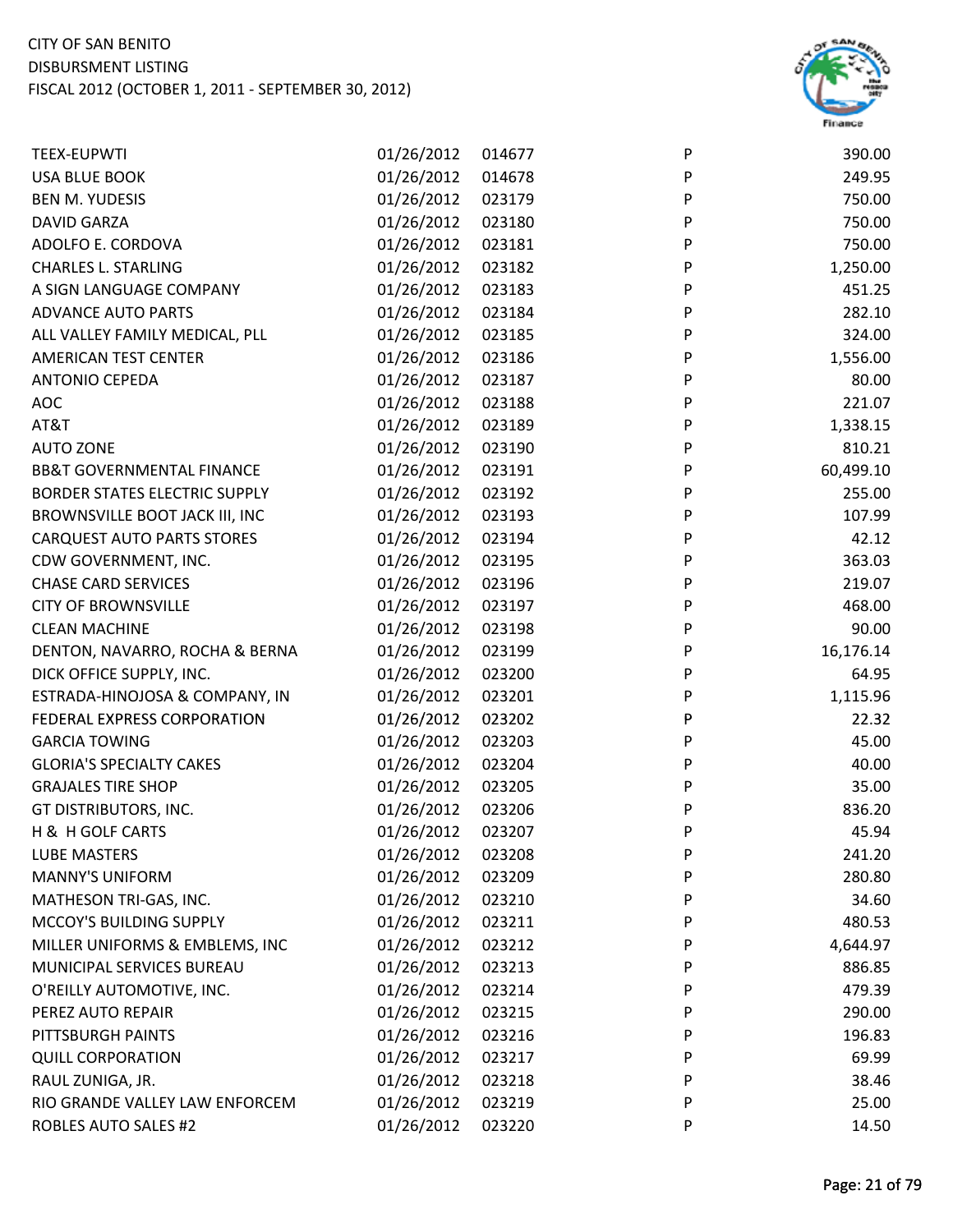

| ROERIG OLIVEIRA & FISHER L.L.P        | 01/26/2012 | 023221 | P | 1,872.50  |
|---------------------------------------|------------|--------|---|-----------|
| ROYAL METAL BUILDING COMPONENT        | 01/26/2012 | 023222 | P | 847.40    |
| <b>SAM'S CLUB DIRECT</b>              | 01/26/2012 | 023223 | P | 301.13    |
| SAN BENITO ANIMAL HOSPITAL INC        | 01/26/2012 | 023224 | P | 105.00    |
| <b>SAN BENITO NEWS</b>                | 01/26/2012 | 023225 | P | 124.45    |
| SHERWIN WILLIAMS                      | 01/26/2012 | 023226 | P | 1,513.85  |
| SPILLMAN TECHNOLOGIES, INC.           | 01/26/2012 | 023227 | P | 5,108.00  |
| <b>STITCH GALLERY</b>                 | 01/26/2012 | 023228 | P | 384.19    |
| <b>TARPON FIRE &amp; SAFETY</b>       | 01/26/2012 | 023229 | P | 15.00     |
| <b>TERESA BAUTISTA</b>                | 01/26/2012 | 023230 | P | 40.00     |
| <b>TEXAS GAS SERVICE</b>              | 01/26/2012 | 023231 | P | 40.61     |
| TEXAS POLICE CHIEFS ASSOCIATIO        | 01/26/2012 | 023232 | P | 165.00    |
| TRI-COUNTY COMMUNICATIONS LTD.        | 01/26/2012 | 023233 | P | 2,077.50  |
| <b>VALLEY RADIO CENTER</b>            | 01/26/2012 | 023234 | P | 143.00    |
| <b>WAL-MART BUSINESS</b>              | 01/26/2012 | 023235 | P | 186.15    |
| <b>WRIGHT FUEL DISTRIBUTORS, LLC</b>  | 01/26/2012 | 023236 | P | 7,587.59  |
| ADOLFO GAMEZ                          | 01/30/2012 | 014679 | P | 30.00     |
| <b>FRANCISCO TAMAYO</b>               | 01/30/2012 | 014680 | P | 30.00     |
| <b>GEORGE MACHUCA JR.</b>             | 01/30/2012 | 014681 | P | 30.00     |
| <b>JUAN J. AGUILAR</b>                | 01/30/2012 | 014682 | P | 30.00     |
| <b>JUAN BETANCOURT</b>                | 01/30/2012 | 014683 | P | 30.00     |
| MARIO A. GONZALEZ                     | 01/30/2012 | 014684 | P | 30.00     |
| ROMULO GARZA                          | 01/30/2012 | 014685 | P | 10.00     |
| <b>SEBASTIAN LOPEZ</b>                | 01/30/2012 | 014686 | P | 10.00     |
| <b>DIRECT ENERGY BUSINESS</b>         | 01/30/2012 | 014687 | P | 10,371.34 |
| <b>AT&amp;T LONG DISTANCE</b>         | 01/30/2012 | 014688 | P | 49.95     |
| <b>HEB GROCERY</b>                    | 01/30/2012 | 023237 | P | 140.00    |
| TEXAS COMMISSION ON ENVIRONMEN        | 01/30/2012 | 023238 | P | 100.00    |
| <b>AT&amp;T LONG DISTANCE</b>         | 01/30/2012 | 023239 | P | 325.48    |
| <b>CAMERON COUNTY IRRIGATION DIST</b> | 02/02/2012 | 014689 | P | 25,266.78 |
| TEXAS COMMISSION ON ENVIRONMEN        | 02/02/2012 | 014690 | P | 200.00    |
| U.S. POSTMASTER                       | 02/02/2012 | 014691 | P | 545.36    |
| <b>BILL ELLIOTT</b>                   | 02/02/2012 | 023240 | P | 65.00     |
| JOE H. HERNANDEZ                      | 02/02/2012 | 023241 | P | 65.00     |
| SAN BENITO CHAMBER OF COMMERCE        | 02/03/2012 | 000067 | P | 3,750.00  |
| SAN BENITO CHAMBER OF COMMERCE        | 02/03/2012 | 023242 | P | 4,479.16  |
| COYM, REHMET & GUTIERREZ ENGIN        | 02/07/2012 | 014701 | P | 6,710.00  |
| GO UNDERGROUND, LLC                   | 02/07/2012 | 014702 | P | 27,125.00 |
| <b>ANTONIO P. GONZALES</b>            | 02/07/2012 | 023243 | P | 65.00     |
| TEXAS DEPARTMENT OF PUBLIC SAF        | 02/07/2012 | 023244 | P | 200.00    |
| ESIQUIO LUNA, JR                      | 02/07/2012 | 023245 | P | 1,028.55  |
| <b>EMERGENCY TRAINING ALLIANCE BO</b> | 02/07/2012 | 023246 | P | 100.00    |
| SAN BENITO PUBLIC LIBRARY             | 02/07/2012 | 023247 | P | 250.00    |
| CPL RETAIL ENERGY, LP                 | 02/09/2012 | 014710 | P | 1,059.40  |
|                                       |            |        |   |           |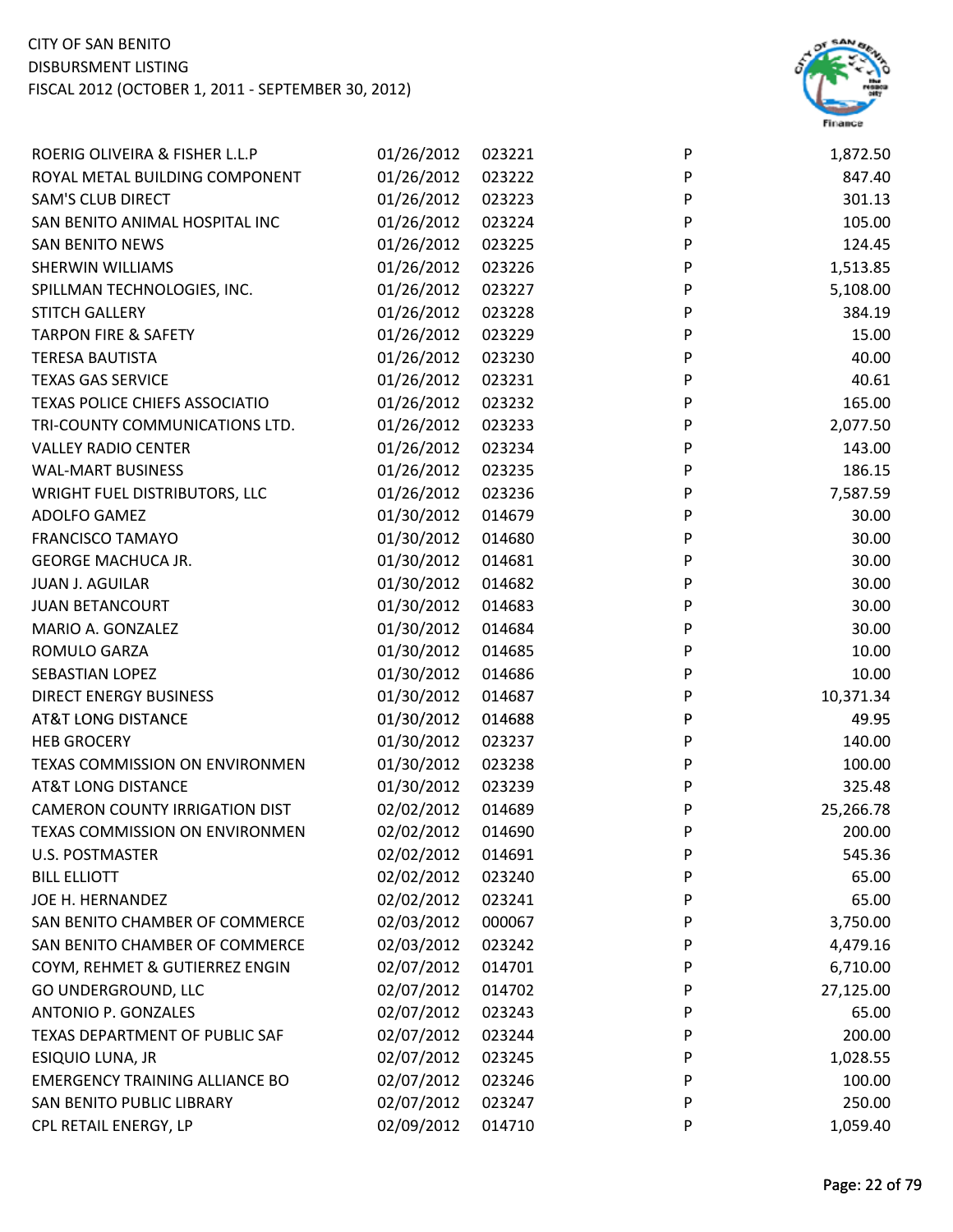

| 12,500.00<br>02/10/2012<br>000016<br>P<br>SANDRA VAN ZANDT ART SCULPTURE<br>02/10/2012<br><b>ADVANCE AUTO PARTS</b><br>014711<br>P<br>167.93<br>P<br>02/10/2012<br>014712<br>869.02<br>AGUAWORKS PIPE & SUPPLY, LLC.<br>P<br>02/10/2012<br>369.14<br>DATAMATIC, INC.<br>014713<br>ALLIED WASTE SERVICES #863<br>02/10/2012<br>P<br>351.74<br>014714<br>02/10/2012<br>014715<br>P<br>3,324.80<br><b>AOC</b><br>02/10/2012<br>381.80<br>ARROW MAGNOLIA, INC.<br>014716<br>P<br>BALCH MACHINE CO., INC.<br>02/10/2012<br>P<br>52,793.40<br>014717<br>02/10/2012<br>P<br><b>BORDER STATES ELECTRIC SUPPLY</b><br>275.10<br>014718<br>02/10/2012<br>P<br>BROWNSVILLE BOOT JACK III, INC<br>014719<br>221.48<br>02/10/2012<br>P<br>360.00<br><b>BROWNSVILLE PUBLIC UTILITIES B</b><br>014720<br>02/10/2012<br>68.88<br><b>BURTON AUTO SUPPLY</b><br>P<br>014721<br>P<br>02/10/2012<br>19,880.33<br><b>CAMERON COUNTY IRRIGATION DIST</b><br>014722<br>02/10/2012<br>P<br>27.61<br><b>CARQUEST AUTO PARTS STORES</b><br>014723<br>P<br>148.00<br>02/10/2012<br>CENTRAL READY MIX CONCRETE COM<br>014724<br>P<br>02/10/2012<br>4,262.50<br><b>CHAMELEON INDUSTRIES INC.</b><br>014725<br><b>CHASE CARD SERVICES</b><br>02/10/2012<br>P<br>100.05<br>014726<br>02/10/2012<br>P<br>DEALERS ELECTRICAL SUPPLY<br>014727<br>537.00<br>02/10/2012<br>68.75<br><b>EXPERT TIRE</b><br>014728<br>P<br>02/10/2012<br>P<br>737.21<br>G & K SERVICES<br>014729<br>P<br>02/10/2012<br>408.50<br>GIDDY-UP DELIVERY SERVICE INC.<br>014732<br><b>GOODE ELECTRIC COMPANY</b><br>02/10/2012<br>P<br>1,036.05<br>014735<br>P<br><b>GRAJALES TIRE SHOP</b><br>02/10/2012<br>24.00<br>014736<br>02/10/2012<br>P<br>299.38<br><b>HACH COMPANY</b><br>014737<br>P<br>02/10/2012<br>1,419.45<br>HD SUPPLY WATERWORKS, LTD.<br>014738<br><b>HEARTFELT GIFTS</b><br>02/10/2012<br>71.50<br>014739<br>P<br>02/10/2012<br>P<br>6,391.00<br><b>HYDRO-PLUS</b><br>014740<br>02/10/2012<br>P<br>261.81<br><b>JOHNNY'S TRUE VALUE</b><br>014741<br>02/10/2012<br>P<br>1,460.00<br>LEWIS ELECTRIC MOTORS, INC.<br>014742<br>02/10/2012<br>P<br>4,149.50<br>LONG CHILTON LLP<br>014743<br>02/10/2012<br>MCCOY'S BUILDING SUPPLY<br>014744<br>P<br>616.54<br>02/10/2012<br><b>NUECES POWER EQUIPMENT</b><br>014745<br>P<br>173.89<br>02/10/2012<br>R. DE LA FUENTE SERVICE STATIO<br>014746<br>43.50<br>P<br>RIO BRAVO SALES<br>02/10/2012<br>110.00<br>014747<br>P<br>02/10/2012<br>269.20<br>INDUSTRIAL DISTRIBUTION GROUP<br>P<br>014748<br>TIRE CENTERS, LLC<br>02/10/2012<br>275.00<br>014749<br>P<br>ADOLFO E. CORDOVA<br>02/10/2012<br>750.00<br>023252<br>P<br>02/10/2012<br>023253<br>750.00<br><b>BEN M. YUDESIS</b><br>P<br>02/10/2012<br>750.00<br><b>DAVID GARZA</b><br>023254<br>P<br>02/10/2012<br>65.16<br>A & W OFFICE SUPPLY, INC.<br>023255<br>P<br>02/10/2012<br>160.00<br><b>ACE FIRE &amp; SOUND</b><br>023256<br>P<br>02/10/2012<br><b>ADVANCE AUTO PARTS</b><br>023257<br>P<br>171.96 | CPL RETAIL ENERGY, LP | 02/09/2012 | 023248 | P | 7,225.67 |
|----------------------------------------------------------------------------------------------------------------------------------------------------------------------------------------------------------------------------------------------------------------------------------------------------------------------------------------------------------------------------------------------------------------------------------------------------------------------------------------------------------------------------------------------------------------------------------------------------------------------------------------------------------------------------------------------------------------------------------------------------------------------------------------------------------------------------------------------------------------------------------------------------------------------------------------------------------------------------------------------------------------------------------------------------------------------------------------------------------------------------------------------------------------------------------------------------------------------------------------------------------------------------------------------------------------------------------------------------------------------------------------------------------------------------------------------------------------------------------------------------------------------------------------------------------------------------------------------------------------------------------------------------------------------------------------------------------------------------------------------------------------------------------------------------------------------------------------------------------------------------------------------------------------------------------------------------------------------------------------------------------------------------------------------------------------------------------------------------------------------------------------------------------------------------------------------------------------------------------------------------------------------------------------------------------------------------------------------------------------------------------------------------------------------------------------------------------------------------------------------------------------------------------------------------------------------------------------------------------------------------------------------------------------------------------------------------------------------------------------------------------------------------------------------------------------------------------------------------------------------------------------------------------------------------------------------------------------------|-----------------------|------------|--------|---|----------|
|                                                                                                                                                                                                                                                                                                                                                                                                                                                                                                                                                                                                                                                                                                                                                                                                                                                                                                                                                                                                                                                                                                                                                                                                                                                                                                                                                                                                                                                                                                                                                                                                                                                                                                                                                                                                                                                                                                                                                                                                                                                                                                                                                                                                                                                                                                                                                                                                                                                                                                                                                                                                                                                                                                                                                                                                                                                                                                                                                                      |                       |            |        |   |          |
|                                                                                                                                                                                                                                                                                                                                                                                                                                                                                                                                                                                                                                                                                                                                                                                                                                                                                                                                                                                                                                                                                                                                                                                                                                                                                                                                                                                                                                                                                                                                                                                                                                                                                                                                                                                                                                                                                                                                                                                                                                                                                                                                                                                                                                                                                                                                                                                                                                                                                                                                                                                                                                                                                                                                                                                                                                                                                                                                                                      |                       |            |        |   |          |
|                                                                                                                                                                                                                                                                                                                                                                                                                                                                                                                                                                                                                                                                                                                                                                                                                                                                                                                                                                                                                                                                                                                                                                                                                                                                                                                                                                                                                                                                                                                                                                                                                                                                                                                                                                                                                                                                                                                                                                                                                                                                                                                                                                                                                                                                                                                                                                                                                                                                                                                                                                                                                                                                                                                                                                                                                                                                                                                                                                      |                       |            |        |   |          |
|                                                                                                                                                                                                                                                                                                                                                                                                                                                                                                                                                                                                                                                                                                                                                                                                                                                                                                                                                                                                                                                                                                                                                                                                                                                                                                                                                                                                                                                                                                                                                                                                                                                                                                                                                                                                                                                                                                                                                                                                                                                                                                                                                                                                                                                                                                                                                                                                                                                                                                                                                                                                                                                                                                                                                                                                                                                                                                                                                                      |                       |            |        |   |          |
|                                                                                                                                                                                                                                                                                                                                                                                                                                                                                                                                                                                                                                                                                                                                                                                                                                                                                                                                                                                                                                                                                                                                                                                                                                                                                                                                                                                                                                                                                                                                                                                                                                                                                                                                                                                                                                                                                                                                                                                                                                                                                                                                                                                                                                                                                                                                                                                                                                                                                                                                                                                                                                                                                                                                                                                                                                                                                                                                                                      |                       |            |        |   |          |
|                                                                                                                                                                                                                                                                                                                                                                                                                                                                                                                                                                                                                                                                                                                                                                                                                                                                                                                                                                                                                                                                                                                                                                                                                                                                                                                                                                                                                                                                                                                                                                                                                                                                                                                                                                                                                                                                                                                                                                                                                                                                                                                                                                                                                                                                                                                                                                                                                                                                                                                                                                                                                                                                                                                                                                                                                                                                                                                                                                      |                       |            |        |   |          |
|                                                                                                                                                                                                                                                                                                                                                                                                                                                                                                                                                                                                                                                                                                                                                                                                                                                                                                                                                                                                                                                                                                                                                                                                                                                                                                                                                                                                                                                                                                                                                                                                                                                                                                                                                                                                                                                                                                                                                                                                                                                                                                                                                                                                                                                                                                                                                                                                                                                                                                                                                                                                                                                                                                                                                                                                                                                                                                                                                                      |                       |            |        |   |          |
|                                                                                                                                                                                                                                                                                                                                                                                                                                                                                                                                                                                                                                                                                                                                                                                                                                                                                                                                                                                                                                                                                                                                                                                                                                                                                                                                                                                                                                                                                                                                                                                                                                                                                                                                                                                                                                                                                                                                                                                                                                                                                                                                                                                                                                                                                                                                                                                                                                                                                                                                                                                                                                                                                                                                                                                                                                                                                                                                                                      |                       |            |        |   |          |
|                                                                                                                                                                                                                                                                                                                                                                                                                                                                                                                                                                                                                                                                                                                                                                                                                                                                                                                                                                                                                                                                                                                                                                                                                                                                                                                                                                                                                                                                                                                                                                                                                                                                                                                                                                                                                                                                                                                                                                                                                                                                                                                                                                                                                                                                                                                                                                                                                                                                                                                                                                                                                                                                                                                                                                                                                                                                                                                                                                      |                       |            |        |   |          |
|                                                                                                                                                                                                                                                                                                                                                                                                                                                                                                                                                                                                                                                                                                                                                                                                                                                                                                                                                                                                                                                                                                                                                                                                                                                                                                                                                                                                                                                                                                                                                                                                                                                                                                                                                                                                                                                                                                                                                                                                                                                                                                                                                                                                                                                                                                                                                                                                                                                                                                                                                                                                                                                                                                                                                                                                                                                                                                                                                                      |                       |            |        |   |          |
|                                                                                                                                                                                                                                                                                                                                                                                                                                                                                                                                                                                                                                                                                                                                                                                                                                                                                                                                                                                                                                                                                                                                                                                                                                                                                                                                                                                                                                                                                                                                                                                                                                                                                                                                                                                                                                                                                                                                                                                                                                                                                                                                                                                                                                                                                                                                                                                                                                                                                                                                                                                                                                                                                                                                                                                                                                                                                                                                                                      |                       |            |        |   |          |
|                                                                                                                                                                                                                                                                                                                                                                                                                                                                                                                                                                                                                                                                                                                                                                                                                                                                                                                                                                                                                                                                                                                                                                                                                                                                                                                                                                                                                                                                                                                                                                                                                                                                                                                                                                                                                                                                                                                                                                                                                                                                                                                                                                                                                                                                                                                                                                                                                                                                                                                                                                                                                                                                                                                                                                                                                                                                                                                                                                      |                       |            |        |   |          |
|                                                                                                                                                                                                                                                                                                                                                                                                                                                                                                                                                                                                                                                                                                                                                                                                                                                                                                                                                                                                                                                                                                                                                                                                                                                                                                                                                                                                                                                                                                                                                                                                                                                                                                                                                                                                                                                                                                                                                                                                                                                                                                                                                                                                                                                                                                                                                                                                                                                                                                                                                                                                                                                                                                                                                                                                                                                                                                                                                                      |                       |            |        |   |          |
|                                                                                                                                                                                                                                                                                                                                                                                                                                                                                                                                                                                                                                                                                                                                                                                                                                                                                                                                                                                                                                                                                                                                                                                                                                                                                                                                                                                                                                                                                                                                                                                                                                                                                                                                                                                                                                                                                                                                                                                                                                                                                                                                                                                                                                                                                                                                                                                                                                                                                                                                                                                                                                                                                                                                                                                                                                                                                                                                                                      |                       |            |        |   |          |
|                                                                                                                                                                                                                                                                                                                                                                                                                                                                                                                                                                                                                                                                                                                                                                                                                                                                                                                                                                                                                                                                                                                                                                                                                                                                                                                                                                                                                                                                                                                                                                                                                                                                                                                                                                                                                                                                                                                                                                                                                                                                                                                                                                                                                                                                                                                                                                                                                                                                                                                                                                                                                                                                                                                                                                                                                                                                                                                                                                      |                       |            |        |   |          |
|                                                                                                                                                                                                                                                                                                                                                                                                                                                                                                                                                                                                                                                                                                                                                                                                                                                                                                                                                                                                                                                                                                                                                                                                                                                                                                                                                                                                                                                                                                                                                                                                                                                                                                                                                                                                                                                                                                                                                                                                                                                                                                                                                                                                                                                                                                                                                                                                                                                                                                                                                                                                                                                                                                                                                                                                                                                                                                                                                                      |                       |            |        |   |          |
|                                                                                                                                                                                                                                                                                                                                                                                                                                                                                                                                                                                                                                                                                                                                                                                                                                                                                                                                                                                                                                                                                                                                                                                                                                                                                                                                                                                                                                                                                                                                                                                                                                                                                                                                                                                                                                                                                                                                                                                                                                                                                                                                                                                                                                                                                                                                                                                                                                                                                                                                                                                                                                                                                                                                                                                                                                                                                                                                                                      |                       |            |        |   |          |
|                                                                                                                                                                                                                                                                                                                                                                                                                                                                                                                                                                                                                                                                                                                                                                                                                                                                                                                                                                                                                                                                                                                                                                                                                                                                                                                                                                                                                                                                                                                                                                                                                                                                                                                                                                                                                                                                                                                                                                                                                                                                                                                                                                                                                                                                                                                                                                                                                                                                                                                                                                                                                                                                                                                                                                                                                                                                                                                                                                      |                       |            |        |   |          |
|                                                                                                                                                                                                                                                                                                                                                                                                                                                                                                                                                                                                                                                                                                                                                                                                                                                                                                                                                                                                                                                                                                                                                                                                                                                                                                                                                                                                                                                                                                                                                                                                                                                                                                                                                                                                                                                                                                                                                                                                                                                                                                                                                                                                                                                                                                                                                                                                                                                                                                                                                                                                                                                                                                                                                                                                                                                                                                                                                                      |                       |            |        |   |          |
|                                                                                                                                                                                                                                                                                                                                                                                                                                                                                                                                                                                                                                                                                                                                                                                                                                                                                                                                                                                                                                                                                                                                                                                                                                                                                                                                                                                                                                                                                                                                                                                                                                                                                                                                                                                                                                                                                                                                                                                                                                                                                                                                                                                                                                                                                                                                                                                                                                                                                                                                                                                                                                                                                                                                                                                                                                                                                                                                                                      |                       |            |        |   |          |
|                                                                                                                                                                                                                                                                                                                                                                                                                                                                                                                                                                                                                                                                                                                                                                                                                                                                                                                                                                                                                                                                                                                                                                                                                                                                                                                                                                                                                                                                                                                                                                                                                                                                                                                                                                                                                                                                                                                                                                                                                                                                                                                                                                                                                                                                                                                                                                                                                                                                                                                                                                                                                                                                                                                                                                                                                                                                                                                                                                      |                       |            |        |   |          |
|                                                                                                                                                                                                                                                                                                                                                                                                                                                                                                                                                                                                                                                                                                                                                                                                                                                                                                                                                                                                                                                                                                                                                                                                                                                                                                                                                                                                                                                                                                                                                                                                                                                                                                                                                                                                                                                                                                                                                                                                                                                                                                                                                                                                                                                                                                                                                                                                                                                                                                                                                                                                                                                                                                                                                                                                                                                                                                                                                                      |                       |            |        |   |          |
|                                                                                                                                                                                                                                                                                                                                                                                                                                                                                                                                                                                                                                                                                                                                                                                                                                                                                                                                                                                                                                                                                                                                                                                                                                                                                                                                                                                                                                                                                                                                                                                                                                                                                                                                                                                                                                                                                                                                                                                                                                                                                                                                                                                                                                                                                                                                                                                                                                                                                                                                                                                                                                                                                                                                                                                                                                                                                                                                                                      |                       |            |        |   |          |
|                                                                                                                                                                                                                                                                                                                                                                                                                                                                                                                                                                                                                                                                                                                                                                                                                                                                                                                                                                                                                                                                                                                                                                                                                                                                                                                                                                                                                                                                                                                                                                                                                                                                                                                                                                                                                                                                                                                                                                                                                                                                                                                                                                                                                                                                                                                                                                                                                                                                                                                                                                                                                                                                                                                                                                                                                                                                                                                                                                      |                       |            |        |   |          |
|                                                                                                                                                                                                                                                                                                                                                                                                                                                                                                                                                                                                                                                                                                                                                                                                                                                                                                                                                                                                                                                                                                                                                                                                                                                                                                                                                                                                                                                                                                                                                                                                                                                                                                                                                                                                                                                                                                                                                                                                                                                                                                                                                                                                                                                                                                                                                                                                                                                                                                                                                                                                                                                                                                                                                                                                                                                                                                                                                                      |                       |            |        |   |          |
|                                                                                                                                                                                                                                                                                                                                                                                                                                                                                                                                                                                                                                                                                                                                                                                                                                                                                                                                                                                                                                                                                                                                                                                                                                                                                                                                                                                                                                                                                                                                                                                                                                                                                                                                                                                                                                                                                                                                                                                                                                                                                                                                                                                                                                                                                                                                                                                                                                                                                                                                                                                                                                                                                                                                                                                                                                                                                                                                                                      |                       |            |        |   |          |
|                                                                                                                                                                                                                                                                                                                                                                                                                                                                                                                                                                                                                                                                                                                                                                                                                                                                                                                                                                                                                                                                                                                                                                                                                                                                                                                                                                                                                                                                                                                                                                                                                                                                                                                                                                                                                                                                                                                                                                                                                                                                                                                                                                                                                                                                                                                                                                                                                                                                                                                                                                                                                                                                                                                                                                                                                                                                                                                                                                      |                       |            |        |   |          |
|                                                                                                                                                                                                                                                                                                                                                                                                                                                                                                                                                                                                                                                                                                                                                                                                                                                                                                                                                                                                                                                                                                                                                                                                                                                                                                                                                                                                                                                                                                                                                                                                                                                                                                                                                                                                                                                                                                                                                                                                                                                                                                                                                                                                                                                                                                                                                                                                                                                                                                                                                                                                                                                                                                                                                                                                                                                                                                                                                                      |                       |            |        |   |          |
|                                                                                                                                                                                                                                                                                                                                                                                                                                                                                                                                                                                                                                                                                                                                                                                                                                                                                                                                                                                                                                                                                                                                                                                                                                                                                                                                                                                                                                                                                                                                                                                                                                                                                                                                                                                                                                                                                                                                                                                                                                                                                                                                                                                                                                                                                                                                                                                                                                                                                                                                                                                                                                                                                                                                                                                                                                                                                                                                                                      |                       |            |        |   |          |
|                                                                                                                                                                                                                                                                                                                                                                                                                                                                                                                                                                                                                                                                                                                                                                                                                                                                                                                                                                                                                                                                                                                                                                                                                                                                                                                                                                                                                                                                                                                                                                                                                                                                                                                                                                                                                                                                                                                                                                                                                                                                                                                                                                                                                                                                                                                                                                                                                                                                                                                                                                                                                                                                                                                                                                                                                                                                                                                                                                      |                       |            |        |   |          |
|                                                                                                                                                                                                                                                                                                                                                                                                                                                                                                                                                                                                                                                                                                                                                                                                                                                                                                                                                                                                                                                                                                                                                                                                                                                                                                                                                                                                                                                                                                                                                                                                                                                                                                                                                                                                                                                                                                                                                                                                                                                                                                                                                                                                                                                                                                                                                                                                                                                                                                                                                                                                                                                                                                                                                                                                                                                                                                                                                                      |                       |            |        |   |          |
|                                                                                                                                                                                                                                                                                                                                                                                                                                                                                                                                                                                                                                                                                                                                                                                                                                                                                                                                                                                                                                                                                                                                                                                                                                                                                                                                                                                                                                                                                                                                                                                                                                                                                                                                                                                                                                                                                                                                                                                                                                                                                                                                                                                                                                                                                                                                                                                                                                                                                                                                                                                                                                                                                                                                                                                                                                                                                                                                                                      |                       |            |        |   |          |
|                                                                                                                                                                                                                                                                                                                                                                                                                                                                                                                                                                                                                                                                                                                                                                                                                                                                                                                                                                                                                                                                                                                                                                                                                                                                                                                                                                                                                                                                                                                                                                                                                                                                                                                                                                                                                                                                                                                                                                                                                                                                                                                                                                                                                                                                                                                                                                                                                                                                                                                                                                                                                                                                                                                                                                                                                                                                                                                                                                      |                       |            |        |   |          |
|                                                                                                                                                                                                                                                                                                                                                                                                                                                                                                                                                                                                                                                                                                                                                                                                                                                                                                                                                                                                                                                                                                                                                                                                                                                                                                                                                                                                                                                                                                                                                                                                                                                                                                                                                                                                                                                                                                                                                                                                                                                                                                                                                                                                                                                                                                                                                                                                                                                                                                                                                                                                                                                                                                                                                                                                                                                                                                                                                                      |                       |            |        |   |          |
|                                                                                                                                                                                                                                                                                                                                                                                                                                                                                                                                                                                                                                                                                                                                                                                                                                                                                                                                                                                                                                                                                                                                                                                                                                                                                                                                                                                                                                                                                                                                                                                                                                                                                                                                                                                                                                                                                                                                                                                                                                                                                                                                                                                                                                                                                                                                                                                                                                                                                                                                                                                                                                                                                                                                                                                                                                                                                                                                                                      |                       |            |        |   |          |
|                                                                                                                                                                                                                                                                                                                                                                                                                                                                                                                                                                                                                                                                                                                                                                                                                                                                                                                                                                                                                                                                                                                                                                                                                                                                                                                                                                                                                                                                                                                                                                                                                                                                                                                                                                                                                                                                                                                                                                                                                                                                                                                                                                                                                                                                                                                                                                                                                                                                                                                                                                                                                                                                                                                                                                                                                                                                                                                                                                      |                       |            |        |   |          |
|                                                                                                                                                                                                                                                                                                                                                                                                                                                                                                                                                                                                                                                                                                                                                                                                                                                                                                                                                                                                                                                                                                                                                                                                                                                                                                                                                                                                                                                                                                                                                                                                                                                                                                                                                                                                                                                                                                                                                                                                                                                                                                                                                                                                                                                                                                                                                                                                                                                                                                                                                                                                                                                                                                                                                                                                                                                                                                                                                                      |                       |            |        |   |          |
|                                                                                                                                                                                                                                                                                                                                                                                                                                                                                                                                                                                                                                                                                                                                                                                                                                                                                                                                                                                                                                                                                                                                                                                                                                                                                                                                                                                                                                                                                                                                                                                                                                                                                                                                                                                                                                                                                                                                                                                                                                                                                                                                                                                                                                                                                                                                                                                                                                                                                                                                                                                                                                                                                                                                                                                                                                                                                                                                                                      |                       |            |        |   |          |
|                                                                                                                                                                                                                                                                                                                                                                                                                                                                                                                                                                                                                                                                                                                                                                                                                                                                                                                                                                                                                                                                                                                                                                                                                                                                                                                                                                                                                                                                                                                                                                                                                                                                                                                                                                                                                                                                                                                                                                                                                                                                                                                                                                                                                                                                                                                                                                                                                                                                                                                                                                                                                                                                                                                                                                                                                                                                                                                                                                      |                       |            |        |   |          |
|                                                                                                                                                                                                                                                                                                                                                                                                                                                                                                                                                                                                                                                                                                                                                                                                                                                                                                                                                                                                                                                                                                                                                                                                                                                                                                                                                                                                                                                                                                                                                                                                                                                                                                                                                                                                                                                                                                                                                                                                                                                                                                                                                                                                                                                                                                                                                                                                                                                                                                                                                                                                                                                                                                                                                                                                                                                                                                                                                                      |                       |            |        |   |          |
|                                                                                                                                                                                                                                                                                                                                                                                                                                                                                                                                                                                                                                                                                                                                                                                                                                                                                                                                                                                                                                                                                                                                                                                                                                                                                                                                                                                                                                                                                                                                                                                                                                                                                                                                                                                                                                                                                                                                                                                                                                                                                                                                                                                                                                                                                                                                                                                                                                                                                                                                                                                                                                                                                                                                                                                                                                                                                                                                                                      |                       |            |        |   |          |
|                                                                                                                                                                                                                                                                                                                                                                                                                                                                                                                                                                                                                                                                                                                                                                                                                                                                                                                                                                                                                                                                                                                                                                                                                                                                                                                                                                                                                                                                                                                                                                                                                                                                                                                                                                                                                                                                                                                                                                                                                                                                                                                                                                                                                                                                                                                                                                                                                                                                                                                                                                                                                                                                                                                                                                                                                                                                                                                                                                      |                       |            |        |   |          |
| P                                                                                                                                                                                                                                                                                                                                                                                                                                                                                                                                                                                                                                                                                                                                                                                                                                                                                                                                                                                                                                                                                                                                                                                                                                                                                                                                                                                                                                                                                                                                                                                                                                                                                                                                                                                                                                                                                                                                                                                                                                                                                                                                                                                                                                                                                                                                                                                                                                                                                                                                                                                                                                                                                                                                                                                                                                                                                                                                                                    | AIR FLO FILTER CO.    | 02/10/2012 | 023258 |   | 218.40   |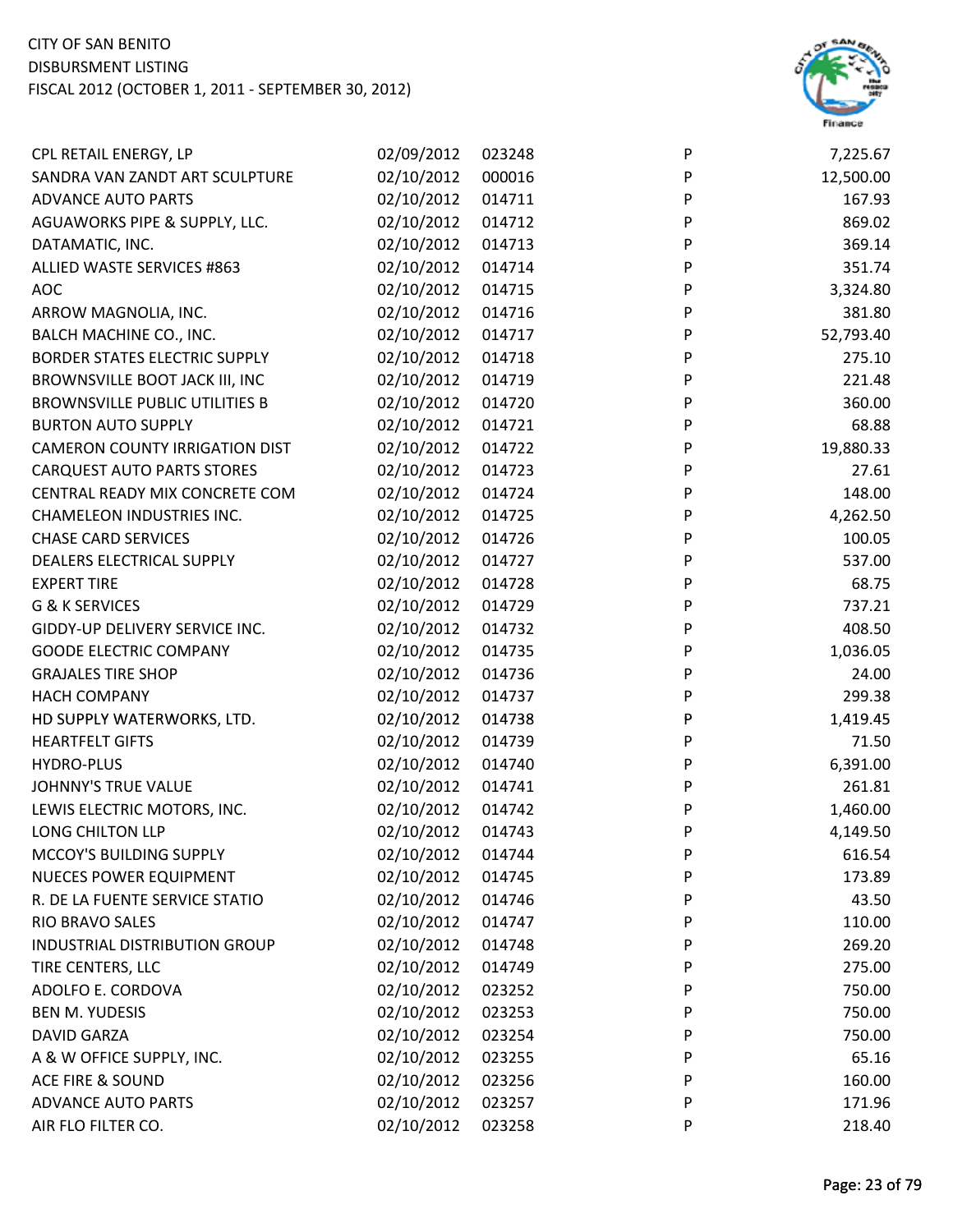

| ALL VALLEY FAMILY MEDICAL, PLL    | 02/10/2012 | 023259 | P | 50.00     |
|-----------------------------------|------------|--------|---|-----------|
| <b>ANTONIO CEPEDA</b>             | 02/10/2012 | 023260 | P | 28.75     |
| <b>AOC</b>                        | 02/10/2012 | 023261 | P | 92.36     |
| ARNOLD DE LEON                    | 02/10/2012 | 023262 | P | 49.13     |
| <b>BAKER &amp; TAYLOR BOOKS</b>   | 02/10/2012 | 023263 | P | 18.19     |
| <b>BURTON AUTO SUPPLY</b>         | 02/10/2012 | 023264 | P | 171.27    |
| <b>CARQUEST AUTO PARTS STORES</b> | 02/10/2012 | 023265 | P | 96.06     |
| CDW GOVERNMENT, INC.              | 02/10/2012 | 023266 | P | 1,816.11  |
| <b>CENTER POINT LARGE PRINT</b>   | 02/10/2012 | 023267 | P | 248.04    |
| CENTRAL PLUMBING & ELECTRIC SU    | 02/10/2012 | 023268 | P | 66.67     |
| CENTRAL READY MIX CONCRETE COM    | 02/10/2012 | 023269 | P | 74.00     |
| <b>CHASE CARD SERVICES</b>        | 02/10/2012 | 023270 | P | 1,486.88  |
| COMERTEX CORP.                    | 02/10/2012 | 023271 | P | 2,598.94  |
| CPS HUMAN RESOURCE SERVICES       | 02/10/2012 | 023272 | P | 671.60    |
| DELL MARKETING L.P.               | 02/10/2012 | 023273 | P | 40,371.94 |
| DENTON, NAVARRO, ROCHA & BERNA    | 02/10/2012 | 023274 | P | 3,106.44  |
| DIGITAL OFFICE SYSTEMS            | 02/10/2012 | 023275 | P | 792.43    |
| ERGON ASPHALT AND EMULSIONS, I    | 02/10/2012 | 023276 | P | 5,477.94  |
| FRONTERA MATERIALS, INC           | 02/10/2012 | 023277 | P | 1,651.61  |
| <b>G &amp; K SERVICES</b>         | 02/10/2012 | 023278 | P | 669.79    |
| <b>GCR TIRE CENTERS</b>           | 02/10/2012 | 023280 | P | 62.00     |
| GULF COAST PAPER CO. INC.         | 02/10/2012 | 023281 | P | 1,473.52  |
| HOYT BREATHING AIR PRODUCTS       | 02/10/2012 | 023282 | P | 1,106.15  |
| INDUSTRIAL DISPOSAL SUPPLY COM    | 02/10/2012 | 023283 | P | 500.45    |
| <b>JUNIOR LIBRARY GUILD</b>       | 02/10/2012 | 023284 | P | 184.68    |
| LONE STAR GLASS & MIRROR          | 02/10/2012 | 023285 | P | 358.00    |
| LONG CHILTON LLP                  | 02/10/2012 | 023286 | P | 4,439.00  |
| LOWER RIO GRANDE VALLEY           | 02/10/2012 | 023287 | P | 302.34    |
| MANUEL LOZANO                     | 02/10/2012 | 023288 | P | 354.00    |
| MCCOY'S BUILDING SUPPLY           | 02/10/2012 | 023289 | P | 368.88    |
| MUNICIPAL SERVICES BUREAU         | 02/10/2012 | 023290 | P | 1,299.07  |
| <b>NADA USED CAR GUIDE</b>        | 02/10/2012 | 023291 | P | 98.00     |
| O'REILLY AUTOMOTIVE, INC.         | 02/10/2012 | 023292 | P | 394.48    |
| PATHMARK TRAFFIC PRODUCTS OF T    | 02/10/2012 | 023293 | P | 5,103.35  |
| PETROLEUM SOLUTIONS, INC.         | 02/10/2012 | 023294 | P | 1,002.86  |
| RIO GRANDE CONCRETE ACCESSORIE    | 02/10/2012 | 023295 | P | 9.03      |
| RIO GRANDE STEEL, LTD.            | 02/10/2012 | 023296 | P | 75.45     |
| ROERIG OLIVEIRA & FISHER L.L.P    | 02/10/2012 | 023297 | P | 1,995.00  |
| ROSALIO LEAL                      | 02/10/2012 | 023298 | P | 150.00    |
| <b>SAN BENITO NEWS</b>            | 02/10/2012 | 023299 | P | 551.80    |
| <b>SHERWIN WILLIAMS</b>           | 02/10/2012 | 023300 | P | 41.63     |
| TEXAS DEPARTMENT OF AGRICULTUR    | 02/10/2012 | 023301 | P | 12.00     |
| TEXAS DEPARTMENT OF PUBLIC SAF    | 02/10/2012 | 023302 | P | 17.00     |
| AIM MEDIA TEXAS                   | 02/10/2012 | 023303 | P | 446.91    |
|                                   |            |        |   |           |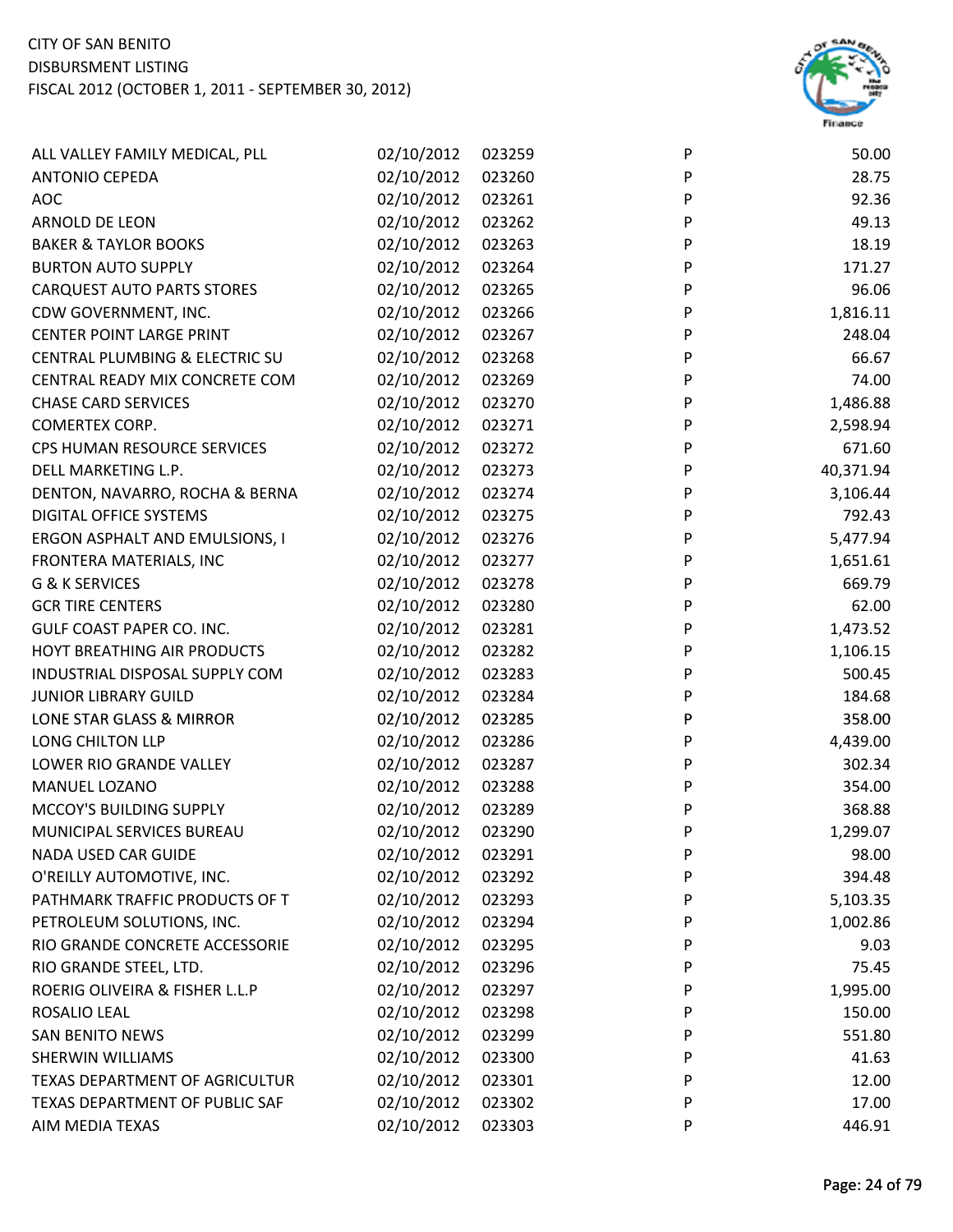

| TML INTERGOVERNMENTAL                 | 02/10/2012 | 023304 | P            | 34,157.83  |
|---------------------------------------|------------|--------|--------------|------------|
| TOMAHAWK LIVE TRAP LLC                | 02/10/2012 | 023305 | P            | 120.99     |
| TRUCKER'S EQUIPMENT, INC.             | 02/10/2012 | 023306 | P            | 355.00     |
| UNITED REFRIGERATION, INC.            | 02/10/2012 | 023307 | P            | 129.14     |
| WRIGHT FUEL DISTRIBUTORS, LLC         | 02/10/2012 | 023308 | P            | 14,483.98  |
| <b>U.S. POSTMASTER</b>                | 02/13/2012 | 014750 | P            | 521.71     |
| <b>MANUEL LARA</b>                    | 02/14/2012 | 023309 | P            | 1,000.00   |
| <b>MANUEL LARA</b>                    | 02/14/2012 | 023310 | P            | 560.00     |
| JOE H. HERNANDEZ                      | 02/14/2012 | 023311 | P            | 1,000.00   |
| JOE H. HERNANDEZ                      | 02/14/2012 | 023312 | P            | 560.00     |
| DIRECT ENERGY BUSINESS                | 02/15/2012 | 014751 | $\mathsf{P}$ | 29,699.66  |
| <b>DIRECT ENERGY BUSINESS</b>         | 02/15/2012 | 023313 | P            | 28,922.24  |
| ANTONIO P. GONZALES                   | 02/15/2012 | 023315 | P            | 298.52     |
| <b>BILL ELLIOTT</b>                   | 02/15/2012 | 023316 | P            | 298.52     |
| ALLIED WASTE SERVICES #863            | 02/16/2012 | 014752 | P            | 165,276.36 |
| SAN BENITO MUSEUMS COALITION          | 02/17/2012 | 000068 | P            | 937.50     |
| <b>DIRECT ENERGY BUSINESS</b>         | 02/17/2012 | 014753 | P            | 7,243.13   |
| ESIQUIO LUNA, JR                      | 02/17/2012 | 023318 | P            | 140.00     |
| <b>MARCOS ANTHONY MARTINEZ</b>        | 02/17/2012 | 023319 | P            | 113.00     |
| <b>ANTONIO GARCIA</b>                 | 02/17/2012 | 023320 | P            | 100.00     |
| KEITH CARL HOLM                       | 02/22/2012 | 000069 | P            | 640.00     |
| A TO Z BRAKE SERVICE                  | 02/24/2012 | 014754 | P            | 65.00      |
| <b>ADVANCE AUTO PARTS</b>             | 02/24/2012 | 014755 | P            | 284.94     |
| AGUAWORKS PIPE & SUPPLY, LLC.         | 02/24/2012 | 014756 | P            | 9,464.63   |
| ALAMO IRON WORKS, INC.                | 02/24/2012 | 014757 | P            | 136.92     |
| ALLIED WASTE SERVICES #863            | 02/24/2012 | 014758 | P            | 351.74     |
| AMIGO BOLT & SUPPLY                   | 02/24/2012 | 014759 | P            | 315.73     |
| ANA-LAB CORP.                         | 02/24/2012 | 014760 | P            | 2,024.00   |
| <b>AOC</b>                            | 02/24/2012 | 014761 | P            | 3,789.53   |
| ARROW MAGNOLIA, INC.                  | 02/24/2012 | 014762 | P            | 87.00      |
| BALCH MACHINE CO., INC.               | 02/24/2012 | 014763 | P            | 350.00     |
| BIO-AQUATIC TESTING, INC.             | 02/24/2012 | 014764 | P            | 1,740.00   |
| <b>BROWNSVILLE PUBLIC UTILITIES B</b> | 02/24/2012 | 014765 | P            | 3,100.00   |
| <b>BURTON AUTO SUPPLY</b>             | 02/24/2012 | 014766 | P            | 395.92     |
| <b>CHASE CARD SERVICES</b>            | 02/24/2012 | 014767 | P            | 1,720.77   |
| <b>CIRCLE R FEED MART</b>             | 02/24/2012 | 014768 | P            | 12.96      |
| DEALERS ELECTRICAL SUPPLY             | 02/24/2012 | 014771 | P            | 73.13      |
| DSHS CENTRAL LAB MC2004               | 02/24/2012 | 014772 | P            | 430.00     |
| <b>FASTENAL</b>                       | 02/24/2012 | 014773 | P            | 85.54      |
| FERGUSON WATERWORKS-MUNICIPAL         | 02/24/2012 | 014774 | P            | 4,681.70   |
| <b>GENERAL CHEMICAL</b>               | 02/24/2012 | 014775 | P            | 10,035.00  |
| <b>GOODE ELECTRIC COMPANY</b>         | 02/24/2012 | 014776 | P            | 2,466.45   |
| <b>GRAJALES TIRE SHOP</b>             | 02/24/2012 | 014777 | P            | 12.50      |
| <b>HACH COMPANY</b>                   | 02/24/2012 | 014778 | P            | 683.49     |
|                                       |            |        |              |            |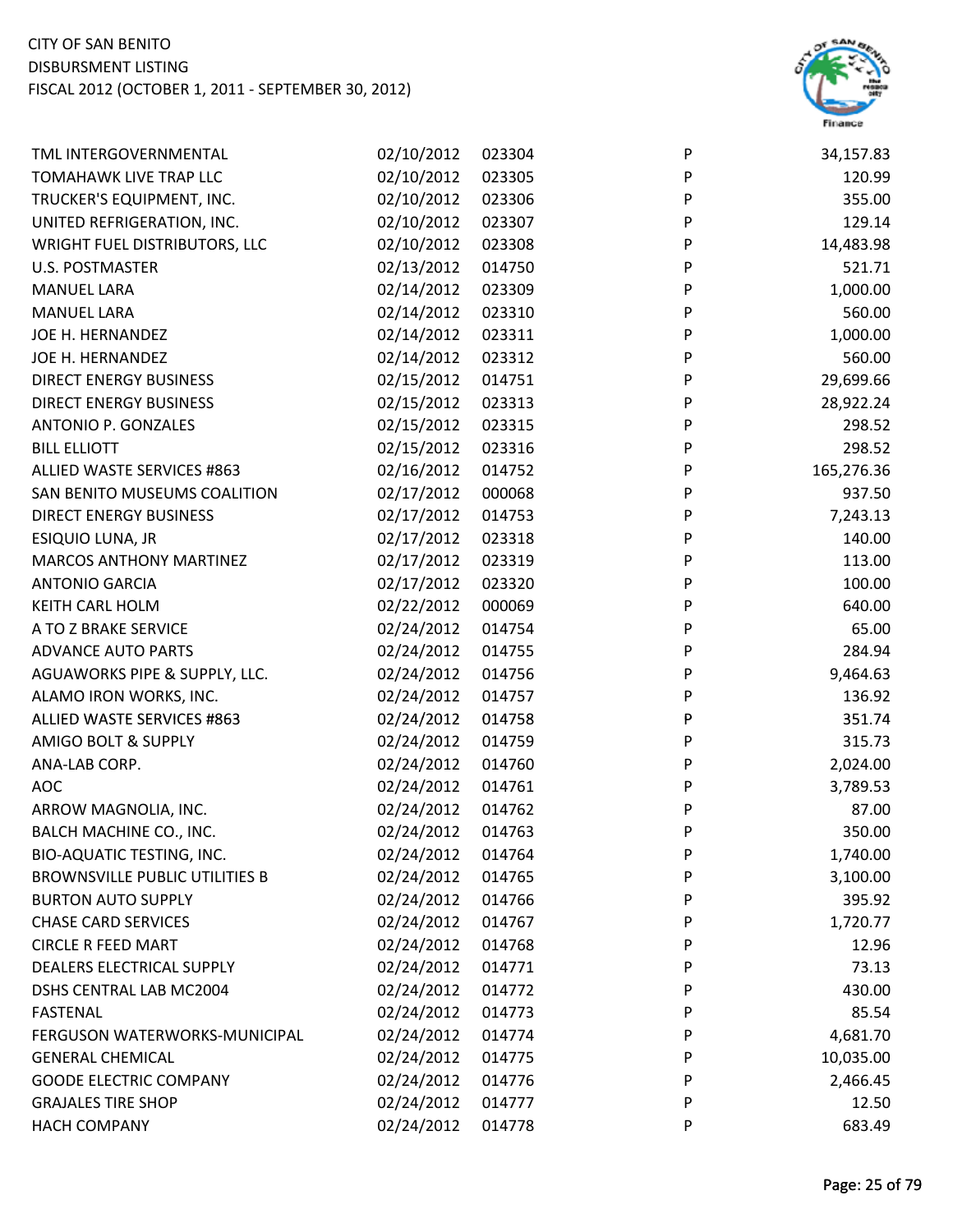

| HD SUPPLY WATERWORKS, LTD.           | 02/24/2012 | 014779 | P | 744.95     |
|--------------------------------------|------------|--------|---|------------|
| <b>HEARTFELT GIFTS</b>               | 02/24/2012 | 014780 | P | 82.50      |
| <b>INGERSOLL RAND COMPANY</b>        | 02/24/2012 | 014781 | P | 3,241.99   |
| JOHNNY'S TRUE VALUE                  | 02/24/2012 | 014782 | P | 17.98      |
| LONG CHILTON LLP                     | 02/24/2012 | 014783 | P | 3,999.00   |
| LOWER COLORADO RIVER AUTHORITY       | 02/24/2012 | 014784 | P | 788.00     |
| MCCOY'S BUILDING SUPPLY              | 02/24/2012 | 014785 | P | 237.88     |
| MOMAR, INC.                          | 02/24/2012 | 014786 | P | 722.54     |
| NORTHERN TOOL & EQUIP #7003-70       | 02/24/2012 | 014787 | P | 181.64     |
| <b>NUECES POWER EQUIPMENT</b>        | 02/24/2012 | 014788 | P | 50.32      |
| O'REILLY AUTOMOTIVE, INC.            | 02/24/2012 | 014789 | P | 35.57      |
| OIL PATCH FUEL & SUPPLY, INC.        | 02/24/2012 | 014790 | P | 1,529.40   |
| PUMP & POWER EQUIPMENT LLC           | 02/24/2012 | 014791 | P | 15,850.00  |
| <b>QUILL CORPORATION</b>             | 02/24/2012 | 014792 | P | 75.23      |
| ROERIG OLIVEIRA & FISHER L.L.P       | 02/24/2012 | 014793 | P | 1,802.50   |
| INDUSTRIAL DISTRIBUTION GROUP        | 02/24/2012 | 014794 | P | 370.96     |
| <b>TAPIA SIGNS</b>                   | 02/24/2012 | 014795 | P | 20.00      |
| TERRA RENEWAL WEST, LLC              | 02/24/2012 | 014796 | P | 1,960.00   |
| TIRES & TUBES OF SAN BENITO          | 02/24/2012 | 014797 | P | 14.50      |
| TOPS THE OUTDOOR POWER STORE         | 02/24/2012 | 014798 | P | 133.44     |
| UNITED REFRIGERATION, INC.           | 02/24/2012 | 014799 | P | 60.42      |
| VERMEER EQUIPMENT OF TEXAS, IN       | 02/24/2012 | 014800 | P | 673.08     |
| WRIGHT FUEL DISTRIBUTORS, LLC        | 02/24/2012 | 014801 | P | 6,858.32   |
| COYM, REHMET & GUTIERREZ ENGIN       | 02/24/2012 | 014802 | P | 159,906.07 |
| <b>U.S. POSTMASTER</b>               | 02/24/2012 | 014805 | P | 508.83     |
| ADOLFO E. CORDOVA                    | 02/24/2012 | 023321 | P | 750.00     |
| <b>BEN M. YUDESIS</b>                | 02/24/2012 | 023322 | P | 750.00     |
| <b>DAVID GARZA</b>                   | 02/24/2012 | 023323 | P | 750.00     |
| A TO Z BRAKE SERVICE                 | 02/24/2012 | 023324 | P | 59.00      |
| <b>ADVANCE AUTO PARTS</b>            | 02/24/2012 | 023325 | P | 258.79     |
| ALAMO IRON WORKS, INC.               | 02/24/2012 | 023327 | P | 96.72      |
| ALL VALLEY FAMILY MEDICAL, PLL       | 02/24/2012 | 023328 | P | 230.00     |
| ALLEGRA PRINT & IMAGING              | 02/24/2012 | 023329 | P | 20.00      |
| <b>AMERICAN EXPRESS</b>              | 02/24/2012 | 023330 | P | 2,171.32   |
| <b>ANTONIO CEPEDA</b>                | 02/24/2012 | 023333 | P | 30.00      |
| <b>AOC</b>                           | 02/24/2012 | 023334 | P | 121.66     |
| <b>BARLOW'S QUALITY GLASS</b>        | 02/24/2012 | 023335 | P | 335.00     |
| <b>BORDER STATES ELECTRIC SUPPLY</b> | 02/24/2012 | 023336 | P | 74.06      |
| <b>BSN SPORTS</b>                    | 02/24/2012 | 023337 | P | 14,274.47  |
| <b>CARQUEST AUTO PARTS STORES</b>    | 02/24/2012 | 023338 | P | 118.63     |
| <b>CASCO INDUSTRIES INC.</b>         | 02/24/2012 | 023339 | P | 1,210.00   |
| CDW GOVERNMENT, INC.                 | 02/24/2012 | 023340 | P | 417.82     |
| <b>CHASE CARD SERVICES</b>           | 02/24/2012 | 023341 | P | 3,980.13   |
| <b>CLEAN MACHINE</b>                 | 02/24/2012 | 023343 | P | 101.50     |
|                                      |            |        |   |            |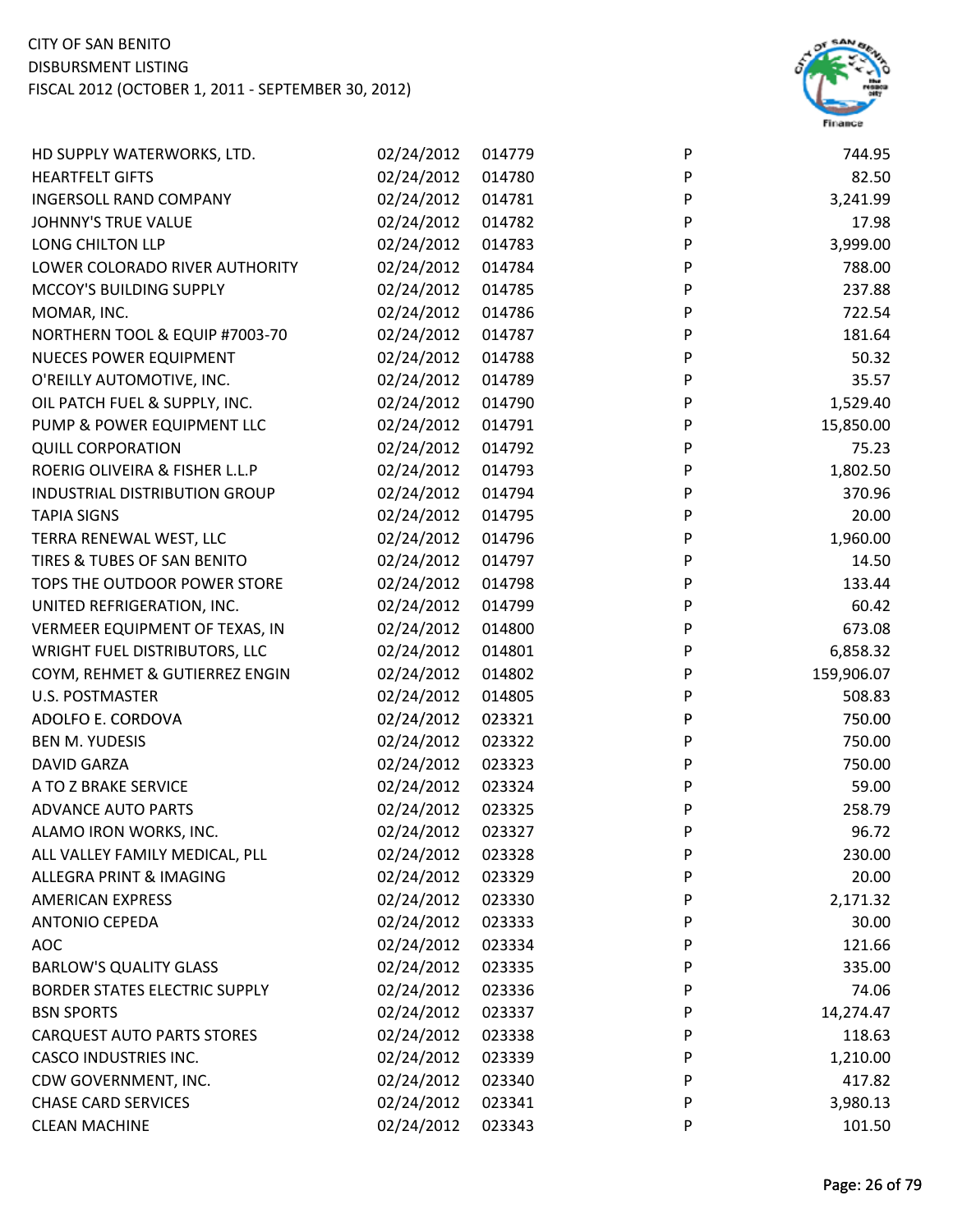

| COYM, REHMET & GUTIERREZ ENGIN        | 02/24/2012 | 023344 | P | 8,210.20 |
|---------------------------------------|------------|--------|---|----------|
| DEALERS ELECTRICAL SUPPLY             | 02/24/2012 | 023345 | P | 452.27   |
| DELL MARKETING L.P.                   | 02/24/2012 | 023346 | P | 6,071.65 |
| DENTON, NAVARRO, ROCHA & BERNA        | 02/24/2012 | 023347 | P | 2,300.28 |
| DICK OFFICE SUPPLY, INC.              | 02/24/2012 | 023348 | P | 27.98    |
| ESIQUIO LUNA, JR                      | 02/24/2012 | 023349 | P | 167.80   |
| <b>EWING IRRIGATION PRODUCTS, INC</b> | 02/24/2012 | 023350 | P | 316.76   |
| FEDERAL EXPRESS CORPORATION           | 02/24/2012 | 023351 | P | 29.72    |
| <b>FIDEL ATKINSON</b>                 | 02/24/2012 | 023352 | P | 26.00    |
| <b>GARCIA TOWING</b>                  | 02/24/2012 | 023354 | P | 45.00    |
| <b>GRAJALES TIRE SHOP</b>             | 02/24/2012 | 023355 | P | 96.00    |
| HAGEMEYER NORTH AMERICA, INC.         | 02/24/2012 | 023356 | P | 4,285.16 |
| <b>JOHNNY'S TRUE VALUE</b>            | 02/24/2012 | 023357 | P | 19.99    |
| <b>GATEWAY</b>                        | 02/24/2012 | 023358 | P | 249.86   |
| L. T. BOSWELL                         | 02/24/2012 | 023359 | P | 91.67    |
| LONG CHILTON LLP                      | 02/24/2012 | 023360 | P | 4,278.00 |
| LOPEZ BROTHERS & CO.                  | 02/24/2012 | 023361 | P | 142.20   |
| LOWER RIO GRANDE VALLEY               | 02/24/2012 | 023362 | P | 5,278.00 |
| LUBE MASTERS                          | 02/24/2012 | 023363 | P | 64.70    |
| <b>MANUEL LARA</b>                    | 02/24/2012 | 023364 | P | 100.82   |
| SIDDONS-MARTIN EMERGENCY GROUP        | 02/24/2012 | 023365 | P | 209.00   |
| <b>MATT'S CASH AND CARRY</b>          | 02/24/2012 | 023366 | P | 79.91    |
| MCCOY'S BUILDING SUPPLY               | 02/24/2012 | 023367 | P | 216.35   |
| MUNICIPAL SERVICES BUREAU             | 02/24/2012 | 023368 | P | 451.53   |
| <b>NEUHAUS &amp; COMPANY</b>          | 02/24/2012 | 023369 | P | 275.61   |
| O'REILLY AUTOMOTIVE, INC.             | 02/24/2012 | 023370 | P | 238.78   |
| OIL PATCH FUEL & SUPPLY, INC.         | 02/24/2012 | 023371 | P | 5,604.75 |
| PITNEY BOWES INC. (SUPPLIES)          | 02/24/2012 | 023372 | P | 129.00   |
| PITTSBURGH PAINTS                     | 02/24/2012 | 023373 | P | 590.30   |
| PROVANTAGE, LLC                       | 02/24/2012 | 023374 | P | 2,591.20 |
| <b>QUILL CORPORATION</b>              | 02/24/2012 | 023375 | P | 328.79   |
| RADIO COMMUNICATIONS                  | 02/24/2012 | 023376 | P | 280.00   |
| ROADRUNNER HARLEY-DAVIDSON            | 02/24/2012 | 023377 | P | 173.95   |
| <b>ROBLES AUTO SALES #2</b>           | 02/24/2012 | 023378 | P | 14.50    |
| ROERIG OLIVEIRA & FISHER L.L.P        | 02/24/2012 | 023379 | P | 1,610.00 |
| ROSALIO LEAL                          | 02/24/2012 | 023380 | P | 90.00    |
| <b>SAM'S CLUB DIRECT</b>              | 02/24/2012 | 023381 | P | 192.60   |
| <b>INDUSTRIAL DISTRIBUTION GROUP</b>  | 02/24/2012 | 023382 | P | 162.78   |
| STATE FIREMEN'S & FIRE MARSHAL        | 02/24/2012 | 023383 | P | 175.00   |
| SYSCO SAN ANTONIO INC.                | 02/24/2012 | 023384 | P | 401.49   |
| <b>TAPIA SIGNS</b>                    | 02/24/2012 | 023385 | P | 40.00    |
| <b>TERESA BAUTISTA</b>                | 02/24/2012 | 023386 | P | 40.00    |
| <b>TEXAS GAS SERVICE</b>              | 02/24/2012 | 023387 | P | 40.59    |
| THE PRODUCTIVITY CENTER, INC.         | 02/24/2012 | 023388 | P | 630.00   |
|                                       |            |        |   |          |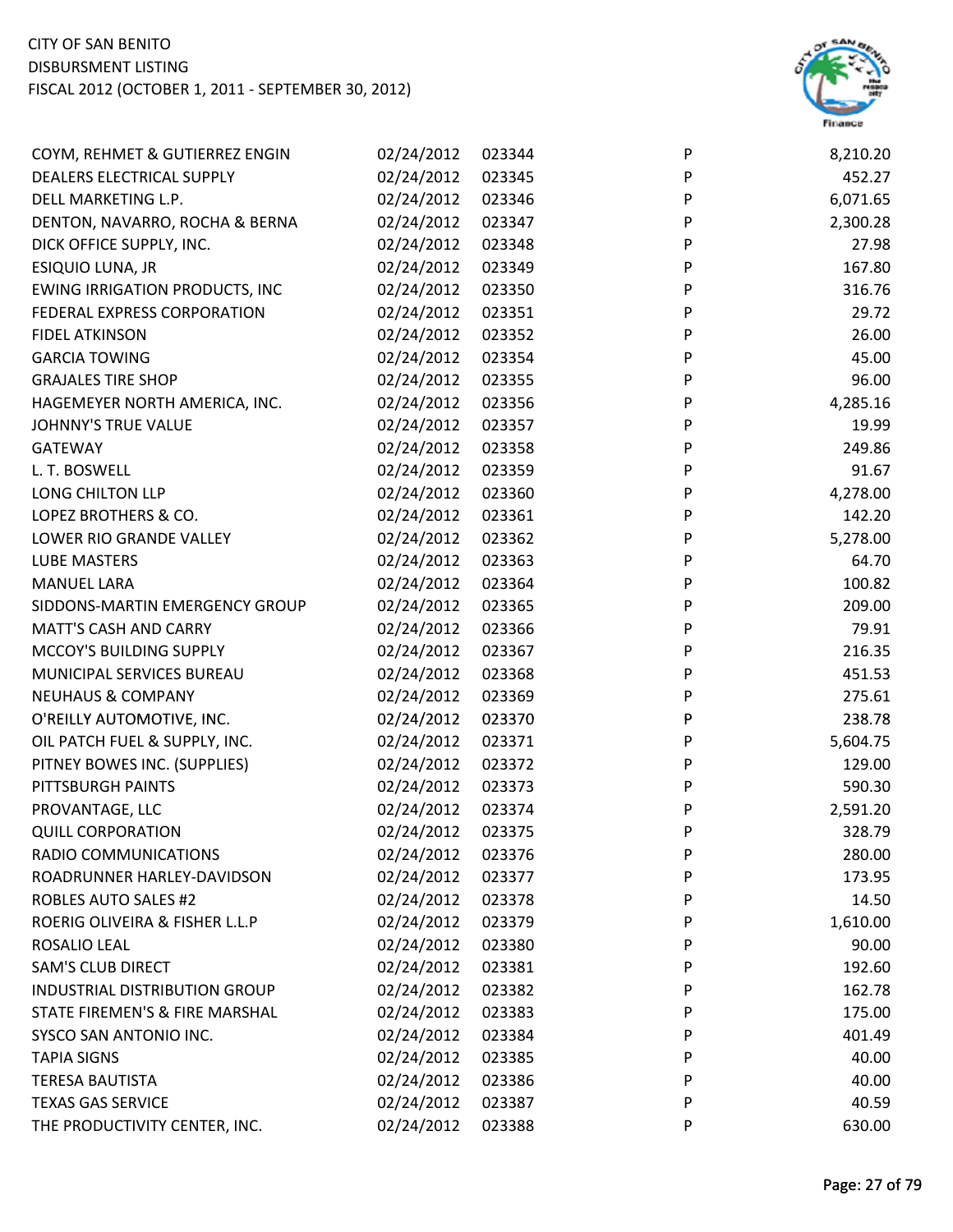

| THE SEWING BOX                        | 02/24/2012 | 023389 | P                         | 16.00     |
|---------------------------------------|------------|--------|---------------------------|-----------|
| TOPS THE OUTDOOR POWER STORE          | 02/24/2012 | 023390 | P                         | 265.15    |
| UNITED REFRIGERATION, INC.            | 02/24/2012 | 023391 | ${\sf P}$                 | 233.74    |
| <b>VALLEY IT SOLUTIONS</b>            | 02/24/2012 | 023392 | P                         | 14,000.00 |
| <b>VALLEY MORNING STAR</b>            | 02/24/2012 | 023393 | P                         | 129.00    |
| <b>VARGAS AUTO PAINTING</b>           | 02/24/2012 | 023394 | P                         | 895.00    |
| VICTORIA STEEL & SUPPLY INC.          | 02/24/2012 | 023395 | P                         | 246.61    |
| WHATABURGER, INC.                     | 02/24/2012 | 023396 | P                         | 75.67     |
| WRIGHT FUEL DISTRIBUTORS, LLC         | 02/24/2012 | 023397 | P                         | 6,251.05  |
| AMIGOS DEL VALLE, INC.                | 02/24/2012 | 023398 | P                         | 5,509.35  |
| FEDERAL EXPRESS CORPORATION           | 02/24/2012 | 023399 | P                         | 118.26    |
| GATEWAY                               | 02/24/2012 | 023400 | P                         | 43.80     |
| <b>QUILL CORPORATION</b>              | 02/24/2012 | 023401 | P                         | 65.49     |
| SAN BENITO BOYS & GIRLS CLUB          | 02/24/2012 | 023402 | P                         | 8,176.04  |
| <b>START CENTER</b>                   | 02/24/2012 | 023403 | $\boldsymbol{\mathsf{P}}$ | 6,951.00  |
| <b>BIBLIONIX LLC</b>                  | 02/27/2012 | 023404 | $\boldsymbol{\mathsf{P}}$ | 2,257.60  |
| <b>IGLESIA CRISTO ES EL CAMINO</b>    | 02/27/2012 | 023405 | P                         | 280.00    |
| MCCI, LLC                             | 02/27/2012 | 023406 | P                         | 1,165.00  |
| THE CARNESI COMPANY                   | 02/27/2012 | 023407 | P                         | 452.50    |
| COYM, REHMET & GUTIERREZ ENGIN        | 03/01/2012 | 002172 | P                         | 1,088.59  |
| <b>CAMERON COUNTY IRRIGATION DIST</b> | 03/01/2012 | 014806 | P                         | 16,525.13 |
| COYM, REHMET & GUTIERREZ ENGIN        | 03/01/2012 | 014807 | P                         | 820.75    |
| SAN BENITO CHAMBER OF COMMERCE        | 03/01/2012 | 023408 | P                         | 4,479.16  |
| AL WASIELEWSKI                        | 03/01/2012 | 023409 | P                         | 325.00    |
| <b>VALLEY BAPTIST MEDICAL CENTER</b>  | 03/01/2012 | 023410 | P                         | 350.00    |
| MARTIN MORALES, JR.                   | 03/02/2012 | 023411 | P                         | 250.00    |
| <b>CAMERON COUNTY CLERK</b>           | 03/02/2012 | 023412 | P                         | 55.00     |
| <b>KEITH CARL HOLM</b>                | 03/05/2012 | 000070 | P                         | 122.50    |
| <b>U.S. POSTMASTER</b>                | 03/05/2012 | 014808 | P                         | 549.86    |
| CPL RETAIL ENERGY, LP                 | 03/06/2012 | 014836 | P                         | 770.06    |
| <b>DIRECT ENERGY BUSINESS</b>         | 03/06/2012 | 014837 | P                         | 47.66     |
| CPL RETAIL ENERGY, LP                 | 03/06/2012 | 023413 | P                         | 4,426.63  |
| MAGIC VALLEY ELECTRICT CO             | 03/06/2012 | 023416 | P                         | 230.55    |
| <b>MPC STUDIOS</b>                    | 03/08/2012 | 000071 | P                         | 1,193.12  |
| <b>AMERICAN EXPRESS</b>               | 03/08/2012 | 000072 | P                         | 256.99    |
| <b>ADVANCE AUTO PARTS</b>             | 03/08/2012 | 014838 | P                         | 47.94     |
| AGUAWORKS PIPE & SUPPLY, LLC.         | 03/08/2012 | 014839 | P                         | 29.94     |
| ALAMO IRON WORKS, INC.                | 03/08/2012 | 014840 | P                         | 182.67    |
| ALL VALLEY KEY & LOCK                 | 03/08/2012 | 014841 | P                         | 120.00    |
| ALTIVIA, CORP.                        | 03/08/2012 | 014842 | P                         | 4,116.01  |
| AMERICAN BACKFLOW PREVENTION A        | 03/08/2012 | 014843 | P                         | 85.00     |
| <b>AOC</b>                            | 03/08/2012 | 014844 | P                         | 816.36    |
| ARROW MAGNOLIA, INC.                  | 03/08/2012 | 014845 | P                         | 418.00    |
| AT&T                                  | 03/08/2012 | 014846 | P                         | 337.62    |
|                                       |            |        |                           |           |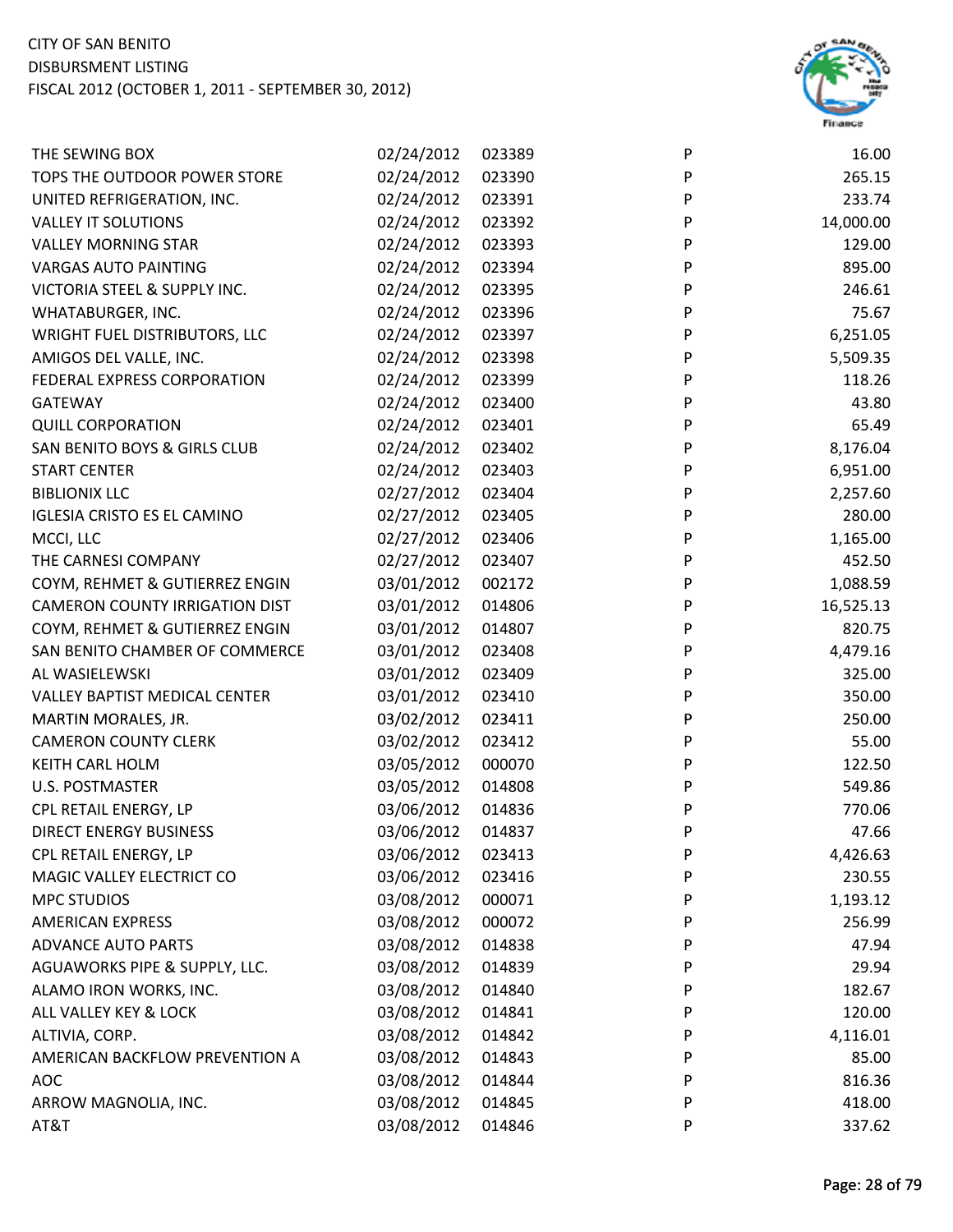

| <b>AT&amp;T LONG DISTANCE</b>         | 03/08/2012 | 014847 | P                         | 49.27      |
|---------------------------------------|------------|--------|---------------------------|------------|
| <b>BROWNSVILLE PUBLIC UTILITIES B</b> | 03/08/2012 | 014848 | P                         | 360.00     |
| <b>BURTON AUTO SUPPLY</b>             | 03/08/2012 | 014849 | P                         | 1,162.01   |
| <b>CARQUEST AUTO PARTS STORES</b>     | 03/08/2012 | 014850 | P                         | 929.80     |
| CENTRAL READY MIX CONCRETE COM        | 03/08/2012 | 014851 | P                         | 74.00      |
| <b>CHASE CARD SERVICES</b>            | 03/08/2012 | 014852 | P                         | 160.96     |
| CPL RETAIL ENERGY, LP                 | 03/08/2012 | 014853 | P                         | 780.51     |
| ELLIFF MOTORS HGN, LTD.               | 03/08/2012 | 014854 | P                         | 4,002.39   |
| <b>G &amp; K SERVICES</b>             | 03/08/2012 | 014855 | P                         | 570.85     |
| <b>GENERAL CHEMICAL</b>               | 03/08/2012 | 014857 | P                         | 6,792.35   |
| GIDDY-UP DELIVERY SERVICE INC.        | 03/08/2012 | 014858 | P                         | 308.51     |
| <b>GOODE ELECTRIC COMPANY</b>         | 03/08/2012 | 014861 | P                         | 1,211.10   |
| <b>GRAJALES TIRE SHOP</b>             | 03/08/2012 | 014862 | P                         | 55.00      |
| GULF COAST PAPER CO. INC.             | 03/08/2012 | 014863 | P                         | 280.44     |
| HD SUPPLY WATERWORKS, LTD.            | 03/08/2012 | 014864 | $\boldsymbol{\mathsf{P}}$ | 1,509.05   |
| <b>JOHNNY'S TRUE VALUE</b>            | 03/08/2012 | 014865 | P                         | 147.06     |
| MCCOY'S BUILDING SUPPLY               | 03/08/2012 | 014866 | P                         | 185.84     |
| MOMAR, INC.                           | 03/08/2012 | 014867 | P                         | 971.15     |
| ONE STOP PEST CONTROL                 | 03/08/2012 | 014868 | P                         | 165.00     |
| PITNEY BOWES INC. (SUPPLIES)          | 03/08/2012 | 014869 | P                         | 540.00     |
| PROVANTAGE, LLC                       | 03/08/2012 | 014870 | P                         | 350.89     |
| UNITED RENTALS (NORTH AMERICA)        | 03/08/2012 | 014871 | P                         | 284.00     |
| <b>INDUSTRIAL DISTRIBUTION GROUP</b>  | 03/08/2012 | 014872 | P                         | 441.29     |
| SIEMENS WATER TECHNOLOGIES LLC        | 03/08/2012 | 014873 | P                         | 240.00     |
| <b>SPRINT</b>                         | 03/08/2012 | 014874 | P                         | 417.40     |
| VICTORIA STEEL & SUPPLY INC.          | 03/08/2012 | 014875 | P                         | 145.80     |
| WTS INDUSTRIAL SOLUTIONS, INC.        | 03/08/2012 | 014876 | P                         | 370.00     |
| XYLEM WATER SOLUTIONS U.S.A.,         | 03/08/2012 | 014877 | P                         | 19,475.80  |
| ALLIED WASTE SERVICES #863            | 03/08/2012 | 014878 | P                         | 165,559.36 |
| THE BANK OF NEW YORK MELLON           | 03/08/2012 | 014879 | P                         | 187.25     |
| <b>BEN M. YUDESIS</b>                 | 03/08/2012 | 023417 | P                         | 750.00     |
| <b>DAVID GARZA</b>                    | 03/08/2012 | 023418 | P                         | 750.00     |
| ADOLFO E. CORDOVA                     | 03/08/2012 | 023419 | P                         | 750.00     |
| LINEBARGER GOGGAN BLAIR & SAMP        | 03/08/2012 | 023420 | P                         | 8,749.83   |
| <b>ADVANCE AUTO PARTS</b>             | 03/08/2012 | 023421 | P                         | 274.34     |
| ALL VALLEY FAMILY MEDICAL, PLL        | 03/08/2012 | 023422 | P                         | 75.00      |
| ALL VALLEY KEY & LOCK                 | 03/08/2012 | 023423 | P                         | 49.50      |
| ARROW MAGNOLIA, INC.                  | 03/08/2012 | 023424 | P                         | 309.45     |
| AT&T                                  | 03/08/2012 | 023425 | P                         | 1,339.52   |
| <b>AT&amp;T LONG DISTANCE</b>         | 03/08/2012 | 023426 | P                         | 424.66     |
| BETTS OIL & BUTANE INC.               | 03/08/2012 | 023427 | P                         | 12,929.00  |
| <b>BORDER STATES ELECTRIC SUPPLY</b>  | 03/08/2012 | 023428 | P                         | 185.26     |
| <b>BURTON AUTO SUPPLY</b>             | 03/08/2012 | 023429 | P                         | 18.06      |
| <b>CENTER POINT LARGE PRINT</b>       | 03/08/2012 | 023431 | P                         | 248.04     |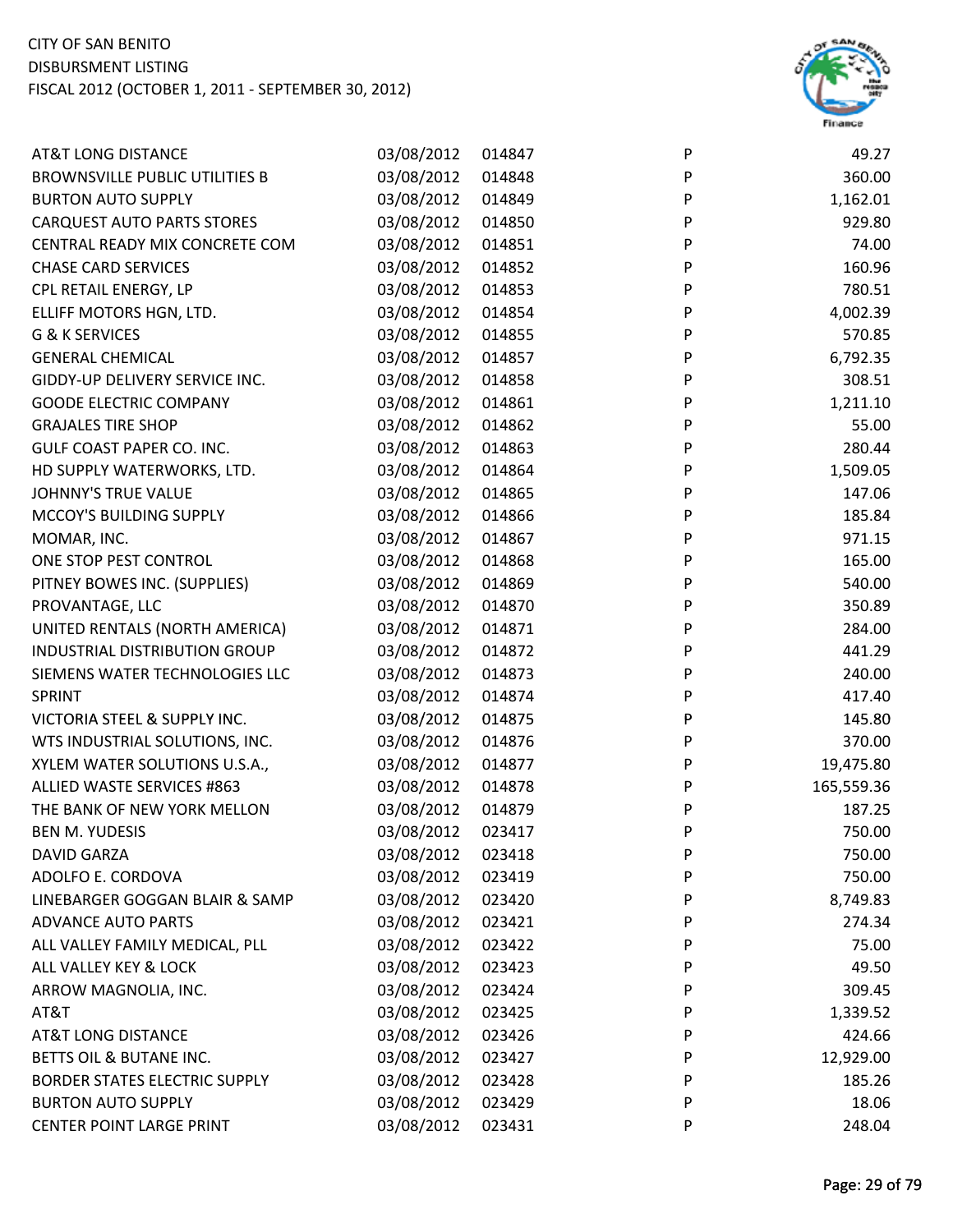

| CENTRAL PLUMBING & ELECTRIC SU        | 03/08/2012 | 023432 | P         | 44.94    |
|---------------------------------------|------------|--------|-----------|----------|
| <b>CHASE CARD SERVICES</b>            | 03/08/2012 | 023433 | V         | 1,016.18 |
| CHIEF SUPPLY CORPORATION, INC.        | 03/08/2012 | 023434 | P         | 352.47C  |
| <b>CITY OF BROWNSVILLE</b>            | 03/08/2012 | 023435 | P         | 540.00   |
| <b>COMERTEX CORP.</b>                 | 03/08/2012 | 023436 | P         | 490.84   |
| CONSOLIDATED ELECTRICAL DISTRI        | 03/08/2012 | 023437 | P         | 45.00    |
| CPL RETAIL ENERGY, LP                 | 03/08/2012 | 023438 | P         | 2,723.47 |
| DAVIS & STANTON, INC.                 | 03/08/2012 | 023439 | P         | 579.00   |
| DENTON, NAVARRO, ROCHA & BERNA        | 03/08/2012 | 023440 | P         | 2,469.00 |
| DIRT DEPOT & SUPPLIES, INC            | 03/08/2012 | 023441 | P         | 1,750.00 |
| EMBLEM ENTERPRISES, INC.              | 03/08/2012 | 023442 | P         | 293.24   |
| <b>EWING IRRIGATION PRODUCTS, INC</b> | 03/08/2012 | 023443 | P         | 389.50   |
| <b>EXPERT TIRE</b>                    | 03/08/2012 | 023444 | P         | 295.07   |
| <b>FRENCH ELLISON TRUCK CENTER</b>    | 03/08/2012 | 023445 | P         | 2,151.84 |
| G & K SERVICES                        | 03/08/2012 | 023446 | P         | 480.90   |
| <b>GARCIA TOWING</b>                  | 03/08/2012 | 023448 | P         | 45.00    |
| <b>GEORGETOWN SPORTING GOODS</b>      | 03/08/2012 | 023449 | P         | 8,341.00 |
| <b>GRAJALES TIRE SHOP</b>             | 03/08/2012 | 023450 | P         | 5.00     |
| HD SUPPLY WATERWORKS, LTD.            | 03/08/2012 | 023451 | P         | 31.50    |
| <b>IRMA RAMIREZ</b>                   | 03/08/2012 | 023452 | ${\sf P}$ | 280.00   |
| <b>JUNIOR LIBRARY GUILD</b>           | 03/08/2012 | 023453 | P         | 184.68   |
| <b>MAVERICK INDUSTRIAL</b>            | 03/08/2012 | 023454 | P         | 90.00    |
| MCCOY'S BUILDING SUPPLY               | 03/08/2012 | 023455 | P         | 828.09   |
| MICHAEL GALVAN                        | 03/08/2012 | 023456 | P         | 9.44     |
| MJ SCREEN PRINT                       | 03/08/2012 | 023457 | P         | 40.00    |
| MOBILE RELAYS PARTNERS LTD.           | 03/08/2012 | 023458 | P         | 125.00   |
| MOMAR, INC.                           | 03/08/2012 | 023459 | P         | 211.20   |
| <b>NUECES POWER EQUIPMENT</b>         | 03/08/2012 | 023460 | P         | 31.32    |
| O'REILLY AUTOMOTIVE, INC.             | 03/08/2012 | 023461 | P         | 207.10   |
| ONE STOP PEST CONTROL                 | 03/08/2012 | 023462 | P         | 495.00   |
| PART 90 LMR SERVICES, LLC             | 03/08/2012 | 023463 | P         | 2,459.40 |
| PEREZ AUTO REPAIR                     | 03/08/2012 | 023464 | P         | 85.00    |
| RICARDO GARCIA                        | 03/08/2012 | 023465 | P         | 90.00    |
| ROADRUNNER HARLEY-DAVIDSON            | 03/08/2012 | 023466 | P         | 352.00   |
| <b>ROBLES AUTO SALES #2</b>           | 03/08/2012 | 023467 | P         | 14.50    |
| ROY'S HAULING SERVICE, INC.           | 03/08/2012 | 023468 | P         | 925.00   |
| ROYAL METAL BUILDING COMPONENT        | 03/08/2012 | 023469 | P         | 226.10   |
| <b>SAM'S CLUB DIRECT</b>              | 03/08/2012 | 023470 | P         | 2,070.85 |
| <b>SAN BENITO NEWS</b>                | 03/08/2012 | 023471 | P         | 976.38   |
| SANTA DE LA GARZA                     | 03/08/2012 | 023473 | P         | 250.00   |
| INDUSTRIAL DISTRIBUTION GROUP         | 03/08/2012 | 023474 | P         | 606.01   |
| SPRINT                                | 03/08/2012 | 023475 | P         | 1,516.31 |
| <b>START CENTER</b>                   | 03/08/2012 | 023476 | P         | 1,967.00 |
| <b>STASHA LEAL</b>                    | 03/08/2012 | 023477 | P         | 250.00   |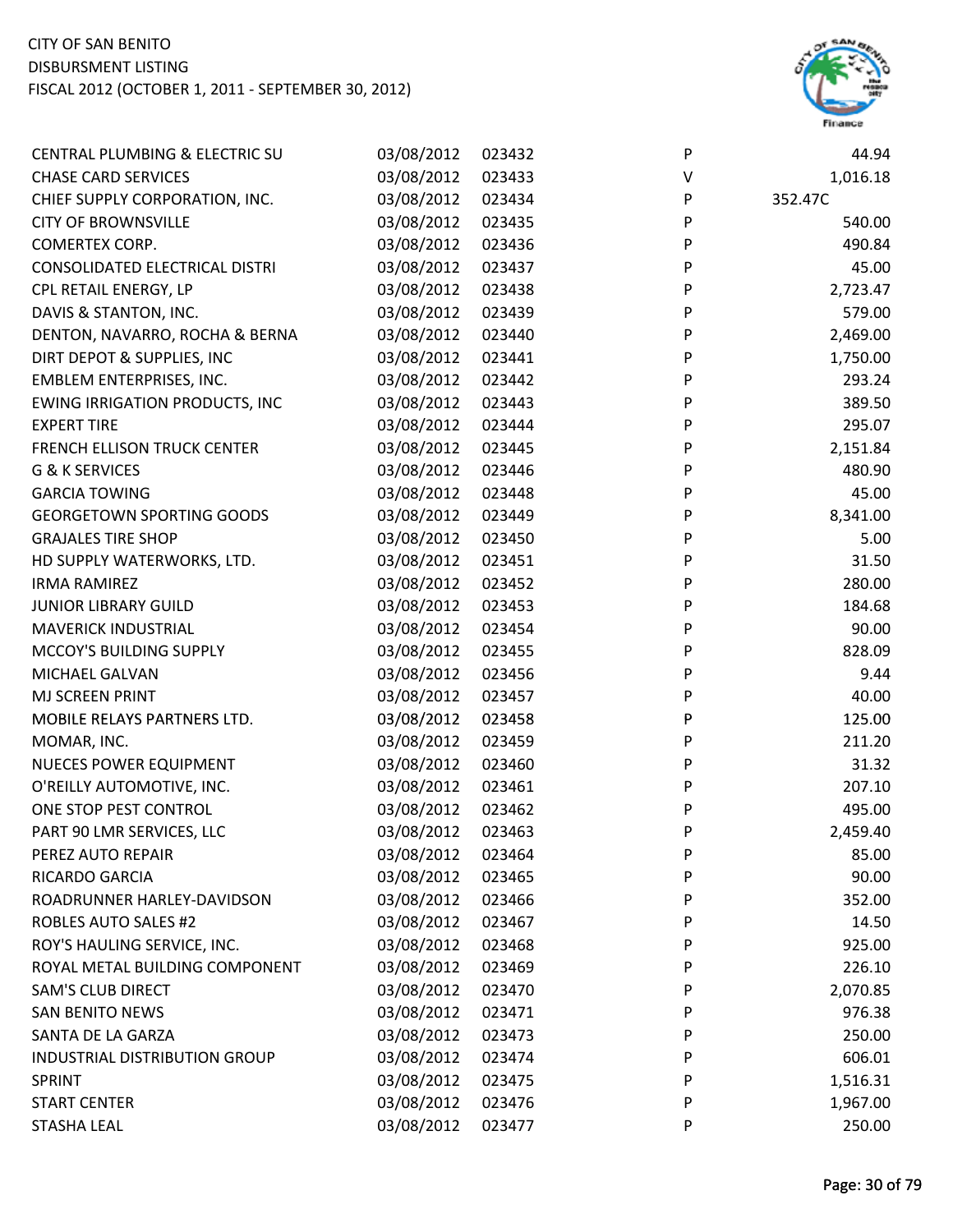

| <b>TARPON FIRE &amp; SAFETY</b>       | 03/08/2012 | 023478 | P | 64.00     |
|---------------------------------------|------------|--------|---|-----------|
| <b>TEJAS CONCRETE</b>                 | 03/08/2012 | 023479 | P | 216.00    |
| <b>TERESA BAUTISTA</b>                | 03/08/2012 | 023480 | P | 30.00     |
| TEXAS COMMISSION ON FIRE PROTE        | 03/08/2012 | 023481 | P | 85.00     |
| TEXAS DEPARTMENT OF PUBLIC SAF        | 03/08/2012 | 023482 | P | 34.25     |
| THE WRITERS GROUP OF FUN-N-SUN        | 03/08/2012 | 023483 | P | 104.00    |
| TIPTON MOTORS, INC.                   | 03/08/2012 | 023484 | P | 450.31    |
| TIRES & TUBES OF SAN BENITO           | 03/08/2012 | 023485 | P | 29.00     |
| TML INTERGOVERNMENTAL                 | 03/08/2012 | 023486 | P | 35,157.83 |
| TOPS THE OUTDOOR POWER STORE          | 03/08/2012 | 023487 | P | 1,861.63  |
| <b>VALLEY RADIO CENTER</b>            | 03/08/2012 | 023488 | P | 182.50    |
| VICTORIA STEEL & SUPPLY INC.          | 03/08/2012 | 023489 | P | 292.66    |
| WAL-MART COMMUNITY/GECRB              | 03/08/2012 | 023490 | P | 381.79    |
| WRIGHT FUEL DISTRIBUTORS, LLC         | 03/08/2012 | 023491 | P | 5,463.76  |
| THE BANK OF NEW YORK MELLON           | 03/08/2012 | 023492 | P | 162.75    |
| <b>TCEQ</b>                           | 03/12/2012 | 014880 | P | 111.00    |
| TEXAS A&M UNIVERSITY-KINGSVILL        | 03/12/2012 | 023493 | P | 175.00    |
| ESIQUIO LUNA, JR                      | 03/12/2012 | 023494 | P | 490.61    |
| <b>DIAZ'S VIDEO SERVICES</b>          | 03/13/2012 | 000073 | P | 660.00    |
| OIL PATCH FUEL & SUPPLY, INC.         | 03/13/2012 | 023495 | P | 7,676.25  |
| <b>ENENDINA SANCHEZ</b>               | 03/13/2012 | 023496 | P | 280.00    |
| CPL RETAIL ENERGY, LP                 | 03/14/2012 | 014881 | P | 84.07     |
| <b>U.S. POSTMASTER</b>                | 03/14/2012 | 014882 | P | 518.65    |
| <b>GRAPHICS CENTER</b>                | 03/15/2012 | 000074 | P | 640.00    |
| <b>CAMERON COUNTY CLERK</b>           | 03/19/2012 | 014883 | P | 20.00     |
| <b>DIRECT ENERGY BUSINESS</b>         | 03/20/2012 | 014884 | P | 25,551.66 |
| <b>DIRECT ENERGY BUSINESS</b>         | 03/20/2012 | 023497 | P | 19,118.05 |
| <b>CHASE CARD SERVICES</b>            | 03/22/2012 | 000075 | P | 55.42     |
| U.S. POSTMASTER                       | 03/22/2012 | 014885 | P | 511.14    |
| A & W OFFICE SUPPLY, INC.             | 03/22/2012 | 014887 | P | 347.12    |
| <b>ADVANCE AUTO PARTS</b>             | 03/22/2012 | 014888 | P | 39.51     |
| AGUAWORKS PIPE & SUPPLY, LLC.         | 03/22/2012 | 014889 | P | 160.80    |
| DATAMATIC, INC.                       | 03/22/2012 | 014890 | P | 369.14    |
| AMERICAN SOLUTIONS FOR BUSINES        | 03/22/2012 | 014891 | P | 22.57     |
| <b>AMIGO BOLT &amp; SUPPLY</b>        | 03/22/2012 | 014892 | P | 524.85    |
| ANA-LAB CORP.                         | 03/22/2012 | 014893 | P | 2,477.00  |
| <b>AOC</b>                            | 03/22/2012 | 014894 | P | 3,395.27  |
| ARROW MAGNOLIA, INC.                  | 03/22/2012 | 014895 | P | 135.00    |
| <b>BROWNSVILLE PUBLIC UTILITIES B</b> | 03/22/2012 | 014896 | P | 2,900.00  |
| <b>BURTON AUTO SUPPLY</b>             | 03/22/2012 | 014897 | P | 15.30     |
| <b>CAMERON COUNTY CLERK</b>           | 03/22/2012 | 014898 | P | 40.00     |
| <b>CHASE CARD SERVICES</b>            | 03/22/2012 | 014899 | P | 221.51    |
| DEALERS ELECTRICAL SUPPLY             | 03/22/2012 | 014900 | P | 435.19    |
| FRONTERA MATERIALS, INC               | 03/22/2012 | 014901 | P | 1,280.89  |
|                                       |            |        |   |           |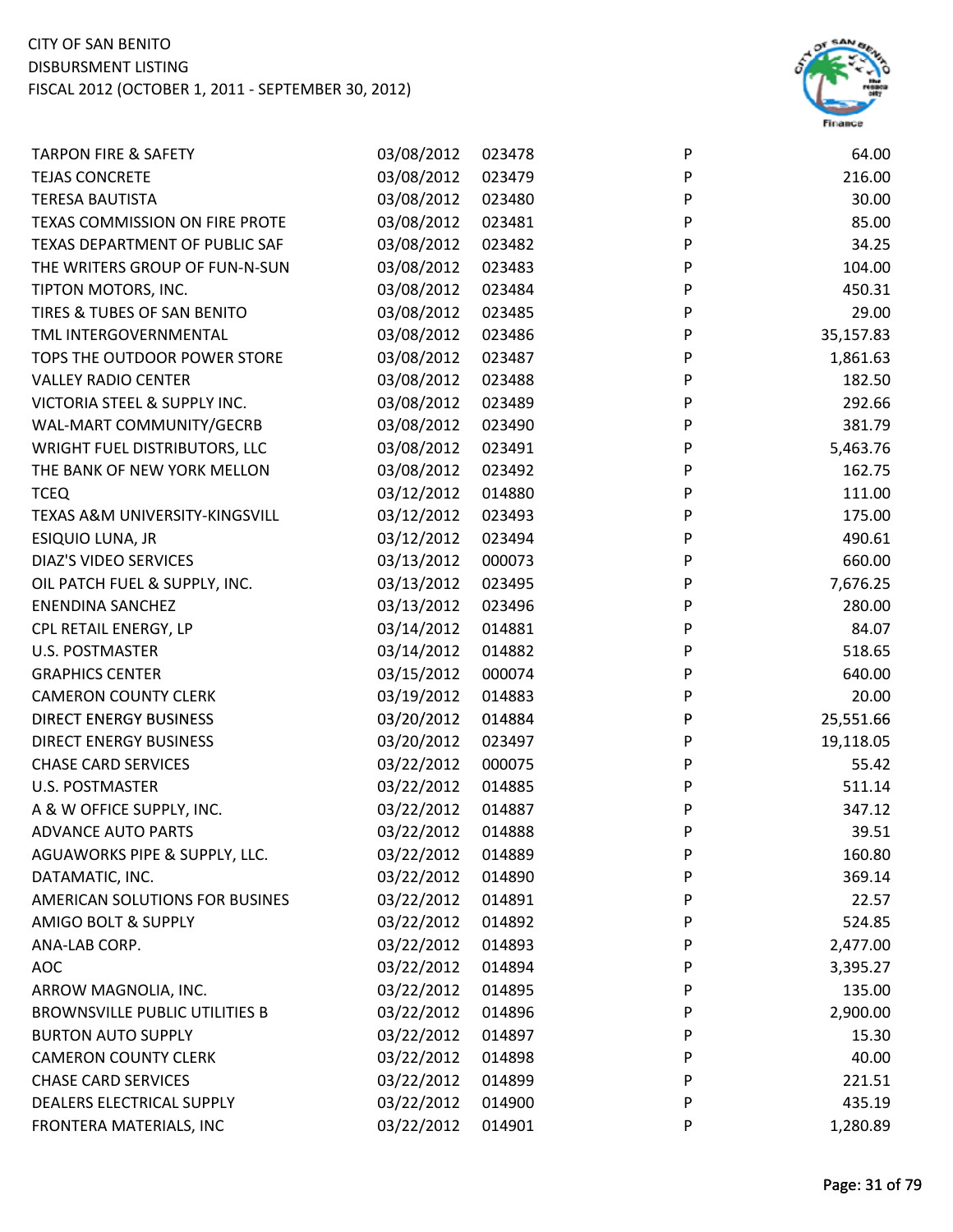

| <b>GENERAL CHEMICAL</b>           | 03/22/2012 | 014902 | P | 5,888.52  |
|-----------------------------------|------------|--------|---|-----------|
| <b>GOODE ELECTRIC COMPANY</b>     | 03/22/2012 | 014903 | P | 75.00     |
| <b>GRAJALES TIRE SHOP</b>         | 03/22/2012 | 014904 | P | 6.00      |
| <b>HACH COMPANY</b>               | 03/22/2012 | 014905 | P | 185.95    |
| HD SUPPLY WATERWORKS, LTD.        | 03/22/2012 | 014906 | P | 5,849.96  |
| <b>HYDRO-PLUS</b>                 | 03/22/2012 | 014907 | P | 3,405.60  |
| JOHNNY'S TRUE VALUE               | 03/22/2012 | 014908 | P | 7.99      |
| LEWIS ELECTRIC MOTORS, INC.       | 03/22/2012 | 014909 | P | 3,571.00  |
| LONG CHILTON LLP                  | 03/22/2012 | 014910 | P | 5,375.00  |
| MCCOY'S BUILDING SUPPLY           | 03/22/2012 | 014911 | P | 396.40    |
| <b>NUECES POWER EQUIPMENT</b>     | 03/22/2012 | 014912 | P | 28,580.00 |
| ODESSA PUMPS & EQUIPMENT, INC.    | 03/22/2012 | 014913 | P | 927.20    |
| PITTSBURGH PAINTS                 | 03/22/2012 | 014914 | P | 609.04    |
| RAYNE OF THE RIO GRANDE VALLEY    | 03/22/2012 | 014915 | P | 543.00    |
| ROERIG OLIVEIRA & FISHER L.L.P    | 03/22/2012 | 014916 | P | 490.00    |
| UNITED RENTALS (NORTH AMERICA)    | 03/22/2012 | 014917 | P | 74.93     |
| <b>SAN BENITO NEWS</b>            | 03/22/2012 | 014918 | P | 324.12    |
| <b>SAN BENITO TEXTILES</b>        | 03/22/2012 | 014919 | P | 20.00     |
| <b>TARPON FIRE &amp; SAFETY</b>   | 03/22/2012 | 014920 | P | 163.00    |
| TERRA RENEWAL WEST, LLC           | 03/22/2012 | 014921 | P | 6,370.00  |
| TEXAS COMPTROLLER OF PUBLIC AC    | 03/22/2012 | 014922 | P | 50.00     |
| TOPS THE OUTDOOR POWER STORE      | 03/22/2012 | 014923 | P | 141.57    |
| UTILITY SERVICE COMPANY, INC.     | 03/22/2012 | 014924 | P | 67,805.00 |
| <b>VALLEY INSTRUMENT</b>          | 03/22/2012 | 014925 | P | 990.50    |
| VICTORIA STEEL & SUPPLY INC.      | 03/22/2012 | 014926 | P | 41.37     |
| WOFFORD MCALLEN ARMATURE WORKS    | 03/22/2012 | 014927 | P | 12,292.00 |
| AFFORDABLE REALISTIC TACTICAL     | 03/22/2012 | 023499 | P | 50.00     |
| A & W OFFICE SUPPLY, INC.         | 03/22/2012 | 023500 | P | 1,450.74  |
| <b>ADVANCE AUTO PARTS</b>         | 03/22/2012 | 023501 | P | 148.04    |
| ALL VALLEY KEY & LOCK             | 03/22/2012 | 023502 | P | 20.00     |
| ALLEGRA PRINT & IMAGING           | 03/22/2012 | 023503 | P | 87.93     |
| AMERICAN SOLUTIONS FOR BUSINES    | 03/22/2012 | 023504 | P | 104.70    |
| <b>BAKER DISTRUBUTING</b>         | 03/22/2012 | 023505 | P | 61.72     |
| BETTS OIL & BUTANE INC.           | 03/22/2012 | 023506 | P | 4,932.60  |
| BILL GUTHRIE SPORTS INC.          | 03/22/2012 | 023507 | P | 362.88    |
| BORDER STATES ELECTRIC SUPPLY     | 03/22/2012 | 023508 | P | 106.39    |
| BROWNSVILLE BOOT JACK III, INC    | 03/22/2012 | 023509 | P | 143.99    |
| <b>CARQUEST AUTO PARTS STORES</b> | 03/22/2012 | 023510 | P | 393.01    |
| CDW GOVERNMENT, INC.              | 03/22/2012 | 023511 | P | 169.47    |
| CENTRAL READY MIX CONCRETE COM    | 03/22/2012 | 023512 | P | 74.00     |
| <b>CHASE CARD SERVICES</b>        | 03/22/2012 | 023513 | P | 2,816.46  |
| <b>CHUY'S CUSTOM SPORTS</b>       | 03/22/2012 | 023514 | P | 217.00    |
| <b>CITY OF BROWNSVILLE</b>        | 03/22/2012 | 023515 | P | 576.00    |
| COMERTEX CORP.                    | 03/22/2012 | 023516 | P | 1,998.76  |
|                                   |            |        |   |           |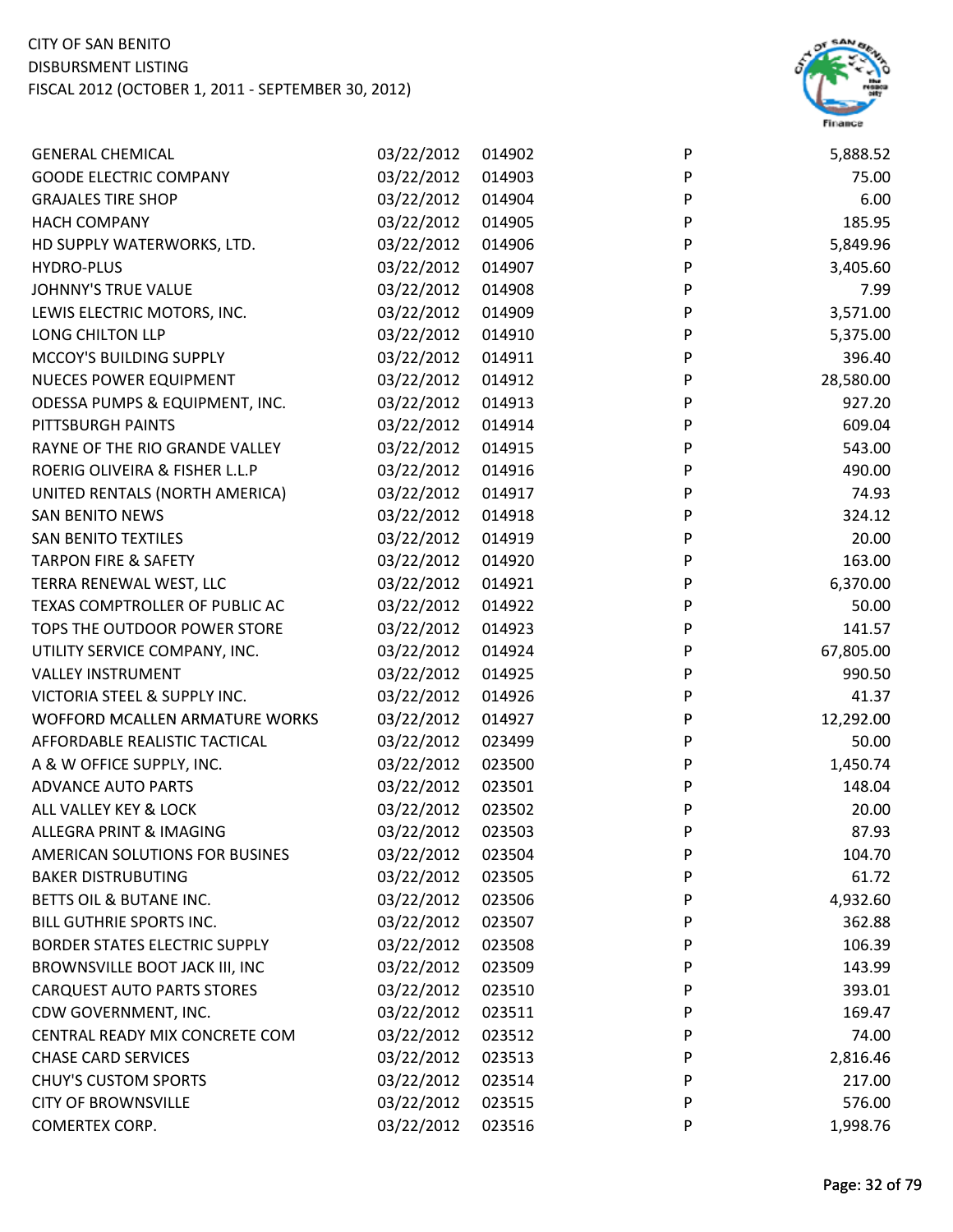

| D & R GLASS ETC INC.                  | 03/22/2012 | 023517 | P | 225.00    |
|---------------------------------------|------------|--------|---|-----------|
| DEALERS ELECTRICAL SUPPLY             | 03/22/2012 | 023518 | P | 355.30    |
| DELL MARKETING L.P.                   | 03/22/2012 | 023519 | P | 998.60    |
| DENTON, NAVARRO, ROCHA & BERNA        | 03/22/2012 | 023520 | P | 7,191.35  |
| DIGITAL OFFICE SYSTEMS                | 03/22/2012 | 023521 | P | 1,718.57  |
| <b>EWING IRRIGATION PRODUCTS, INC</b> | 03/22/2012 | 023522 | P | 565.84    |
| FRONTERA MATERIALS, INC               | 03/22/2012 | 023523 | P | 1,173.38  |
| <b>GCR TIRE CENTERS</b>               | 03/22/2012 | 023524 | P | 91.96     |
| GULF COAST PAPER CO. INC.             | 03/22/2012 | 023525 | P | 817.36    |
| HD SUPPLY WATERWORKS, LTD.            | 03/22/2012 | 023526 | P | 178.50    |
| <b>JUAN MEDRANO</b>                   | 03/22/2012 | 023527 | P | 280.00    |
| KINNEY BONDED WAREHOUSE, INC.         | 03/22/2012 | 023528 | P | 206.60    |
| LONG CHILTON LLP                      | 03/22/2012 | 023529 | P | 5,750.00  |
| MCCOY'S BUILDING SUPPLY               | 03/22/2012 | 023530 | P | 130.74    |
| MCMURRAY TURF FARM                    | 03/22/2012 | 023531 | P | 300.00    |
| MJ SCREEN PRINT                       | 03/22/2012 | 023532 | P | 10.00     |
| MUNICIPAL SERVICES BUREAU             | 03/22/2012 | 023533 | P | 3,265.40  |
| NATIONAL HONOR SOCIETY                | 03/22/2012 | 023534 | P | 250.00    |
| OFFICE DEPOT ACC 6113                 | 03/22/2012 | 023535 | P | 96.91     |
| PEREZ AUTO REPAIR                     | 03/22/2012 | 023536 | P | 296.12    |
| PITTSBURGH PAINTS                     | 03/22/2012 | 023537 | P | 379.80    |
| PROVANTAGE, LLC                       | 03/22/2012 | 023538 | P | 511.23    |
| <b>RENE GARCIA</b>                    | 03/22/2012 | 023539 | P | 190.00    |
| <b>RGV PONY BASEBALL</b>              | 03/22/2012 | 023540 | P | 857.50    |
| RICARDO GARCIA                        | 03/22/2012 | 023541 | P | 270.00    |
| <b>ROBLES AUTO SALES #2</b>           | 03/22/2012 | 023542 | P | 14.50     |
| ROERIG OLIVEIRA & FISHER L.L.P        | 03/22/2012 | 023543 | P | 8,082.00  |
| SALOME'S CATERING SERVICES            | 03/22/2012 | 023544 | P | 171.29    |
| <b>SAM'S CLUB DIRECT</b>              | 03/22/2012 | 023546 | P | 107.96    |
| <b>SAN BENITO NEWS</b>                | 03/22/2012 | 023547 | P | 179.58    |
| SEAN ANDREW CONSTRUCTION, LLC         | 03/22/2012 | 023548 | P | 16,768.00 |
| SOUTH TEXAS FREIGHTLINER              | 03/22/2012 | 023549 | P | 576.54    |
| <b>STATE COMPTROLLER</b>              | 03/22/2012 | 023550 | P | 6,126.75  |
| SYSCO SAN ANTONIO INC.                | 03/22/2012 | 023551 | P | 416.82    |
| <b>TARPON FIRE &amp; SAFETY</b>       | 03/22/2012 | 023552 | P | 472.00    |
| TEXAS COMPTROLLER OF PUBLIC AC        | 03/22/2012 | 023553 | P | 50.00     |
| TIRE CENTERS, LLC                     | 03/22/2012 | 023554 | P | 125.27    |
| TONY YZAGUIRRE JR-TAX ASSESSOR        | 03/22/2012 | 023555 | P | 100.00    |
| <b>FUN-N-SUN RV PARK</b>              | 03/23/2012 | 014928 | P | 56,163.05 |
| OFFICE DEPOT ACC 6113                 | 03/23/2012 | 014929 | P | 110.00    |
| <b>GERARDO DELGADO</b>                | 03/23/2012 | 023556 | P | 50.00     |
| MIGUEL A. MORENO                      | 03/23/2012 | 023557 | P | 50.75     |
| CONRADO HUERTA JR.                    | 03/23/2012 | 023558 | P | 15.50     |
| SERGIO ANDY HERRERA                   | 03/23/2012 | 023559 | P | 120.00    |
|                                       |            |        |   |           |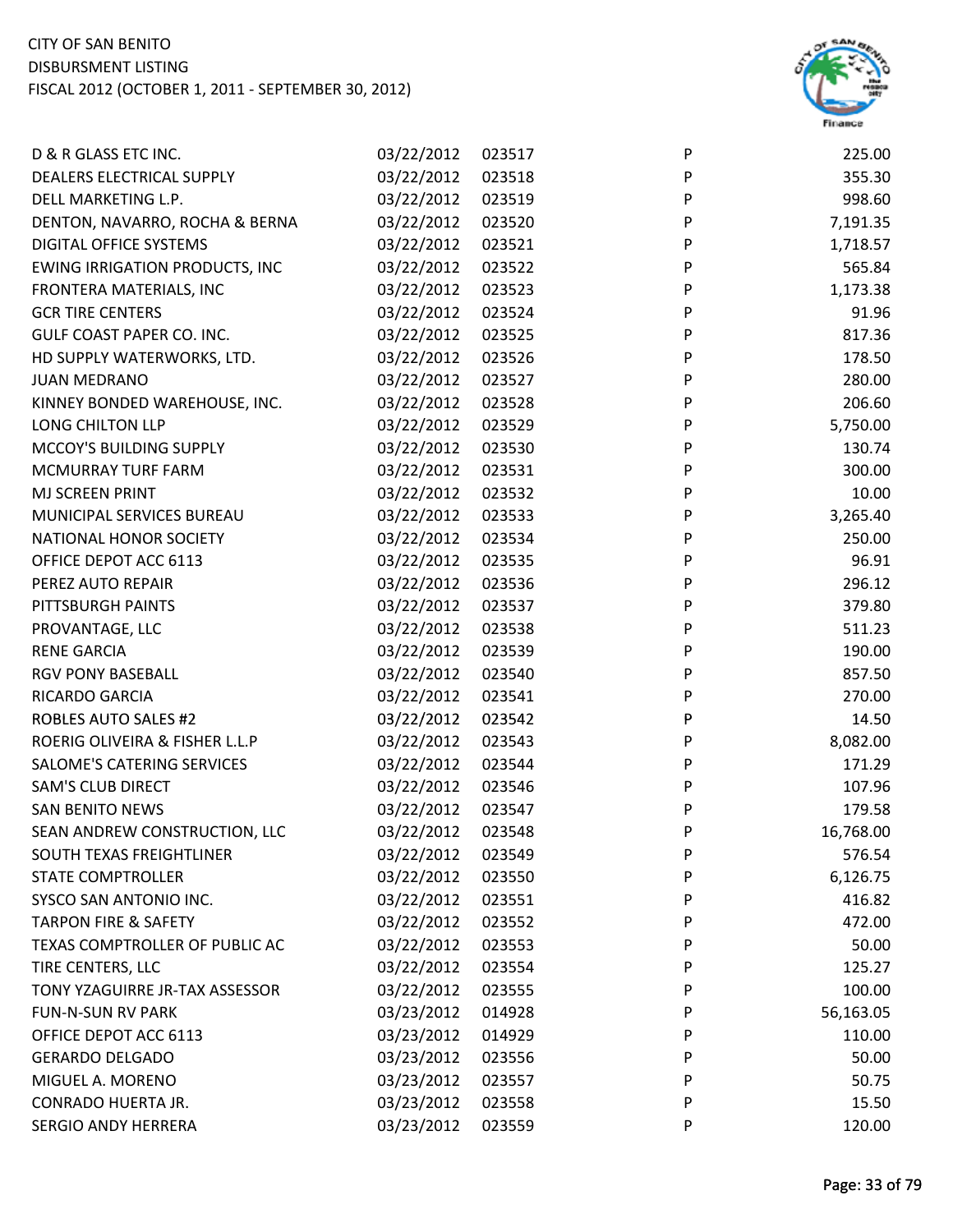

| EDDIE JOVANI FONSECA                  | 03/23/2012 | 023560 | P                         | 100.00     |
|---------------------------------------|------------|--------|---------------------------|------------|
| <b>GABRIEL SUAREZ</b>                 | 03/23/2012 | 023561 | $\boldsymbol{\mathsf{P}}$ | 60.00      |
| <b>GARY BAASE</b>                     | 03/23/2012 | 023562 | P                         | 50.00      |
| <b>RUBEN GONZALEZ</b>                 | 03/23/2012 | 023563 | P                         | 60.00      |
| <b>RENE CONTRERAS</b>                 | 03/23/2012 | 023564 | P                         | 75.00      |
| RODOLFO MEDRANO                       | 03/23/2012 | 023565 | P                         | 75.00      |
| AT&T                                  | 03/29/2012 | 002173 | $\mathsf{P}$              | 327.54     |
| <b>AT&amp;T LONG DISTANCE</b>         | 03/29/2012 | 002174 | P                         | 40.75      |
| <b>CITY OF SAN BENITO</b>             | 03/29/2012 | 002175 | P                         | 214,330.49 |
| <b>CULLIGAN WATER</b>                 | 03/29/2012 | 002180 | P                         | 48.36      |
| FEDERAL EXPRESS CORPORATION           | 03/29/2012 | 002181 | P                         | 35.23      |
| LONG CHILTON LLP                      | 03/29/2012 | 002182 | P                         | 758.00     |
| ROERIG OLIVEIRA & FISHER L.L.P        | 03/29/2012 | 002183 | P                         | 52.50      |
| CDW GOVERNMENT, INC.                  | 03/29/2012 | 002184 | ${\sf P}$                 | 68.18      |
| G & K SERVICES                        | 03/29/2012 | 014930 | P                         | 313.61     |
| G & K SERVICES                        | 03/29/2012 | 023566 | P                         | 275.35     |
| A & W OFFICE SUPPLY, INC.             | 03/29/2012 | 023567 | P                         | 484.54     |
| OIL PATCH FUEL & SUPPLY, INC.         | 03/29/2012 | 023568 | P                         | 7,990.75   |
| ADOLFO E. CORDOVA                     | 03/29/2012 | 023569 | P                         | 750.00     |
| <b>BEN M. YUDESIS</b>                 | 03/29/2012 | 023570 | P                         | 750.00     |
| <b>DAVID GARZA</b>                    | 03/29/2012 | 023571 | $\boldsymbol{\mathsf{P}}$ | 750.00     |
| <b>CAMERON APPRAISAL DISTRICT</b>     | 03/29/2012 | 023572 | P                         | 10,064.00  |
| <b>GUSTAVO TOVAR</b>                  | 03/30/2012 | 023573 | P                         | 217.50     |
| <b>JUAN TOVAR</b>                     | 03/30/2012 | 023574 | P                         | 213.88     |
| MIGUEL A. MORENO                      | 03/30/2012 | 023575 | P                         | 90.63      |
| <b>SANDRA RENDON</b>                  | 03/30/2012 | 023576 | $\mathsf{P}$              | 50.75      |
| <b>CHRISTINA SANCHEZ</b>              | 03/30/2012 | 023577 | ${\sf P}$                 | 160.00     |
| MICHAEL GALVAN                        | 03/30/2012 | 023578 | P                         | 160.00     |
| TEXAS EMERGENCY MANAGEMENT CON        | 03/30/2012 | 023579 | P                         | 300.00     |
| <b>CONRADO HUERTA JR.</b>             | 03/30/2012 | 023580 | P                         | 81.50      |
| EDDIE JOVANI FONSECA                  | 03/30/2012 | 023581 | P                         | 250.00     |
| <b>GABRIEL SUAREZ</b>                 | 03/30/2012 | 023582 | P                         | 210.00     |
| <b>GARY BAASE</b>                     | 03/30/2012 | 023583 | P                         | 50.00      |
| <b>GERARDO DELGADO</b>                | 03/30/2012 | 023584 | P                         | 45.00      |
| RODOLFO MEDRANO                       | 03/30/2012 | 023585 | P                         | 30.00      |
| <b>RUBEN GONZALEZ</b>                 | 03/30/2012 | 023586 | P                         | 240.00     |
| <b>SERGIO ANDY HERRERA</b>            | 03/30/2012 | 023587 | P                         | 160.00     |
| ESIQUIO LUNA, JR                      | 03/30/2012 | 023588 | P                         | 4,141.86   |
| J.W. DYER, TRUSTEE                    | 04/02/2012 | 014931 | P                         | 37,000.00  |
| ALLIED WASTE SERVICES #863            | 04/02/2012 | 014932 | P                         | 351.74     |
| <b>AT&amp;T LONG DISTANCE</b>         | 04/02/2012 | 014933 | P                         | 50.19      |
| BALCH MACHINE CO., INC.               | 04/02/2012 | 014934 | P                         | 53,385.25  |
| <b>CAMERON COUNTY IRRIGATION DIST</b> | 04/02/2012 | 014935 | P                         | 10,913.20  |
| <b>ROBERT COREY</b>                   | 04/02/2012 | 023589 | P                         | 717.81     |
|                                       |            |        |                           |            |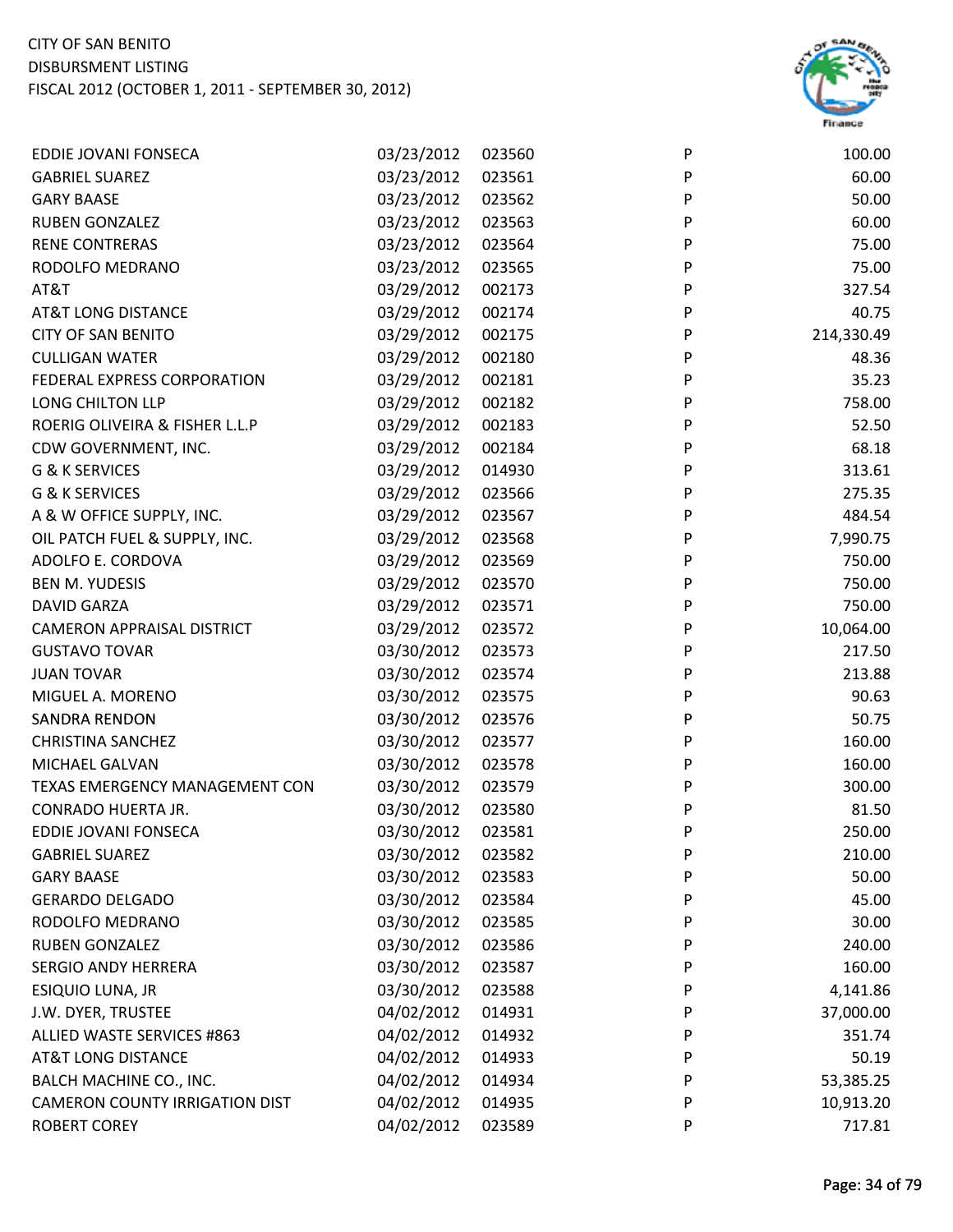

| <b>AT&amp;T LONG DISTANCE</b>         | 04/02/2012 | 023590 | P | 426.76   |
|---------------------------------------|------------|--------|---|----------|
| <b>GOVERNMENT FINANCE OFFICERS AS</b> | 04/02/2012 | 023591 | P | 225.00   |
| <b>TEXAS TROPICAL TRAIL REGION</b>    | 04/02/2012 | 023592 | P | 100.00   |
| SPRINT                                | 04/03/2012 | 014936 | P | 386.14   |
| <b>ANTONIO P. GONZALES</b>            | 04/03/2012 | 023593 | P | 130.00   |
| <b>BILL ELLIOTT</b>                   | 04/03/2012 | 023594 | P | 130.00   |
| JOE H. HERNANDEZ                      | 04/03/2012 | 023595 | P | 130.00   |
| OIL PATCH FUEL & SUPPLY, INC.         | 04/03/2012 | 023596 | P | 7,870.75 |
| SPRINT                                | 04/03/2012 | 023597 | P | 1,518.46 |
| <b>U.S. POSTMASTER</b>                | 04/04/2012 | 014967 | P | 548.53   |
| A PAVERS PLUS, INC.                   | 04/05/2012 | 000017 | P | 870.00   |
| <b>J &amp; N CONSTRUCTION</b>         | 04/05/2012 | 014968 | P | 6,935.00 |
| A & W OFFICE SUPPLY, INC.             | 04/05/2012 | 014969 | P | 27.19    |
| <b>ADVANCE AUTO PARTS</b>             | 04/05/2012 | 014970 | P | 199.29   |
| AGUAWORKS PIPE & SUPPLY, LLC.         | 04/05/2012 | 014971 | P | 243.88   |
| ALAMO IRON WORKS, INC.                | 04/05/2012 | 014972 | P | 698.00   |
| DATAMATIC, INC.                       | 04/05/2012 | 014973 | P | 369.14   |
| <b>AMERICAN EXPRESS</b>               | 04/05/2012 | 014974 | P | 179.99   |
| <b>AOC</b>                            | 04/05/2012 | 014975 | P | 97.64    |
| ARROW MAGNOLIA, INC.                  | 04/05/2012 | 014976 | P | 135.00   |
| AT&T                                  | 04/05/2012 | 014977 | P | 337.62   |
| <b>AUTO ZONE</b>                      | 04/05/2012 | 014978 | P | 86.99    |
| BROWNSVILLE BOOT JACK III, INC        | 04/05/2012 | 014979 | P | 144.00   |
| <b>BURTON AUTO SUPPLY</b>             | 04/05/2012 | 014980 | P | 53.30    |
| <b>CARQUEST AUTO PARTS STORES</b>     | 04/05/2012 | 014981 | P | 72.09    |
| <b>DIRECT ENERGY BUSINESS</b>         | 04/05/2012 | 014982 | P | 5,345.33 |
| DSHS CENTRAL LAB MC2004               | 04/05/2012 | 014983 | P | 372.00   |
| <b>EXPERT TIRE</b>                    | 04/05/2012 | 014984 | P | 103.95   |
| <b>GENERAL CHEMICAL</b>               | 04/05/2012 | 014985 | P | 6,006.38 |
| GIDDY-UP DELIVERY SERVICE INC.        | 04/05/2012 | 014986 | P | 300.16   |
| GULF COAST PAPER CO. INC.             | 04/05/2012 | 014989 | P | 61.56    |
| <b>HACH COMPANY</b>                   | 04/05/2012 | 014990 | P | 279.64   |
| HD SUPPLY WATERWORKS, LTD.            | 04/05/2012 | 014991 | P | 5,265.10 |
| JOHNNY'S TRUE VALUE                   | 04/05/2012 | 014992 | P | 98.18    |
| KINLOCH EQUIPMENT & SUPPLY, IN        | 04/05/2012 | 014993 | P | 3,376.49 |
| O'REILLY AUTOMOTIVE, INC.             | 04/05/2012 | 014994 | P | 282.00   |
| TIRES & TUBES OF SAN BENITO           | 04/05/2012 | 014995 | P | 29.00    |
| <b>JUAN TOVAR</b>                     | 04/05/2012 | 023598 | P | 104.00   |
| <b>GUSTAVO TOVAR</b>                  | 04/05/2012 | 023599 | P | 104.00   |
| MICHAEL GALVAN                        | 04/05/2012 | 023600 | P | 180.00   |
| ROGELIO BANDA                         | 04/05/2012 | 023601 | P | 180.00   |
| <b>CONRADO HUERTA JR.</b>             | 04/05/2012 | 023602 | P | 113.00   |
| EDDIE JOVANI FONSECA                  | 04/05/2012 | 023603 | P | 230.00   |
| <b>GABRIEL SUAREZ</b>                 | 04/05/2012 | 023604 | P | 255.00   |
|                                       |            |        |   |          |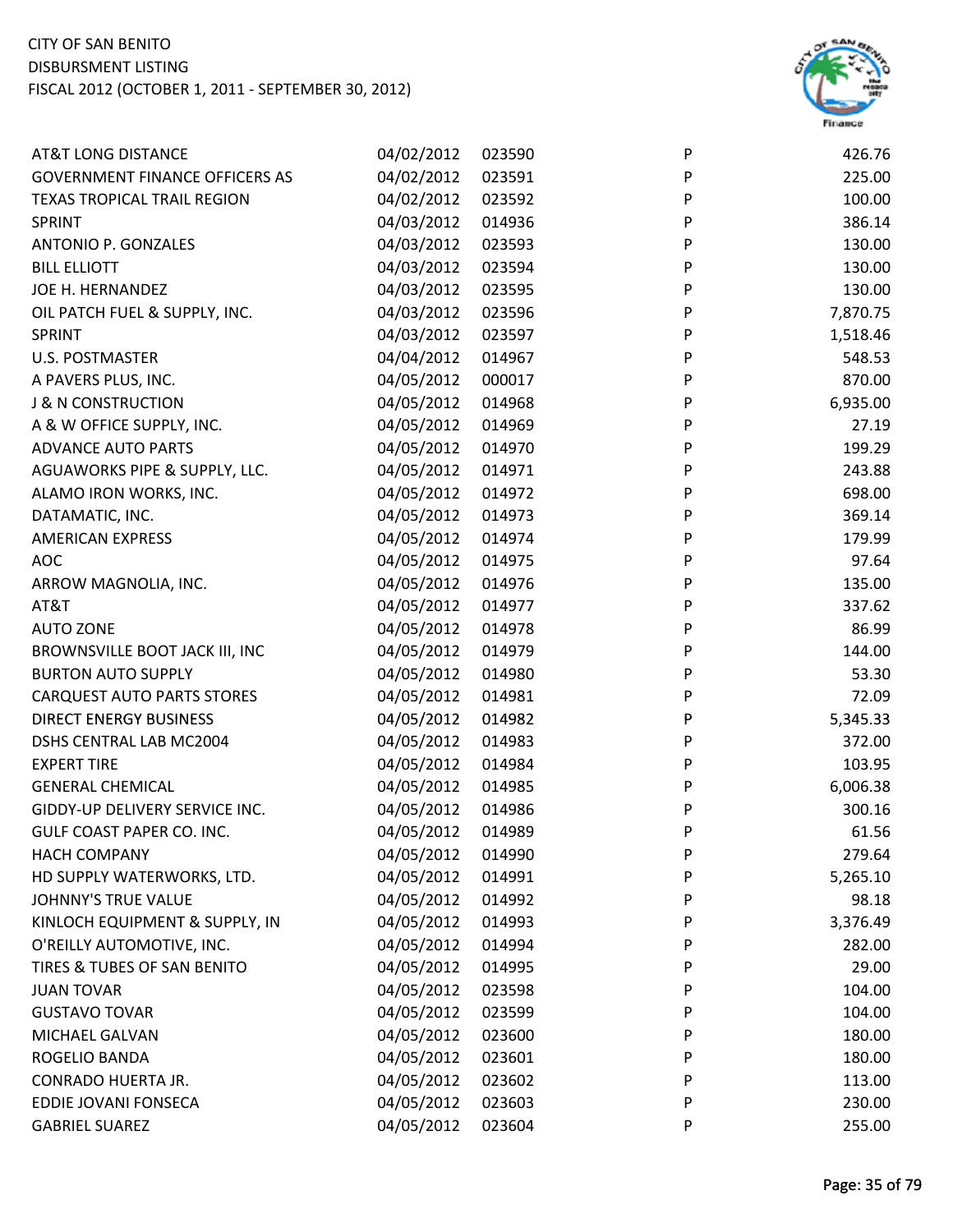

| <b>GARY BAASE</b>                     | 04/05/2012 | 023605 | P | 75.00    |
|---------------------------------------|------------|--------|---|----------|
| <b>GEORGE MACHUCA JR.</b>             | 04/05/2012 | 023606 | P | 75.00    |
| RAFAEL EGUIA JR.                      | 04/05/2012 | 023607 | P | 215.00   |
| <b>RUBEN GONZALEZ</b>                 | 04/05/2012 | 023608 | P | 221.00   |
| <b>SERGIO ANDY HERRERA</b>            | 04/05/2012 | 023609 | P | 225.00   |
| <b>ARTHUR PALOS</b>                   | 04/05/2012 | 023610 | P | 10.00    |
| <b>RENE CONTRERAS</b>                 | 04/05/2012 | 023611 | P | 90.00    |
| A & W OFFICE SUPPLY, INC.             | 04/05/2012 | 023612 | P | 59.75    |
| A TO Z BRAKE SERVICE                  | 04/05/2012 | 023613 | P | 30.00    |
| <b>ADVANCE AUTO PARTS</b>             | 04/05/2012 | 023614 | P | 426.11   |
| ALL VALLEY DRUG SCREENS               | 04/05/2012 | 023615 | P | 215.00   |
| ALL VALLEY FAMILY MEDICAL, PLL        | 04/05/2012 | 023616 | P | 425.00   |
| ALL VALLEY KEY & LOCK                 | 04/05/2012 | 023617 | P | 45.00    |
| <b>AMERICAN EXPRESS</b>               | 04/05/2012 | 023618 | P | 647.19   |
| <b>ANTONIO CEPEDA</b>                 | 04/05/2012 | 023620 | P | 30.00    |
| <b>AOC</b>                            | 04/05/2012 | 023621 | P | 50.41    |
| AT&T                                  | 04/05/2012 | 023622 | P | 1,482.98 |
| <b>BAKER DISTRUBUTING</b>             | 04/05/2012 | 023623 | P | 111.95   |
| <b>BLUE MARLIN RESTAURANT</b>         | 04/05/2012 | 023624 | P | 801.25   |
| <b>BURTON AUTO SUPPLY</b>             | 04/05/2012 | 023625 | P | 157.96   |
| <b>CARQUEST AUTO PARTS STORES</b>     | 04/05/2012 | 023626 | P | 66.57    |
| <b>CASCO INDUSTRIES INC.</b>          | 04/05/2012 | 023627 | P | 325.00   |
| <b>CHARLES L. STARLING</b>            | 04/05/2012 | 023628 | P | 1,250.00 |
| <b>CHASE CARD SERVICES</b>            | 04/05/2012 | 023629 | P | 799.92   |
| DEALERS ELECTRICAL SUPPLY             | 04/05/2012 | 023630 | P | 297.05   |
| DENTON, NAVARRO, ROCHA & BERNA        | 04/05/2012 | 023631 | P | 2,264.44 |
| DIESEL FUEL INJECTION SERVICE,        | 04/05/2012 | 023632 | P | 125.00   |
| <b>EWING IRRIGATION PRODUCTS, INC</b> | 04/05/2012 | 023633 | P | 66.37    |
| <b>FASTSIGNS</b>                      | 04/05/2012 | 023634 | P | 520.00   |
| <b>GLORIA'S SPECIALTY CAKES</b>       | 04/05/2012 | 023635 | P | 48.00    |
| <b>GRAJALES TIRE SHOP</b>             | 04/05/2012 | 023636 | P | 14.00    |
| GULF COAST PAPER CO. INC.             | 04/05/2012 | 023637 | P | 30.77    |
| HOYT BREATHING AIR PRODUCTS           | 04/05/2012 | 023638 | P | 482.50   |
| INGRAM LIBRARY SERVICES, INC.         | 04/05/2012 | 023639 | P | 999.86   |
| <b>GATEWAY</b>                        | 04/05/2012 | 023640 | P | 92.71    |
| <b>JUNIOR LIBRARY GUILD</b>           | 04/05/2012 | 023641 | P | 184.68   |
| KINNEY BONDED WAREHOUSE, INC.         | 04/05/2012 | 023642 | P | 462.42   |
| LUBE MASTERS                          | 04/05/2012 | 023643 | P | 74.40    |
| MAGIC VALLEY ELECTRICT CO             | 04/05/2012 | 023644 | P | 233.70   |
| <b>MARIA GARZA</b>                    | 04/05/2012 | 023645 | P | 250.00   |
| MCCOY'S BUILDING SUPPLY               | 04/05/2012 | 023646 | P | 508.08   |
| NATIONAL BAND AND TAG CO.             | 04/05/2012 | 023647 | P | 48.17    |
| O'REILLY AUTOMOTIVE, INC.             | 04/05/2012 | 023648 | P | 8.49     |
| PLATINUM TRANSLATION & COURT          | 04/05/2012 | 023649 | P | 150.00   |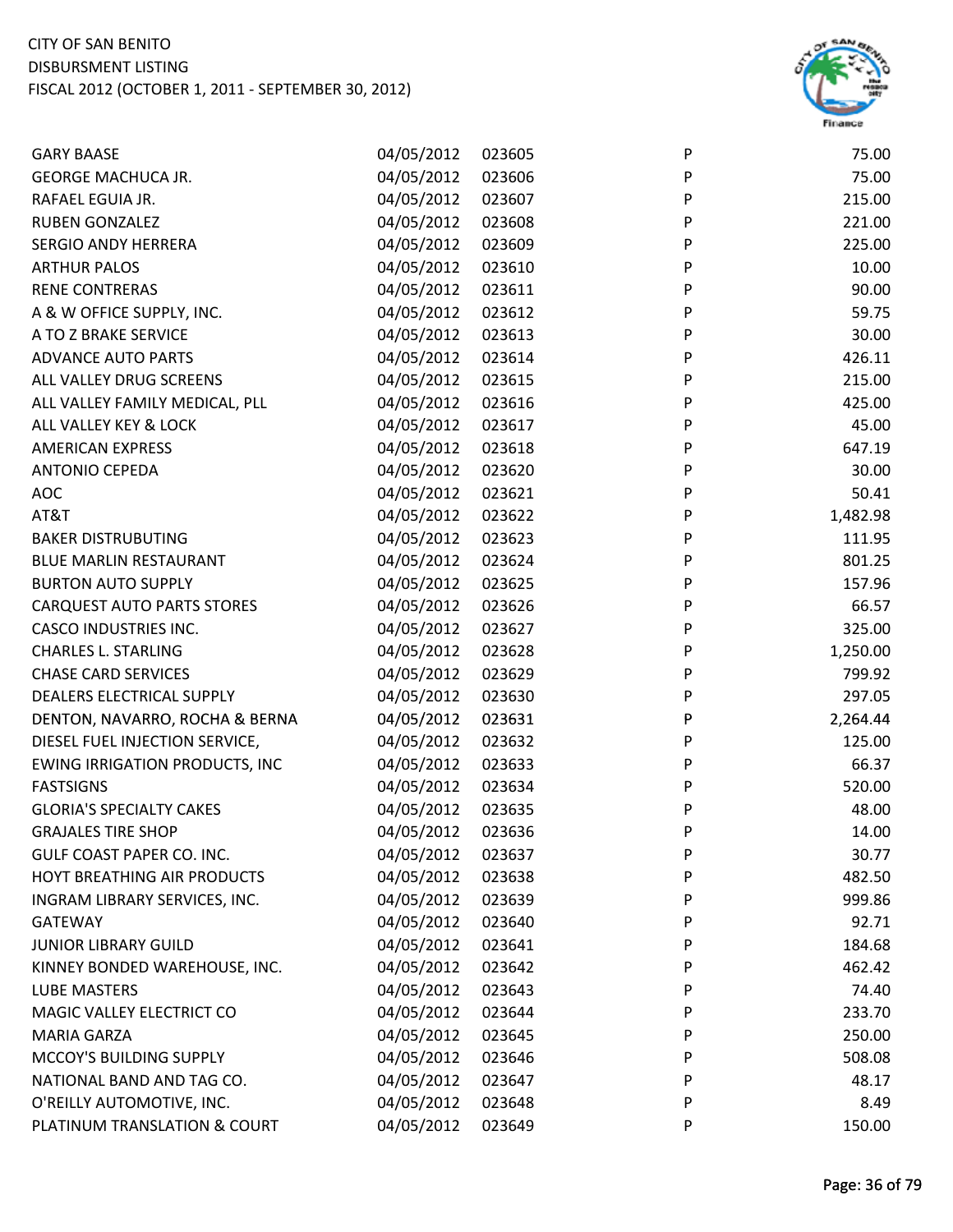

| RIO GRANDE CONCRETE ACCESSORIE            | 04/05/2012 | 023650 | P            | 179.93    |
|-------------------------------------------|------------|--------|--------------|-----------|
| ROERIG OLIVEIRA & FISHER L.L.P            | 04/05/2012 | 023651 | P            | 1,338.75  |
| UNITED RENTALS (NORTH AMERICA)            | 04/05/2012 | 023652 | P            | 270.69    |
| <b>SAM'S CLUB DIRECT</b>                  | 04/05/2012 | 023653 | P            | 5,996.71  |
| SAN BENITO ANIMAL HOSPITAL INC            | 04/05/2012 | 023654 | P            | 105.00    |
| SAN BENITO CHAMBER OF COMMERCE            | 04/05/2012 | 023655 | P            | 4,479.16  |
| <b>SAN BENITO NEWS</b>                    | 04/05/2012 | 023656 | P            | 56.94     |
| SHERWIN WILLIAMS                          | 04/05/2012 | 023657 | P            | 340.35    |
| SOUTHERN AIR HEATING & COOLING            | 04/05/2012 | 023658 | P            | 2,785.00  |
| SUPER G CONSTRUCTION, INC.                | 04/05/2012 | 023659 | P            | 3,180.00  |
| <b>TARPON FIRE &amp; SAFETY</b>           | 04/05/2012 | 023660 | P            | 185.00    |
| <b>TERESA BAUTISTA</b>                    | 04/05/2012 | 023661 | P            | 40.00     |
| TEXAS DEPARTMENT OF PUBLIC SAF            | 04/05/2012 | 023662 | P            | 4.00      |
| <b>TEXAS GAS SERVICE</b>                  | 04/05/2012 | 023663 | P            | 38.40     |
| TEXAS STATE TECHNICAL COLLEGE             | 04/05/2012 | 023664 | $\mathsf{P}$ | 98.00     |
| TML INTERGOVERNMENTAL                     | 04/05/2012 | 023665 | P            | 34,157.83 |
| TONY YZAGUIRRE JR-TAX ASSESSOR            | 04/05/2012 | 023666 | P            | 270.00    |
| <b>VALLEY WINDSHIELD REPAIR &amp; AUT</b> | 04/05/2012 | 023667 | P            | 135.00    |
| TEXAS A&M UNIVERSITY-KINGSVILL            | 04/09/2012 | 023668 | P            | 11,025.00 |
| SANDRA VAN ZANDT ART SCULPTURE            | 04/11/2012 | 000018 | P            | 6,000.00  |
| <b>STATE COMPTROLLER</b>                  | 04/11/2012 | 023669 | ${\sf P}$    | 316.80    |
| <b>U.S. POSTMASTER</b>                    | 04/12/2012 | 014996 | P            | 521.95    |
| <b>CAMERON COUNTY IRRIGATION DIST</b>     | 04/12/2012 | 014997 | P            | 24,143.14 |
| <b>BEN M. YUDESIS</b>                     | 04/12/2012 | 023670 | P            | 750.00    |
| <b>DAVID GARZA</b>                        | 04/12/2012 | 023671 | P            | 750.00    |
| ADOLFO E. CORDOVA                         | 04/12/2012 | 023672 | P            | 750.00    |
| <b>GERARDO A. SALAZAR</b>                 | 04/12/2012 | 023673 | P            | 391.15    |
| MARTIN MORALES, JR.                       | 04/12/2012 | 023674 | P            | 250.00    |
| <b>JUAN HERNANDEZ</b>                     | 04/12/2012 | 023675 | P            | 250.00    |
| <b>KRYSTLE ORTEGA</b>                     | 04/12/2012 | 023676 | P            | 250.00    |
| LINEBARGER GOGGAN BLAIR & SAMP            | 04/12/2012 | 023677 | P            | 15,640.34 |
| <b>VALLEY IT SOLUTIONS</b>                | 04/12/2012 | 023678 | P            | 7,000.00  |
| <b>DIRECT ENERGY BUSINESS</b>             | 04/13/2012 | 014998 | P            | 42,483.74 |
| BALCH MACHINE CO., INC.                   | 04/13/2012 | 014999 | P            | 47,924.27 |
| <b>GUSTAVO TOVAR</b>                      | 04/13/2012 | 023679 | P            | 144.00    |
| <b>JUAN TOVAR</b>                         | 04/13/2012 | 023680 | P            | 144.00    |
| <b>SANDRA RENDON</b>                      | 04/13/2012 | 023681 | P            | 29.00     |
| E. DE LA GARZA WHOLESALE                  | 04/13/2012 | 023682 | P            | 267.66    |
| OIL PATCH FUEL & SUPPLY, INC.             | 04/13/2012 | 023683 | P            | 7,831.75  |
| <b>GEORGE MACHUCA JR.</b>                 | 04/13/2012 | 023684 | P            | 135.00    |
| CONRADO HUERTA JR.                        | 04/13/2012 | 023685 | P            | 28.50     |
| <b>SERGIO ANDY HERRERA</b>                | 04/13/2012 | 023686 | P            | 140.00    |
| EDDIE JOVANI FONSECA                      | 04/13/2012 | 023687 | P            | 108.00    |
| <b>GABRIEL SUAREZ</b>                     | 04/13/2012 | 023688 | P            | 190.00    |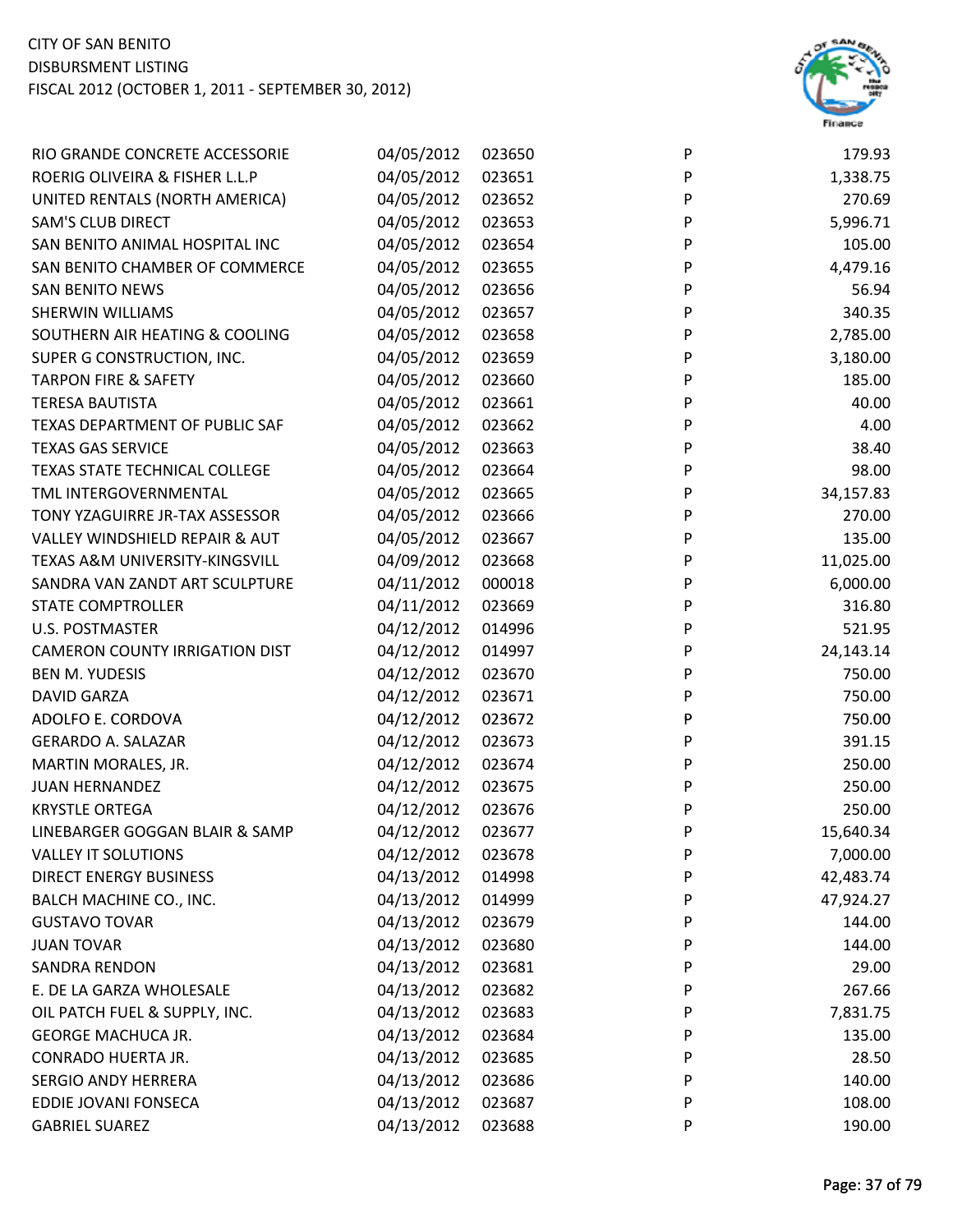

| <b>GARY BAASE</b>                     | 04/13/2012 | 023689 | P       | 54.00      |
|---------------------------------------|------------|--------|---------|------------|
| <b>RUBEN GONZALEZ</b>                 | 04/13/2012 | 023690 | P       | 95.00      |
| RODOLFO MEDRANO                       | 04/13/2012 | 023691 | P       | 162.00     |
| RAFAEL EGUIA JR.                      | 04/13/2012 | 023692 | P       | 170.00     |
| MJ SCREEN PRINT                       | 04/13/2012 | 023693 | P       | 9,614.25   |
| <b>DIRECT ENERGY BUSINESS</b>         | 04/13/2012 | 023694 | P       | 41,122.67  |
| RICARDO GARCIA                        | 04/13/2012 | 023696 | $\sf P$ | 225.00     |
| <b>STATE COMPTROLLER</b>              | 04/17/2012 | 000000 | P       | 120,578.45 |
| G & K SERVICES                        | 04/17/2012 | 015000 | P       | 558.39     |
| <b>MANUEL LARA</b>                    | 04/17/2012 | 023697 | P       | 239.22     |
| <b>SAM'S CLUB DIRECT</b>              | 04/17/2012 | 023698 | P       | 6,332.96   |
| ESIQUIO LUNA, JR                      | 04/17/2012 | 023699 | P       | 706.76     |
| G & K SERVICES                        | 04/17/2012 | 023700 | P       | 451.32     |
| <b>CITY OF SAN BENITO</b>             | 04/18/2012 | 002185 | P       | 22,830.94  |
| CHIEF SUPPLY CORPORATION, INC.        | 04/18/2012 | 023702 | P       | 352.47     |
| TEXAS WORKFORCE COMMISS.              | 04/19/2012 | 015003 | P       | 7,626.63   |
| ALLIED WASTE SERVICES #863            | 04/19/2012 | 015004 | P       | 164,749.62 |
| TEXAS WORKFORCE COMMISS.              | 04/19/2012 | 023703 | P       | 32,185.85  |
| ALLEGRA PRINT & IMAGING               | 04/20/2012 | 000076 | P       | 111.75     |
| PROFORMA RGV                          | 04/20/2012 | 000077 | P       | 265.86     |
| SAN BENITO MUSEUMS COALITION          | 04/20/2012 | 000078 | P       | 937.50     |
| <b>VALLEY IT SOLUTIONS</b>            | 04/20/2012 | 000079 | P       | 479.60     |
| <b>TCEQ</b>                           | 04/20/2012 | 015005 | P       | 111.00     |
| <b>ADVANCE AUTO PARTS</b>             | 04/20/2012 | 015006 | P       | 113.01     |
| AGUAWORKS PIPE & SUPPLY, LLC.         | 04/20/2012 | 015007 | P       | 3,144.38   |
| ALLIED WASTE SERVICES #863            | 04/20/2012 | 015008 | P       | 1,116.97   |
| AMERICAN SOLUTIONS FOR BUSINES        | 04/20/2012 | 015009 | P       | 5,002.80   |
| <b>AMIGO BOLT &amp; SUPPLY</b>        | 04/20/2012 | 015010 | P       | 249.13     |
| ANA-LAB CORP.                         | 04/20/2012 | 015011 | P       | 2,604.00   |
| <b>AOC</b>                            | 04/20/2012 | 015012 | P       | 975.96     |
| <b>BORDER STATES ELECTRIC SUPPLY</b>  | 04/20/2012 | 015013 | P       | 1,102.86   |
| <b>BROWNSVILLE PUBLIC UTILITIES B</b> | 04/20/2012 | 015014 | P       | 360.00     |
| <b>BURTON AUTO SUPPLY</b>             | 04/20/2012 | 015015 | P       | 156.94     |
| <b>CHASE CARD SERVICES</b>            | 04/20/2012 | 015016 | P       | 152.91     |
| <b>DEALERS ELECTRICAL SUPPLY</b>      | 04/20/2012 | 015017 | P       | 557.55     |
| ENVIRONMENTAL IMPROVEMENTS, IN        | 04/20/2012 | 015018 | P       | 1,316.75   |
| FERGUSON WATERWORKS-MUNICIPAL         | 04/20/2012 | 015019 | P       | 340.92     |
| G & K SERVICES                        | 04/20/2012 | 015020 | P       | 664.65     |
| <b>GENERAL CHEMICAL</b>               | 04/20/2012 | 015023 | P       | 11,040.91  |
| <b>GOODE ELECTRIC COMPANY</b>         | 04/20/2012 | 015024 | P       | 881.90     |
| <b>GRAJALES TIRE SHOP</b>             | 04/20/2012 | 015025 | P       | 12.00      |
| <b>HACH COMPANY</b>                   | 04/20/2012 | 015026 | P       | 292.82     |
| HD SUPPLY WATERWORKS, LTD.            | 04/20/2012 | 015027 | P       | 7,264.39   |
| INTERNATIONAL SALES & MFG.            | 04/20/2012 | 015028 | P       | 45.00      |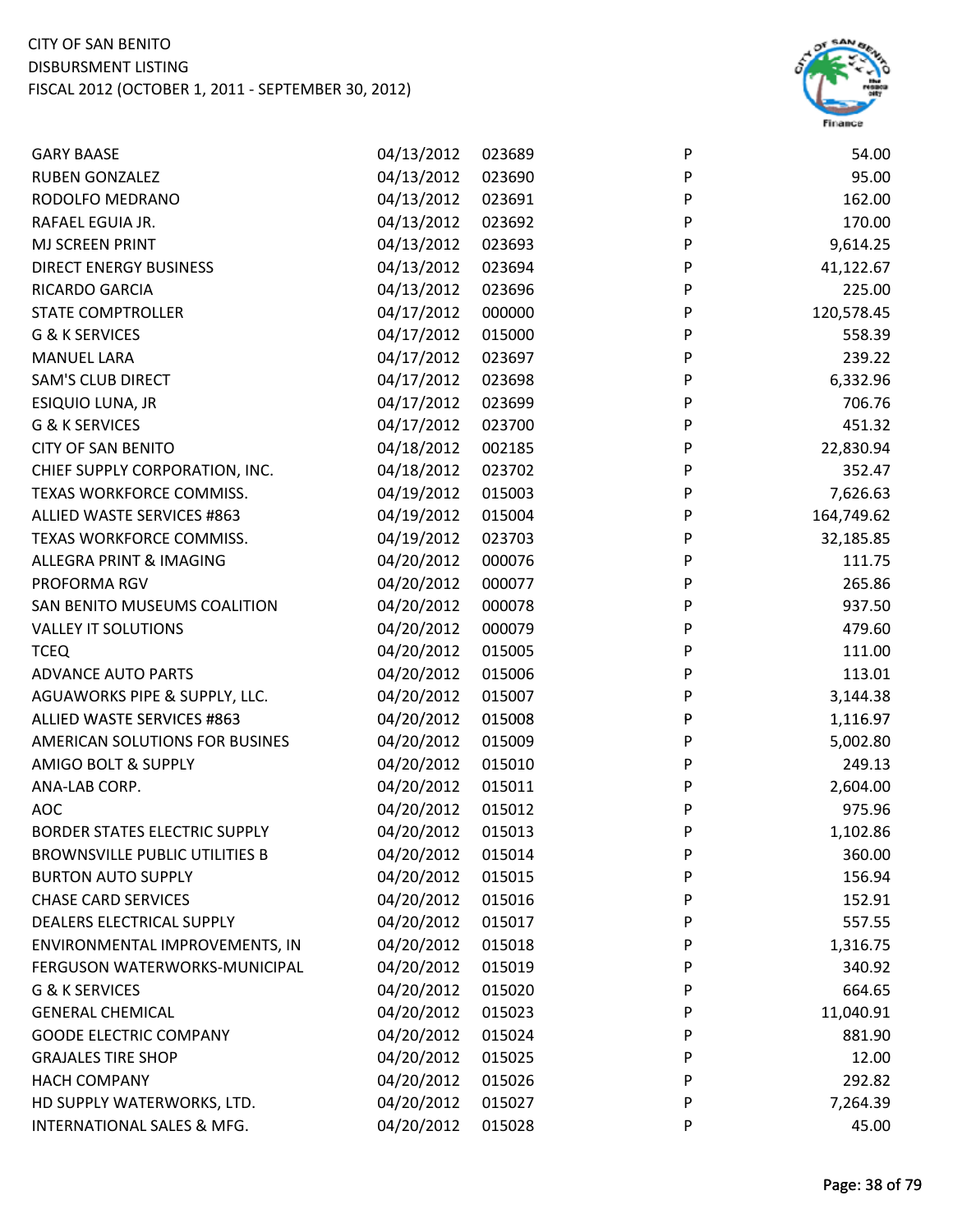

| <b>JOHNNY'S TRUE VALUE</b>      | 04/20/2012 | 015029 | P | 83.16    |
|---------------------------------|------------|--------|---|----------|
| L. T. BOSWELL                   | 04/20/2012 | 015030 | P | 91.67    |
| MCCOY'S BUILDING SUPPLY         | 04/20/2012 | 015031 | P | 274.64   |
| MOMAR, INC.                     | 04/20/2012 | 015032 | P | 233.65   |
| MOODY BROS. INC.                | 04/20/2012 | 015033 | P | 1,665.00 |
| MUNICIPAL PUMP & CONTROL, INC.  | 04/20/2012 | 015034 | P | 330.00   |
| O'REILLY AUTOMOTIVE, INC.       | 04/20/2012 | 015035 | P | 143.52   |
| POLYDYNE INC.                   | 04/20/2012 | 015036 | P | 3,937.50 |
| <b>QUILL CORPORATION</b>        | 04/20/2012 | 015037 | P | 25.57    |
| ROERIG OLIVEIRA & FISHER L.L.P  | 04/20/2012 | 015038 | P | 183.75   |
| TERRA RENEWAL WEST, LLC         | 04/20/2012 | 015039 | P | 6,370.00 |
| WELLS FARGO BANK N.A.           | 04/20/2012 | 015040 | P | 1,000.00 |
| ARIEL VILLAFRANCA               | 04/20/2012 | 023704 | P | 20.00    |
| <b>MANUEL ALVAREZ</b>           | 04/20/2012 | 023705 | P | 20.00    |
| ELVIRA CAVAZOS                  | 04/20/2012 | 023706 | P | 70.69    |
| <b>JUAN TOVAR</b>               | 04/20/2012 | 023707 | P | 320.00   |
| SANDRA RENDON                   | 04/20/2012 | 023708 | P | 83.38    |
| CONRADO HUERTA JR.              | 04/20/2012 | 023709 | P | 128.00   |
| EDDIE JOVANI FONSECA            | 04/20/2012 | 023710 | P | 271.00   |
| <b>GABRIEL SUAREZ</b>           | 04/20/2012 | 023711 | P | 378.00   |
| <b>GARY BAASE</b>               | 04/20/2012 | 023712 | P | 206.00   |
| <b>GEORGE MACHUCA JR.</b>       | 04/20/2012 | 023713 | P | 30.00    |
| RAFAEL EGUIA JR.                | 04/20/2012 | 023714 | P | 205.00   |
| RODOLFO MEDRANO                 | 04/20/2012 | 023715 | P | 45.00    |
| <b>RUBEN GONZALEZ</b>           | 04/20/2012 | 023716 | P | 336.00   |
| <b>SERGIO ANDY HERRERA</b>      | 04/20/2012 | 023717 | P | 252.00   |
| A & W OFFICE SUPPLY, INC.       | 04/20/2012 | 023718 | P | 9.25     |
| A TO Z BRAKE SERVICE            | 04/20/2012 | 023719 | P | 39.00    |
| <b>ADVANCE AUTO PARTS</b>       | 04/20/2012 | 023720 | P | 200.40   |
| ALAMO IRON WORKS, INC.          | 04/20/2012 | 023721 | P | 832.45   |
| ALPHA ENTRY SYSTEMS             | 04/20/2012 | 023722 | P | 98.00    |
| <b>AMERICAN EXPRESS</b>         | 04/20/2012 | 023723 | P | 93.92    |
| BETTS OIL & BUTANE INC.         | 04/20/2012 | 023724 | P | 485.75   |
| <b>BREATH TEST SERVICES</b>     | 04/20/2012 | 023725 | P | 2,000.00 |
| <b>CENTER POINT LARGE PRINT</b> | 04/20/2012 | 023726 | P | 248.04   |
| CENTRAL READY MIX CONCRETE COM  | 04/20/2012 | 023727 | P | 74.00    |
| <b>CHASE CARD SERVICES</b>      | 04/20/2012 | 023728 | P | 4,737.11 |
| <b>CITY OF BROWNSVILLE</b>      | 04/20/2012 | 023733 | P | 612.00   |
| <b>CLEAN MACHINE</b>            | 04/20/2012 | 023734 | P | 108.50   |
| CPS HUMAN RESOURCE SERVICES     | 04/20/2012 | 023735 | P | 1,571.70 |
| DEALERS ELECTRICAL SUPPLY       | 04/20/2012 | 023737 | P | 447.46   |
| DENTON, NAVARRO, ROCHA & BERNA  | 04/20/2012 | 023738 | P | 247.50   |
| DETROIT INDUSTRIAL TOOL         | 04/20/2012 | 023739 | P | 199.99   |
| <b>DIRECT ENERGY BUSINESS</b>   | 04/20/2012 | 023740 | P | 5,611.11 |
|                                 |            |        |   |          |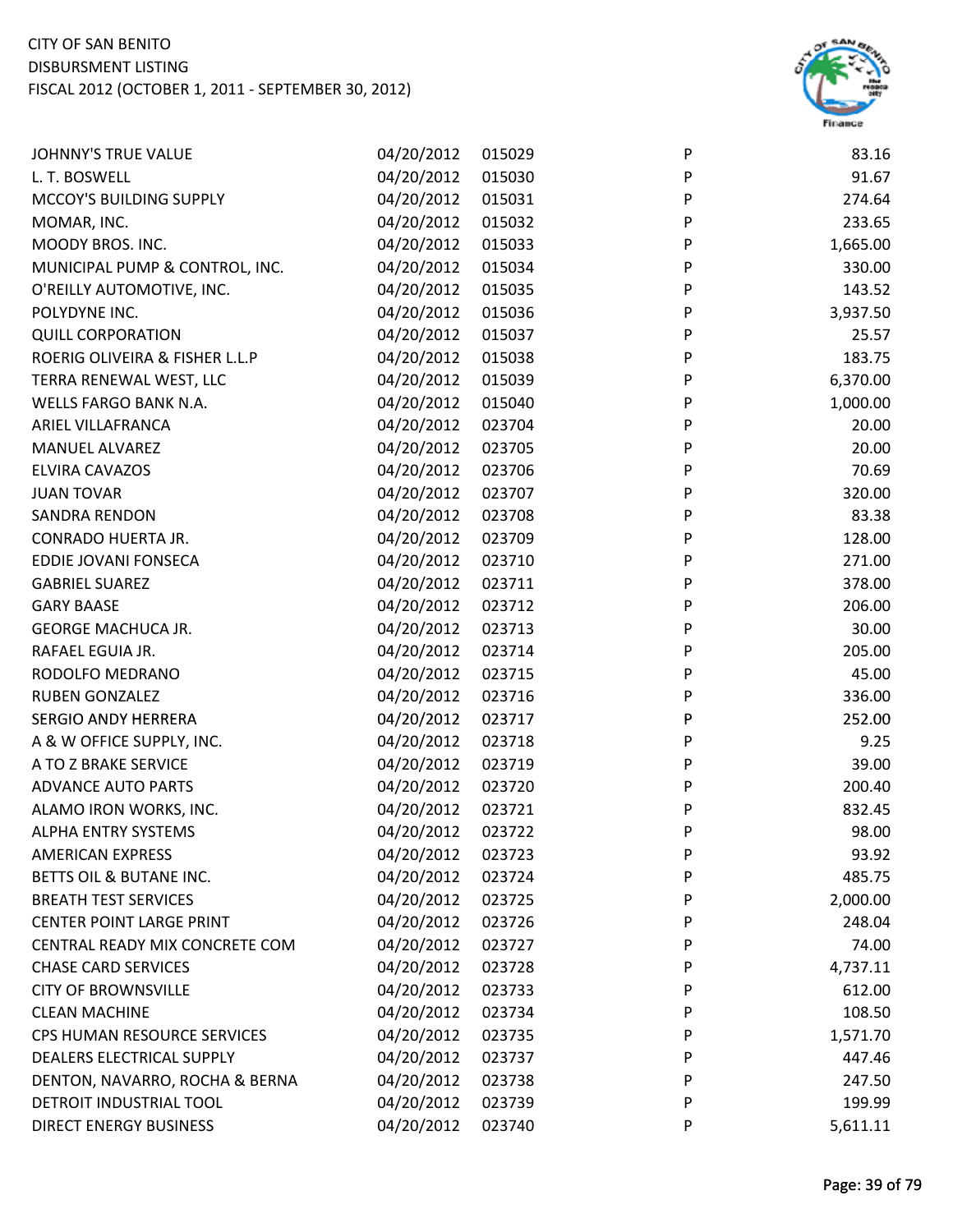

| E & R VENTURES                        | 04/20/2012 | 023741 | P | 1,095.00 |
|---------------------------------------|------------|--------|---|----------|
| EAST CONG. OF JEHOVAH'S WITNES        | 04/20/2012 | 023742 | P | 280.00   |
| <b>EWING IRRIGATION PRODUCTS, INC</b> | 04/20/2012 | 023743 | P | 321.88   |
| <b>EXPERT TIRE</b>                    | 04/20/2012 | 023744 | P | 1,010.59 |
| FRONTERA MATERIALS, INC               | 04/20/2012 | 023745 | P | 2,509.13 |
| G & K SERVICES                        | 04/20/2012 | 023746 | P | 623.69   |
| <b>GEARGRID CORP.</b>                 | 04/20/2012 | 023748 | P | 849.30   |
| GULF COAST PAPER CO. INC.             | 04/20/2012 | 023749 | P | 2,540.94 |
| H & H GOLF CARTS                      | 04/20/2012 | 023750 | P | 17.98    |
| HOYT BREATHING AIR PRODUCTS           | 04/20/2012 | 023751 | P | 1,171.30 |
| LOPEZ BROTHERS & CO.                  | 04/20/2012 | 023752 | P | 275.00   |
| LUBE MASTERS                          | 04/20/2012 | 023753 | P | 55.05    |
| LYNN PEAVEY COMPANY                   | 04/20/2012 | 023754 | P | 197.25   |
| MARK A. LIMON                         | 04/20/2012 | 023755 | P | 145.00   |
| SIDDONS-MARTIN EMERGENCY GROUP        | 04/20/2012 | 023756 | P | 211.00   |
| <b>MATT'S CASH AND CARRY</b>          | 04/20/2012 | 023757 | P | 107.60   |
| MCCOY'S BUILDING SUPPLY               | 04/20/2012 | 023758 | P | 274.53   |
| MJ SCREEN PRINT                       | 04/20/2012 | 023759 | P | 287.00   |
| MOMAR, INC.                           | 04/20/2012 | 023760 | P | 179.29   |
| MUNICIPAL SERVICES BUREAU             | 04/20/2012 | 023761 | P | 1,545.33 |
| O'REILLY AUTOMOTIVE, INC.             | 04/20/2012 | 023762 | P | 319.25   |
| OIL PATCH FUEL & SUPPLY, INC.         | 04/20/2012 | 023763 | P | 7,945.75 |
| ORBIT BROADBAND LLC                   | 04/20/2012 | 023764 | P | 199.00   |
| PEREZ AUTO REPAIR                     | 04/20/2012 | 023765 | P | 94.21    |
| PROVANTAGE, LLC                       | 04/20/2012 | 023766 | P | 939.33   |
| <b>QUILL CORPORATION</b>              | 04/20/2012 | 023767 | P | 70.37    |
| RAMIRO R. RAMIREZ                     | 04/20/2012 | 023768 | P | 300.00   |
| <b>EMERGENCY TRAINING ALLIANCE BO</b> | 04/20/2012 | 023769 | P | 78.27    |
| ROERIG OLIVEIRA & FISHER L.L.P        | 04/20/2012 | 023770 | P | 5,848.30 |
| <b>SAM'S CLUB DIRECT</b>              | 04/20/2012 | 023771 | P | 215.61   |
| SAN BENITO ANIMAL HOSPITAL INC        | 04/20/2012 | 023772 | P | 341.00   |
| <b>SEAN PATRICK DELOATCH</b>          | 04/20/2012 | 023773 | P | 500.00   |
| <b>TARPON FIRE &amp; SAFETY</b>       | 04/20/2012 | 023774 | P | 15.00    |
| <b>TEJAS RENTAL &amp; SALES</b>       | 04/20/2012 | 023775 | P | 88.00    |
| <b>TEXAS GAS SERVICE</b>              | 04/20/2012 | 023776 | P | 39.09    |
| TEXAS MUNICIPAL LEAGUE                | 04/20/2012 | 023777 | P | 2,822.00 |
| <b>TEXAS STATE TECHNICAL COLLEGE</b>  | 04/20/2012 | 023778 | P | 137.00   |
| TONY YZAGUIRRE JR-TAX ASSESSOR        | 04/20/2012 | 023779 | P | 20.00    |
| TOPS THE OUTDOOR POWER STORE          | 04/20/2012 | 023780 | P | 330.77   |
| <b>VALLEY BAPTIST MEDICAL CENTER</b>  | 04/20/2012 | 023781 | P | 250.00   |
| VICTORIA STEEL & SUPPLY INC.          | 04/20/2012 | 023782 | P | 25.67    |
| WAL-MART COMMUNITY/GECRB              | 04/20/2012 | 023783 | P | 169.18   |
| <b>U.S. POSTMASTER</b>                | 04/25/2012 | 015041 | P | 509.20   |
| PITNEY BOWES INC.                     | 04/26/2012 | 023784 | P | 3,000.00 |
|                                       |            |        |   |          |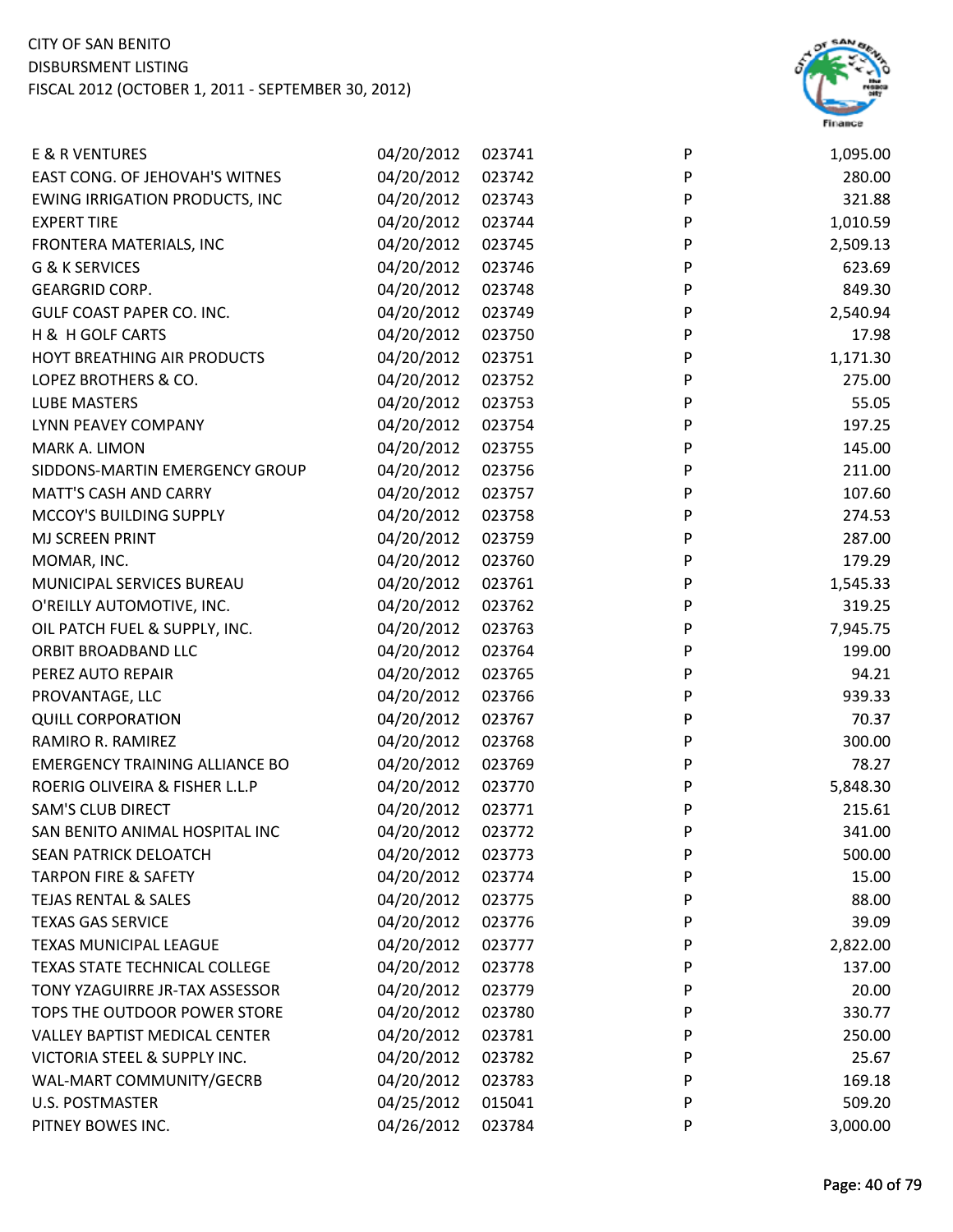

| <b>CHAVEZ ROOFING</b>             | 04/27/2012 | 000028 | P         | 3,115.35 |
|-----------------------------------|------------|--------|-----------|----------|
| <b>CHASE CARD SERVICES</b>        | 04/27/2012 | 000080 | P         | 49.52    |
| <b>DIRECT ENERGY BUSINESS</b>     | 04/27/2012 | 015042 | P         | 27.06    |
| <b>SPRINT</b>                     | 04/27/2012 | 015043 | P         | 385.25   |
| LAW OFFICE OF LEO C. SALZMAN      | 04/27/2012 | 023785 | P         | 500.00   |
| SAN BENITO FOOD PANTRY, INC.      | 04/27/2012 | 023786 | P         | 656.15   |
| ADOLFO E. CORDOVA                 | 04/27/2012 | 023787 | P         | 750.00   |
| <b>BEN M. YUDESIS</b>             | 04/27/2012 | 023788 | P         | 750.00   |
| <b>DAVID GARZA</b>                | 04/27/2012 | 023789 | P         | 750.00   |
| MODESTO VASQUEZ                   | 04/27/2012 | 023790 | P         | 80.00    |
| ELVIRA CAVAZOS                    | 04/27/2012 | 023791 | P         | 36.25    |
| <b>EMILIO SOSA</b>                | 04/27/2012 | 023792 | P         | 274.00   |
| <b>SANDRA RENDON</b>              | 04/27/2012 | 023793 | P         | 50.75    |
| CONRADO HUERTA JR.                | 04/27/2012 | 023794 | P         | 110.00   |
| EDDIE JOVANI FONSECA              | 04/27/2012 | 023795 | ${\sf P}$ | 189.00   |
| <b>EDDIE MARTINEZ</b>             | 04/27/2012 | 023796 | P         | 240.00   |
| <b>GABRIEL SUAREZ</b>             | 04/27/2012 | 023797 | P         | 351.00   |
| <b>GARY BAASE</b>                 | 04/27/2012 | 023798 | P         | 264.00   |
| <b>GEORGE MACHUCA JR.</b>         | 04/27/2012 | 023799 | P         | 165.00   |
| <b>JESUS VALENCIA</b>             | 04/27/2012 | 023800 | P         | 144.00   |
| RAFAEL EGUIA JR.                  | 04/27/2012 | 023801 | P         | 225.00   |
| <b>RUBEN GONZALEZ</b>             | 04/27/2012 | 023802 | P         | 279.00   |
| <b>SERGIO ANDY HERRERA</b>        | 04/27/2012 | 023803 | P         | 231.00   |
| <b>CHAVEZ ROOFING</b>             | 04/27/2012 | 023804 | P         | 1,634.65 |
| <b>EXPERT TIRE</b>                | 04/27/2012 | 023805 | P         | 14.50    |
| MAGIC VALLEY ELECTRICT CO         | 04/27/2012 | 023806 | P         | 217.95   |
| ESIQUIO LUNA, JR                  | 04/27/2012 | 023807 | P         | 1,298.94 |
| <b>AMERICAN EXPRESS</b>           | 04/27/2012 | 023808 | P         | 1,445.10 |
| <b>CHASE CARD SERVICES</b>        | 04/27/2012 | 023810 | P         | 3,820.83 |
| SPRINT                            | 04/27/2012 | 023812 | P         | 1,252.79 |
| <b>CARQUEST AUTO PARTS STORES</b> | 04/30/2012 | 023813 | P         | 1,508.86 |
| CPL RETAIL ENERGY, LP             | 05/02/2012 | 015068 | P         | 631.95   |
| U.S. POSTMASTER                   | 05/02/2012 | 015069 | P         | 549.59   |
| CPL RETAIL ENERGY, LP             | 05/02/2012 | 023814 | P         | 836.60   |
| FEDERAL EXPRESS CORPORATION       | 05/04/2012 | 000019 | P         | 33.23    |
| <b>FASTSIGNS</b>                  | 05/04/2012 | 000081 | P         | 99.00    |
| A & B ENVIRONMENTAL SERVICES,     | 05/04/2012 | 015077 | P         | 144.00   |
| A & W OFFICE SUPPLY, INC.         | 05/04/2012 | 015078 | P         | 48.82    |
| <b>ADVANCE AUTO PARTS</b>         | 05/04/2012 | 015079 | P         | 24.28    |
| ALAMO IRON WORKS, INC.            | 05/04/2012 | 015080 | P         | 552.15   |
| ALTIVIA, CORP.                    | 05/04/2012 | 015081 | P         | 4,066.70 |
| <b>AMERICAN EXPRESS</b>           | 05/04/2012 | 015082 | P         | 6.88     |
| <b>AMIGO BOLT &amp; SUPPLY</b>    | 05/04/2012 | 015083 | P         | 113.68   |
| <b>AOC</b>                        | 05/04/2012 | 015084 | P         | 279.50   |
|                                   |            |        |           |          |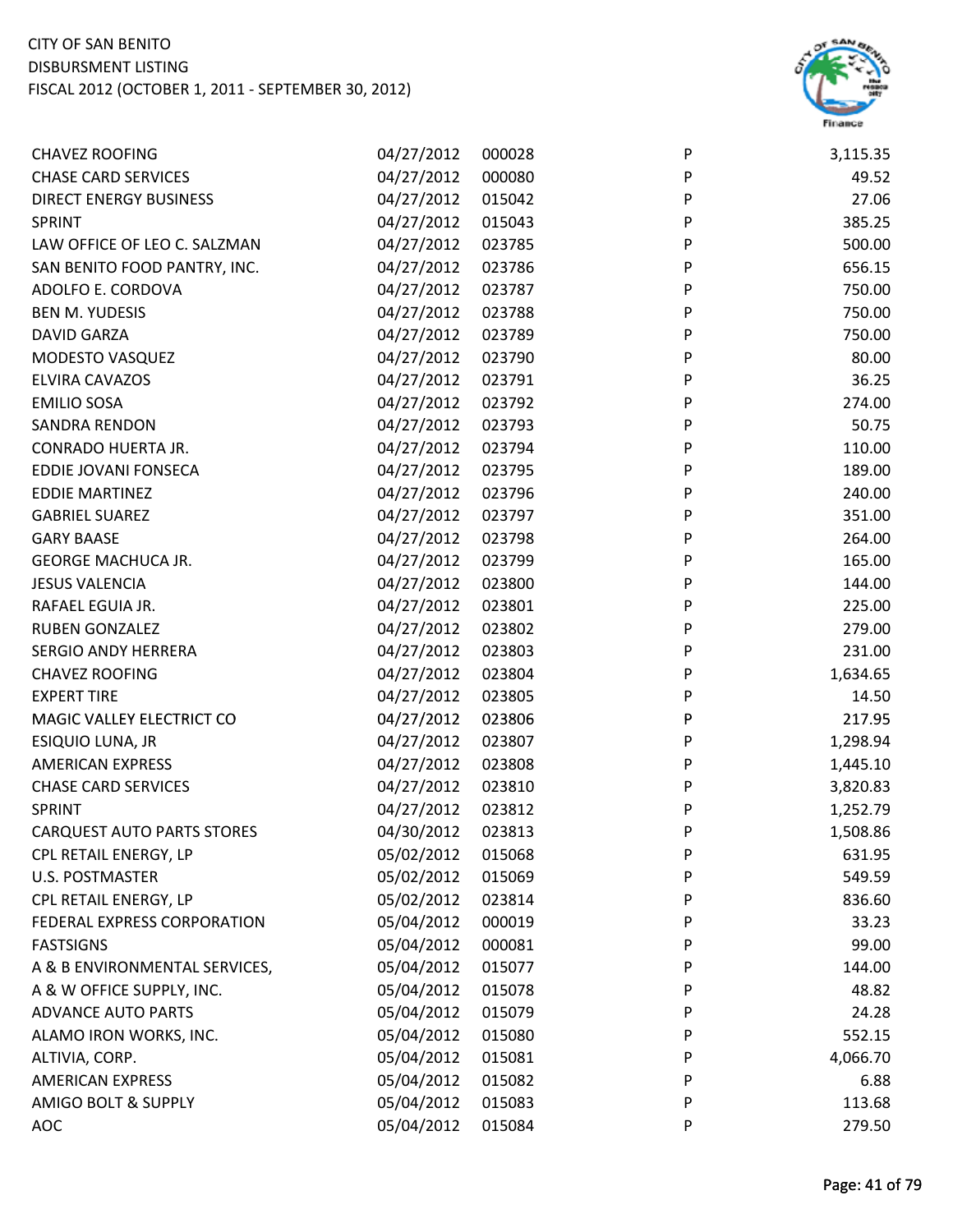

| 30.86<br>05/04/2012<br>015086<br>P<br><b>BAKER DISTRUBUTING</b><br>05/04/2012<br>P<br>82.99<br>BORDER STATES ELECTRIC SUPPLY<br>015087<br>05/04/2012<br>P<br>3,100.00<br><b>BROWNSVILLE PUBLIC UTILITIES B</b><br>015088<br>P<br>C & S SAFETY SUPPLY<br>05/04/2012<br>015089<br>244.75<br>05/04/2012<br>${\sf P}$<br><b>CHASE CARD SERVICES</b><br>245.05<br>015090<br>P<br>05/04/2012<br>015091<br>469.00<br>COYM, REHMET & GUTIERREZ ENGIN<br>05/04/2012<br>P<br>208.63<br><b>CUMMINS-ALLISON CORP</b><br>015092<br>05/04/2012<br>DEALERS ELECTRICAL SUPPLY<br>P<br>97.50<br>015093<br>P<br>516.00<br>05/04/2012<br>015094<br>DSHS CENTRAL LAB MC2004<br>05/04/2012<br>$\mathsf{P}$<br>100.05<br>ENVIRONMENTAL RESOURCE ASSOCIA<br>015095<br>P<br>05/04/2012<br>2,864.98<br>ESTRADA-HINOJOSA & COMPANY, IN<br>015096<br>P<br>FEDERAL EXPRESS CORPORATION<br>05/04/2012<br>96.16<br>015097<br>05/04/2012<br>015098<br>P<br>3,665.36<br>FERGUSON WATERWORKS-MUNICIPAL<br>P<br>05/04/2012<br>495.04<br><b>GCR TIRE CENTERS</b><br>015099<br><b>GENERAL CHEMICAL</b><br>05/04/2012<br>P<br>015100<br>3,125.11<br>P<br>05/04/2012<br>383.52<br>GIDDY-UP DELIVERY SERVICE INC.<br>015101<br>P<br><b>GOODE ELECTRIC COMPANY</b><br>05/04/2012<br>015104<br>300.00<br>P<br><b>GRAJALES TIRE SHOP</b><br>05/04/2012<br>60.00<br>015105<br>P<br>05/04/2012<br><b>GULF COAST PAPER CO. INC.</b><br>015106<br>131.73<br>267.42<br><b>HACH COMPANY</b><br>05/04/2012<br>015107<br>P<br>P<br>05/04/2012<br>2,808.49<br>HD SUPPLY WATERWORKS, LTD.<br>015108<br>05/04/2012<br><b>J.G. HYDRAULICS</b><br>P<br>1,670.00<br>015109<br>P<br><b>JOHNNY'S TRUE VALUE</b><br>05/04/2012<br>015110<br>11.76<br>05/04/2012<br>$\sf P$<br>LONG CHILTON LLP<br>015111<br>1,526.50<br>05/04/2012<br>P<br>62.58<br>MCCOY'S BUILDING SUPPLY<br>015112<br>ODESSA PUMPS & EQUIPMENT, INC.<br>05/04/2012<br>P<br>015113<br>277.67<br>05/04/2012<br>OFFICE DEPOT ACC 6113<br>015114<br>P<br>37.99<br>05/04/2012<br>P<br>2,265.00<br>PITNEY BOWES GLOBAL FINANCIAL<br>015115<br>05/04/2012<br>INDUSTRIAL DISTRIBUTION GROUP<br>015116<br>314.18<br>P<br>TIRES & TUBES OF SAN BENITO<br>05/04/2012<br>P<br>58.00<br>015117<br>05/04/2012<br>TOPS THE OUTDOOR POWER STORE<br>015118<br>P<br>134.90<br>05/04/2012<br>6,188.00<br>WOFFORD MCALLEN ARMATURE WORKS<br>015119<br>P<br>05/04/2012<br>XYLEM WATER SOLUTIONS U.S.A.,<br>P<br>8,483.52<br>015120<br>05/04/2012<br>ELVIRA CAVAZOS<br>023815<br>25.38<br>P<br>05/04/2012<br><b>EMILIO SOSA</b><br>023816<br>P<br>124.00<br>05/04/2012<br>18.00<br>HECTOR SERNA JR.<br>023817<br>P<br>05/04/2012<br>36.25<br><b>SANDRA RENDON</b><br>023818<br>P<br>05/04/2012<br>A & W OFFICE SUPPLY, INC.<br>023819<br>58.48<br>P<br>05/04/2012<br>ADAN JALOMO<br>023820<br>280.00<br>P<br>05/04/2012<br>ADOLFO E. CORDOVA<br>023821<br>P<br>65.69<br>05/04/2012<br><b>ADVANCE AUTO PARTS</b><br>023822<br>1,232.78<br>P<br>05/04/2012<br>ALAMO IRON WORKS, INC.<br>023824<br>P<br>465.58<br>05/04/2012<br>ALMA MACHUCA<br>023825<br>P<br>250.00 | AT&T | 05/04/2012 | 015085 | P | 337.62 |
|------------------------------------------------------------------------------------------------------------------------------------------------------------------------------------------------------------------------------------------------------------------------------------------------------------------------------------------------------------------------------------------------------------------------------------------------------------------------------------------------------------------------------------------------------------------------------------------------------------------------------------------------------------------------------------------------------------------------------------------------------------------------------------------------------------------------------------------------------------------------------------------------------------------------------------------------------------------------------------------------------------------------------------------------------------------------------------------------------------------------------------------------------------------------------------------------------------------------------------------------------------------------------------------------------------------------------------------------------------------------------------------------------------------------------------------------------------------------------------------------------------------------------------------------------------------------------------------------------------------------------------------------------------------------------------------------------------------------------------------------------------------------------------------------------------------------------------------------------------------------------------------------------------------------------------------------------------------------------------------------------------------------------------------------------------------------------------------------------------------------------------------------------------------------------------------------------------------------------------------------------------------------------------------------------------------------------------------------------------------------------------------------------------------------------------------------------------------------------------------------------------------------------------------------------------------------------------------------------------------------------------------------------------------------------------------------------------------------------------------------------------------------------------------------------------------------------------------------------------------------------------------------------------------------------------------------------------------------------------------------------------------------------------------------------|------|------------|--------|---|--------|
|                                                                                                                                                                                                                                                                                                                                                                                                                                                                                                                                                                                                                                                                                                                                                                                                                                                                                                                                                                                                                                                                                                                                                                                                                                                                                                                                                                                                                                                                                                                                                                                                                                                                                                                                                                                                                                                                                                                                                                                                                                                                                                                                                                                                                                                                                                                                                                                                                                                                                                                                                                                                                                                                                                                                                                                                                                                                                                                                                                                                                                                      |      |            |        |   |        |
|                                                                                                                                                                                                                                                                                                                                                                                                                                                                                                                                                                                                                                                                                                                                                                                                                                                                                                                                                                                                                                                                                                                                                                                                                                                                                                                                                                                                                                                                                                                                                                                                                                                                                                                                                                                                                                                                                                                                                                                                                                                                                                                                                                                                                                                                                                                                                                                                                                                                                                                                                                                                                                                                                                                                                                                                                                                                                                                                                                                                                                                      |      |            |        |   |        |
|                                                                                                                                                                                                                                                                                                                                                                                                                                                                                                                                                                                                                                                                                                                                                                                                                                                                                                                                                                                                                                                                                                                                                                                                                                                                                                                                                                                                                                                                                                                                                                                                                                                                                                                                                                                                                                                                                                                                                                                                                                                                                                                                                                                                                                                                                                                                                                                                                                                                                                                                                                                                                                                                                                                                                                                                                                                                                                                                                                                                                                                      |      |            |        |   |        |
|                                                                                                                                                                                                                                                                                                                                                                                                                                                                                                                                                                                                                                                                                                                                                                                                                                                                                                                                                                                                                                                                                                                                                                                                                                                                                                                                                                                                                                                                                                                                                                                                                                                                                                                                                                                                                                                                                                                                                                                                                                                                                                                                                                                                                                                                                                                                                                                                                                                                                                                                                                                                                                                                                                                                                                                                                                                                                                                                                                                                                                                      |      |            |        |   |        |
|                                                                                                                                                                                                                                                                                                                                                                                                                                                                                                                                                                                                                                                                                                                                                                                                                                                                                                                                                                                                                                                                                                                                                                                                                                                                                                                                                                                                                                                                                                                                                                                                                                                                                                                                                                                                                                                                                                                                                                                                                                                                                                                                                                                                                                                                                                                                                                                                                                                                                                                                                                                                                                                                                                                                                                                                                                                                                                                                                                                                                                                      |      |            |        |   |        |
|                                                                                                                                                                                                                                                                                                                                                                                                                                                                                                                                                                                                                                                                                                                                                                                                                                                                                                                                                                                                                                                                                                                                                                                                                                                                                                                                                                                                                                                                                                                                                                                                                                                                                                                                                                                                                                                                                                                                                                                                                                                                                                                                                                                                                                                                                                                                                                                                                                                                                                                                                                                                                                                                                                                                                                                                                                                                                                                                                                                                                                                      |      |            |        |   |        |
|                                                                                                                                                                                                                                                                                                                                                                                                                                                                                                                                                                                                                                                                                                                                                                                                                                                                                                                                                                                                                                                                                                                                                                                                                                                                                                                                                                                                                                                                                                                                                                                                                                                                                                                                                                                                                                                                                                                                                                                                                                                                                                                                                                                                                                                                                                                                                                                                                                                                                                                                                                                                                                                                                                                                                                                                                                                                                                                                                                                                                                                      |      |            |        |   |        |
|                                                                                                                                                                                                                                                                                                                                                                                                                                                                                                                                                                                                                                                                                                                                                                                                                                                                                                                                                                                                                                                                                                                                                                                                                                                                                                                                                                                                                                                                                                                                                                                                                                                                                                                                                                                                                                                                                                                                                                                                                                                                                                                                                                                                                                                                                                                                                                                                                                                                                                                                                                                                                                                                                                                                                                                                                                                                                                                                                                                                                                                      |      |            |        |   |        |
|                                                                                                                                                                                                                                                                                                                                                                                                                                                                                                                                                                                                                                                                                                                                                                                                                                                                                                                                                                                                                                                                                                                                                                                                                                                                                                                                                                                                                                                                                                                                                                                                                                                                                                                                                                                                                                                                                                                                                                                                                                                                                                                                                                                                                                                                                                                                                                                                                                                                                                                                                                                                                                                                                                                                                                                                                                                                                                                                                                                                                                                      |      |            |        |   |        |
|                                                                                                                                                                                                                                                                                                                                                                                                                                                                                                                                                                                                                                                                                                                                                                                                                                                                                                                                                                                                                                                                                                                                                                                                                                                                                                                                                                                                                                                                                                                                                                                                                                                                                                                                                                                                                                                                                                                                                                                                                                                                                                                                                                                                                                                                                                                                                                                                                                                                                                                                                                                                                                                                                                                                                                                                                                                                                                                                                                                                                                                      |      |            |        |   |        |
|                                                                                                                                                                                                                                                                                                                                                                                                                                                                                                                                                                                                                                                                                                                                                                                                                                                                                                                                                                                                                                                                                                                                                                                                                                                                                                                                                                                                                                                                                                                                                                                                                                                                                                                                                                                                                                                                                                                                                                                                                                                                                                                                                                                                                                                                                                                                                                                                                                                                                                                                                                                                                                                                                                                                                                                                                                                                                                                                                                                                                                                      |      |            |        |   |        |
|                                                                                                                                                                                                                                                                                                                                                                                                                                                                                                                                                                                                                                                                                                                                                                                                                                                                                                                                                                                                                                                                                                                                                                                                                                                                                                                                                                                                                                                                                                                                                                                                                                                                                                                                                                                                                                                                                                                                                                                                                                                                                                                                                                                                                                                                                                                                                                                                                                                                                                                                                                                                                                                                                                                                                                                                                                                                                                                                                                                                                                                      |      |            |        |   |        |
|                                                                                                                                                                                                                                                                                                                                                                                                                                                                                                                                                                                                                                                                                                                                                                                                                                                                                                                                                                                                                                                                                                                                                                                                                                                                                                                                                                                                                                                                                                                                                                                                                                                                                                                                                                                                                                                                                                                                                                                                                                                                                                                                                                                                                                                                                                                                                                                                                                                                                                                                                                                                                                                                                                                                                                                                                                                                                                                                                                                                                                                      |      |            |        |   |        |
|                                                                                                                                                                                                                                                                                                                                                                                                                                                                                                                                                                                                                                                                                                                                                                                                                                                                                                                                                                                                                                                                                                                                                                                                                                                                                                                                                                                                                                                                                                                                                                                                                                                                                                                                                                                                                                                                                                                                                                                                                                                                                                                                                                                                                                                                                                                                                                                                                                                                                                                                                                                                                                                                                                                                                                                                                                                                                                                                                                                                                                                      |      |            |        |   |        |
|                                                                                                                                                                                                                                                                                                                                                                                                                                                                                                                                                                                                                                                                                                                                                                                                                                                                                                                                                                                                                                                                                                                                                                                                                                                                                                                                                                                                                                                                                                                                                                                                                                                                                                                                                                                                                                                                                                                                                                                                                                                                                                                                                                                                                                                                                                                                                                                                                                                                                                                                                                                                                                                                                                                                                                                                                                                                                                                                                                                                                                                      |      |            |        |   |        |
|                                                                                                                                                                                                                                                                                                                                                                                                                                                                                                                                                                                                                                                                                                                                                                                                                                                                                                                                                                                                                                                                                                                                                                                                                                                                                                                                                                                                                                                                                                                                                                                                                                                                                                                                                                                                                                                                                                                                                                                                                                                                                                                                                                                                                                                                                                                                                                                                                                                                                                                                                                                                                                                                                                                                                                                                                                                                                                                                                                                                                                                      |      |            |        |   |        |
|                                                                                                                                                                                                                                                                                                                                                                                                                                                                                                                                                                                                                                                                                                                                                                                                                                                                                                                                                                                                                                                                                                                                                                                                                                                                                                                                                                                                                                                                                                                                                                                                                                                                                                                                                                                                                                                                                                                                                                                                                                                                                                                                                                                                                                                                                                                                                                                                                                                                                                                                                                                                                                                                                                                                                                                                                                                                                                                                                                                                                                                      |      |            |        |   |        |
|                                                                                                                                                                                                                                                                                                                                                                                                                                                                                                                                                                                                                                                                                                                                                                                                                                                                                                                                                                                                                                                                                                                                                                                                                                                                                                                                                                                                                                                                                                                                                                                                                                                                                                                                                                                                                                                                                                                                                                                                                                                                                                                                                                                                                                                                                                                                                                                                                                                                                                                                                                                                                                                                                                                                                                                                                                                                                                                                                                                                                                                      |      |            |        |   |        |
|                                                                                                                                                                                                                                                                                                                                                                                                                                                                                                                                                                                                                                                                                                                                                                                                                                                                                                                                                                                                                                                                                                                                                                                                                                                                                                                                                                                                                                                                                                                                                                                                                                                                                                                                                                                                                                                                                                                                                                                                                                                                                                                                                                                                                                                                                                                                                                                                                                                                                                                                                                                                                                                                                                                                                                                                                                                                                                                                                                                                                                                      |      |            |        |   |        |
|                                                                                                                                                                                                                                                                                                                                                                                                                                                                                                                                                                                                                                                                                                                                                                                                                                                                                                                                                                                                                                                                                                                                                                                                                                                                                                                                                                                                                                                                                                                                                                                                                                                                                                                                                                                                                                                                                                                                                                                                                                                                                                                                                                                                                                                                                                                                                                                                                                                                                                                                                                                                                                                                                                                                                                                                                                                                                                                                                                                                                                                      |      |            |        |   |        |
|                                                                                                                                                                                                                                                                                                                                                                                                                                                                                                                                                                                                                                                                                                                                                                                                                                                                                                                                                                                                                                                                                                                                                                                                                                                                                                                                                                                                                                                                                                                                                                                                                                                                                                                                                                                                                                                                                                                                                                                                                                                                                                                                                                                                                                                                                                                                                                                                                                                                                                                                                                                                                                                                                                                                                                                                                                                                                                                                                                                                                                                      |      |            |        |   |        |
|                                                                                                                                                                                                                                                                                                                                                                                                                                                                                                                                                                                                                                                                                                                                                                                                                                                                                                                                                                                                                                                                                                                                                                                                                                                                                                                                                                                                                                                                                                                                                                                                                                                                                                                                                                                                                                                                                                                                                                                                                                                                                                                                                                                                                                                                                                                                                                                                                                                                                                                                                                                                                                                                                                                                                                                                                                                                                                                                                                                                                                                      |      |            |        |   |        |
|                                                                                                                                                                                                                                                                                                                                                                                                                                                                                                                                                                                                                                                                                                                                                                                                                                                                                                                                                                                                                                                                                                                                                                                                                                                                                                                                                                                                                                                                                                                                                                                                                                                                                                                                                                                                                                                                                                                                                                                                                                                                                                                                                                                                                                                                                                                                                                                                                                                                                                                                                                                                                                                                                                                                                                                                                                                                                                                                                                                                                                                      |      |            |        |   |        |
|                                                                                                                                                                                                                                                                                                                                                                                                                                                                                                                                                                                                                                                                                                                                                                                                                                                                                                                                                                                                                                                                                                                                                                                                                                                                                                                                                                                                                                                                                                                                                                                                                                                                                                                                                                                                                                                                                                                                                                                                                                                                                                                                                                                                                                                                                                                                                                                                                                                                                                                                                                                                                                                                                                                                                                                                                                                                                                                                                                                                                                                      |      |            |        |   |        |
|                                                                                                                                                                                                                                                                                                                                                                                                                                                                                                                                                                                                                                                                                                                                                                                                                                                                                                                                                                                                                                                                                                                                                                                                                                                                                                                                                                                                                                                                                                                                                                                                                                                                                                                                                                                                                                                                                                                                                                                                                                                                                                                                                                                                                                                                                                                                                                                                                                                                                                                                                                                                                                                                                                                                                                                                                                                                                                                                                                                                                                                      |      |            |        |   |        |
|                                                                                                                                                                                                                                                                                                                                                                                                                                                                                                                                                                                                                                                                                                                                                                                                                                                                                                                                                                                                                                                                                                                                                                                                                                                                                                                                                                                                                                                                                                                                                                                                                                                                                                                                                                                                                                                                                                                                                                                                                                                                                                                                                                                                                                                                                                                                                                                                                                                                                                                                                                                                                                                                                                                                                                                                                                                                                                                                                                                                                                                      |      |            |        |   |        |
|                                                                                                                                                                                                                                                                                                                                                                                                                                                                                                                                                                                                                                                                                                                                                                                                                                                                                                                                                                                                                                                                                                                                                                                                                                                                                                                                                                                                                                                                                                                                                                                                                                                                                                                                                                                                                                                                                                                                                                                                                                                                                                                                                                                                                                                                                                                                                                                                                                                                                                                                                                                                                                                                                                                                                                                                                                                                                                                                                                                                                                                      |      |            |        |   |        |
|                                                                                                                                                                                                                                                                                                                                                                                                                                                                                                                                                                                                                                                                                                                                                                                                                                                                                                                                                                                                                                                                                                                                                                                                                                                                                                                                                                                                                                                                                                                                                                                                                                                                                                                                                                                                                                                                                                                                                                                                                                                                                                                                                                                                                                                                                                                                                                                                                                                                                                                                                                                                                                                                                                                                                                                                                                                                                                                                                                                                                                                      |      |            |        |   |        |
|                                                                                                                                                                                                                                                                                                                                                                                                                                                                                                                                                                                                                                                                                                                                                                                                                                                                                                                                                                                                                                                                                                                                                                                                                                                                                                                                                                                                                                                                                                                                                                                                                                                                                                                                                                                                                                                                                                                                                                                                                                                                                                                                                                                                                                                                                                                                                                                                                                                                                                                                                                                                                                                                                                                                                                                                                                                                                                                                                                                                                                                      |      |            |        |   |        |
|                                                                                                                                                                                                                                                                                                                                                                                                                                                                                                                                                                                                                                                                                                                                                                                                                                                                                                                                                                                                                                                                                                                                                                                                                                                                                                                                                                                                                                                                                                                                                                                                                                                                                                                                                                                                                                                                                                                                                                                                                                                                                                                                                                                                                                                                                                                                                                                                                                                                                                                                                                                                                                                                                                                                                                                                                                                                                                                                                                                                                                                      |      |            |        |   |        |
|                                                                                                                                                                                                                                                                                                                                                                                                                                                                                                                                                                                                                                                                                                                                                                                                                                                                                                                                                                                                                                                                                                                                                                                                                                                                                                                                                                                                                                                                                                                                                                                                                                                                                                                                                                                                                                                                                                                                                                                                                                                                                                                                                                                                                                                                                                                                                                                                                                                                                                                                                                                                                                                                                                                                                                                                                                                                                                                                                                                                                                                      |      |            |        |   |        |
|                                                                                                                                                                                                                                                                                                                                                                                                                                                                                                                                                                                                                                                                                                                                                                                                                                                                                                                                                                                                                                                                                                                                                                                                                                                                                                                                                                                                                                                                                                                                                                                                                                                                                                                                                                                                                                                                                                                                                                                                                                                                                                                                                                                                                                                                                                                                                                                                                                                                                                                                                                                                                                                                                                                                                                                                                                                                                                                                                                                                                                                      |      |            |        |   |        |
|                                                                                                                                                                                                                                                                                                                                                                                                                                                                                                                                                                                                                                                                                                                                                                                                                                                                                                                                                                                                                                                                                                                                                                                                                                                                                                                                                                                                                                                                                                                                                                                                                                                                                                                                                                                                                                                                                                                                                                                                                                                                                                                                                                                                                                                                                                                                                                                                                                                                                                                                                                                                                                                                                                                                                                                                                                                                                                                                                                                                                                                      |      |            |        |   |        |
|                                                                                                                                                                                                                                                                                                                                                                                                                                                                                                                                                                                                                                                                                                                                                                                                                                                                                                                                                                                                                                                                                                                                                                                                                                                                                                                                                                                                                                                                                                                                                                                                                                                                                                                                                                                                                                                                                                                                                                                                                                                                                                                                                                                                                                                                                                                                                                                                                                                                                                                                                                                                                                                                                                                                                                                                                                                                                                                                                                                                                                                      |      |            |        |   |        |
|                                                                                                                                                                                                                                                                                                                                                                                                                                                                                                                                                                                                                                                                                                                                                                                                                                                                                                                                                                                                                                                                                                                                                                                                                                                                                                                                                                                                                                                                                                                                                                                                                                                                                                                                                                                                                                                                                                                                                                                                                                                                                                                                                                                                                                                                                                                                                                                                                                                                                                                                                                                                                                                                                                                                                                                                                                                                                                                                                                                                                                                      |      |            |        |   |        |
|                                                                                                                                                                                                                                                                                                                                                                                                                                                                                                                                                                                                                                                                                                                                                                                                                                                                                                                                                                                                                                                                                                                                                                                                                                                                                                                                                                                                                                                                                                                                                                                                                                                                                                                                                                                                                                                                                                                                                                                                                                                                                                                                                                                                                                                                                                                                                                                                                                                                                                                                                                                                                                                                                                                                                                                                                                                                                                                                                                                                                                                      |      |            |        |   |        |
|                                                                                                                                                                                                                                                                                                                                                                                                                                                                                                                                                                                                                                                                                                                                                                                                                                                                                                                                                                                                                                                                                                                                                                                                                                                                                                                                                                                                                                                                                                                                                                                                                                                                                                                                                                                                                                                                                                                                                                                                                                                                                                                                                                                                                                                                                                                                                                                                                                                                                                                                                                                                                                                                                                                                                                                                                                                                                                                                                                                                                                                      |      |            |        |   |        |
|                                                                                                                                                                                                                                                                                                                                                                                                                                                                                                                                                                                                                                                                                                                                                                                                                                                                                                                                                                                                                                                                                                                                                                                                                                                                                                                                                                                                                                                                                                                                                                                                                                                                                                                                                                                                                                                                                                                                                                                                                                                                                                                                                                                                                                                                                                                                                                                                                                                                                                                                                                                                                                                                                                                                                                                                                                                                                                                                                                                                                                                      |      |            |        |   |        |
|                                                                                                                                                                                                                                                                                                                                                                                                                                                                                                                                                                                                                                                                                                                                                                                                                                                                                                                                                                                                                                                                                                                                                                                                                                                                                                                                                                                                                                                                                                                                                                                                                                                                                                                                                                                                                                                                                                                                                                                                                                                                                                                                                                                                                                                                                                                                                                                                                                                                                                                                                                                                                                                                                                                                                                                                                                                                                                                                                                                                                                                      |      |            |        |   |        |
|                                                                                                                                                                                                                                                                                                                                                                                                                                                                                                                                                                                                                                                                                                                                                                                                                                                                                                                                                                                                                                                                                                                                                                                                                                                                                                                                                                                                                                                                                                                                                                                                                                                                                                                                                                                                                                                                                                                                                                                                                                                                                                                                                                                                                                                                                                                                                                                                                                                                                                                                                                                                                                                                                                                                                                                                                                                                                                                                                                                                                                                      |      |            |        |   |        |
|                                                                                                                                                                                                                                                                                                                                                                                                                                                                                                                                                                                                                                                                                                                                                                                                                                                                                                                                                                                                                                                                                                                                                                                                                                                                                                                                                                                                                                                                                                                                                                                                                                                                                                                                                                                                                                                                                                                                                                                                                                                                                                                                                                                                                                                                                                                                                                                                                                                                                                                                                                                                                                                                                                                                                                                                                                                                                                                                                                                                                                                      |      |            |        |   |        |
|                                                                                                                                                                                                                                                                                                                                                                                                                                                                                                                                                                                                                                                                                                                                                                                                                                                                                                                                                                                                                                                                                                                                                                                                                                                                                                                                                                                                                                                                                                                                                                                                                                                                                                                                                                                                                                                                                                                                                                                                                                                                                                                                                                                                                                                                                                                                                                                                                                                                                                                                                                                                                                                                                                                                                                                                                                                                                                                                                                                                                                                      |      |            |        |   |        |
|                                                                                                                                                                                                                                                                                                                                                                                                                                                                                                                                                                                                                                                                                                                                                                                                                                                                                                                                                                                                                                                                                                                                                                                                                                                                                                                                                                                                                                                                                                                                                                                                                                                                                                                                                                                                                                                                                                                                                                                                                                                                                                                                                                                                                                                                                                                                                                                                                                                                                                                                                                                                                                                                                                                                                                                                                                                                                                                                                                                                                                                      |      |            |        |   |        |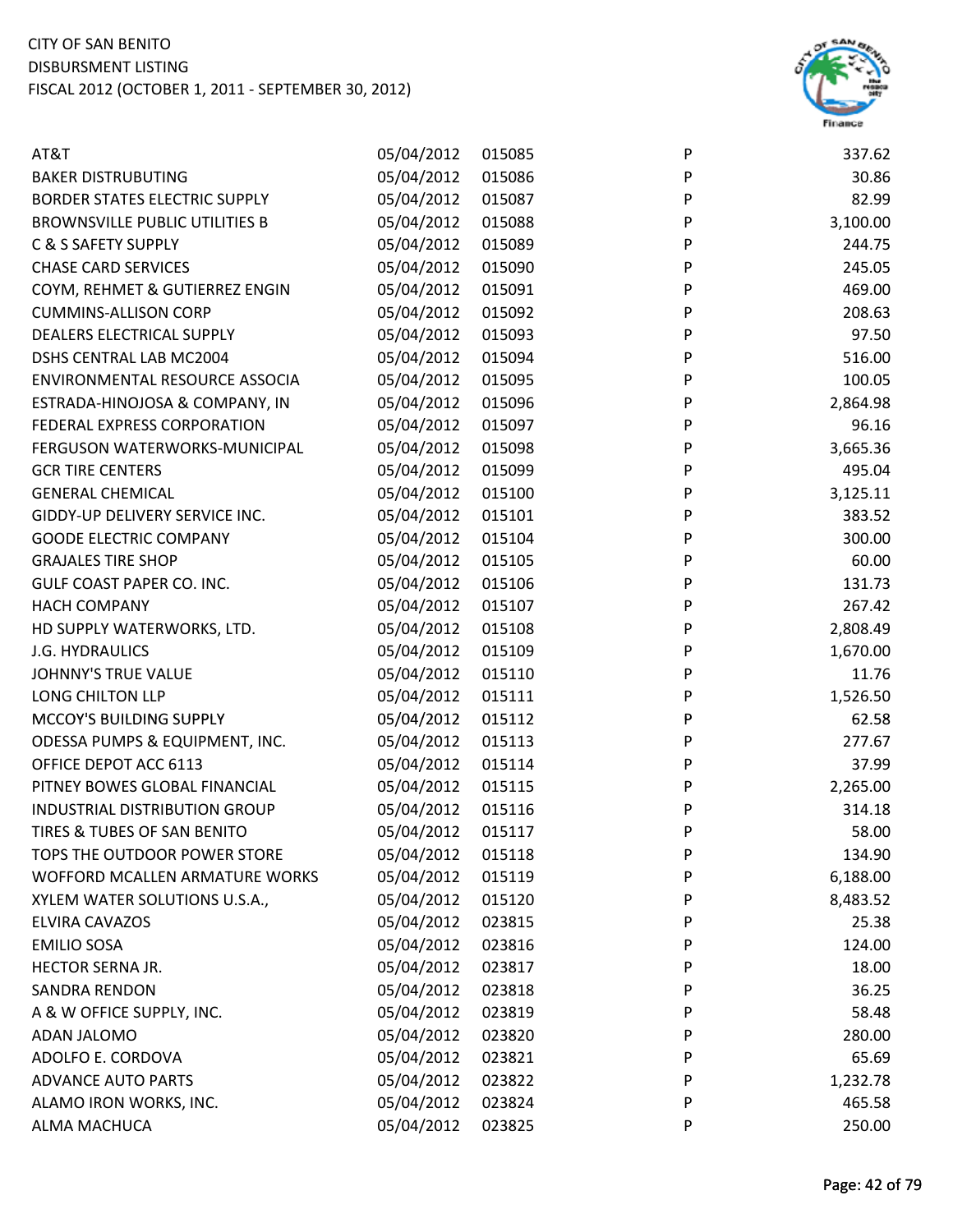

| 05/04/2012<br>023827<br>P<br>501.18<br>05/04/2012<br>023828<br>P<br>1,393.23<br>05/04/2012<br>023829<br>P<br>405.00<br>05/04/2012<br>P<br>65.69<br>023830<br>05/04/2012<br>P<br>78.69<br>023831<br>05/04/2012<br>023832<br>P<br>455.00<br>05/04/2012<br>023833<br>P<br>2,164.00<br>05/04/2012<br>023834<br>P<br>290.56<br>P<br>05/04/2012<br>10,080.00<br>023835<br>05/04/2012<br>P<br>161.88<br>023836<br>P<br>05/04/2012<br>210.00<br>023838<br>05/04/2012<br>023839<br>P<br>222.50<br>05/04/2012<br>P<br>60.00<br>023840<br>05/04/2012<br>023841<br>P<br>69.54<br>05/04/2012<br>P<br>65.69<br>023842<br>05/04/2012<br>023843<br>P<br>3,987.70<br>05/04/2012<br>P<br>023844<br>12.99<br>05/04/2012<br>P<br>956.63<br>023845<br>05/04/2012<br>P<br>023846<br>1,395.25<br>05/04/2012<br>023847<br>P<br>1,129.51<br>P<br>05/04/2012<br>128.96<br>023848<br>05/04/2012<br>P<br>023849<br>18,891.15<br>P<br>05/04/2012<br>45.00<br>023850<br>05/04/2012<br>P<br>461.30<br>023851<br>05/04/2012<br>P<br>13.00<br>023852<br>05/04/2012<br>023853<br>11,291.80<br>P<br>05/04/2012<br>P<br>250.00<br>023854<br>05/04/2012<br>P<br>023855<br>27.98<br>05/04/2012<br>P<br>184.68<br>023856<br>05/04/2012<br>P<br>8,107.41<br>023857<br>05/04/2012<br>023858<br>P<br>1,633.00<br>05/04/2012<br>023859<br>P<br>5,278.00<br>05/04/2012<br>023860<br>P<br>29.00<br>05/04/2012<br>90.00<br>023861<br>P<br>05/04/2012<br>P<br>355.62<br>023862<br>05/04/2012<br>023863<br>280.00<br>P<br>05/04/2012<br>280.00<br>023864<br>P<br>05/04/2012<br>023865<br>296.09<br>P<br>05/04/2012<br>023866<br>P<br>37.99<br>05/04/2012<br>023867<br>P<br>531.00 | <b>AMERICAN EXPRESS</b>               | 05/04/2012 | 023826 | P | 493.33   |
|-----------------------------------------------------------------------------------------------------------------------------------------------------------------------------------------------------------------------------------------------------------------------------------------------------------------------------------------------------------------------------------------------------------------------------------------------------------------------------------------------------------------------------------------------------------------------------------------------------------------------------------------------------------------------------------------------------------------------------------------------------------------------------------------------------------------------------------------------------------------------------------------------------------------------------------------------------------------------------------------------------------------------------------------------------------------------------------------------------------------------------------------------------------------------------------------------------------------------------------------------------------------------------------------------------------------------------------------------------------------------------------------------------------------------------------------------------------------------------------------------------------------------------------------------------------------------------------------------------------------------------------|---------------------------------------|------------|--------|---|----------|
|                                                                                                                                                                                                                                                                                                                                                                                                                                                                                                                                                                                                                                                                                                                                                                                                                                                                                                                                                                                                                                                                                                                                                                                                                                                                                                                                                                                                                                                                                                                                                                                                                                   | ARGUS SECURITY SYSTEMS                |            |        |   |          |
|                                                                                                                                                                                                                                                                                                                                                                                                                                                                                                                                                                                                                                                                                                                                                                                                                                                                                                                                                                                                                                                                                                                                                                                                                                                                                                                                                                                                                                                                                                                                                                                                                                   | AT&T                                  |            |        |   |          |
|                                                                                                                                                                                                                                                                                                                                                                                                                                                                                                                                                                                                                                                                                                                                                                                                                                                                                                                                                                                                                                                                                                                                                                                                                                                                                                                                                                                                                                                                                                                                                                                                                                   | BEAVER LAND & LAWN                    |            |        |   |          |
|                                                                                                                                                                                                                                                                                                                                                                                                                                                                                                                                                                                                                                                                                                                                                                                                                                                                                                                                                                                                                                                                                                                                                                                                                                                                                                                                                                                                                                                                                                                                                                                                                                   | <b>BEN M. YUDESIS</b>                 |            |        |   |          |
|                                                                                                                                                                                                                                                                                                                                                                                                                                                                                                                                                                                                                                                                                                                                                                                                                                                                                                                                                                                                                                                                                                                                                                                                                                                                                                                                                                                                                                                                                                                                                                                                                                   | <b>BURTON AUTO SUPPLY</b>             |            |        |   |          |
|                                                                                                                                                                                                                                                                                                                                                                                                                                                                                                                                                                                                                                                                                                                                                                                                                                                                                                                                                                                                                                                                                                                                                                                                                                                                                                                                                                                                                                                                                                                                                                                                                                   | <b>CAMERON COUNTY IRRIGATION DIST</b> |            |        |   |          |
|                                                                                                                                                                                                                                                                                                                                                                                                                                                                                                                                                                                                                                                                                                                                                                                                                                                                                                                                                                                                                                                                                                                                                                                                                                                                                                                                                                                                                                                                                                                                                                                                                                   | <b>CASCO INDUSTRIES INC.</b>          |            |        |   |          |
|                                                                                                                                                                                                                                                                                                                                                                                                                                                                                                                                                                                                                                                                                                                                                                                                                                                                                                                                                                                                                                                                                                                                                                                                                                                                                                                                                                                                                                                                                                                                                                                                                                   | CDW GOVERNMENT, INC.                  |            |        |   |          |
|                                                                                                                                                                                                                                                                                                                                                                                                                                                                                                                                                                                                                                                                                                                                                                                                                                                                                                                                                                                                                                                                                                                                                                                                                                                                                                                                                                                                                                                                                                                                                                                                                                   | CENTRAL READY MIX CONCRETE COM        |            |        |   |          |
|                                                                                                                                                                                                                                                                                                                                                                                                                                                                                                                                                                                                                                                                                                                                                                                                                                                                                                                                                                                                                                                                                                                                                                                                                                                                                                                                                                                                                                                                                                                                                                                                                                   | <b>CHASE CARD SERVICES</b>            |            |        |   |          |
|                                                                                                                                                                                                                                                                                                                                                                                                                                                                                                                                                                                                                                                                                                                                                                                                                                                                                                                                                                                                                                                                                                                                                                                                                                                                                                                                                                                                                                                                                                                                                                                                                                   | <b>CHUY'S CUSTOM SPORTS</b>           |            |        |   |          |
|                                                                                                                                                                                                                                                                                                                                                                                                                                                                                                                                                                                                                                                                                                                                                                                                                                                                                                                                                                                                                                                                                                                                                                                                                                                                                                                                                                                                                                                                                                                                                                                                                                   | <b>CLEAN MACHINE</b>                  |            |        |   |          |
|                                                                                                                                                                                                                                                                                                                                                                                                                                                                                                                                                                                                                                                                                                                                                                                                                                                                                                                                                                                                                                                                                                                                                                                                                                                                                                                                                                                                                                                                                                                                                                                                                                   | COLE'S THE CASH REGISTER CO.          |            |        |   |          |
|                                                                                                                                                                                                                                                                                                                                                                                                                                                                                                                                                                                                                                                                                                                                                                                                                                                                                                                                                                                                                                                                                                                                                                                                                                                                                                                                                                                                                                                                                                                                                                                                                                   | <b>CUMMINS-ALLISON CORP</b>           |            |        |   |          |
|                                                                                                                                                                                                                                                                                                                                                                                                                                                                                                                                                                                                                                                                                                                                                                                                                                                                                                                                                                                                                                                                                                                                                                                                                                                                                                                                                                                                                                                                                                                                                                                                                                   | <b>DAVID GARZA</b>                    |            |        |   |          |
|                                                                                                                                                                                                                                                                                                                                                                                                                                                                                                                                                                                                                                                                                                                                                                                                                                                                                                                                                                                                                                                                                                                                                                                                                                                                                                                                                                                                                                                                                                                                                                                                                                   | DENTON, NAVARRO, ROCHA & BERNA        |            |        |   |          |
|                                                                                                                                                                                                                                                                                                                                                                                                                                                                                                                                                                                                                                                                                                                                                                                                                                                                                                                                                                                                                                                                                                                                                                                                                                                                                                                                                                                                                                                                                                                                                                                                                                   | DICK OFFICE SUPPLY, INC.              |            |        |   |          |
|                                                                                                                                                                                                                                                                                                                                                                                                                                                                                                                                                                                                                                                                                                                                                                                                                                                                                                                                                                                                                                                                                                                                                                                                                                                                                                                                                                                                                                                                                                                                                                                                                                   | DIGITAL OFFICE SYSTEMS                |            |        |   |          |
|                                                                                                                                                                                                                                                                                                                                                                                                                                                                                                                                                                                                                                                                                                                                                                                                                                                                                                                                                                                                                                                                                                                                                                                                                                                                                                                                                                                                                                                                                                                                                                                                                                   | ESTRADA-HINOJOSA & COMPANY, IN        |            |        |   |          |
|                                                                                                                                                                                                                                                                                                                                                                                                                                                                                                                                                                                                                                                                                                                                                                                                                                                                                                                                                                                                                                                                                                                                                                                                                                                                                                                                                                                                                                                                                                                                                                                                                                   | <b>EXPERT TIRE</b>                    |            |        |   |          |
|                                                                                                                                                                                                                                                                                                                                                                                                                                                                                                                                                                                                                                                                                                                                                                                                                                                                                                                                                                                                                                                                                                                                                                                                                                                                                                                                                                                                                                                                                                                                                                                                                                   | <b>FASTSIGNS</b>                      |            |        |   |          |
|                                                                                                                                                                                                                                                                                                                                                                                                                                                                                                                                                                                                                                                                                                                                                                                                                                                                                                                                                                                                                                                                                                                                                                                                                                                                                                                                                                                                                                                                                                                                                                                                                                   | FRONTERA MATERIALS, INC               |            |        |   |          |
|                                                                                                                                                                                                                                                                                                                                                                                                                                                                                                                                                                                                                                                                                                                                                                                                                                                                                                                                                                                                                                                                                                                                                                                                                                                                                                                                                                                                                                                                                                                                                                                                                                   | <b>GARCIA TOWING</b>                  |            |        |   |          |
|                                                                                                                                                                                                                                                                                                                                                                                                                                                                                                                                                                                                                                                                                                                                                                                                                                                                                                                                                                                                                                                                                                                                                                                                                                                                                                                                                                                                                                                                                                                                                                                                                                   | <b>GCR TIRE CENTERS</b>               |            |        |   |          |
|                                                                                                                                                                                                                                                                                                                                                                                                                                                                                                                                                                                                                                                                                                                                                                                                                                                                                                                                                                                                                                                                                                                                                                                                                                                                                                                                                                                                                                                                                                                                                                                                                                   | <b>GRAJALES TIRE SHOP</b>             |            |        |   |          |
|                                                                                                                                                                                                                                                                                                                                                                                                                                                                                                                                                                                                                                                                                                                                                                                                                                                                                                                                                                                                                                                                                                                                                                                                                                                                                                                                                                                                                                                                                                                                                                                                                                   | HANES GEO COMPONENTS                  |            |        |   |          |
|                                                                                                                                                                                                                                                                                                                                                                                                                                                                                                                                                                                                                                                                                                                                                                                                                                                                                                                                                                                                                                                                                                                                                                                                                                                                                                                                                                                                                                                                                                                                                                                                                                   | JOE G. GONZALEZ                       |            |        |   |          |
|                                                                                                                                                                                                                                                                                                                                                                                                                                                                                                                                                                                                                                                                                                                                                                                                                                                                                                                                                                                                                                                                                                                                                                                                                                                                                                                                                                                                                                                                                                                                                                                                                                   | <b>GATEWAY</b>                        |            |        |   |          |
|                                                                                                                                                                                                                                                                                                                                                                                                                                                                                                                                                                                                                                                                                                                                                                                                                                                                                                                                                                                                                                                                                                                                                                                                                                                                                                                                                                                                                                                                                                                                                                                                                                   | <b>JUNIOR LIBRARY GUILD</b>           |            |        |   |          |
|                                                                                                                                                                                                                                                                                                                                                                                                                                                                                                                                                                                                                                                                                                                                                                                                                                                                                                                                                                                                                                                                                                                                                                                                                                                                                                                                                                                                                                                                                                                                                                                                                                   | LINEBARGER GOGGAN BLAIR & SAMP        |            |        |   |          |
|                                                                                                                                                                                                                                                                                                                                                                                                                                                                                                                                                                                                                                                                                                                                                                                                                                                                                                                                                                                                                                                                                                                                                                                                                                                                                                                                                                                                                                                                                                                                                                                                                                   | LONG CHILTON LLP                      |            |        |   |          |
|                                                                                                                                                                                                                                                                                                                                                                                                                                                                                                                                                                                                                                                                                                                                                                                                                                                                                                                                                                                                                                                                                                                                                                                                                                                                                                                                                                                                                                                                                                                                                                                                                                   | LOWER RIO GRANDE VALLEY               |            |        |   |          |
|                                                                                                                                                                                                                                                                                                                                                                                                                                                                                                                                                                                                                                                                                                                                                                                                                                                                                                                                                                                                                                                                                                                                                                                                                                                                                                                                                                                                                                                                                                                                                                                                                                   | <b>LUBE MASTERS</b>                   |            |        |   |          |
|                                                                                                                                                                                                                                                                                                                                                                                                                                                                                                                                                                                                                                                                                                                                                                                                                                                                                                                                                                                                                                                                                                                                                                                                                                                                                                                                                                                                                                                                                                                                                                                                                                   | <b>MAVERICK INDUSTRIAL</b>            |            |        |   |          |
|                                                                                                                                                                                                                                                                                                                                                                                                                                                                                                                                                                                                                                                                                                                                                                                                                                                                                                                                                                                                                                                                                                                                                                                                                                                                                                                                                                                                                                                                                                                                                                                                                                   | MCCOY'S BUILDING SUPPLY               |            |        |   |          |
|                                                                                                                                                                                                                                                                                                                                                                                                                                                                                                                                                                                                                                                                                                                                                                                                                                                                                                                                                                                                                                                                                                                                                                                                                                                                                                                                                                                                                                                                                                                                                                                                                                   | MILE HIGH RODBUSTERS, INC.            |            |        |   |          |
|                                                                                                                                                                                                                                                                                                                                                                                                                                                                                                                                                                                                                                                                                                                                                                                                                                                                                                                                                                                                                                                                                                                                                                                                                                                                                                                                                                                                                                                                                                                                                                                                                                   | NEIGHBORS IN NEED OF SERVICES,        |            |        |   |          |
|                                                                                                                                                                                                                                                                                                                                                                                                                                                                                                                                                                                                                                                                                                                                                                                                                                                                                                                                                                                                                                                                                                                                                                                                                                                                                                                                                                                                                                                                                                                                                                                                                                   | O'REILLY AUTOMOTIVE, INC.             |            |        |   |          |
|                                                                                                                                                                                                                                                                                                                                                                                                                                                                                                                                                                                                                                                                                                                                                                                                                                                                                                                                                                                                                                                                                                                                                                                                                                                                                                                                                                                                                                                                                                                                                                                                                                   | OFFICE DEPOT ACC 6113                 |            |        |   |          |
|                                                                                                                                                                                                                                                                                                                                                                                                                                                                                                                                                                                                                                                                                                                                                                                                                                                                                                                                                                                                                                                                                                                                                                                                                                                                                                                                                                                                                                                                                                                                                                                                                                   | PITNEY BOWES GLOBAL FINANCIAL         |            |        |   |          |
|                                                                                                                                                                                                                                                                                                                                                                                                                                                                                                                                                                                                                                                                                                                                                                                                                                                                                                                                                                                                                                                                                                                                                                                                                                                                                                                                                                                                                                                                                                                                                                                                                                   | PUBLIC AGENCY TRAINING COUNCIL        | 05/04/2012 | 023868 | P | 1,485.00 |
| 05/04/2012<br>023869<br>P<br>1,310.00                                                                                                                                                                                                                                                                                                                                                                                                                                                                                                                                                                                                                                                                                                                                                                                                                                                                                                                                                                                                                                                                                                                                                                                                                                                                                                                                                                                                                                                                                                                                                                                             | <b>RGV PONY BASEBALL</b>              |            |        |   |          |
|                                                                                                                                                                                                                                                                                                                                                                                                                                                                                                                                                                                                                                                                                                                                                                                                                                                                                                                                                                                                                                                                                                                                                                                                                                                                                                                                                                                                                                                                                                                                                                                                                                   | RICARDO GARCIA                        | 05/04/2012 | 023870 | P | 360.00   |
|                                                                                                                                                                                                                                                                                                                                                                                                                                                                                                                                                                                                                                                                                                                                                                                                                                                                                                                                                                                                                                                                                                                                                                                                                                                                                                                                                                                                                                                                                                                                                                                                                                   |                                       |            |        |   |          |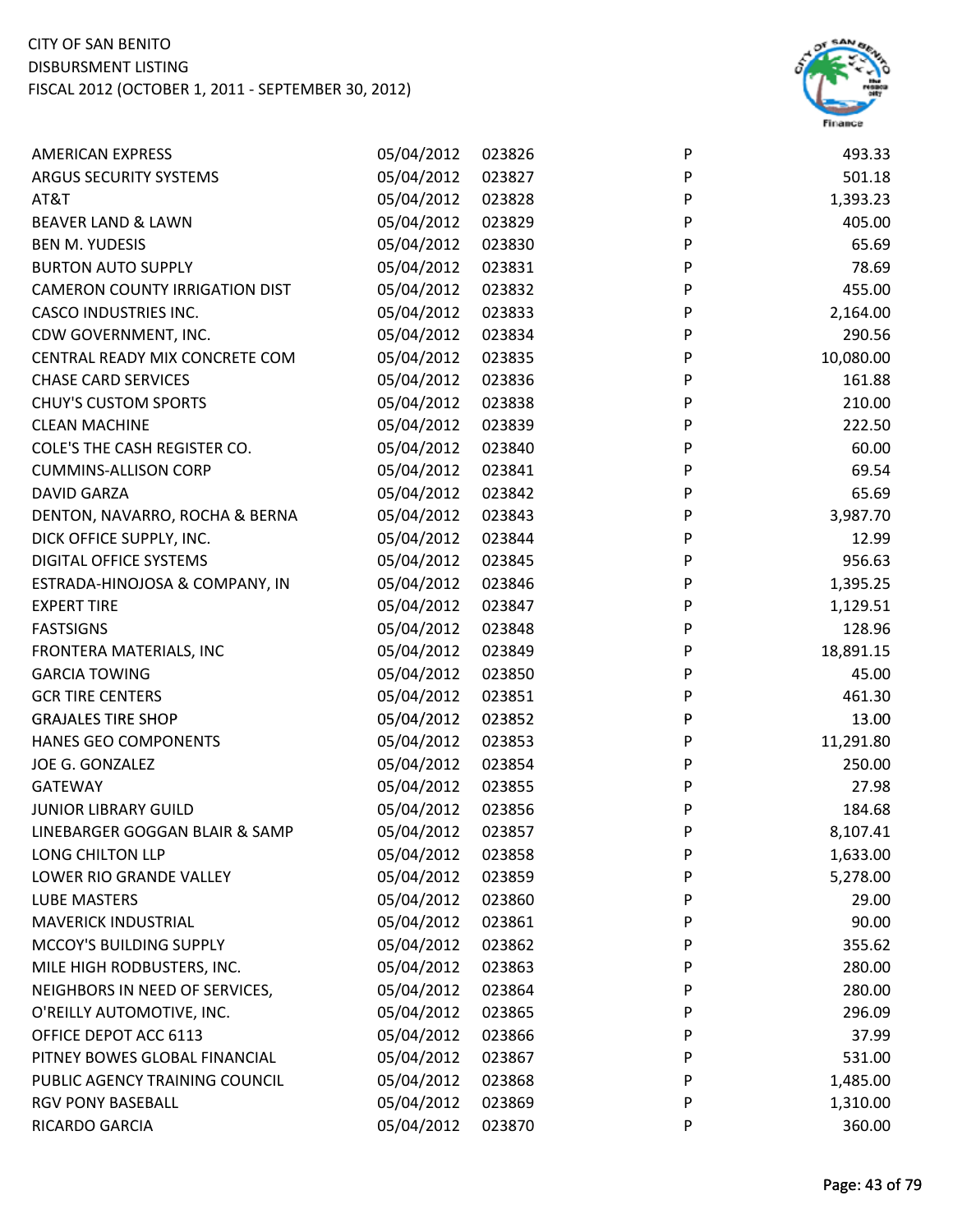

| RICARDO RODRIGUEZ                     | 05/04/2012 | 023871 | P | 250.00   |
|---------------------------------------|------------|--------|---|----------|
| ROADRUNNER HARLEY-DAVIDSON            | 05/04/2012 | 023872 | P | 105.70   |
| <b>ROBLES AUTO SALES #2</b>           | 05/04/2012 | 023873 | P | 14.50    |
| ROERIG OLIVEIRA & FISHER L.L.P        | 05/04/2012 | 023874 | P | 595.00   |
| ROYAL METAL BUILDING COMPONENT        | 05/04/2012 | 023875 | P | 18.38    |
| SALOME'S STEAKHOUSE MEAT MARKE        | 05/04/2012 | 023876 | P | 150.86   |
| <b>SAM'S CLUB DIRECT</b>              | 05/04/2012 | 023878 | P | 4,530.28 |
| SAN BENITO ANIMAL HOSPITAL INC        | 05/04/2012 | 023879 | P | 30.00    |
| SAN BENITO CHAMBER OF COMMERCE        | 05/04/2012 | 023880 | P | 4,479.16 |
| <b>SHERWIN WILLIAMS</b>               | 05/04/2012 | 023881 | P | 241.43   |
| SOUTH TEXAS COMMUNICATIONS, IN        | 05/04/2012 | 023882 | P | 465.00   |
| SOUTHWEST KEY WORKFORCE DEVELO        | 05/04/2012 | 023883 | P | 150.00   |
| <b>TEJAS RENTAL &amp; SALES</b>       | 05/04/2012 | 023884 | P | 106.56   |
| <b>TERESA BAUTISTA</b>                | 05/04/2012 | 023885 | P | 40.00    |
| TEXAS DEPARTMENT OF PUBLIC SAF        | 05/04/2012 | 023886 | P | 16.00    |
| TEXAS TACTICAL POLICE OFFICERS        | 05/04/2012 | 023887 | P | 150.00   |
| THREE STAR MUFFLER SHOP               | 05/04/2012 | 023888 | P | 110.00   |
| TIRES & TUBES OF SAN BENITO           | 05/04/2012 | 023889 | P | 14.50    |
| TOMAHAWK LIVE TRAP LLC                | 05/04/2012 | 023890 | P | 202.01   |
| <b>VALLEY IT SOLUTIONS</b>            | 05/04/2012 | 023891 | P | 7,000.00 |
| VICTORIA STEEL & SUPPLY INC.          | 05/04/2012 | 023892 | P | 16.64    |
| <b>WRIGHT FUEL DISTRIBUTORS, LLC</b>  | 05/04/2012 | 023893 | P | 6,292.31 |
| ARMANDO MEDRANO                       | 05/04/2012 | 023894 | P | 90.00    |
| CONRADO HUERTA JR.                    | 05/04/2012 | 023895 | P | 239.50   |
| EDDIE JOVANI FONSECA                  | 05/04/2012 | 023896 | P | 213.00   |
| <b>GABRIEL SUAREZ</b>                 | 05/04/2012 | 023897 | P | 45.00    |
| <b>GARY BAASE</b>                     | 05/04/2012 | 023898 | P | 50.00    |
| RAFAEL EGUIA JR.                      | 05/04/2012 | 023899 | P | 195.00   |
| <b>RENE CONTRERAS</b>                 | 05/04/2012 | 023900 | P | 90.00    |
| RODOLFO MEDRANO                       | 05/04/2012 | 023901 | P | 135.00   |
| <b>RUBEN GONZALEZ</b>                 | 05/04/2012 | 023902 | P | 60.00    |
| <b>SERGIO ANDY HERRERA</b>            | 05/04/2012 | 023903 | P | 256.00   |
| <b>CAMERON COUNTY DRAINAGE DISTRI</b> | 05/07/2012 | 023904 | P | 332.00   |
| SAN BENITO MUSEUMS COALITION          | 05/08/2012 | 000082 | P | 1,875.00 |
| CPL RETAIL ENERGY, LP                 | 05/08/2012 | 015121 | P | 301.07   |
| FRONTERA MATERIALS, INC               | 05/08/2012 | 023905 | P | 3,043.52 |
| OMNI BASE SERVICES OF TEXAS           | 05/08/2012 | 023906 | P | 4,170.00 |
| <b>ANTONIO P. GONZALES</b>            | 05/08/2012 | 023907 | P | 65.00    |
| <b>BILL ELLIOTT</b>                   | 05/08/2012 | 023908 | P | 65.00    |
| JOE H. HERNANDEZ                      | 05/08/2012 | 023909 | P | 65.00    |
| <b>CAMERON COUNTY CLERK</b>           | 05/08/2012 | 023910 | P | 20.00    |
| CPL RETAIL ENERGY, LP                 | 05/08/2012 | 023911 | P | 967.93   |
| RAILROAD COMMISSION OF TEXAS          | 05/09/2012 | 015122 | P | 550.00   |
| <b>U.S. POSTMASTER</b>                | 05/10/2012 | 015125 | P | 526.55   |
|                                       |            |        |   |          |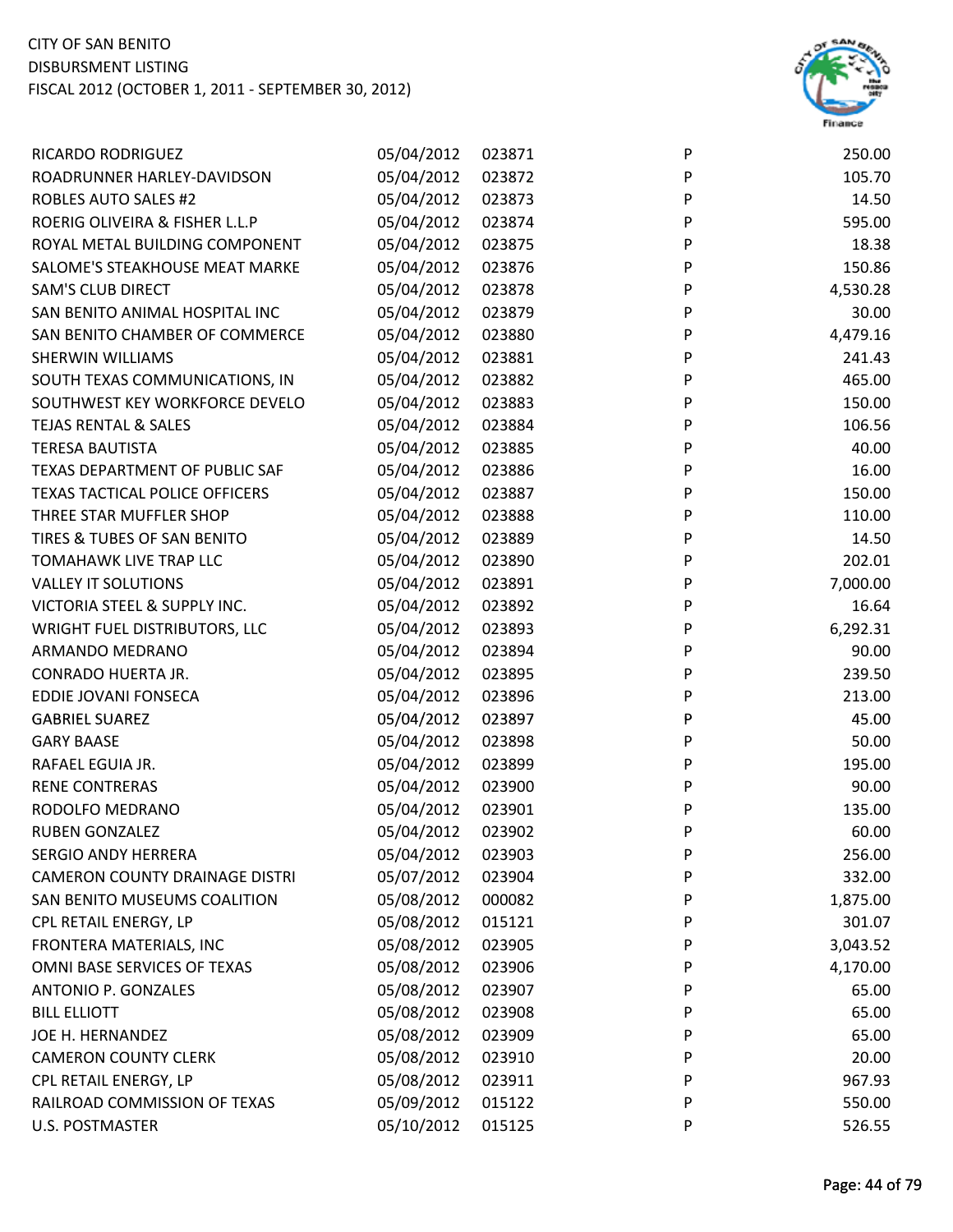

| <b>J &amp; N CONSTRUCTION</b>       | 05/10/2012 | 015126 | P            | 14,801.00 |
|-------------------------------------|------------|--------|--------------|-----------|
| ANTONIO P. GONZALES                 | 05/10/2012 | 023912 | ${\sf P}$    | 10.00     |
| RODRIGO DAVILA                      | 05/10/2012 | 023913 | ${\sf P}$    | 10.00     |
| TEXAS AMERICAN PLANNING ASSOCI      | 05/10/2012 | 023914 | P            | 120.00    |
| AT&T                                | 05/11/2012 | 002186 | P            | 218.36    |
| <b>AT&amp;T LONG DISTANCE</b>       | 05/11/2012 | 002187 | P            | 30.98     |
| <b>CITY OF SAN BENITO</b>           | 05/11/2012 | 002188 | P            | 9,576.05  |
| <b>CULLIGAN WATER</b>               | 05/11/2012 | 002190 | ${\sf P}$    | 24.73     |
| NCDA REGION VI-SOUTHWEST            | 05/11/2012 | 002191 | P            | 375.00    |
| SAN BENITO BOYS & GIRLS CLUB        | 05/11/2012 | 002192 | ${\sf P}$    | 3,663.64  |
| SAN BENITO CHAMBER OF COMMERCE      | 05/11/2012 | 002193 | P            | 175.00    |
| SAN BENITO NEWS                     | 05/11/2012 | 002194 | P            | 179.58    |
| STANDARD COFFEE SERVICE CO.         | 05/11/2012 | 002195 | P            | 114.53    |
| <b>START CENTER</b>                 | 05/11/2012 | 002196 | P            | 1,885.00  |
| A & W OFFICE SUPPLY, INC.           | 05/11/2012 | 002197 | $\sf P$      | 148.02    |
| CDW GOVERNMENT, INC.                | 05/11/2012 | 002198 | $\mathsf{P}$ | 34.09     |
| <b>U.S. POSTMASTER</b>              | 05/11/2012 | 015127 | P            | 190.00    |
| <b>ART'S TRUCKS &amp; EQUIPMENT</b> | 05/11/2012 | 015128 | P            | 88,600.00 |
| <b>GUADALUPE ANDRADE</b>            | 05/11/2012 | 023915 | P            | 250.00    |
| MICHAEL GALVAN                      | 05/11/2012 | 023916 | $\mathsf{P}$ | 250.00    |
| ROGELIO BANDA                       | 05/11/2012 | 023917 | ${\sf P}$    | 250.00    |
| ADOLFO E. CORDOVA                   | 05/11/2012 | 023918 | P            | 750.00    |
| <b>BEN M. YUDESIS</b>               | 05/11/2012 | 023919 | P            | 750.00    |
| <b>DAVID GARZA</b>                  | 05/11/2012 | 023920 | P            | 750.00    |
| CONRADO HUERTA JR.                  | 05/11/2012 | 023921 | P            | 89.50     |
| DANIEL RENE GARZA                   | 05/11/2012 | 023922 | P            | 50.00     |
| EDDIE JOVANI FONSECA                | 05/11/2012 | 023923 | ${\sf P}$    | 135.00    |
| <b>GABRIEL SUAREZ</b>               | 05/11/2012 | 023924 | P            | 60.00     |
| <b>GARY BAASE</b>                   | 05/11/2012 | 023925 | P            | 45.00     |
| RAFAEL EGUIA JR.                    | 05/11/2012 | 023926 | P            | 195.00    |
| RODOLFO MEDRANO                     | 05/11/2012 | 023927 | P            | 78.00     |
| <b>RUBEN GONZALEZ</b>               | 05/11/2012 | 023928 | P            | 138.00    |
| <b>SERGIO ANDY HERRERA</b>          | 05/11/2012 | 023929 | P            | 128.00    |
| ELVIRA CAVAZOS                      | 05/11/2012 | 023930 | P            | 47.13     |
| <b>EMILIO SOSA</b>                  | 05/11/2012 | 023931 | P            | 190.00    |
| SANDRA RENDON                       | 05/11/2012 | 023932 | P            | 50.75     |
| ESIQUIO LUNA, JR                    | 05/11/2012 | 023933 | P            | 476.54    |
| BROWNSVILLE BOOT JACK III, INC      | 05/14/2012 | 015129 | P            | 143.99    |
| CPL RETAIL ENERGY, LP               | 05/14/2012 | 015130 | P            | 97.81     |
| <b>DIRECT ENERGY BUSINESS</b>       | 05/14/2012 | 015131 | P            | 43,265.94 |
| CPL RETAIL ENERGY, LP               | 05/14/2012 | 015132 | P            | 113.97    |
| BROWNSVILLE BOOT JACK III, INC      | 05/14/2012 | 023934 | P            | 99.88     |
| CPL RETAIL ENERGY, LP               | 05/14/2012 | 023935 | P            | 1,172.89  |
| <b>DIRECT ENERGY BUSINESS</b>       | 05/14/2012 | 023936 | P            | 41,074.25 |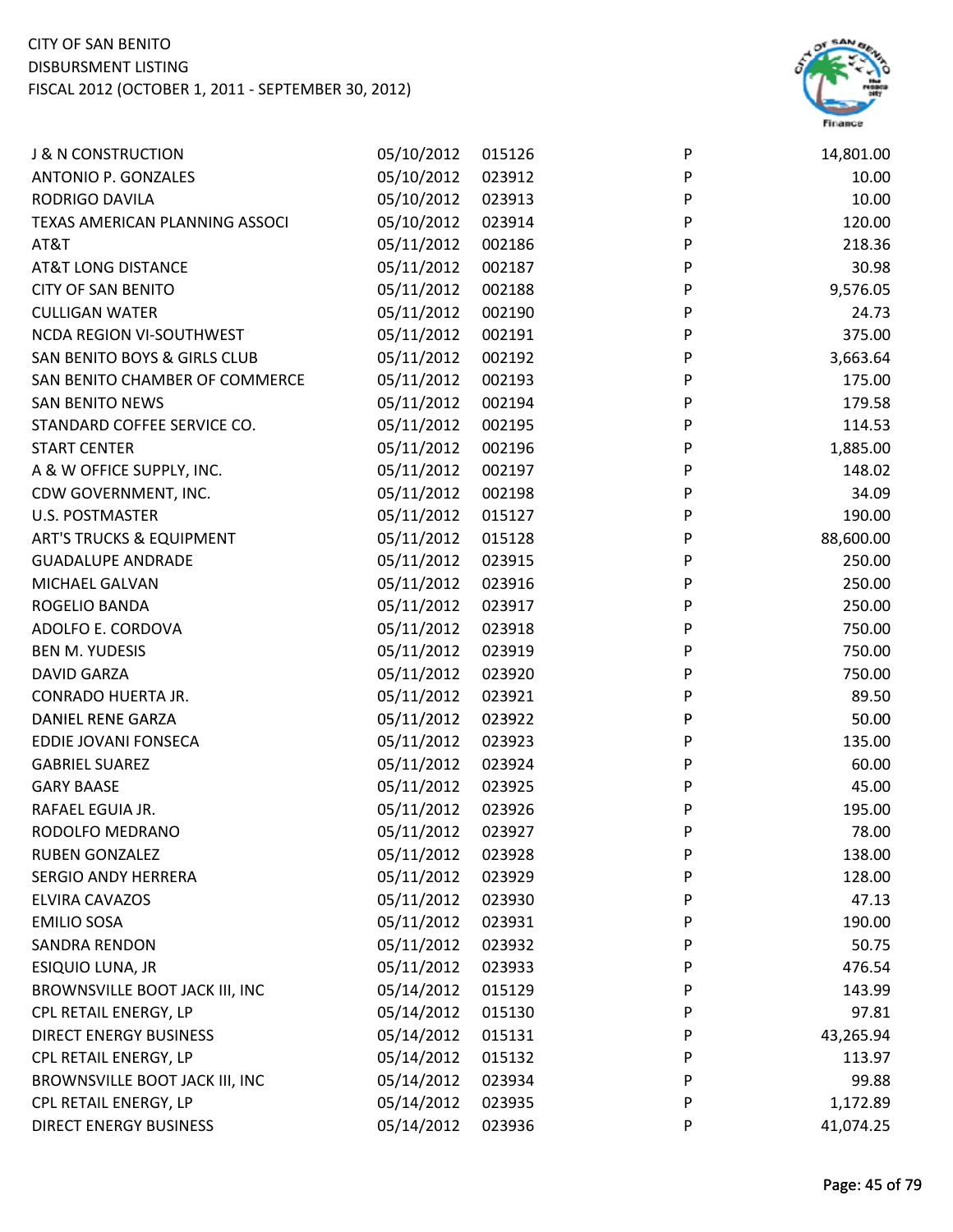

| CPL RETAIL ENERGY, LP                 | 05/14/2012 | 023938 | P | 55.52      |
|---------------------------------------|------------|--------|---|------------|
| CPL RETAIL ENERGY, LP                 | 05/14/2012 | 023939 | P | 211.48     |
| <b>CITY OF SAN BENITO</b>             | 05/15/2012 | 002199 | P | 39,995.49  |
| AMIGOS DEL VALLE, INC.                | 05/15/2012 | 002200 | P | 2,960.10   |
| AREA AGENCY ON AGING                  | 05/15/2012 | 002201 | P | 349.98     |
| <b>CULLIGAN WATER</b>                 | 05/15/2012 | 002202 | P | 24.37      |
| GIRL SCOUTS OF GREATER SOUTH T        | 05/15/2012 | 002203 | P | 3,036.06   |
| LONG CHILTON LLP                      | 05/15/2012 | 002204 | P | 142.00     |
| <b>TCEQ</b>                           | 05/17/2012 | 015133 | P | 333.00     |
| ANTONIO P. GONZALES                   | 05/17/2012 | 023940 | P | 20.00      |
| <b>CITY OF MCALLEN</b>                | 05/17/2012 | 023941 | P | 40.00      |
| RENE VILLAFRANCO                      | 05/17/2012 | 023942 | P | 40.00      |
| TEXAS DIAMOND CONSTRUCTION LLC        | 05/17/2012 | 023943 | P | 3,950.00   |
| A PAVERS PLUS, INC.                   | 05/18/2012 | 000020 | P | 449.50     |
| RITA CONDE                            | 05/18/2012 | 000083 | P | 35.98      |
| <b>ADVANCE AUTO PARTS</b>             | 05/18/2012 | 015134 | P | 107.88     |
| <b>AOC</b>                            | 05/18/2012 | 015136 | P | 657.42     |
| ARROW MAGNOLIA, INC.                  | 05/18/2012 | 015137 | P | 219.00     |
| <b>BAKER DISTRUBUTING</b>             | 05/18/2012 | 015138 | P | 74.60      |
| <b>BURTON AUTO SUPPLY</b>             | 05/18/2012 | 015139 | P | 103.41     |
| <b>CAMERON COUNTY IRRIGATION DIST</b> | 05/18/2012 | 015140 | P | 19,312.78  |
| DOGGETT HEAVY MACHINERY SERVIC        | 05/18/2012 | 015141 | P | 921.00     |
| G & K SERVICES                        | 05/18/2012 | 015142 | P | 529.11     |
| <b>GCR TIRE CENTERS</b>               | 05/18/2012 | 015144 | P | 374.00     |
| <b>GENERAL CHEMICAL</b>               | 05/18/2012 | 015145 | P | 5,943.78   |
| <b>GOODE ELECTRIC COMPANY</b>         | 05/18/2012 | 015146 | P | 615.30     |
| JOHNNY'S TRUE VALUE                   | 05/18/2012 | 015147 | P | 63.98      |
| LEWIS ELECTRIC MOTORS, INC.           | 05/18/2012 | 015148 | P | 3,559.63   |
| LOWER COLORADO RIVER AUTHORITY        | 05/18/2012 | 015149 | P | 1,088.00   |
| M & S FENCE AND WELDING REPAIR        | 05/18/2012 | 015150 | P | 2,921.15   |
| MCCOY'S BUILDING SUPPLY               | 05/18/2012 | 015151 | P | 867.54     |
| SANTA ANITA RECLAMATION PROJEC        | 05/18/2012 | 015152 | P | 4,125.00   |
| SIEMENS WATER TECHNOLOGIES LLC        | 05/18/2012 | 015153 | P | 255.00     |
| <b>TCEQ</b>                           | 05/18/2012 | 015154 | P | 111.00     |
| TERRA RENEWAL WEST, LLC               | 05/18/2012 | 015155 | P | 2,940.00   |
| TEXAS MUNICIPAL EQUIPMENT, LLC        | 05/18/2012 | 015156 | P | 757.95     |
| UNITED REFRIGERATION, INC.            | 05/18/2012 | 015157 | P | 295.46     |
| VULCAN INDUSTRIES, INC.               | 05/18/2012 | 015158 | P | 4,315.76   |
| WELLS FARGO BANK N.A.                 | 05/18/2012 | 015159 | P | 400.00     |
| ALLIED WASTE SERVICES #863            | 05/18/2012 | 015160 | P | 166,030.57 |
| ALLIED WASTE SERVICES #863            | 05/18/2012 | 015161 | P | 351.74     |
| ARMANDO MEDRANO                       | 05/18/2012 | 023944 | P | 45.00      |
| CONRADO HUERTA JR.                    | 05/18/2012 | 023945 | P | 108.50     |
| EDDIE JOVANI FONSECA                  | 05/18/2012 | 023946 | P | 55.00      |
|                                       |            |        |   |            |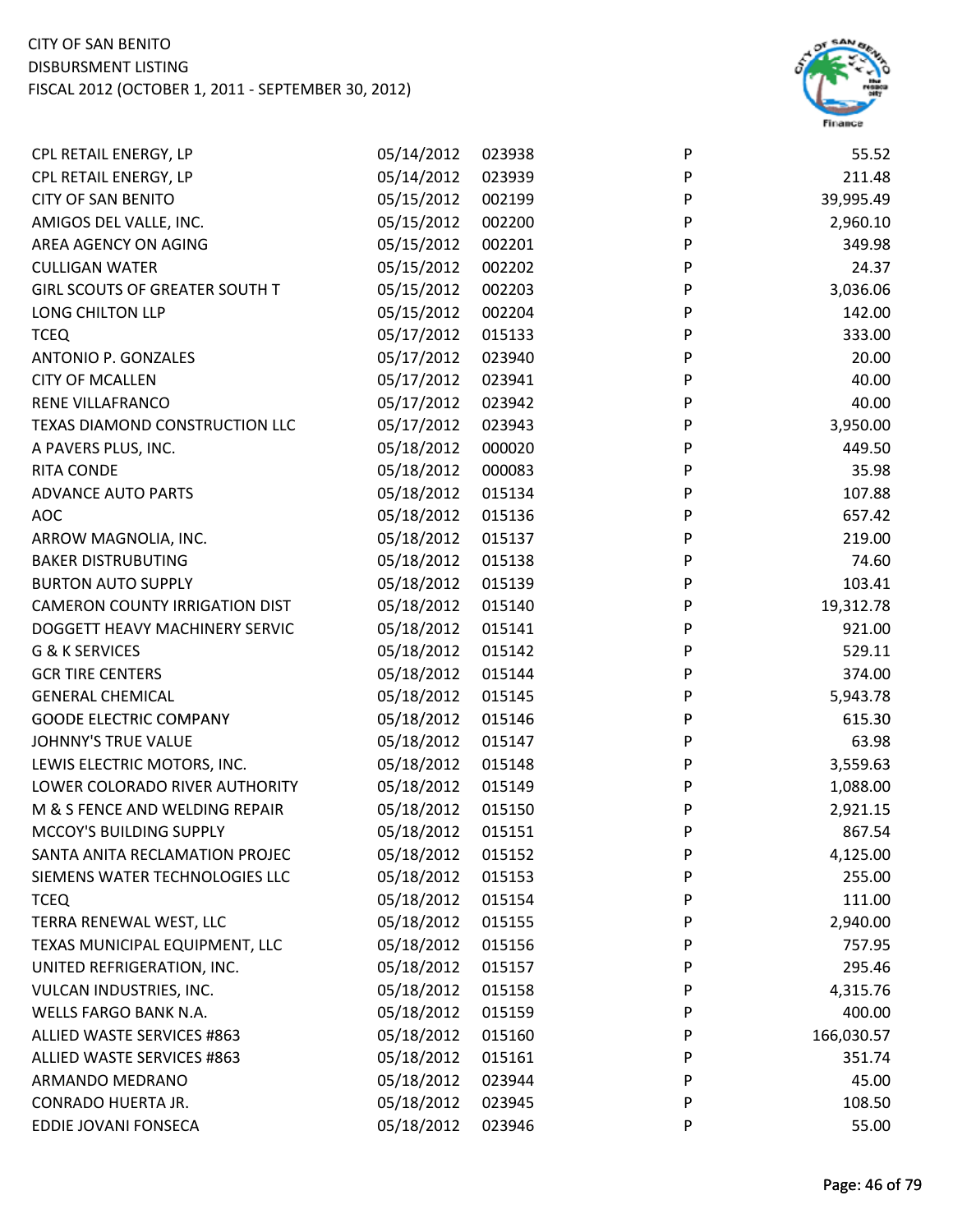

| RAFAEL EGUIA JR.                      | 05/18/2012 | 023947 | P | 45.00    |
|---------------------------------------|------------|--------|---|----------|
| <b>RUBEN GONZALEZ</b>                 | 05/18/2012 | 023948 | P | 78.00    |
| <b>SERGIO ANDY HERRERA</b>            | 05/18/2012 | 023949 | P | 89.00    |
| ELVIRA CAVAZOS                        | 05/18/2012 | 023950 | P | 50.75    |
| <b>EMILIO SOSA</b>                    | 05/18/2012 | 023951 | P | 148.00   |
| SANDRA RENDON                         | 05/18/2012 | 023952 | P | 56.19    |
| <b>CELINA PEREZ</b>                   | 05/18/2012 | 023953 | P | 120.00   |
| CONSUELO DELGADILLO                   | 05/18/2012 | 023954 | P | 686.00   |
| EDWARD ESTRADA                        | 05/18/2012 | 023955 | P | 118.00   |
| <b>GRACIE ESTRADA</b>                 | 05/18/2012 | 023956 | P | 128.00   |
| LESLEY ANN OCHOA                      | 05/18/2012 | 023957 | P | 280.00   |
| <b>MARY SALINAS</b>                   | 05/18/2012 | 023958 | P | 120.00   |
| ROSA MARIA GOMEZ                      | 05/18/2012 | 023959 | P | 130.00   |
| SOCORRO R. SANKOVET                   | 05/18/2012 | 023960 | P | 120.00   |
| SAN BENITO CHAMBER OF COMMERCE        | 05/18/2012 | 023961 | P | 500.00   |
| A & W OFFICE SUPPLY, INC.             | 05/18/2012 | 023962 | P | 2,364.11 |
| <b>ADVANCE AUTO PARTS</b>             | 05/18/2012 | 023963 | P | 241.29   |
| ALL VALLEY FAMILY MEDICAL, PLL        | 05/18/2012 | 023965 | P | 50.00    |
| <b>AMERICAN EXPRESS</b>               | 05/18/2012 | 023966 | P | 9.44     |
| <b>BEAVER LAND &amp; LAWN</b>         | 05/18/2012 | 023967 | P | 300.00   |
| BELL FENCE & GALVANIZING CO.,         | 05/18/2012 | 023968 | P | 826.50   |
| BORDER STATES ELECTRIC SUPPLY         | 05/18/2012 | 023969 | P | 212.09   |
| BRAZOS TECHNOLOGY CORP.               | 05/18/2012 | 023970 | P | 5,335.00 |
| <b>CARQUEST AUTO PARTS STORES</b>     | 05/18/2012 | 023971 | P | 62.99    |
| CDW GOVERNMENT, INC.                  | 05/18/2012 | 023972 | P | 190.59   |
| <b>CENTER POINT LARGE PRINT</b>       | 05/18/2012 | 023973 | P | 248.04   |
| CENTRAL READY MIX CONCRETE COM        | 05/18/2012 | 023974 | P | 1,845.00 |
| <b>CHASE CARD SERVICES</b>            | 05/18/2012 | 023975 | P | 835.98   |
| <b>CHUY'S CUSTOM SPORTS</b>           | 05/18/2012 | 023976 | P | 429.00   |
| DENTON, NAVARRO, ROCHA & BERNA        | 05/18/2012 | 023977 | P | 417.35   |
| DIGITAL OFFICE SYSTEMS                | 05/18/2012 | 023978 | P | 1,109.77 |
| ELECTION SYSTEMS & SOFTWARE, I        | 05/18/2012 | 023979 | P | 3,557.38 |
| ESIQUIO LUNA, JR                      | 05/18/2012 | 023980 | P | 309.48   |
| <b>EWING IRRIGATION PRODUCTS, INC</b> | 05/18/2012 | 023981 | P | 247.39   |
| <b>EXPERT TIRE</b>                    | 05/18/2012 | 023982 | P | 380.19   |
| FEDERAL EXPRESS CORPORATION           | 05/18/2012 | 023983 | P | 28.27    |
| FRONTERA MATERIALS, INC               | 05/18/2012 | 023984 | P | 327.60   |
| G & K SERVICES                        | 05/18/2012 | 023985 | P | 463.23   |
| GALL'S, AN ARAMARK COMPANY            | 05/18/2012 | 023987 | P | 1,870.64 |
| <b>GARCIA TOWING</b>                  | 05/18/2012 | 023988 | P | 315.00   |
| <b>GCR TIRE CENTERS</b>               | 05/18/2012 | 023989 | P | 1,248.60 |
| <b>GENEVA GROUP</b>                   | 05/18/2012 | 023990 | P | 160.00   |
| <b>GRAJALES TIRE SHOP</b>             | 05/18/2012 | 023991 | P | 44.00    |
| GULF COAST PAPER CO. INC.             | 05/18/2012 | 023992 | P | 175.76   |
|                                       |            |        |   |          |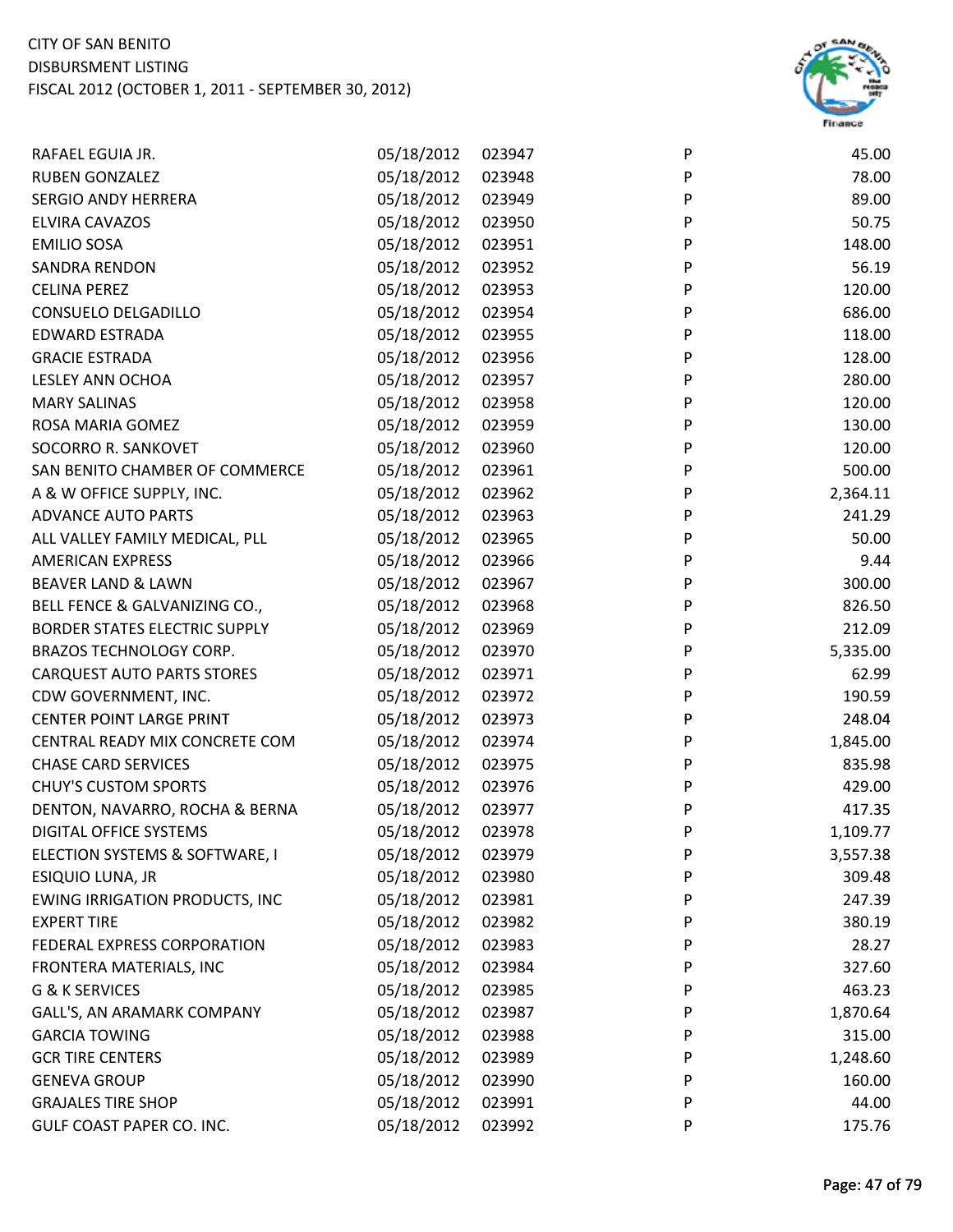

| HOYT BREATHING AIR PRODUCTS           | 05/18/2012 | 023993 | P | 78.36     |
|---------------------------------------|------------|--------|---|-----------|
| INDUSTRIAL DISPOSAL SUPPLY COM        | 05/18/2012 | 023994 | P | 331.35    |
| INTERNATIONAL SALES & MFG.            | 05/18/2012 | 023995 | P | 95.00     |
| <b>GATEWAY</b>                        | 05/18/2012 | 023996 | P | 35.21     |
| <b>LUBE MASTERS</b>                   | 05/18/2012 | 023997 | P | 29.00     |
| LYNN PEAVEY COMPANY                   | 05/18/2012 | 023998 | P | 226.50    |
| M & S FENCE AND WELDING REPAIR        | 05/18/2012 | 023999 | P | 4,473.85  |
| MCCOY'S BUILDING SUPPLY               | 05/18/2012 | 024000 | P | 447.29    |
| MICHAEL GALVAN                        | 05/18/2012 | 024001 | P | 22.78     |
| MUNICIPAL SERVICES BUREAU             | 05/18/2012 | 024002 | P | 678.19    |
| <b>NEUHAUS &amp; COMPANY</b>          | 05/18/2012 | 024003 | P | 1.74      |
| PANCHO'S AUTO ELECTRIC                | 05/18/2012 | 024004 | P | 18.00     |
| PEREZ AUTO REPAIR                     | 05/18/2012 | 024005 | P | 105.00    |
| <b>QUILL CORPORATION</b>              | 05/18/2012 | 024006 | P | 110.82    |
| RIO GRANDE CONCRETE ACCESSORIE        | 05/18/2012 | 024007 | P | 318.31    |
| RIO GRANDE STEEL, LTD.                | 05/18/2012 | 024008 | P | 954.25    |
| <b>ROBLES AUTO SALES #2</b>           | 05/18/2012 | 024009 | P | 14.50     |
| <b>SAM'S CLUB DIRECT</b>              | 05/18/2012 | 024010 | P | 2,916.84  |
| <b>SAN BENITO NEWS</b>                | 05/18/2012 | 024011 | P | 72.05     |
| SOUTH TEXAS COMMUNICATIONS, IN        | 05/18/2012 | 024012 | P | 285.00    |
| <b>STREET SOUND CUSTOMS</b>           | 05/18/2012 | 024013 | P | 125.00    |
| TEXAS ASSOCIATION OF MUNICIPAL        | 05/18/2012 | 024014 | P | 65.00     |
| TEXAS STATE LIBRARY AND ARCHIV        | 05/18/2012 | 024015 | P | 413.00    |
| TIRES & TUBES OF SAN BENITO           | 05/18/2012 | 024016 | P | 72.50     |
| TML INTERGOVERNMENTAL                 | 05/18/2012 | 024017 | P | 34,157.83 |
| TOPS THE OUTDOOR POWER STORE          | 05/18/2012 | 024018 | P | 134.95    |
| VALLEY BAPTIST MEDICAL CENTER         | 05/18/2012 | 024019 | P | 60.00     |
| VICTORIA STEEL & SUPPLY INC.          | 05/18/2012 | 024020 | P | 117.25    |
| WAL-MART COMMUNITY/GECRB              | 05/18/2012 | 024021 | P | 185.42    |
| WRIGHT FUEL DISTRIBUTORS, LLC         | 05/18/2012 | 024022 | P | 14,179.08 |
| <b>U.S. POSTMASTER</b>                | 05/22/2012 | 015162 | P | 509.23    |
| <b>ANTHONY MORENO</b>                 | 05/22/2012 | 015163 | P | 30.00     |
| ROMULO GARZA                          | 05/22/2012 | 015164 | P | 30.00     |
| TEXAS WATER UTILITIES ASSOCIAT        | 05/22/2012 | 015165 | P | 460.00    |
| SANDRA VAN ZANDT ART SCULPTURE        | 05/23/2012 | 000021 | P | 5,000.00  |
| <b>AT&amp;T LONG DISTANCE</b>         | 05/23/2012 | 015166 | P | 48.33     |
| <b>AT&amp;T LONG DISTANCE</b>         | 05/23/2012 | 024023 | P | 506.04    |
| <b>CAMERON COUNTY ELECTIONS DEPAR</b> | 05/23/2012 | 024024 | P | 1,490.00  |
| <b>DIRECT ENERGY BUSINESS</b>         | 05/23/2012 | 024025 | P | 5,168.43  |
| <b>JESUS ROBLES</b>                   | 05/23/2012 | 024026 | P | 280.00    |
| <b>MANUELA PINON</b>                  | 05/23/2012 | 024027 | P | 280.00    |
| <b>MELINDA PINON</b>                  | 05/23/2012 | 024028 | P | 280.00    |
| PATRICIA AVILA                        | 05/23/2012 | 024029 | P | 250.00    |
| <b>TEXAS GAS SERVICE</b>              | 05/23/2012 | 024030 | P | 38.40     |
|                                       |            |        |   |           |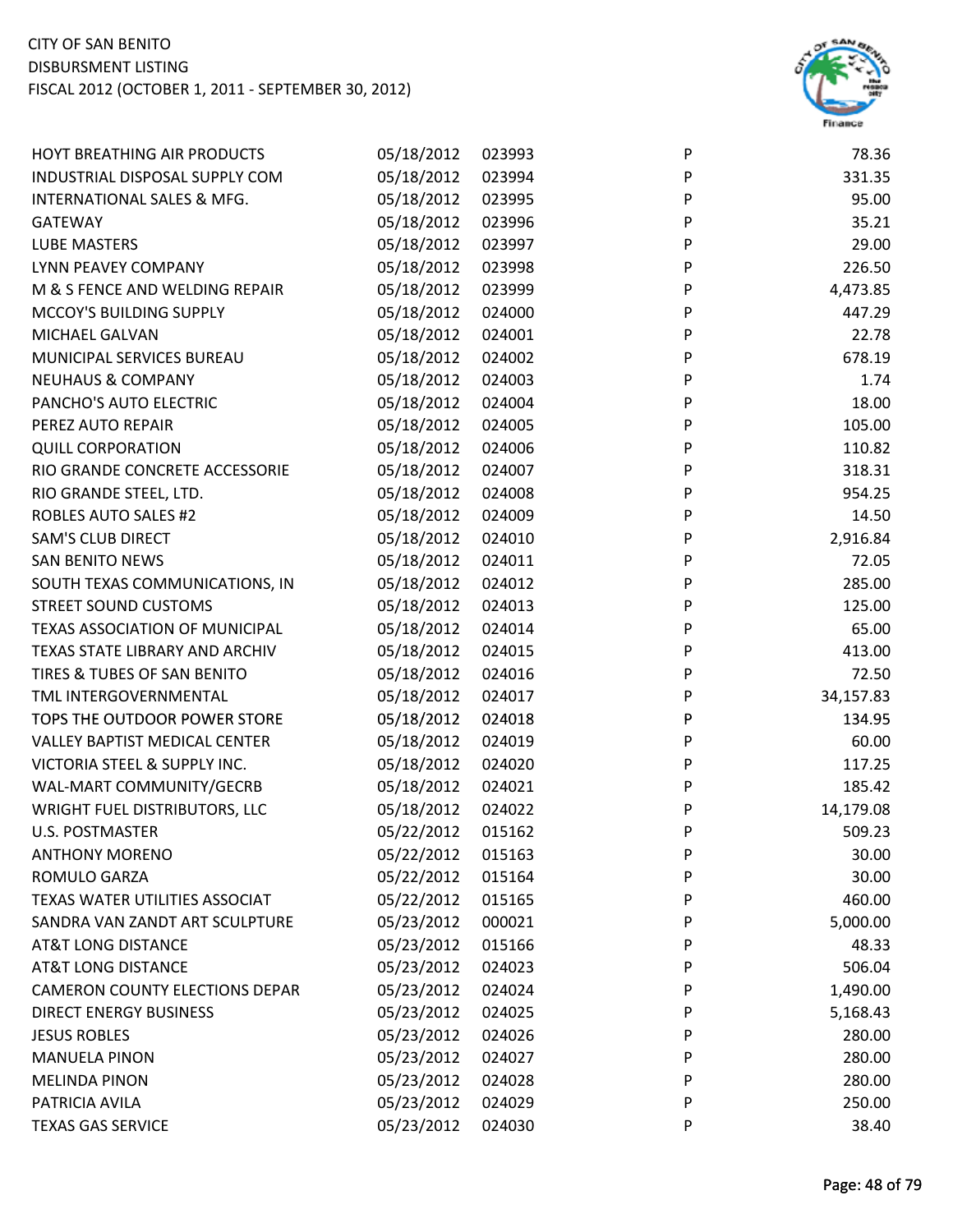

| CPL RETAIL ENERGY, LP                | 05/23/2012 | 024031 | P | 3,653.08   |
|--------------------------------------|------------|--------|---|------------|
| <b>AT&amp;T LONG DISTANCE</b>        | 05/25/2012 | 002205 | P | 25.11      |
| <b>CITY OF SAN BENITO</b>            | 05/25/2012 | 002206 | P | 3.15       |
| A & W OFFICE SUPPLY, INC.            | 05/25/2012 | 002207 | P | 25.84      |
| AMIGOS DEL VALLE, INC.               | 05/25/2012 | 002208 | P | 1,381.05   |
| AREA AGENCY ON AGING                 | 05/25/2012 | 002209 | P | 1,652.69   |
| CAMERON COUNTY CHILDREN'S ADVO       | 05/25/2012 | 002210 | P | 2,023.84   |
| GIRL SCOUTS OF GREATER SOUTH T       | 05/25/2012 | 002212 | P | 167.12     |
| ROERIG OLIVEIRA & FISHER L.L.P       | 05/25/2012 | 002213 | P | 35.00      |
| SENIOR COMMUNITY OUTREACH SERV       | 05/25/2012 | 002214 | P | 2,638.08   |
| ADOLFO E. CORDOVA                    | 05/25/2012 | 024033 | P | 750.00     |
| <b>BEN M. YUDESIS</b>                | 05/25/2012 | 024034 | P | 750.00     |
| <b>DAVID GARZA</b>                   | 05/25/2012 | 024035 | P | 750.00     |
| <b>LESLEY ANN OCHOA</b>              | 05/25/2012 | 024036 | P | 200.00     |
| <b>SERGIO ANDY HERRERA</b>           | 05/25/2012 | 024037 | P | 50.00      |
| RAFAEL EGUIA JR.                     | 05/25/2012 | 024038 | P | 78.00      |
| SANDRA VAN ZANDT ART SCULPTURE       | 05/29/2012 | 000022 | P | 1,500.00   |
| <b>GARCO CONSTRUCTION, LLC.</b>      | 05/29/2012 | 000023 | P | 7,941.00   |
| PONY-DAN VAUGHAN                     | 05/29/2012 | 024039 | P | 700.00     |
| PONY-ARNULFO BANDA                   | 05/29/2012 | 024040 | P | 1,400.00   |
| <b>AMERICAN EXPRESS</b>              | 05/31/2012 | 000084 | P | 693.99     |
| <b>CAMERON COUNTY CLERK</b>          | 05/31/2012 | 015173 | P | 20.00      |
| <b>AMERICAN EXPRESS</b>              | 05/31/2012 | 015189 | P | 103.92     |
| <b>AMERICAN EXPRESS</b>              | 05/31/2012 | 024041 | P | 82.87      |
| <b>CHASE CARD SERVICES</b>           | 05/31/2012 | 024042 | P | 492.60     |
| MJ SCREEN PRINT                      | 05/31/2012 | 024043 | P | 832.00     |
| MUNICIPAL SERVICES BUREAU            | 05/31/2012 | 024044 | P | 35.68      |
| RGV REPROGRAPHICS, INC.              | 05/31/2012 | 024045 | P | 46.46      |
| <b>SAN BENITO NEWS</b>               | 05/31/2012 | 024046 | P | 30.00      |
| RIO GRANDE STEEL, LTD.               | 05/31/2012 | 024048 | P | 18.52      |
| <b>TEJAS RENTAL &amp; SALES</b>      | 05/31/2012 | 024049 | P | 103.80     |
| <b>GRAPHICS CENTER</b>               | 06/01/2012 | 000085 | P | 81.00      |
| <b>AMERICAN EXPRESS</b>              | 06/01/2012 | 015190 | P | 28.12      |
| <b>ADVANCE AUTO PARTS</b>            | 06/01/2012 | 015191 | P | 114.25     |
| ALAMO IRON WORKS, INC.               | 06/01/2012 | 015192 | P | 574.16     |
| DATAMATIC, INC.                      | 06/01/2012 | 015193 | P | 369.14     |
| <b>AOC</b>                           | 06/01/2012 | 015194 | P | 279.50     |
| <b>ART'S TRUCKS &amp; EQUIPMENT</b>  | 06/01/2012 | 015195 | P | 4,933.63   |
| AT&T                                 | 06/01/2012 | 015196 | P | 337.62     |
| <b>AT&amp;T LONG DISTANCE</b>        | 06/01/2012 | 015197 | P | 50.02      |
| <b>BORDER STATES ELECTRIC SUPPLY</b> | 06/01/2012 | 015198 | P | 211.88     |
| <b>BURTON AUTO SUPPLY</b>            | 06/01/2012 | 015199 | P | 82.26      |
| <b>CARQUEST AUTO PARTS STORES</b>    | 06/01/2012 | 015200 | P | 76.16      |
| COYM, REHMET & GUTIERREZ ENGIN       | 06/01/2012 | 015201 | P | 116,990.03 |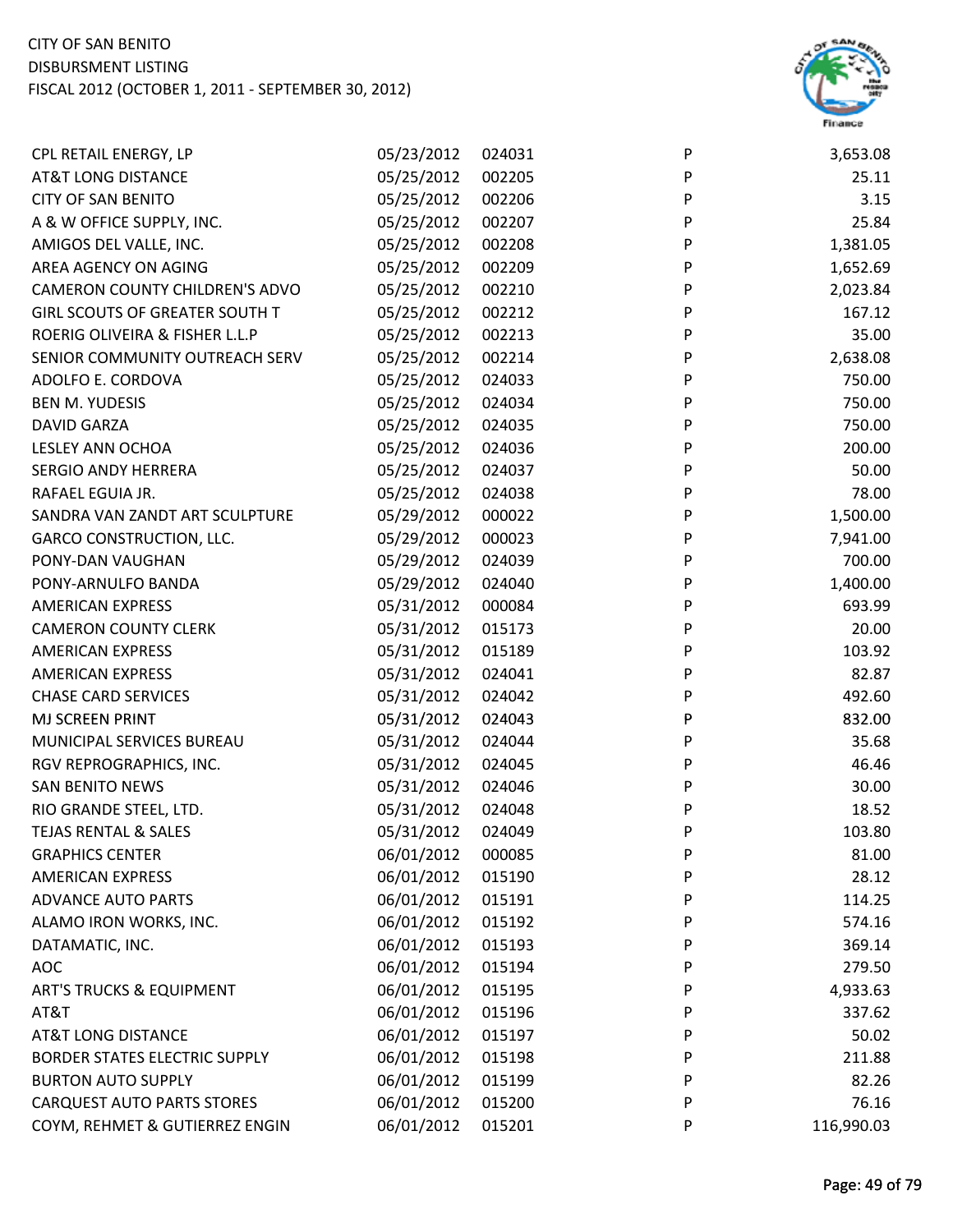

| <b>DSHS CENTRAL LAB MC2004</b>    | 06/01/2012 | 015204 | P | 360.00   |
|-----------------------------------|------------|--------|---|----------|
| EMMSA, CO.                        | 06/01/2012 | 015205 | P | 1,575.00 |
| <b>GOODE ELECTRIC COMPANY</b>     | 06/01/2012 | 015206 | P | 75.00    |
| <b>GRAJALES TIRE SHOP</b>         | 06/01/2012 | 015207 | P | 30.00    |
| HD SUPPLY WATERWORKS, LTD.        | 06/01/2012 | 015208 | P | 65.35    |
| MCCOY'S BUILDING SUPPLY           | 06/01/2012 | 015209 | P | 305.15   |
| ONE STOP PEST CONTROL             | 06/01/2012 | 015210 | P | 220.00   |
| ROERIG OLIVEIRA & FISHER L.L.P    | 06/01/2012 | 015211 | P | 420.00   |
| SEBASTIAN LOPEZ                   | 06/01/2012 | 015212 | P | 10.00    |
| SPRINT                            | 06/01/2012 | 015213 | P | 412.99   |
| TERRA RENEWAL WEST, LLC           | 06/01/2012 | 015214 | P | 200.00   |
| <b>EMILIO SOSA</b>                | 06/01/2012 | 024050 | P | 112.00   |
| LESLEY ANN OCHOA                  | 06/01/2012 | 024051 | P | 168.00   |
| <b>AMERICAN EXPRESS</b>           | 06/01/2012 | 024052 | P | 653.25   |
| <b>CHASE CARD SERVICES</b>        | 06/01/2012 | 024053 | P | 342.91   |
| A & W OFFICE SUPPLY, INC.         | 06/01/2012 | 024054 | P | 591.50   |
| <b>ADVANCE AUTO PARTS</b>         | 06/01/2012 | 024055 | P | 1,706.48 |
| AT&T                              | 06/01/2012 | 024057 | P | 1,510.57 |
| <b>AT&amp;T LONG DISTANCE</b>     | 06/01/2012 | 024058 | P | 487.99   |
| <b>BURTON AUTO SUPPLY</b>         | 06/01/2012 | 024059 | P | 26.19    |
| CARD METER SYSTEMS, INC.          | 06/01/2012 | 024060 | P | 1,695.60 |
| <b>CARQUEST AUTO PARTS STORES</b> | 06/01/2012 | 024061 | P | 42.90    |
| CDW GOVERNMENT, INC.              | 06/01/2012 | 024062 | P | 298.62   |
| CENTRAL READY MIX CONCRETE COM    | 06/01/2012 | 024063 | P | 2,175.00 |
| <b>CITY OF BROWNSVILLE</b>        | 06/01/2012 | 024064 | P | 576.00   |
| CONSOLIDATED ELECTRICAL DISTRI    | 06/01/2012 | 024065 | P | 58.50    |
| CPS HUMAN RESOURCE SERVICES       | 06/01/2012 | 024067 | P | 626.25   |
| DEMCO, INC.                       | 06/01/2012 | 024068 | P | 1,297.47 |
| DIAMOND ROYALTY PRODUCTIONS       | 06/01/2012 | 024069 | P | 231.25   |
| DIGITAL COMMUNICATIONS            | 06/01/2012 | 024070 | P | 292.50   |
| ELECTION SYSTEMS & SOFTWARE, I    | 06/01/2012 | 024071 | P | 1,157.66 |
| <b>EXPERT TIRE</b>                | 06/01/2012 | 024072 | P | 26.99    |
| <b>GCR TIRE CENTERS</b>           | 06/01/2012 | 024073 | P | 4,743.88 |
| <b>GENOVEVA RODRIGUEZ</b>         | 06/01/2012 | 024074 | P | 231.00   |
| <b>GRAJALES TIRE SHOP</b>         | 06/01/2012 | 024075 | P | 6.00     |
| <b>JUNIOR LIBRARY GUILD</b>       | 06/01/2012 | 024076 | P | 184.68   |
| L. T. BOSWELL                     | 06/01/2012 | 024077 | P | 104.51   |
| LINEBARGER GOGGAN BLAIR & SAMP    | 06/01/2012 | 024078 | P | 5,443.99 |
| MAGIC VALLEY ELECTRICT CO         | 06/01/2012 | 024079 | P | 217.95   |
| <b>MARIO REYES LAWN CARE</b>      | 06/01/2012 | 024080 | P | 77.50    |
| MCCOY'S BUILDING SUPPLY           | 06/01/2012 | 024081 | P | 127.82   |
| MCMURRAY TURF FARM                | 06/01/2012 | 024082 | P | 1,094.00 |
| <b>NEUHAUS &amp; COMPANY</b>      | 06/01/2012 | 024083 | P | 527.71   |
| O'REILLY AUTOMOTIVE, INC.         | 06/01/2012 | 024084 | P | 85.47    |
|                                   |            |        |   |          |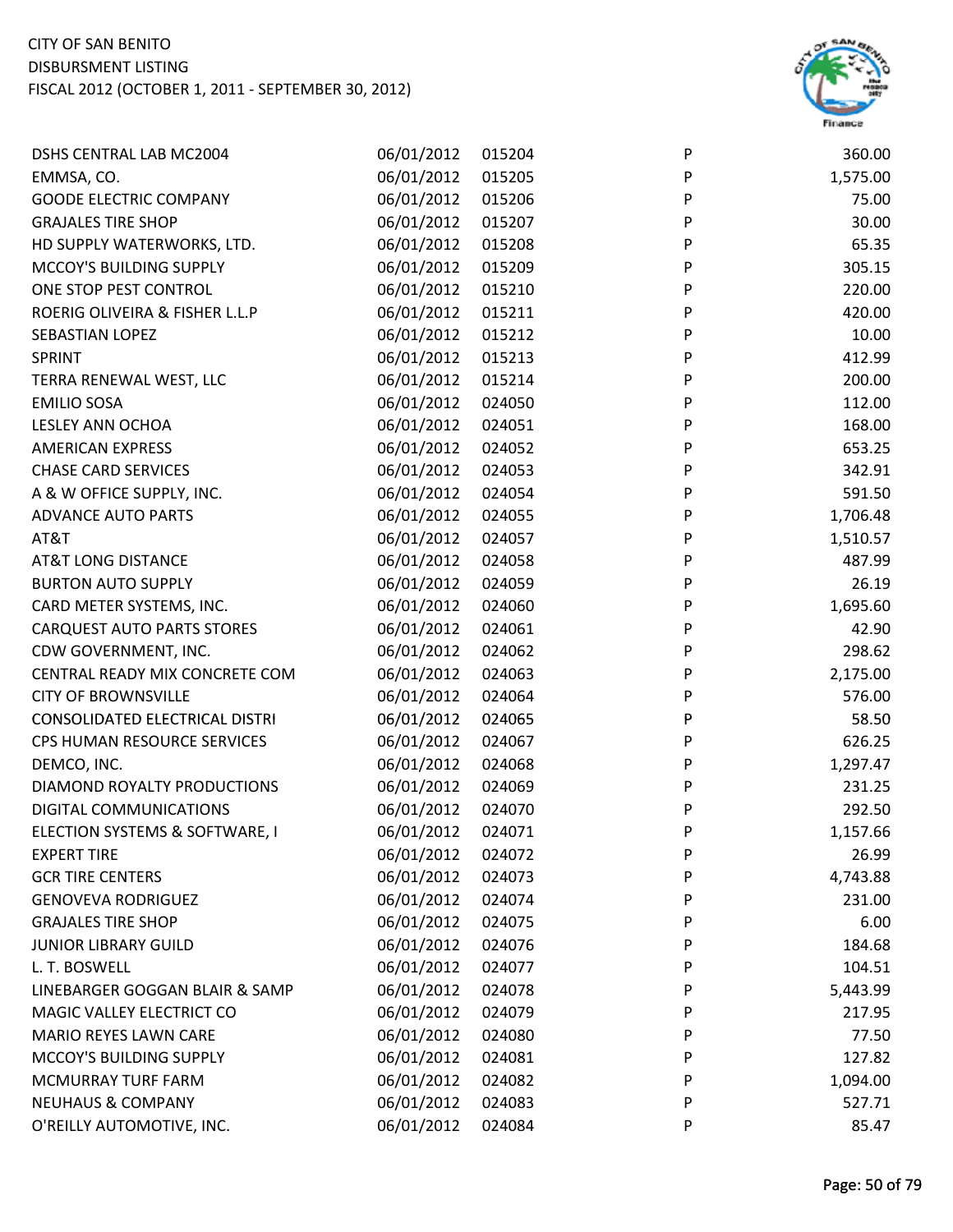

| OFFICE DEPOT ACC 6113          | 06/01/2012 | 024085 | P | 394.97    |
|--------------------------------|------------|--------|---|-----------|
| ONE STOP PEST CONTROL          | 06/01/2012 | 024086 | P | 440.00    |
| PITTSBURGH PAINTS              | 06/01/2012 | 024087 | P | 30.28     |
| RIO GRANDE STEEL, LTD.         | 06/01/2012 | 024088 | P | 117.00    |
| ROERIG OLIVEIRA & FISHER L.L.P | 06/01/2012 | 024089 | P | 4,830.00  |
| <b>SAM'S CLUB DIRECT</b>       | 06/01/2012 | 024090 | P | 121.18    |
| SAN BENITO ANIMAL HOSPITAL INC | 06/01/2012 | 024091 | P | 400.00    |
| <b>SAN BENITO NEWS</b>         | 06/01/2012 | 024092 | P | 142.71    |
| SILVA'S TRANSMISSION CENTER    | 06/01/2012 | 024093 | P | 1,350.00  |
| SPRINT                         | 06/01/2012 | 024094 | P | 1,231.17  |
| <b>TERESA BAUTISTA</b>         | 06/01/2012 | 024095 | P | 40.00     |
| TEXAS AMATEUR ATHLETIC FEDERAT | 06/01/2012 | 024096 | P | 200.00    |
| TIRE CENTERS, LLC              | 06/01/2012 | 024097 | P | 576.11    |
| TIRES & TUBES OF SAN BENITO    | 06/01/2012 | 024098 | P | 14.50     |
| TOPS THE OUTDOOR POWER STORE   | 06/01/2012 | 024099 | P | 293.67    |
| <b>VALLEY IT SOLUTIONS</b>     | 06/01/2012 | 024100 | P | 7,000.00  |
| VORTECH PHARMACEUTICALS LTD.   | 06/01/2012 | 024101 | P | 780.53    |
| WRIGHT FUEL DISTRIBUTORS, LLC  | 06/01/2012 | 024102 | P | 6,130.58  |
| <b>U.S. POSTMASTER</b>         | 06/04/2012 | 015215 | P | 557.38    |
| <b>DANIEL RAMOS</b>            | 06/04/2012 | 024103 | P | 9.07      |
| CPL RETAIL ENERGY, LP          | 06/07/2012 | 015216 | P | 776.49    |
| FEDERAL EXPRESS CORPORATION    | 06/07/2012 | 015217 | P | 346.67    |
| <b>TCEQ</b>                    | 06/07/2012 | 015218 | P | 10.00     |
| SAN BENITO CHAMBER OF COMMERCE | 06/07/2012 | 024104 | P | 4,479.16  |
| AL WASIELEWSKI                 | 06/07/2012 | 024105 | P | 325.00    |
| <b>CHASE CARD SERVICES</b>     | 06/07/2012 | 024106 | P | 1,149.33  |
| CPL RETAIL ENERGY, LP          | 06/07/2012 | 024107 | P | 3,419.45  |
| GULF COAST PAPER CO. INC.      | 06/07/2012 | 024108 | P | 1,831.34  |
| <b>EMILIO SOSA</b>             | 06/08/2012 | 024109 | P | 246.00    |
| <b>BEN M. YUDESIS</b>          | 06/08/2012 | 024110 | P | 750.00    |
| <b>DAVID GARZA</b>             | 06/08/2012 | 024111 | P | 750.00    |
| ADOLFO E. CORDOVA              | 06/08/2012 | 024112 | P | 750.00    |
| RGV PONY SOFTBALL              | 06/11/2012 | 024113 | P | 1,337.50  |
| CPL RETAIL ENERGY, LP          | 06/12/2012 | 015227 | P | 344.64    |
| CPL RETAIL ENERGY, LP          | 06/12/2012 | 024114 | P | 378.15    |
| CPL RETAIL ENERGY, LP          | 06/12/2012 | 024115 | P | 367.67    |
| CPL RETAIL ENERGY, LP          | 06/12/2012 | 024116 | P | 1,447.12  |
| TML INTERGOVERNMENTAL          | 06/12/2012 | 024117 | P | 35,886.91 |
| CPL RETAIL ENERGY, LP          | 06/12/2012 | 024118 | P | 620.36    |
| <b>U.S. POSTMASTER</b>         | 06/13/2012 | 015228 | P | 530.51    |
| <b>DIRECT ENERGY BUSINESS</b>  | 06/13/2012 | 015229 | P | 4,677.69  |
| LA ESPECIAL BAKERY             | 06/13/2012 | 024119 | P | 5.45      |
| <b>DIRECT ENERGY BUSINESS</b>  | 06/13/2012 | 024120 | P | 7,535.54  |
| <b>CAMERON COUNTY CLERK</b>    | 06/14/2012 | 024121 | P | 18.50     |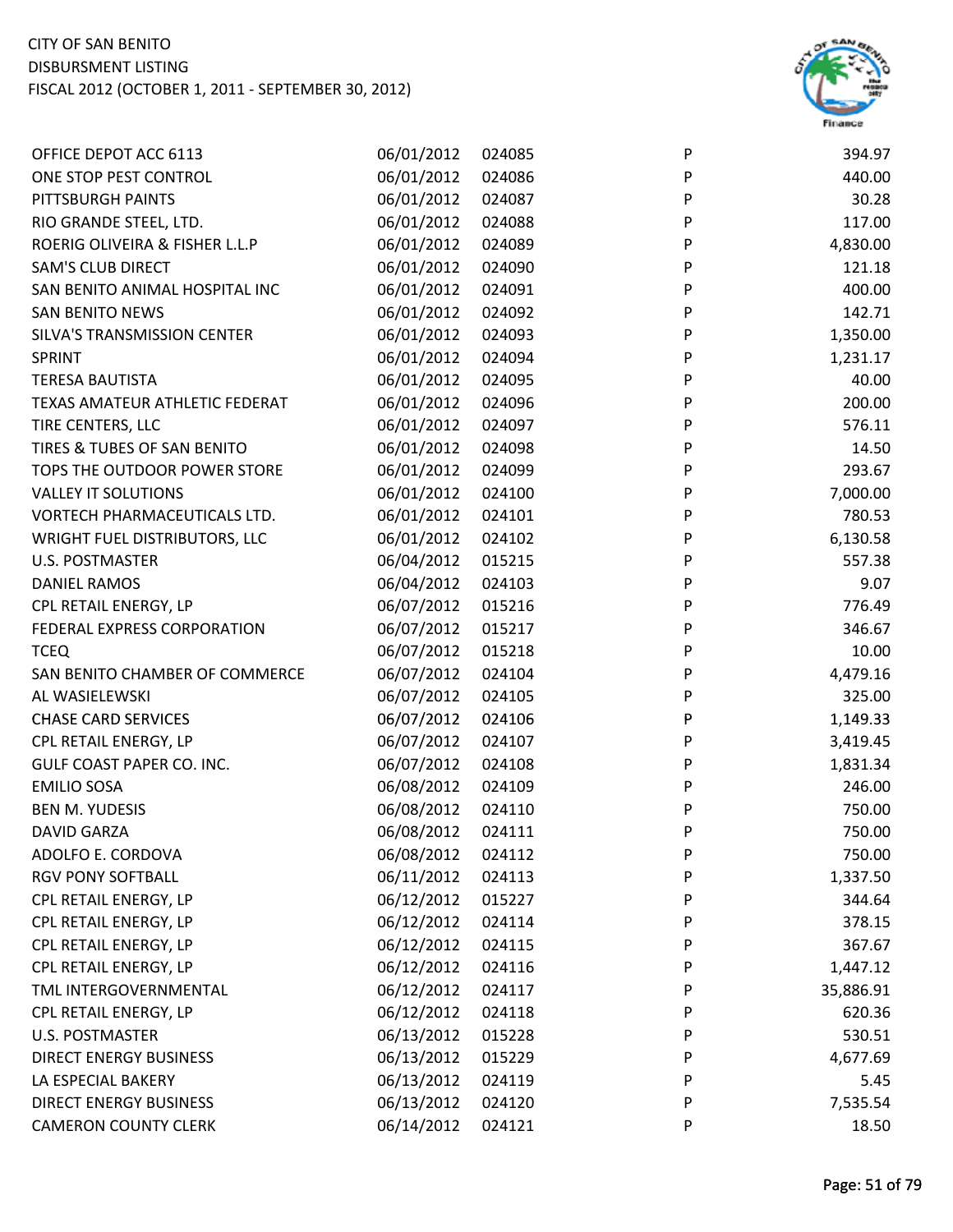

| <b>CUBCO CONSTRUCTION, INC.</b>       | 06/14/2012 | 024122 | P         | 123,056.11 |
|---------------------------------------|------------|--------|-----------|------------|
| OIL PATCH FUEL & SUPPLY, INC.         | 06/14/2012 | 024123 | P         | 6,021.75   |
| PROFORMA RGV                          | 06/15/2012 | 000086 | P         | 14.77      |
| A & B ENVIRONMENTAL SERVICES,         | 06/15/2012 | 015230 | P         | 96.00      |
| <b>ADVANCE AUTO PARTS</b>             | 06/15/2012 | 015231 | P         | 141.24     |
| ALAMO IRON WORKS, INC.                | 06/15/2012 | 015232 | P         | 276.46     |
| DATAMATIC, INC.                       | 06/15/2012 | 015233 | P         | 369.14     |
| ALTIVIA, CORP.                        | 06/15/2012 | 015234 | ${\sf P}$ | 8,344.74   |
| AMERICAN MACHINE SHOP & PUMPS         | 06/15/2012 | 015235 | P         | 2,565.00   |
| <b>AMIGO BOLT &amp; SUPPLY</b>        | 06/15/2012 | 015236 | P         | 111.01     |
| ANA-LAB CORP.                         | 06/15/2012 | 015237 | P         | 2,024.00   |
| <b>AOC</b>                            | 06/15/2012 | 015238 | P         | 3,679.79   |
| ARROW MAGNOLIA, INC.                  | 06/15/2012 | 015239 | P         | 215.00     |
| <b>BAKER DISTRUBUTING</b>             | 06/15/2012 | 015240 | P         | 199.04     |
| BRAY SALES TEXAS, INC.                | 06/15/2012 | 015241 | ${\sf P}$ | 3,007.22   |
| BROWNSVILLE BOOT JACK III, INC        | 06/15/2012 | 015242 | P         | 159.99     |
| <b>BROWNSVILLE PUBLIC UTILITIES B</b> | 06/15/2012 | 015243 | P         | 3,180.00   |
| <b>CAMERON COUNTY IRRIGATION DIST</b> | 06/15/2012 | 015244 | P         | 22,624.84  |
| CENTRAL READY MIX CONCRETE COM        | 06/15/2012 | 015245 | P         | 224.00     |
| CHEMSOL SERVICES, INC.                | 06/15/2012 | 015246 | ${\sf P}$ | 2,217.94   |
| DEALERS ELECTRICAL SUPPLY             | 06/15/2012 | 015247 | ${\sf P}$ | 97.50      |
| EMMSA, CO.                            | 06/15/2012 | 015248 | P         | 8,303.82   |
| <b>EWING IRRIGATION PRODUCTS, INC</b> | 06/15/2012 | 015249 | P         | 409.12     |
| <b>GCR TIRE CENTERS</b>               | 06/15/2012 | 015250 | P         | 507.60     |
| <b>GENERAL CHEMICAL</b>               | 06/15/2012 | 015251 | P         | 5,749.19   |
| GIDDY-UP DELIVERY SERVICE INC.        | 06/15/2012 | 015252 | ${\sf P}$ | 308.50     |
| <b>GOODE ELECTRIC COMPANY</b>         | 06/15/2012 | 015255 | P         | 684.75     |
| <b>GRAJALES TIRE SHOP</b>             | 06/15/2012 | 015256 | P         | 12.00      |
| <b>HACH COMPANY</b>                   | 06/15/2012 | 015257 | P         | 593.98     |
| HARLINGEN WATERWORKS SYSTEM           | 06/15/2012 | 015258 | P         | 490.76     |
| HD SUPPLY WATERWORKS, LTD.            | 06/15/2012 | 015259 | P         | 6,355.80   |
| <b>JOHNNY'S TRUE VALUE</b>            | 06/15/2012 | 015260 | P         | 146.19     |
| LOWER RIO GRANDE VALLEY               | 06/15/2012 | 015261 | P         | 153.20     |
| <b>MATT'S CASH AND CARRY</b>          | 06/15/2012 | 015262 | P         | 22.54      |
| MCCOY'S BUILDING SUPPLY               | 06/15/2012 | 015263 | P         | 421.43     |
| <b>NUECES POWER EQUIPMENT</b>         | 06/15/2012 | 015264 | P         | 1,105.82   |
| O'REILLY AUTOMOTIVE, INC.             | 06/15/2012 | 015265 | P         | 104.93     |
| ODESSA PUMPS & EQUIPMENT, INC.        | 06/15/2012 | 015266 | P         | 258.81     |
| PITNEY BOWES INC. (SUPPLIES)          | 06/15/2012 | 015267 | P         | 135.00     |
| POLLARDWATER, INC                     | 06/15/2012 | 015268 | P         | 230.00     |
| RAYNE OF THE RIO GRANDE VALLEY        | 06/15/2012 | 015269 | P         | 543.00     |
| UNITED RENTALS (NORTH AMERICA)        | 06/15/2012 | 015270 | P         | 312.82     |
| SANTA ANITA RECLAMATION PROJEC        | 06/15/2012 | 015271 | P         | 5,500.00   |
| INDUSTRIAL DISTRIBUTION GROUP         | 06/15/2012 | 015272 | P         | 1,631.77   |
|                                       |            |        |           |            |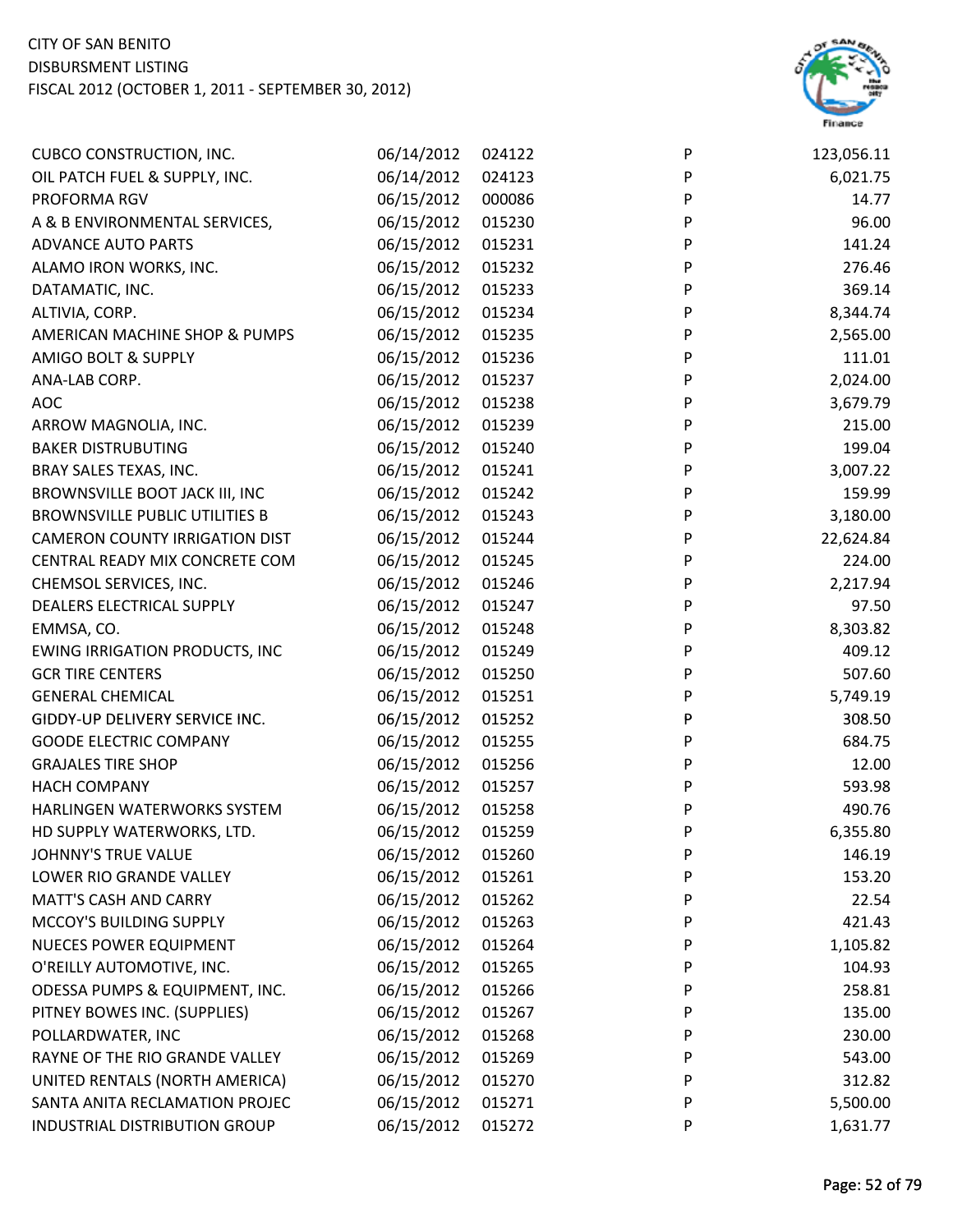

| SIEMENS WATER TECHNOLOGIES LLC        | 06/15/2012 | 015273 | P | 2,577.78  |
|---------------------------------------|------------|--------|---|-----------|
| TIRES & TUBES OF SAN BENITO           | 06/15/2012 | 015274 | P | 14.50     |
| <b>VALLEY INSTRUMENT</b>              | 06/15/2012 | 015275 | P | 1,181.50  |
| A & W OFFICE SUPPLY, INC.             | 06/15/2012 | 024124 | P | 686.78    |
| <b>ADVANCE AUTO PARTS</b>             | 06/15/2012 | 024125 | P | 785.46    |
| <b>AMERICAN EXPRESS</b>               | 06/15/2012 | 024128 | P | 35.67     |
| AMERICAN SOLUTIONS FOR BUSINES        | 06/15/2012 | 024129 | P | 272.55    |
| ARMY SURPLUS SUPPLY CO.               | 06/15/2012 | 024130 | P | 404.88    |
| <b>AUTO ZONE</b>                      | 06/15/2012 | 024131 | P | 183.97    |
| <b>BEAVER LAND &amp; LAWN</b>         | 06/15/2012 | 024132 | P | 90.00     |
| BRAZOS TECHNOLOGY CORP.               | 06/15/2012 | 024133 | P | 192.00    |
| BROWNSVILLE BOOT JACK III, INC        | 06/15/2012 | 024134 | P | 125.99    |
| <b>BURTON AUTO SUPPLY</b>             | 06/15/2012 | 024135 | P | 35.04     |
| CANDELARIA MORENO                     | 06/15/2012 | 024136 | P | 280.00    |
| <b>CARQUEST AUTO PARTS STORES</b>     | 06/15/2012 | 024137 | P | 98.76     |
| <b>CASCO INDUSTRIES INC.</b>          | 06/15/2012 | 024138 | P | 664.00    |
| <b>CENTER POINT LARGE PRINT</b>       | 06/15/2012 | 024139 | P | 270.21    |
| CENTRAL PLUMBING & ELECTRIC SU        | 06/15/2012 | 024140 | P | 180.12    |
| CENTRAL READY MIX CONCRETE COM        | 06/15/2012 | 024141 | P | 2,461.00  |
| <b>CHASE CARD SERVICES</b>            | 06/15/2012 | 024142 | P | 655.74    |
| <b>CHUY'S CUSTOM SPORTS</b>           | 06/15/2012 | 024143 | P | 900.00    |
| CITY OF HARLINGEN ENVIRONMENTA        | 06/15/2012 | 024144 | P | 450.00    |
| <b>CLEAN MACHINE</b>                  | 06/15/2012 | 024145 | P | 154.00    |
| <b>COX IRRIGATION</b>                 | 06/15/2012 | 024146 | P | 250.00    |
| CPS HUMAN RESOURCE SERVICES           | 06/15/2012 | 024147 | P | 962.50    |
| DEALERS ELECTRICAL SUPPLY             | 06/15/2012 | 024148 | P | 611.21    |
| DENTON, NAVARRO, ROCHA & BERNA        | 06/15/2012 | 024149 | P | 2,230.65  |
| DIGITAL OFFICE SYSTEMS                | 06/15/2012 | 024150 | P | 838.29    |
| ERGON ASPHALT AND EMULSIONS, I        | 06/15/2012 | 024151 | P | 13,771.84 |
| <b>EWING IRRIGATION PRODUCTS, INC</b> | 06/15/2012 | 024152 | P | 1,061.37  |
| <b>EXPERT TIRE</b>                    | 06/15/2012 | 024153 | O | 168.99    |
| <b>EZEQUIEL TORRES</b>                | 06/15/2012 | 024154 | P | 7.47      |
| FRONTERA MATERIALS, INC               | 06/15/2012 | 024155 | P | 7,062.95  |
| <b>GCR TIRE CENTERS</b>               | 06/15/2012 | 024156 | P | 1,062.16  |
| <b>GRAJALES TIRE SHOP</b>             | 06/15/2012 | 024157 | P | 67.00     |
| GULF COAST PAPER CO. INC.             | 06/15/2012 | 024158 | P | 65.50     |
| HOYT BREATHING AIR PRODUCTS           | 06/15/2012 | 024159 | P | 684.25    |
| INDUSTRIAL DISPOSAL SUPPLY COM        | 06/15/2012 | 024161 | P | 423.29    |
| INGRAM LIBRARY SERVICES, INC.         | 06/15/2012 | 024162 | P | 1,896.36  |
| JOHN RODRIGUEZ JR.                    | 06/15/2012 | 024163 | P | 20.00     |
| <b>JOHNNY'S TRUE VALUE</b>            | 06/15/2012 | 024164 | P | 34.72     |
| <b>GATEWAY</b>                        | 06/15/2012 | 024165 | P | 103.08    |
| L. T. BOSWELL                         | 06/15/2012 | 024166 | P | 383.46    |
| LOPEZ BROTHERS & CO.                  | 06/15/2012 | 024167 | P | 1,765.00  |
|                                       |            |        |   |           |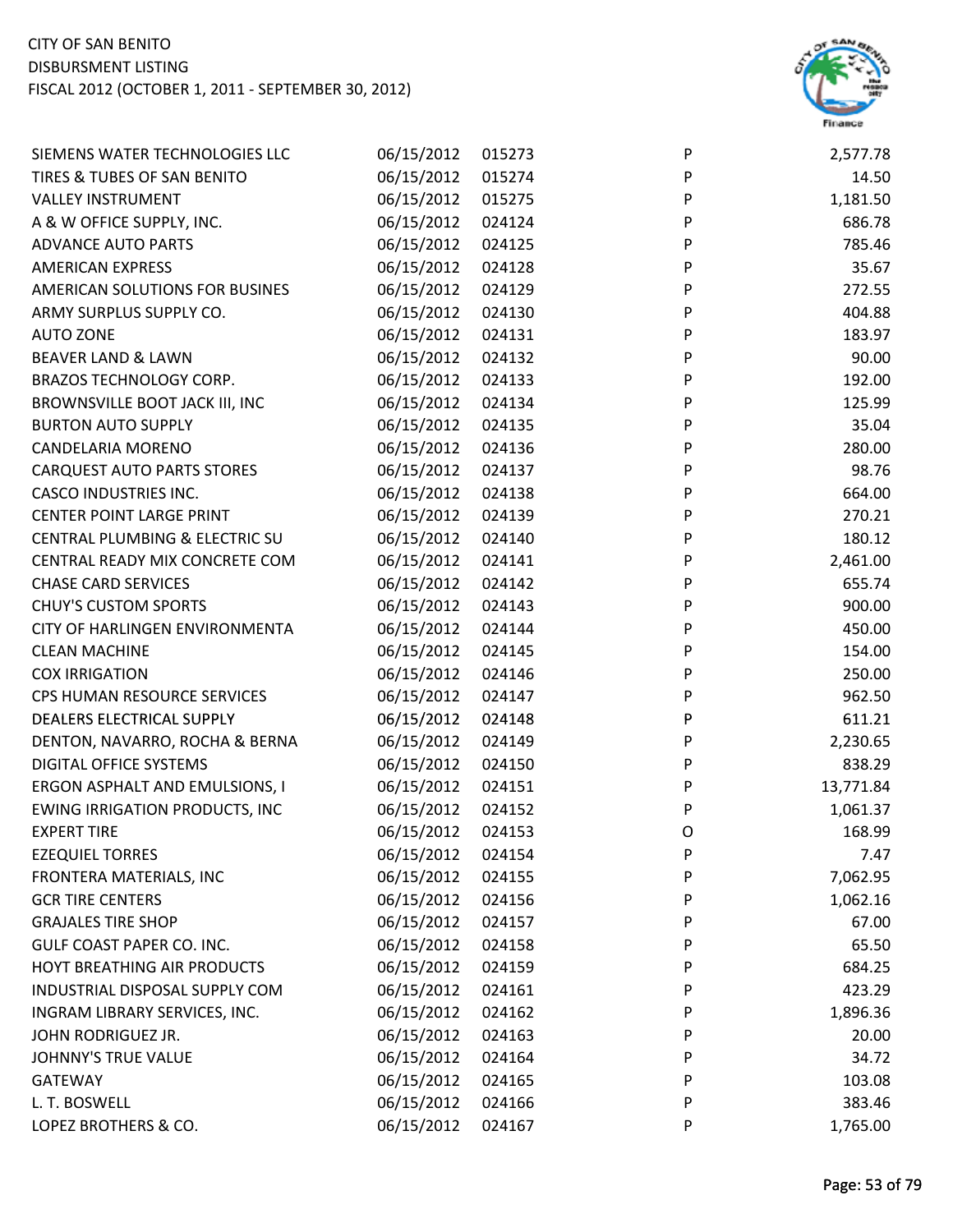

| LYNN PEAVEY COMPANY                  | 06/15/2012 | 024169 | P | 245.15    |
|--------------------------------------|------------|--------|---|-----------|
| MAD BOAR HARLEY-DAVIDSON             | 06/15/2012 | 024170 | P | 234.95    |
| MARIA R. LOPEZ                       | 06/15/2012 | 024171 | P | 280.00    |
| MARK A. LIMON                        | 06/15/2012 | 024172 | P | 274.83    |
| MATHESON TRI-GAS, INC.               | 06/15/2012 | 024173 | P | 73.80     |
| <b>MATT'S CASH AND CARRY</b>         | 06/15/2012 | 024174 | P | 109.53    |
| MCCOY'S BUILDING SUPPLY              | 06/15/2012 | 024175 | P | 554.39    |
| MENTALIX, INC.                       | 06/15/2012 | 024176 | P | 4,590.00  |
| MUNICIPAL SERVICES BUREAU            | 06/15/2012 | 024177 | P | 698.00    |
| NANJAPPA SREENIVAS, M.D.             | 06/15/2012 | 024178 | P | 220.00    |
| <b>NEUHAUS &amp; COMPANY</b>         | 06/15/2012 | 024179 | P | 356.54    |
| <b>NUECES POWER EQUIPMENT</b>        | 06/15/2012 | 024180 | P | 42.00     |
| O'REILLY AUTOMOTIVE, INC.            | 06/15/2012 | 024181 | P | 297.28    |
| OFFICE DEPOT ACC 6113                | 06/15/2012 | 024182 | P | 20.85     |
| ONE STOP PEST CONTROL                | 06/15/2012 | 024183 | P | 45.00     |
| PATHMARK TRAFFIC PRODUCTS OF T       | 06/15/2012 | 024184 | P | 833.28    |
| PITTSBURGH PAINTS                    | 06/15/2012 | 024185 | P | 16.99     |
| PROFESSIONAL PRINTING, INC.          | 06/15/2012 | 024186 | P | 277.00    |
| RAINBOW PRINTING AND ULTRA PLA       | 06/15/2012 | 024187 | P | 1,020.00  |
| RANCHO VIEJO RESORTS MGMT, LLC       | 06/15/2012 | 024188 | P | 420.62    |
| <b>RICARDO GARCIA</b>                | 06/15/2012 | 024189 | P | 765.00    |
| <b>ROBLES AUTO SALES #2</b>          | 06/15/2012 | 024191 | P | 43.50     |
| ROERIG OLIVEIRA & FISHER L.L.P       | 06/15/2012 | 024192 | P | 1,977.50  |
| ROYAL METAL BUILDING COMPONENT       | 06/15/2012 | 024193 | P | 296.79    |
| <b>SAM'S CLUB DIRECT</b>             | 06/15/2012 | 024194 | P | 836.52    |
| <b>SAN BENITO NEWS</b>               | 06/15/2012 | 024195 | P | 190.23    |
| SANTIAGO RAMOS                       | 06/15/2012 | 024196 | P | 31.30     |
| SIDDONS-MARTIN EMERGENCY GROUP       | 06/15/2012 | 024197 | P | 510.64    |
| SOUTH TEXAS FREIGHTLINER             | 06/15/2012 | 024198 | P | 581.54    |
| SOUTHERN AIR HEATING & COOLING       | 06/15/2012 | 024199 | P | 367.07    |
| <b>SUNRISE GREETINGS</b>             | 06/15/2012 | 024200 | P | 538.57    |
| SYSCO SAN ANTONIO INC.               | 06/15/2012 | 024201 | P | 561.53    |
| TEXAS ALCOHOLIC BEVERAGE COMMI       | 06/15/2012 | 024202 | P | 231.00    |
| TEXAS DEPARTMENT OF PUBLIC SAF       | 06/15/2012 | 024203 | P | 5.00      |
| THE JEWELRY WORKSHOP                 | 06/15/2012 | 024204 | P | 198.00    |
| TIRES & TUBES OF SAN BENITO          | 06/15/2012 | 024205 | P | 14.50     |
| TOPS THE OUTDOOR POWER STORE         | 06/15/2012 | 024206 | P | 644.39    |
| <b>VALLEY BAPTIST MEDICAL CENTER</b> | 06/15/2012 | 024207 | P | 221.00    |
| VALLEY WINDSHIELD REPAIR & AUT       | 06/15/2012 | 024208 | P | 140.00    |
| VICTORIA STEEL & SUPPLY INC.         | 06/15/2012 | 024209 | P | 387.73    |
| WAL-MART COMMUNITY/GECRB             | 06/15/2012 | 024210 | P | 274.88    |
| <b>WRIGHT FUEL DISTRIBUTORS, LLC</b> | 06/15/2012 | 024211 | P | 18,731.12 |
| <b>EMILIO SOSA</b>                   | 06/15/2012 | 024212 | P | 160.00    |
| ELVIRA CAVAZOS                       | 06/15/2012 | 024213 | P | 184.88    |
|                                      |            |        |   |           |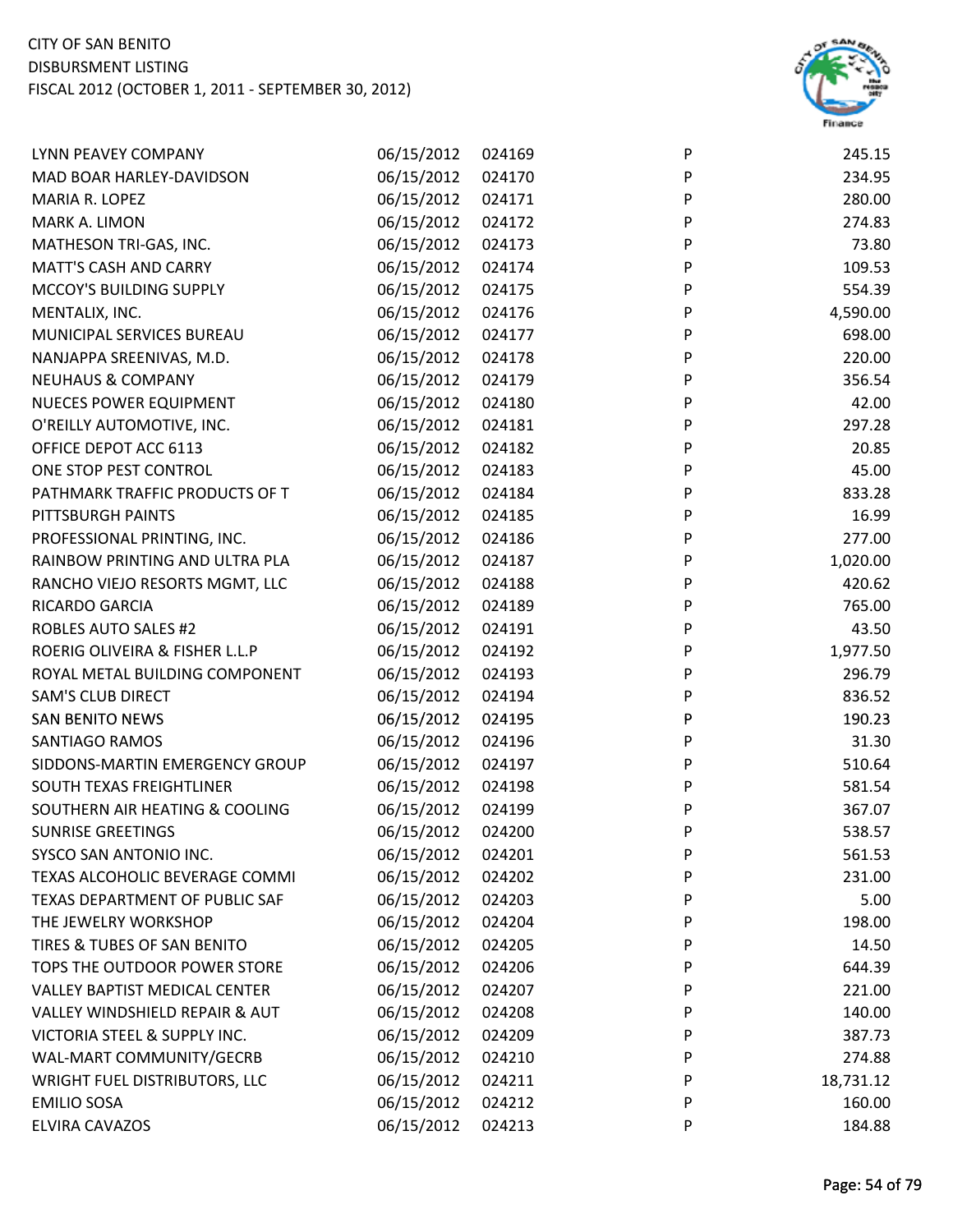

| THE JEWELRY WORKSHOP                  | 06/18/2012 | 000024 | P | 252.95     |
|---------------------------------------|------------|--------|---|------------|
| <b>LUBE MASTERS</b>                   | 06/18/2012 | 024214 | P | 14.50      |
| <b>ROBLES AUTO SALES #2</b>           | 06/18/2012 | 024215 | P | 14.50      |
| <b>DIRECT ENERGY BUSINESS</b>         | 06/19/2012 | 015276 | P | 45,481.92  |
| <b>DIRECT ENERGY BUSINESS</b>         | 06/19/2012 | 024216 | P | 7,623.57   |
| ESIQUIO LUNA, JR                      | 06/19/2012 | 024217 | P | 1,075.20   |
| RUBEN ANZALDUA                        | 06/19/2012 | 024218 | P | 450.00     |
| <b>RUDY RODRIGUEZ</b>                 | 06/19/2012 | 024219 | P | 1,150.00   |
| <b>SAN BENITO PUBLIC LIBRARY</b>      | 06/19/2012 | 024220 | P | 420.00     |
| <b>CAMERON COUNTY CLERK</b>           | 06/21/2012 | 015277 | P | 20.00      |
| <b>U.S. POSTMASTER</b>                | 06/21/2012 | 015278 | P | 520.34     |
| ALLIED WASTE SERVICES #863            | 06/21/2012 | 015279 | P | 162,063.13 |
| <b>GOVERNMENT FINANCE OFFICERS AS</b> | 06/21/2012 | 015280 | P | 217.50     |
| <b>RGV PONY BASEBALL</b>              | 06/21/2012 | 024221 | P | 2,050.00   |
| <b>GOVERNMENT FINANCE OFFICERS AS</b> | 06/21/2012 | 024222 | O | 217.50     |
| MICHAEL GALVAN                        | 06/21/2012 | 024223 | P | 20.00      |
| RAUL ZUNIGA, JR.                      | 06/21/2012 | 024224 | P | 20.00      |
| YOLANDA VILLAFRANCA                   | 06/21/2012 | 024225 | P | 20.00      |
| CENTRAL AIR & HEATING SERVICE,        | 06/22/2012 | 000029 | P | 24,107.00  |
| SAN BENITO CHAMBER OF COMMERCE        | 06/22/2012 | 000087 | P | 3,750.00   |
| TML-INTERGOVERMENTAL RISK POOL        | 06/22/2012 | 015289 | P | 2,702.00   |
| BALCH MACHINE CO., INC.               | 06/22/2012 | 015308 | P | 88,859.58  |
| <b>J &amp; N CONSTRUCTION</b>         | 06/22/2012 | 015309 | P | 12,540.00  |
| <b>VILLAGES OF PASEO REAL</b>         | 06/22/2012 | 015310 | P | 24,510.48  |
| ANTONIO P. GONZALES                   | 06/22/2012 | 024226 | P | 65.00      |
| JOE H. HERNANDEZ                      | 06/22/2012 | 024229 | P | 65.00      |
| <b>EMILIO SOSA</b>                    | 06/22/2012 | 024230 | P | 144.00     |
| <b>SANDRA RENDON</b>                  | 06/22/2012 | 024231 | P | 159.50     |
| TML-INTERGOVERMENTAL RISK POOL        | 06/22/2012 | 024232 | P | 7,270.00   |
| <b>EWING IRRIGATION PRODUCTS, INC</b> | 06/22/2012 | 024233 | P | 553.15     |
| <b>VALLEY WIDE SPRINKLER SYSTEMS</b>  | 06/22/2012 | 024234 | P | 560.00     |
| AMERICAN SOCIETY OF COMPOSERS         | 06/22/2012 | 024235 | P | 323.67     |
| BROADCAST MUSIC, INC.                 | 06/22/2012 | 024236 | P | 320.00     |
| TRISTEM, LTD.                         | 06/22/2012 | 024237 | P | 15,282.75  |
| AMIGOS DEL VALLE, INC.                | 06/25/2012 | 002215 | P | 1,514.70   |
| AT&T                                  | 06/25/2012 | 002216 | P | 109.18     |
| <b>AT&amp;T LONG DISTANCE</b>         | 06/25/2012 | 002217 | P | 26.60      |
| <b>CITY OF SAN BENITO</b>             | 06/25/2012 | 002218 | P | 6,359.11   |
| <b>CULLIGAN WATER</b>                 | 06/25/2012 | 002219 | P | 24.00      |
| SENIOR COMMUNITY OUTREACH SERV        | 06/25/2012 | 002220 | P | 2,361.92   |
| <b>START CENTER</b>                   | 06/25/2012 | 002221 | P | 1,668.00   |
| <b>CHASE CARD SERVICES</b>            | 06/25/2012 | 002222 | P | 912.74     |
| ATLAS ENTERPRISES, INC.               | 06/25/2012 | 024238 | P | 3,000.00   |
| <b>ENEDELIA CISNEROS</b>              | 06/25/2012 | 024239 | P | 200.00     |
|                                       |            |        |   |            |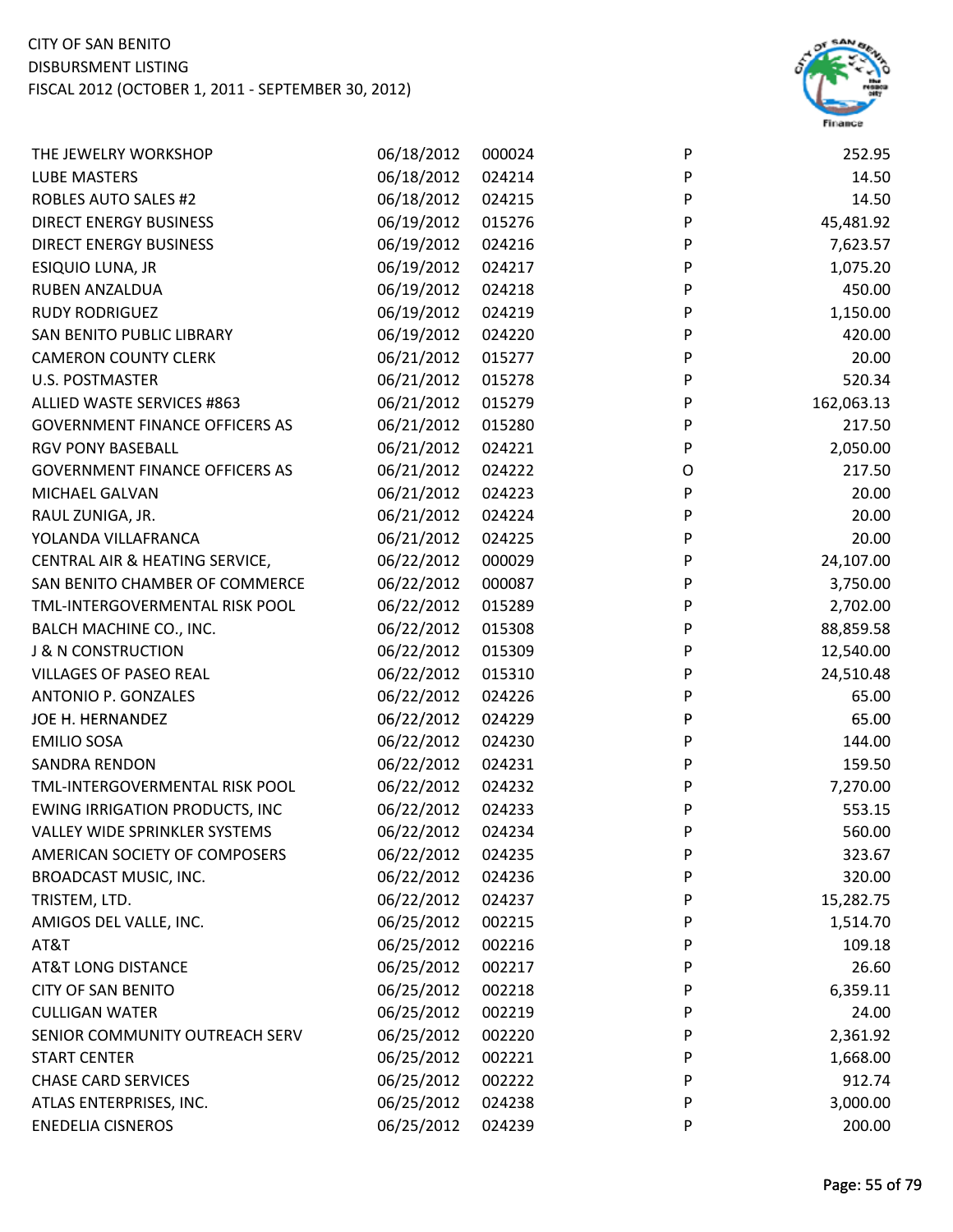

| <b>GT GOLDSPORTS</b>                  | 06/25/2012 | 024240 | P         | 3,216.65  |
|---------------------------------------|------------|--------|-----------|-----------|
| DIAMOND ROYALTY PRODUCTIONS           | 06/25/2012 | 024241 | P         | 120.00    |
| <b>TEXAS STATE TECHNICAL COLLEGE</b>  | 06/26/2012 | 024242 | P         | 700.00    |
| <b>BLADIMIR PUENTE</b>                | 06/26/2012 | 024243 | P         | 1,726.11  |
| <b>IDEA PUBLIC SCHOOLS</b>            | 06/26/2012 | 024244 | P         | 17,820.00 |
| <b>CAMERON COUNTY CLERK</b>           | 06/27/2012 | 015311 | ${\sf P}$ | 7.00      |
| CARLOS H. FLORES JR.                  | 06/27/2012 | 024245 | P         | 225.00    |
| <b>ENTRAVISION TEXAS LTD</b>          | 06/27/2012 | 024246 | P         | 2,000.00  |
| ROSA GONZALEZ LEAL                    | 06/27/2012 | 024247 | P         | 30.01     |
| ATLAS ENTERPRISES, INC.               | 06/28/2012 | 000088 | P         | 1,500.00  |
| A & B ENVIRONMENTAL SERVICES,         | 06/28/2012 | 015312 | ${\sf P}$ | 96.00     |
| <b>ADVANCE AUTO PARTS</b>             | 06/28/2012 | 015313 | ${\sf P}$ | 128.31    |
| ALLIED WASTE SERVICES #863            | 06/28/2012 | 015314 | P         | 351.74    |
| AMCHEM INCORPORATED                   | 06/28/2012 | 015315 | P         | 165.35    |
| AMIGO BOLT & SUPPLY                   | 06/28/2012 | 015316 | P         | 120.10    |
| ANA-LAB CORP.                         | 06/28/2012 | 015317 | P         | 3,142.00  |
| AOC                                   | 06/28/2012 | 015318 | P         | 3,335.87  |
| AT&T                                  | 06/28/2012 | 015319 | ${\sf P}$ | 337.62    |
| <b>AUTO ZONE</b>                      | 06/28/2012 | 015320 | P         | 13.95     |
| <b>BIO-AQUATIC TESTING, INC.</b>      | 06/28/2012 | 015321 | P         | 1,590.00  |
| <b>BORDER STATES ELECTRIC SUPPLY</b>  | 06/28/2012 | 015322 | P         | 1,354.34  |
| <b>BROWNSVILLE PUBLIC UTILITIES B</b> | 06/28/2012 | 015323 | P         | 3,200.00  |
| <b>BURTON AUTO SUPPLY</b>             | 06/28/2012 | 015324 | P         | 378.26    |
| <b>CARQUEST AUTO PARTS STORES</b>     | 06/28/2012 | 015325 | P         | 70.33     |
| CDW GOVERNMENT, INC.                  | 06/28/2012 | 015326 | ${\sf P}$ | 173.68    |
| CENTRAL READY MIX CONCRETE COM        | 06/28/2012 | 015327 | P         | 77.00     |
| <b>CHASE CARD SERVICES</b>            | 06/28/2012 | 015328 | P         | 331.13    |
| DEALERS ELECTRICAL SUPPLY             | 06/28/2012 | 015329 | P         | 186.24    |
| <b>DIRECT ENERGY BUSINESS</b>         | 06/28/2012 | 015330 | P         | 31.07     |
| DSHS CENTRAL LAB MC2004               | 06/28/2012 | 015331 | P         | 492.00    |
| <b>EXPERT TIRE</b>                    | 06/28/2012 | 015332 | P         | 599.00    |
| G & K SERVICES                        | 06/28/2012 | 015333 | P         | 598.71    |
| <b>GENERAL CHEMICAL</b>               | 06/28/2012 | 015335 | P         | 9,750.14  |
| <b>GOODE ELECTRIC COMPANY</b>         | 06/28/2012 | 015336 | P         | 6,477.00  |
| <b>GRAINGER</b>                       | 06/28/2012 | 015337 | P         | 2,100.00  |
| <b>GRAJALES TIRE SHOP</b>             | 06/28/2012 | 015338 | P         | 42.00     |
| HOLT-CAT                              | 06/28/2012 | 015339 | P         | 64,760.65 |
| INTERNATIONAL SALES & MFG.            | 06/28/2012 | 015340 | P         | 210.00    |
| L. T. BOSWELL                         | 06/28/2012 | 015341 | P         | 21.86     |
| MCCOY'S BUILDING SUPPLY               | 06/28/2012 | 015342 | P         | 467.75    |
| O'REILLY AUTOMOTIVE, INC.             | 06/28/2012 | 015343 | P         | 250.02    |
| PAPER ROLL SUPPLIES                   | 06/28/2012 | 015344 | P         | 236.00    |
| PITNEY BOWES GLOBAL FINANCIAL         | 06/28/2012 | 015345 | P         | 2,265.00  |
| R. VASQUEZ                            | 06/28/2012 | 015346 | P         | 95.00     |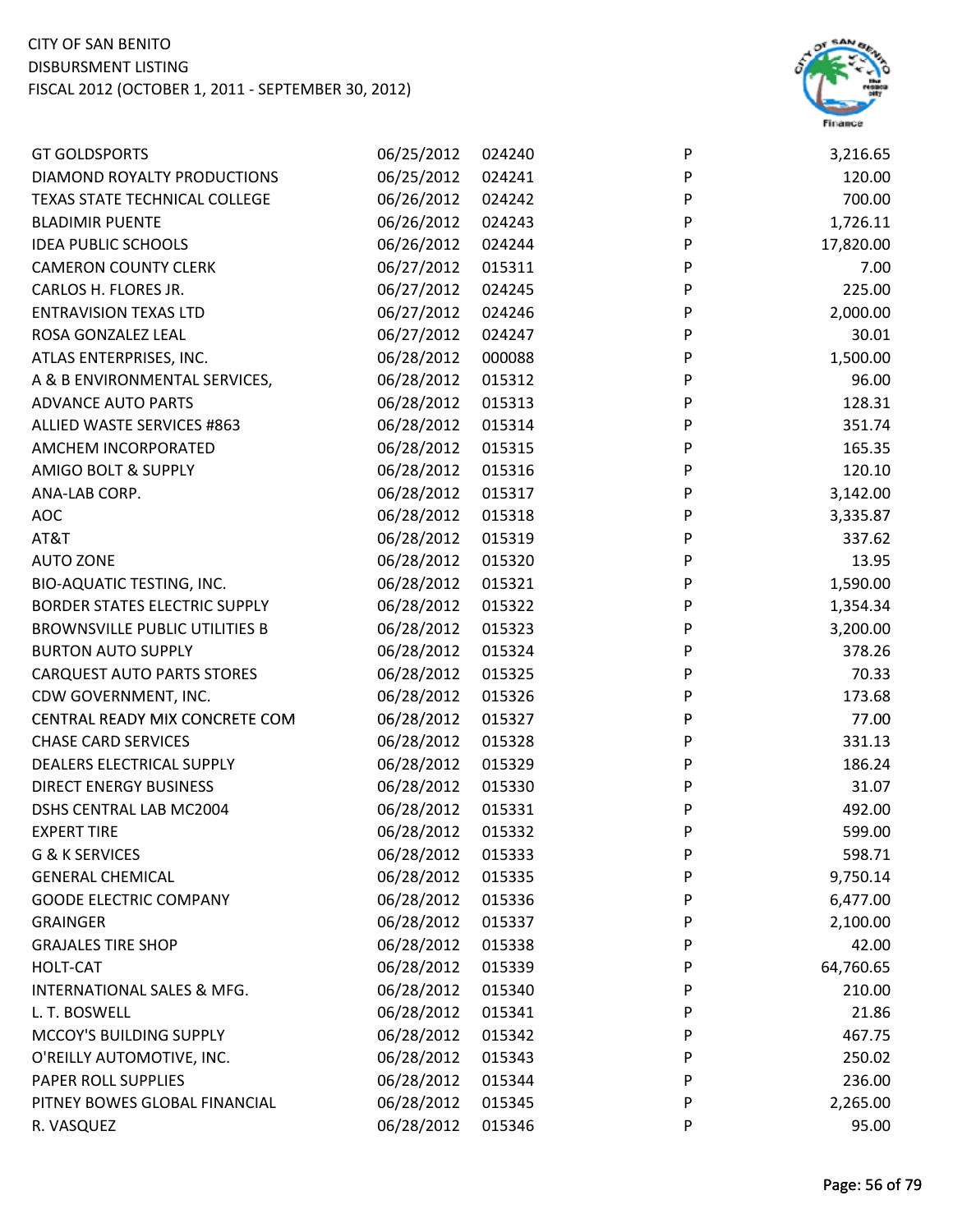

| ROERIG OLIVEIRA & FISHER L.L.P        | 06/28/2012 | 015347 | P | 1,487.50 |
|---------------------------------------|------------|--------|---|----------|
| UNITED RENTALS (NORTH AMERICA)        | 06/28/2012 | 015348 | P | 150.57   |
| <b>SPRINT</b>                         | 06/28/2012 | 015349 | P | 380.15   |
| <b>STAPLES</b>                        | 06/28/2012 | 015350 | P | 482.73   |
| TERRA RENEWAL WEST, LLC               | 06/28/2012 | 015351 | P | 5,550.00 |
| TIRE CENTERS, LLC                     | 06/28/2012 | 015352 | P | 270.00   |
| TOPS THE OUTDOOR POWER STORE          | 06/28/2012 | 015353 | P | 1,059.28 |
| <b>USA BLUE BOOK</b>                  | 06/28/2012 | 015354 | P | 223.17   |
| A & W OFFICE SUPPLY, INC.             | 06/28/2012 | 024249 | P | 30.01    |
| <b>ADVANCE AUTO PARTS</b>             | 06/28/2012 | 024250 | P | 634.20   |
| AIR FLO FILTER CO.                    | 06/28/2012 | 024252 | P | 299.40   |
| ALAMO IRON WORKS, INC.                | 06/28/2012 | 024253 | P | 417.78   |
| <b>AMERICAN EXPRESS</b>               | 06/28/2012 | 024254 | P | 1,141.49 |
| <b>AOC</b>                            | 06/28/2012 | 024257 | P | 218.13   |
| AT&T                                  | 06/28/2012 | 024258 | P | 1,457.06 |
| ATLAS ENTERPRISES, INC.               | 06/28/2012 | 024259 | P | 1,500.00 |
| AUTOMATED ICE, LLC                    | 06/28/2012 | 024260 | P | 67.50    |
| BETTS OIL & BUTANE INC.               | 06/28/2012 | 024261 | P | 5,452.55 |
| <b>BORDER STATES ELECTRIC SUPPLY</b>  | 06/28/2012 | 024262 | P | 13.23    |
| BROWNSVILLE BOOT JACK III, INC        | 06/28/2012 | 024263 | P | 225.98   |
| <b>BURTON AUTO SUPPLY</b>             | 06/28/2012 | 024264 | P | 81.04    |
| <b>CARLOS BENAVIDEZ</b>               | 06/28/2012 | 024265 | P | 450.00   |
| CDW GOVERNMENT, INC.                  | 06/28/2012 | 024266 | P | 122.65   |
| CENTRAL READY MIX CONCRETE COM        | 06/28/2012 | 024267 | P | 770.00   |
| <b>CHASE CARD SERVICES</b>            | 06/28/2012 | 024268 | P | 1,804.59 |
| <b>CHRISTIAN LOPEZ</b>                | 06/28/2012 | 024270 | P | 200.00   |
| <b>CHUY'S CUSTOM SPORTS</b>           | 06/28/2012 | 024271 | P | 91.00    |
| <b>CIRCLE R FEED MART</b>             | 06/28/2012 | 024272 | P | 27.99    |
| <b>CITY OF BROWNSVILLE</b>            | 06/28/2012 | 024273 | P | 555.00   |
| <b>CLEAN MACHINE</b>                  | 06/28/2012 | 024274 | P | 133.00   |
| <b>CM GRAPHICS &amp; SIGNS</b>        | 06/28/2012 | 024275 | P | 222.00   |
| CPS HUMAN RESOURCE SERVICES           | 06/28/2012 | 024276 | P | 330.20   |
| <b>CYNTHIA ANN SALAZAR</b>            | 06/28/2012 | 024277 | P | 90.00    |
| DEALERS ELECTRICAL SUPPLY             | 06/28/2012 | 024278 | P | 173.29   |
| DENTON, NAVARRO, ROCHA & BERNA        | 06/28/2012 | 024279 | P | 4,647.35 |
| DIAMOND ROYALTY PRODUCTIONS           | 06/28/2012 | 024280 | P | 636.68   |
| DICK OFFICE SUPPLY, INC.              | 06/28/2012 | 024281 | P | 25.98    |
| <b>EWING IRRIGATION PRODUCTS, INC</b> | 06/28/2012 | 024282 | P | 53.14    |
| <b>EXPERT TIRE</b>                    | 06/28/2012 | 024283 | P | 383.77   |
| FRONTERA MATERIALS, INC               | 06/28/2012 | 024284 | P | 4,892.55 |
| G & K SERVICES                        | 06/28/2012 | 024285 | P | 437.18   |
| <b>GCR TIRE CENTERS</b>               | 06/28/2012 | 024287 | P | 119.99   |
| GILLMAN HONDA OF SAN BENITO           | 06/28/2012 | 024288 | P | 54.60    |
| <b>GRAJALES TIRE SHOP</b>             | 06/28/2012 | 024289 | P | 57.00    |
|                                       |            |        |   |          |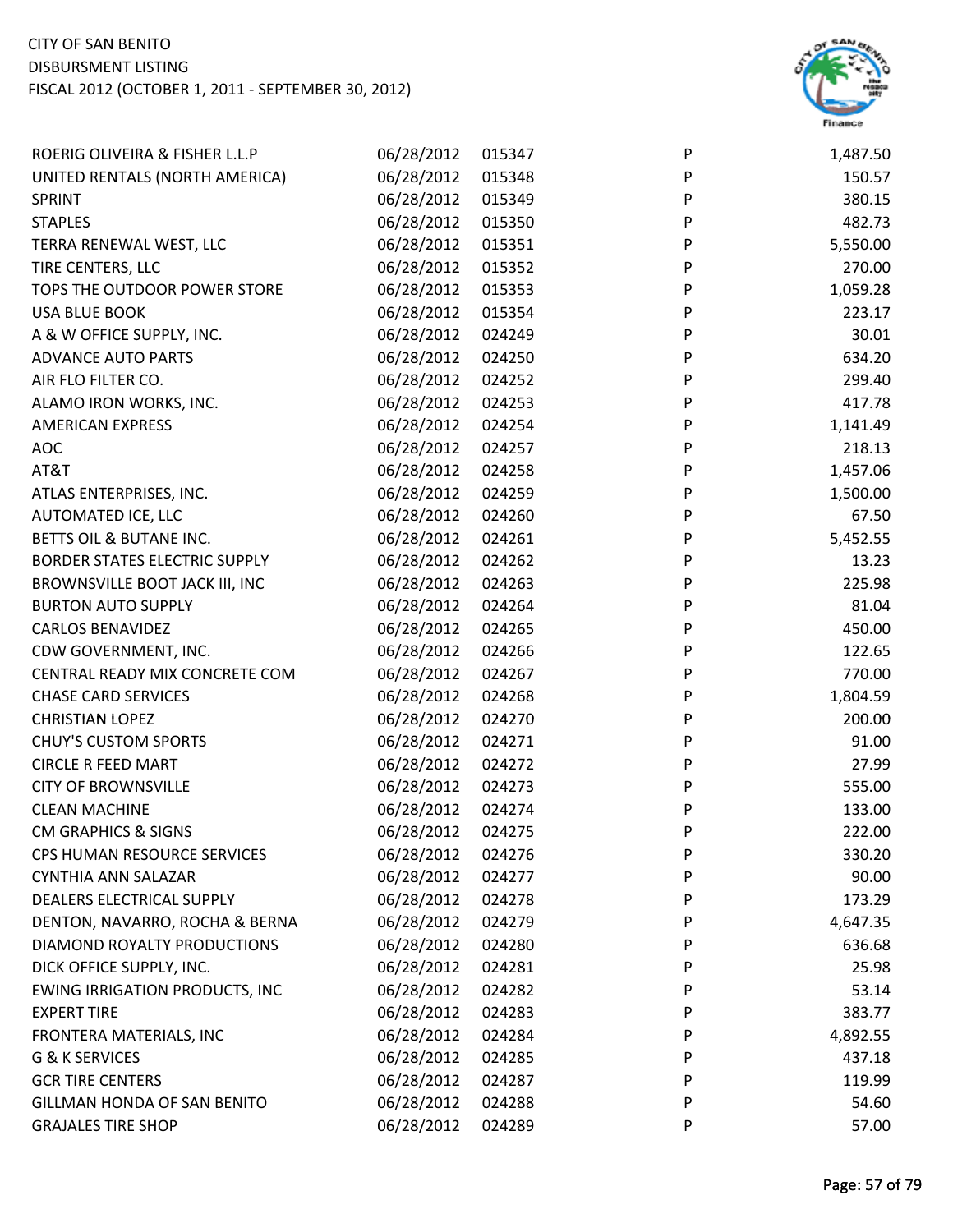

| GULF COAST PAPER CO. INC.       | 06/28/2012 | 024290 | P | 15.08    |
|---------------------------------|------------|--------|---|----------|
| INGRAM LIBRARY SERVICES, INC.   | 06/28/2012 | 024291 | P | 170.07   |
| <b>JOHNNY'S TRUE VALUE</b>      | 06/28/2012 | 024292 | P | 146.98   |
| <b>GATEWAY</b>                  | 06/28/2012 | 024293 | P | 85.84    |
| KINNEY BONDED WAREHOUSE, INC.   | 06/28/2012 | 024294 | P | 297.40   |
| L & F DISTRIBUTORS, LLC         | 06/28/2012 | 024295 | P | 1,250.70 |
| L. T. BOSWELL                   | 06/28/2012 | 024296 | P | 171.18   |
| LINEBARGER GOGGAN BLAIR & SAMP  | 06/28/2012 | 024297 | P | 7,122.42 |
| <b>LUBE MASTERS</b>             | 06/28/2012 | 024298 | P | 58.00    |
| LYNN PEAVEY COMPANY             | 06/28/2012 | 024299 | P | 247.30   |
| M & S FENCE AND WELDING REPAIR  | 06/28/2012 | 024300 | P | 135.00   |
| MAD BOAR HARLEY-DAVIDSON        | 06/28/2012 | 024301 | P | 625.85   |
| MAGIC VALLEY ELECTRICT CO       | 06/28/2012 | 024302 | P | 217.95   |
| MARK A. LIMON                   | 06/28/2012 | 024303 | P | 160.00   |
| MATHESON TRI-GAS, INC.          | 06/28/2012 | 024304 | P | 73.80    |
| <b>MAVERICK INDUSTRIAL</b>      | 06/28/2012 | 024305 | P | 90.00    |
| MCCOY'S BUILDING SUPPLY         | 06/28/2012 | 024306 | P | 1,105.17 |
| MJ SCREEN PRINT                 | 06/28/2012 | 024307 | P | 905.00   |
| MUNICIPAL SERVICES BUREAU       | 06/28/2012 | 024308 | P | 395.70   |
| <b>NEUHAUS &amp; COMPANY</b>    | 06/28/2012 | 024309 | P | 98.46    |
| NOTARY PUBLIC UNDERWRITERS AGE  | 06/28/2012 | 024310 | P | 101.75   |
| O'REILLY AUTOMOTIVE, INC.       | 06/28/2012 | 024311 | P | 349.12   |
| OIL PATCH FUEL & SUPPLY, INC.   | 06/28/2012 | 024312 | P | 6,621.75 |
| PAPER ROLL SUPPLIES             | 06/28/2012 | 024313 | P | 55.00    |
| PEREZ AUTO REPAIR               | 06/28/2012 | 024314 | P | 212.87   |
| PITNEY BOWES GLOBAL FINANCIAL   | 06/28/2012 | 024315 | P | 531.00   |
| PITTSBURGH PAINTS               | 06/28/2012 | 024316 | P | 293.32   |
| <b>QUILL CORPORATION</b>        | 06/28/2012 | 024317 | P | 35.57    |
| <b>RENE GARCIA</b>              | 06/28/2012 | 024318 | P | 35.00    |
| <b>RIVER OAKS NURSERY</b>       | 06/28/2012 | 024319 | P | 219.00   |
| ROERIG OLIVEIRA & FISHER L.L.P  | 06/28/2012 | 024320 | P | 2,485.00 |
| <b>RUBEN ANZALDUA</b>           | 06/28/2012 | 024321 | P | 200.00   |
| <b>SAM'S CLUB DIRECT</b>        | 06/28/2012 | 024322 | P | 70.20    |
| SAN BENITO FOOD PANTRY, INC.    | 06/28/2012 | 024323 | P | 1,304.65 |
| <b>SAN BENITO NEWS</b>          | 06/28/2012 | 024324 | P | 56.94    |
| SPRINT                          | 06/28/2012 | 024325 | P | 1,206.69 |
| <b>STAPLES</b>                  | 06/28/2012 | 024326 | P | 977.01   |
| <b>TEJAS RENTAL &amp; SALES</b> | 06/28/2012 | 024327 | P | 104.78   |
| <b>TERESA BAUTISTA</b>          | 06/28/2012 | 024328 | P | 357.00   |
| TEXAS CONJUNTO MUSIC HALL OF F  | 06/28/2012 | 024329 | P | 250.00   |
| TEXAS DEPARTMENT OF PUBLIC SAF  | 06/28/2012 | 024330 | P | 7.00     |
| <b>TEXAS GAS SERVICE</b>        | 06/28/2012 | 024331 | P | 38.40    |
| THREE STAR MUFFLER SHOP         | 06/28/2012 | 024332 | P | 299.95   |
| TIRES & TUBES OF SAN BENITO     | 06/28/2012 | 024333 | P | 58.00    |
|                                 |            |        |   |          |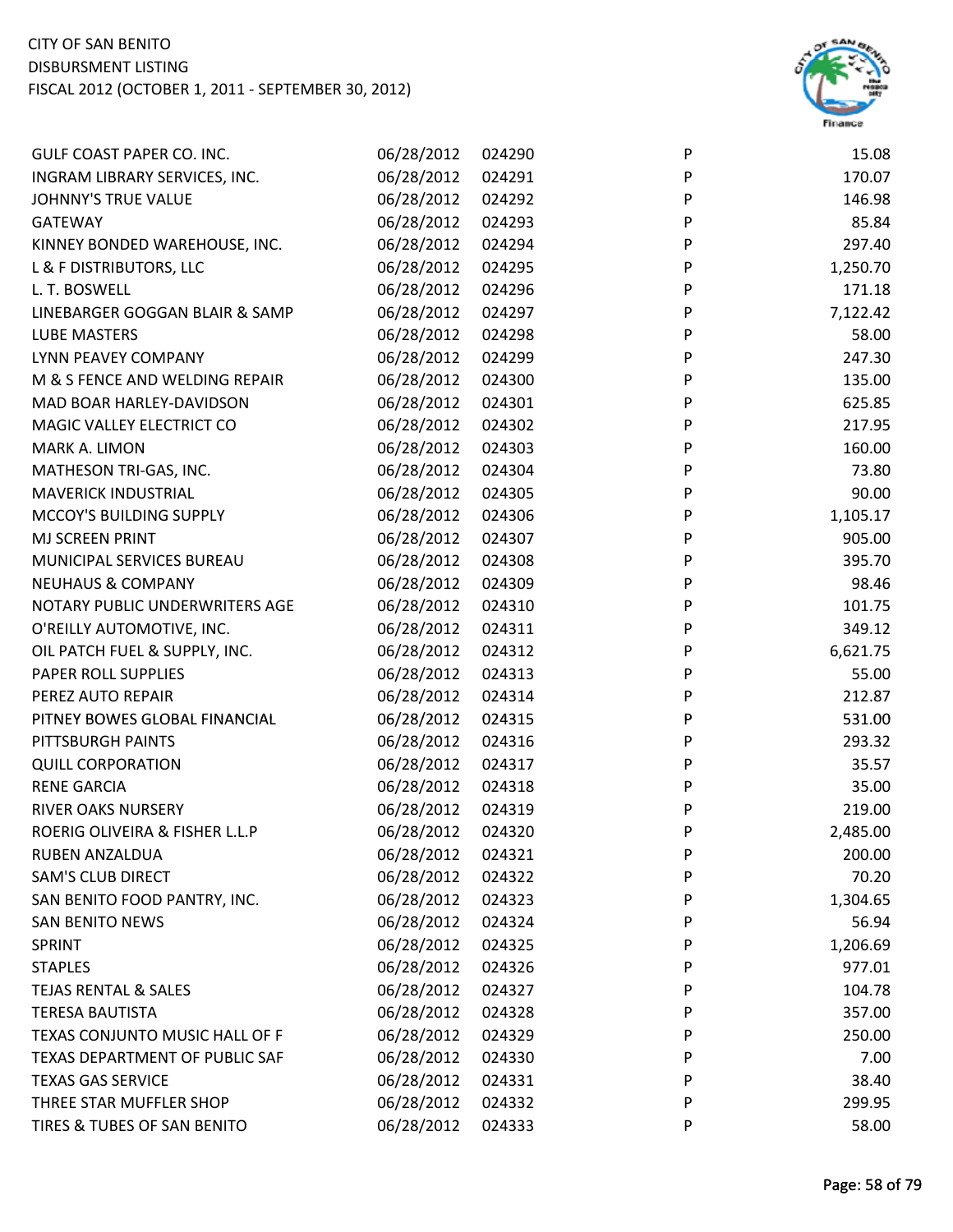

| TOPS THE OUTDOOR POWER STORE         | 06/28/2012 | 024334 | P | 551.10    |
|--------------------------------------|------------|--------|---|-----------|
| TRUCKER'S EQUIPMENT, INC.            | 06/28/2012 | 024335 | P | 7.56      |
| <b>VALLEY BAPTIST MEDICAL CENTER</b> | 06/28/2012 | 024336 | P | 372.00    |
| <b>VALLEY IT SOLUTIONS</b>           | 06/28/2012 | 024337 | P | 7,000.00  |
| VICTORIA STEEL & SUPPLY INC.         | 06/28/2012 | 024338 | P | 435.11    |
| SAN BENITO MUSEUMS COALITION         | 06/29/2012 | 000089 | P | 3,750.00  |
| ADOLFO E. CORDOVA                    | 06/29/2012 | 024339 | P | 750.00    |
| <b>BEN M. YUDESIS</b>                | 06/29/2012 | 024340 | P | 750.00    |
| <b>DAVID GARZA</b>                   | 06/29/2012 | 024341 | P | 750.00    |
| <b>CAMERON APPRAISAL DISTRICT</b>    | 06/29/2012 | 024342 | P | 10,194.50 |
| ESIQUIO LUNA, JR                     | 06/29/2012 | 024343 | P | 528.11    |
| JOSE P. SANCHEZ                      | 06/29/2012 | 024344 | P | 10.00     |
| ROGELIO BANDA                        | 06/29/2012 | 024345 | P | 10.00     |
| <b>ASHLEY &amp; ORLANDO CORTEZ</b>   | 06/29/2012 | 024346 | P | 30.00     |
| HARLINGEN INSURANCE PROFESSION       | 06/29/2012 | 024347 | P | 250.00    |
| <b>ELVIRA CAVAZOS</b>                | 06/29/2012 | 024348 | P | 72.50     |
| SANDRA RENDON                        | 06/29/2012 | 024349 | P | 52.56     |
| <b>SANTOS ROSAS</b>                  | 06/29/2012 | 024351 | P | 80.00     |
| <b>VICTOR ELOY ROSAS</b>             | 06/29/2012 | 024353 | P | 3,000.00  |
| MARLISSA VELA LONGORIA               | 06/29/2012 | 024354 | P | 700.00    |
| <b>ANNA LLANES</b>                   | 06/29/2012 | 024355 | P | 3,300.00  |
| <b>DANNY LEAL</b>                    | 06/29/2012 | 024356 | P | 80.00     |
| <b>U. S. POSTAL SERVICE</b>          | 07/03/2012 | 015355 | P | 557.19    |
| <b>JUAN C. ZAVALA</b>                | 07/05/2012 | 024357 | P | 1,750.00  |
| JACINTO OMAR GONZALES                | 07/05/2012 | 024358 | P | 1,750.00  |
| <b>CAMERON COUNTY CLERK</b>          | 07/05/2012 | 024359 | P | 18.00     |
| <b>CAMERON COUNTY CLERK</b>          | 07/05/2012 | 024360 | P | 6.00      |
| FEDERAL EXPRESS CORPORATION          | 07/06/2012 | 000025 | P | 33.38     |
| ESTRADA-HINOJOSA & COMPANY, IN       | 07/06/2012 | 015356 | P | 6,500.00  |
| <b>CAPEX CONSULTING GROUP</b>        | 07/06/2012 | 015357 | P | 2,030.95  |
| ESTRADA-HINOJOSA & COMPANY, IN       | 07/06/2012 | 024361 | P | 3,500.00  |
| <b>ALEXANDRE'S JEWELRY</b>           | 07/06/2012 | 024364 | P | 85.00     |
| <b>CORTEZ ENTERTAINMENT</b>          | 07/06/2012 | 024365 | P | 75.00     |
| <b>RENE GARCIA</b>                   | 07/06/2012 | 024366 | P | 85.81     |
| <b>ANNA LLANES</b>                   | 07/06/2012 | 024367 | P | 44.73     |
| ANIN MICHAEL KEITH                   | 07/06/2012 | 024368 | P | 438.00    |
| MJ SCREEN PRINT                      | 07/06/2012 | 024369 | P | 50.00     |
| SAN BENITO CHAMBER OF COMMERCE       | 07/06/2012 | 024370 | P | 4,479.16  |
| <b>STATE COMPTROLLER</b>             | 07/09/2012 | 024373 | P | 6,126.75  |
| TEXAS ALCOHOLIC BEVERAGE COMMI       | 07/10/2012 | 024374 | P | 231.00    |
| <b>DAVID WILLIAMS</b>                | 07/10/2012 | 024377 | P | 1,000.00  |
| <b>MANUEL LARA</b>                   | 07/10/2012 | 024378 | P | 120.00    |
| CPL RETAIL ENERGY, LP                | 07/11/2012 | 024379 | P | 393.04    |
| CPL RETAIL ENERGY, LP                | 07/11/2012 | 024380 | P | 1,346.89  |
|                                      |            |        |   |           |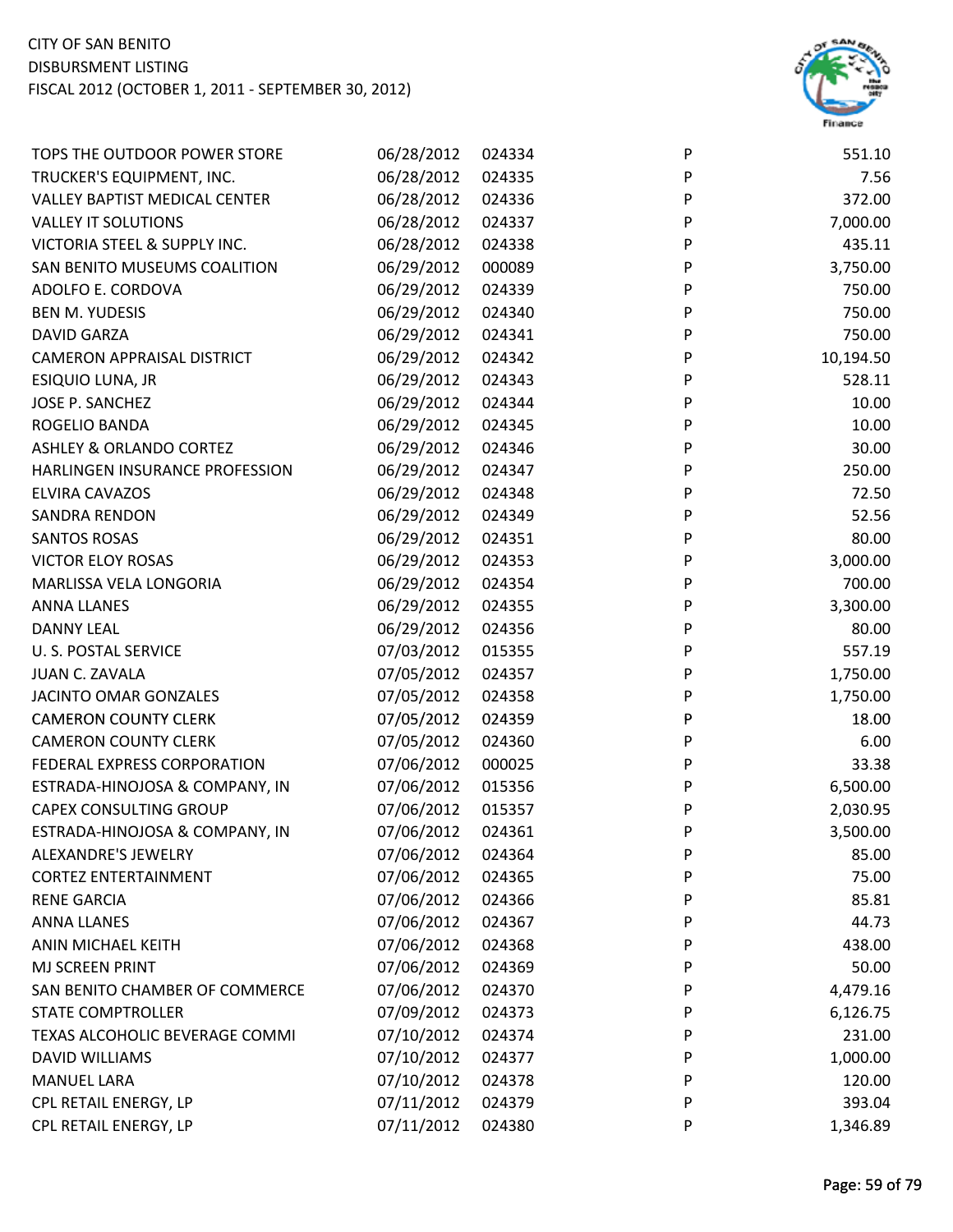

| CPL RETAIL ENERGY, LP                 | 07/11/2012 | 024381 | P | 363.30    |
|---------------------------------------|------------|--------|---|-----------|
| <b>CAMERON COUNTY IRRIGATION DIST</b> | 07/11/2012 | 024382 | P | 380.00    |
| <b>U.S. POSTMASTER</b>                | 07/12/2012 | 015360 | P | 531.48    |
| ADOLFO E. CORDOVA                     | 07/12/2012 | 024392 | P | 750.00    |
| <b>BEN M. YUDESIS</b>                 | 07/12/2012 | 024393 | P | 750.00    |
| <b>DAVID GARZA</b>                    | 07/12/2012 | 024394 | P | 750.00    |
| STATE COMPTROLLER                     | 07/12/2012 | 024395 | P | 228.60    |
| TML INTERGOVERNMENTAL                 | 07/12/2012 | 024396 | P | 34,157.83 |
| ATLAS ENTERPRISES, INC.               | 07/12/2012 | 024397 | P | 500.00    |
| <b>CHRISTOPHER RAY CASTRO</b>         | 07/12/2012 | 024398 | P | 80.00     |
| DAVID WILLIAMS                        | 07/12/2012 | 024399 | P | 1,000.00  |
| CENTRAL AIR & HEATING SERVICE,        | 07/13/2012 | 000030 | P | 3,325.00  |
| <b>ADVANCE AUTO PARTS</b>             | 07/13/2012 | 015361 | P | 46.60     |
| ALAMO IRON WORKS, INC.                | 07/13/2012 | 015362 | P | 79.46     |
| ANA-LAB CORP.                         | 07/13/2012 | 015363 | P | 66.00     |
| ARROW MAGNOLIA, INC.                  | 07/13/2012 | 015364 | P | 269.00    |
| <b>AT&amp;T LONG DISTANCE</b>         | 07/13/2012 | 015365 | P | 43.26     |
| BROWNSVILLE BOOT JACK III, INC        | 07/13/2012 | 015366 | P | 143.99    |
| <b>BURTON AUTO SUPPLY</b>             | 07/13/2012 | 015367 | P | 697.29    |
| CPL RETAIL ENERGY, LP                 | 07/13/2012 | 015368 | P | 683.39    |
| DATAMATIC, INC.                       | 07/13/2012 | 015369 | P | 369.14    |
| EMMSA, CO.                            | 07/13/2012 | 015370 | P | 4,608.16  |
| <b>GOODE ELECTRIC COMPANY</b>         | 07/13/2012 | 015371 | P | 894.80    |
| H & H GOLF CARTS                      | 07/13/2012 | 015372 | P | 141.83    |
| HOLT-CAT                              | 07/13/2012 | 015373 | P | 5,400.00  |
| L. T. BOSWELL                         | 07/13/2012 | 015374 | P | 111.73    |
| POSTAL PROS, INC.                     | 07/13/2012 | 015375 | P | 2,877.00  |
| <b>TAPIA SIGNS</b>                    | 07/13/2012 | 015376 | P | 60.00     |
| TIRES & TUBES OF SAN BENITO           | 07/13/2012 | 015377 | P | 29.00     |
| <b>USA BLUE BOOK</b>                  | 07/13/2012 | 015378 | P | 151.97    |
| CPL RETAIL ENERGY, LP                 | 07/13/2012 | 015379 | P | 449.56    |
| <b>ASHLEY &amp; ORLANDO CORTEZ</b>    | 07/13/2012 | 024400 | P | 125.00    |
| <b>ADVANCE AUTO PARTS</b>             | 07/13/2012 | 024401 | P | 414.79    |
| <b>AOC</b>                            | 07/13/2012 | 024402 | P | 77.37     |
| ARROW MAGNOLIA, INC.                  | 07/13/2012 | 024403 | P | 129.00    |
| AT&T                                  | 07/13/2012 | 024404 | P | 40.16     |
| <b>AT&amp;T LONG DISTANCE</b>         | 07/13/2012 | 024405 | P | 533.60    |
| <b>BAKER &amp; TAYLOR BOOKS</b>       | 07/13/2012 | 024406 | P | 1,476.83  |
| BETTS OIL & BUTANE INC.               | 07/13/2012 | 024407 | P | 3,336.40  |
| BILL GUTHRIE SPORTS INC.              | 07/13/2012 | 024408 | P | 860.00    |
| BROWNSVILLE BOOT JACK III, INC        | 07/13/2012 | 024409 | P | 134.99    |
| <b>BURTON AUTO SUPPLY</b>             | 07/13/2012 | 024410 | P | 18.91     |
| <b>CASCO INDUSTRIES INC.</b>          | 07/13/2012 | 024411 | P | 5,786.00  |
| CDW GOVERNMENT, INC.                  | 07/13/2012 | 024412 | P | 7,964.25  |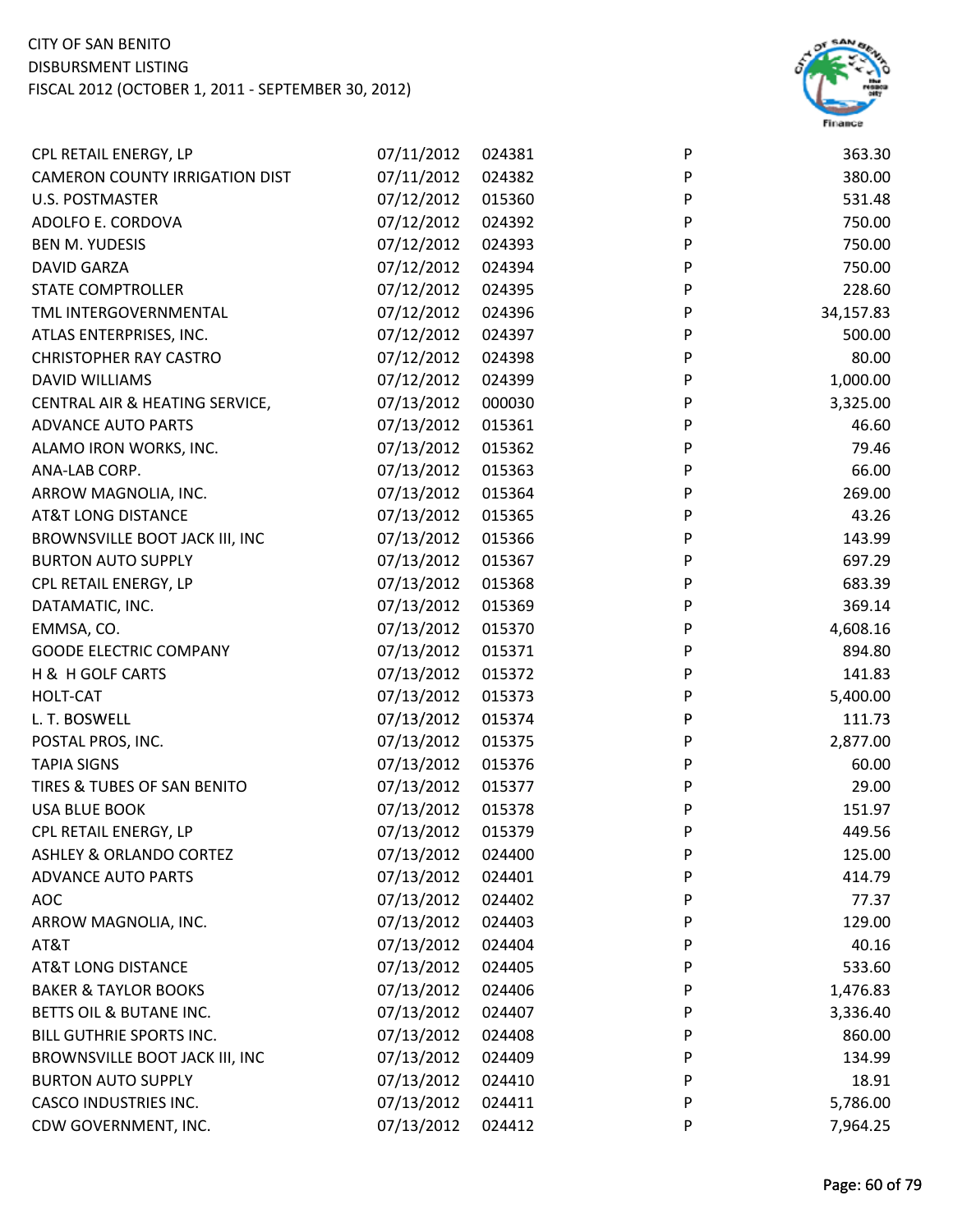

| <b>CENTER POINT LARGE PRINT</b> | 07/13/2012 | 024413 | P | 248.04   |
|---------------------------------|------------|--------|---|----------|
| CENTRAL READY MIX CONCRETE COM  | 07/13/2012 | 024414 | P | 385.00   |
| <b>CHASE CARD SERVICES</b>      | 07/13/2012 | 024415 | P | 2,536.41 |
| <b>CHUY'S CUSTOM SPORTS</b>     | 07/13/2012 | 024416 | P | 24.00    |
| CPL RETAIL ENERGY, LP           | 07/13/2012 | 024417 | P | 3,250.48 |
| CPS HUMAN RESOURCE SERVICES     | 07/13/2012 | 024418 | P | 892.46   |
| <b>CYNTHIA ANN SALAZAR</b>      | 07/13/2012 | 024419 | P | 90.00    |
| DIGITAL COMMUNICATIONS          | 07/13/2012 | 024420 | P | 131.00   |
| <b>EXPERT TIRE</b>              | 07/13/2012 | 024421 | P | 269.52   |
| GIDDY-UP DELIVERY SERVICE INC.  | 07/13/2012 | 024422 | P | 7.15     |
| <b>GRAJALES TIRE SHOP</b>       | 07/13/2012 | 024423 | P | 7.00     |
| GT DISTRIBUTORS, INC.           | 07/13/2012 | 024424 | P | 3,109.43 |
| HOYT BREATHING AIR PRODUCTS     | 07/13/2012 | 024425 | P | 2,093.23 |
| HURRICANE FENCE COMPANY         | 07/13/2012 | 024426 | P | 180.00   |
| INGRAM LIBRARY SERVICES, INC.   | 07/13/2012 | 024427 | P | 70.47    |
| JESUS M. TIJERINA JR.           | 07/13/2012 | 024428 | P | 75.00    |
| <b>JIMI GONZALEZ</b>            | 07/13/2012 | 024429 | P | 500.00   |
| <b>JOHNNY'S TRUE VALUE</b>      | 07/13/2012 | 024430 | P | 67.92    |
| <b>JUNIOR LIBRARY GUILD</b>     | 07/13/2012 | 024431 | P | 184.68   |
| L. T. BOSWELL                   | 07/13/2012 | 024432 | P | 51.45    |
| LUBE MASTERS                    | 07/13/2012 | 024433 | P | 197.70   |
| M & S FENCE AND WELDING REPAIR  | 07/13/2012 | 024434 | P | 230.00   |
| <b>MANUEL LARA</b>              | 07/13/2012 | 024435 | P | 37.82    |
| <b>MATT'S CASH AND CARRY</b>    | 07/13/2012 | 024436 | P | 40.65    |
| MCCOY'S BUILDING SUPPLY         | 07/13/2012 | 024437 | P | 207.90   |
| O'REILLY AUTOMOTIVE, INC.       | 07/13/2012 | 024438 | P | 47.59    |
| OIL PATCH FUEL & SUPPLY, INC.   | 07/13/2012 | 024439 | P | 5,711.75 |
| PINELO SPANISH BOOKS            | 07/13/2012 | 024440 | P | 418.00   |
| <b>QUILL CORPORATION</b>        | 07/13/2012 | 024441 | P | 51.98    |
| <b>SAM'S CLUB DIRECT</b>        | 07/13/2012 | 024442 | P | 487.24   |
| SAN BENITO MEDICAL ASSOC.       | 07/13/2012 | 024444 | P | 70.00    |
| <b>SAN BENITO NEWS</b>          | 07/13/2012 | 024445 | P | 109.20   |
| SOUTH TEXAS FREIGHTLINER        | 07/13/2012 | 024446 | P | 191.89   |
| <b>TEJAS RENTAL &amp; SALES</b> | 07/13/2012 | 024447 | P | 100.00   |
| AIM MEDIA TEXAS                 | 07/13/2012 | 024448 | P | 140.00   |
| TIRES & TUBES OF SAN BENITO     | 07/13/2012 | 024449 | P | 14.50    |
| TOPS THE OUTDOOR POWER STORE    | 07/13/2012 | 024450 | P | 484.95   |
| CPL RETAIL ENERGY, LP           | 07/13/2012 | 024451 | P | 316.03   |
| TEXAS WORKFORCE COMMISS.        | 07/14/2012 | 015380 | P | 3,410.50 |
| TEXAS WORKFORCE COMMISS.        | 07/14/2012 | 024452 | P | 5,562.28 |
| TEXAS A&M UNIVERSITY-KINGSVILL  | 07/16/2012 | 015381 | P | 390.00   |
| <b>ADAN SANCHEZ</b>             | 07/16/2012 | 015382 | P | 30.00    |
| <b>JAIME HUERTA</b>             | 07/16/2012 | 015383 | P | 30.00    |
| <b>MATTHEW CARRIZALES</b>       | 07/16/2012 | 015384 | P | 30.00    |
|                                 |            |        |   |          |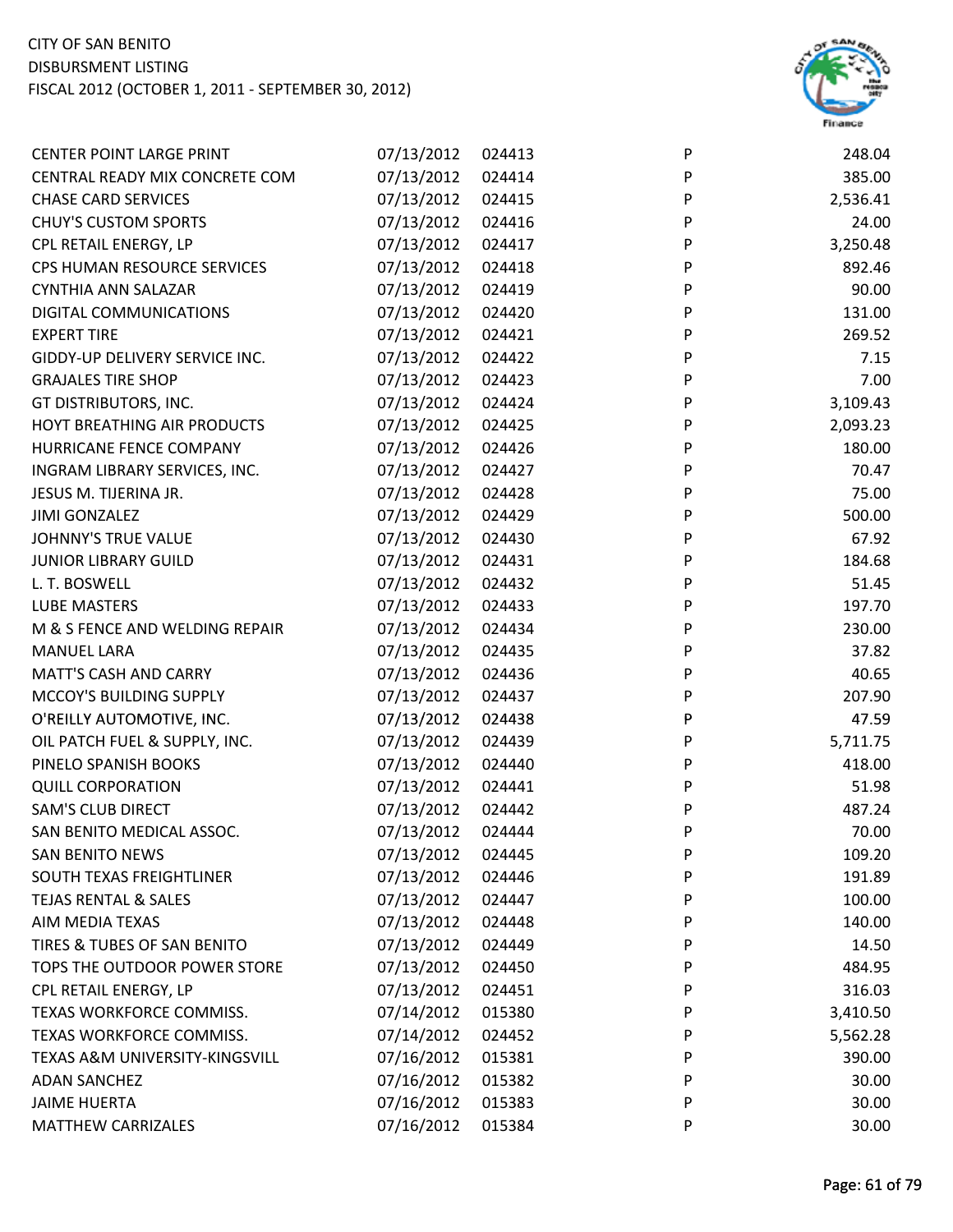

| <b>TEEX-ITSI</b>                      | 07/16/2012 | 015385 | P         | 945.00     |
|---------------------------------------|------------|--------|-----------|------------|
| RICARDO GARCIA                        | 07/16/2012 | 024453 | P         | 270.00     |
| TEXAS A&M UNIVERSITY-KINGSVILL        | 07/16/2012 | 024454 | P         | 440.00     |
| SANDRA VAN ZANDT ART SCULPTURE        | 07/17/2012 | 000027 | P         | 11,000.00  |
| CPL RETAIL ENERGY, LP                 | 07/17/2012 | 024455 | P         | 3,124.51   |
| <b>STATE COMPTROLLER</b>              | 07/18/2012 | 000000 | P         | 71,082.43  |
| ALLIED WASTE SERVICES #863            | 07/18/2012 | 015386 | P         | 158,967.30 |
| PITNEY BOWES INC.                     | 07/18/2012 | 024456 | P         | 3,000.00   |
| SAN BENITO FRIENDS OF THE LIBR        | 07/18/2012 | 024457 | P         | 1,122.25   |
| U.S. POSTMASTER                       | 07/19/2012 | 015387 | P         | 3,064.95   |
| <b>TCEQ</b>                           | 07/19/2012 | 015388 | P         | 111.00     |
| <b>FABIAN GARCIA</b>                  | 07/19/2012 | 024458 | P         | 1,750.00   |
| <b>DIRECT ENERGY BUSINESS</b>         | 07/20/2012 | 015412 | P         | 41,061.30  |
| <b>OSCAR RODRIGUEZ</b>                | 07/20/2012 | 024459 | P         | 1,750.00   |
| CARLOS H. FLORES JR.                  | 07/20/2012 | 024460 | ${\sf P}$ | 427.50     |
| OIL PATCH FUEL & SUPPLY, INC.         | 07/20/2012 | 024461 | P         | 5,703.75   |
| <b>BEAVER LAND &amp; LAWN</b>         | 07/20/2012 | 024462 | P         | 135.00     |
| <b>DIRECT ENERGY BUSINESS</b>         | 07/20/2012 | 024463 | P         | 18,973.73  |
| U.S. POSTMASTER                       | 07/23/2012 | 015413 | P         | 254.25     |
| <b>U.S. POSTMASTER</b>                | 07/24/2012 | 015414 | P         | 521.50     |
| <b>ANTONIO P. GONZALES</b>            | 07/24/2012 | 024465 | P         | 65.00      |
| JAMES D. PENNY                        | 07/24/2012 | 024466 | P         | 65.00      |
| JOE H. HERNANDEZ                      | 07/24/2012 | 024467 | P         | 65.00      |
| LUIS RICARDO GARZA                    | 07/25/2012 | 024468 | P         | 222.00     |
| OIL PATCH FUEL & SUPPLY, INC.         | 07/25/2012 | 024469 | P         | 5,483.75   |
| ALMA HERNANDEZ                        | 07/26/2012 | 024470 | P         | 41.00      |
| <b>RONNIE GONZALES</b>                | 07/26/2012 | 024471 | P         | 1,420.90   |
| ADOLFO E. CORDOVA                     | 07/26/2012 | 024472 | P         | 750.00     |
| <b>BEN M. YUDESIS</b>                 | 07/26/2012 | 024473 | P         | 750.00     |
| <b>DAVID GARZA</b>                    | 07/26/2012 | 024474 | P         | 750.00     |
| <b>ADVANCE AUTO PARTS</b>             | 07/27/2012 | 015435 | P         | 226.23     |
| ALLIED WASTE SERVICES #863            | 07/27/2012 | 015436 | P         | 351.74     |
| ALTIVIA, CORP.                        | 07/27/2012 | 015437 | P         | 3,943.41   |
| ANA-LAB CORP.                         | 07/27/2012 | 015438 | P         | 2,258.00   |
| <b>AOC</b>                            | 07/27/2012 | 015439 | P         | 528.42     |
| ARROW MAGNOLIA, INC.                  | 07/27/2012 | 015440 | P         | 661.50     |
| <b>BORDER STATES ELECTRIC SUPPLY</b>  | 07/27/2012 | 015441 | P         | 111.40     |
| <b>BROWNSVILLE PUBLIC UTILITIES B</b> | 07/27/2012 | 015442 | P         | 3,000.00   |
| <b>BURTON AUTO SUPPLY</b>             | 07/27/2012 | 015443 | P         | 118.94     |
| <b>CAMERON COUNTY IRRIGATION DIST</b> | 07/27/2012 | 015444 | P         | 29,865.20  |
| <b>CHASE CARD SERVICES</b>            | 07/27/2012 | 015445 | P         | 956.48     |
| DSHS CENTRAL LAB MC2004               | 07/27/2012 | 015446 | P         | 516.00     |
| <b>EXPERT TIRE</b>                    | 07/27/2012 | 015447 | P         | 95.92      |
| FRONTERA MATERIALS, INC               | 07/27/2012 | 015448 | P         | 1,223.04   |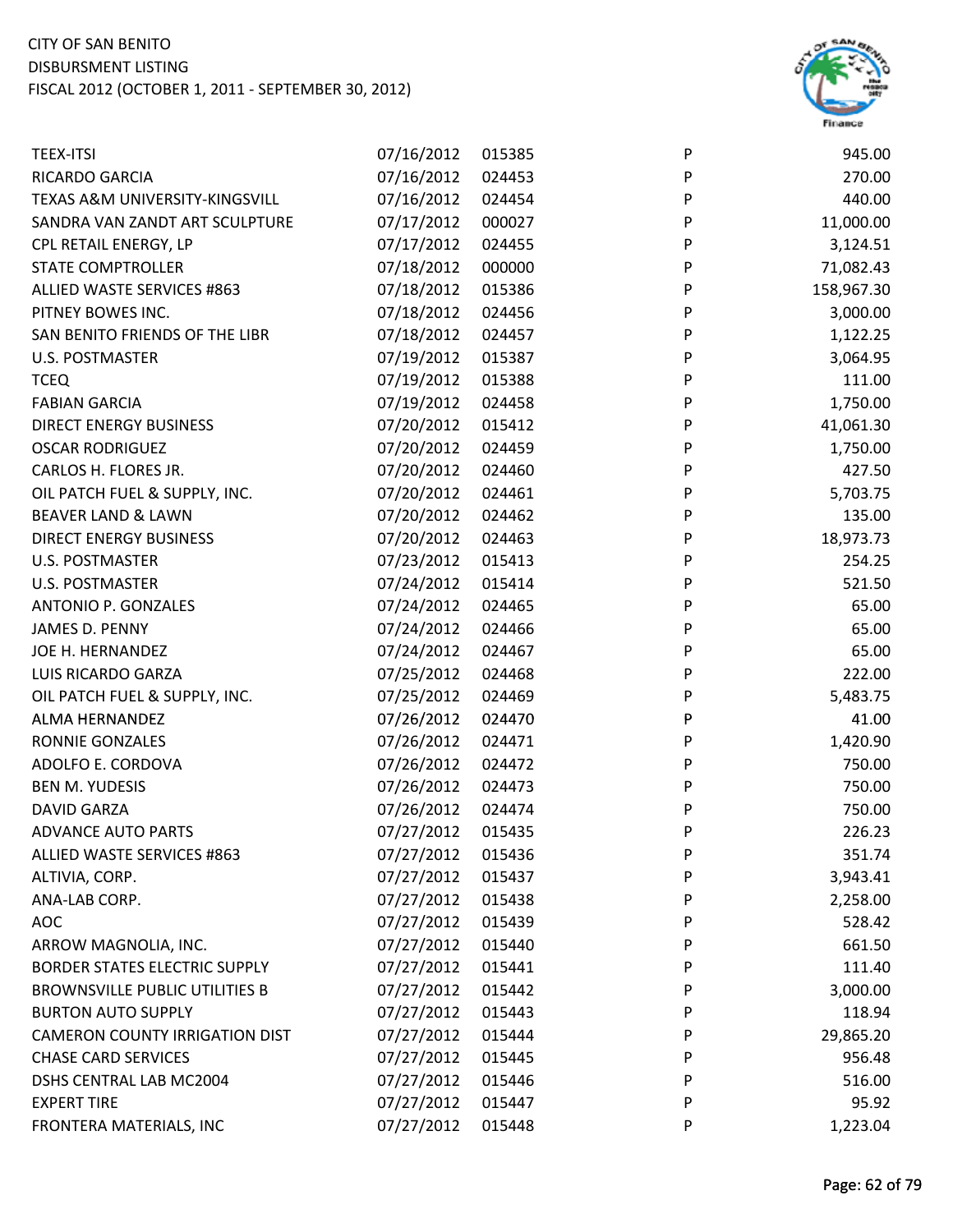

| G & K SERVICES                         | 07/27/2012 | 015449 | P         | 660.47    |
|----------------------------------------|------------|--------|-----------|-----------|
| <b>GCR TIRE CENTERS</b>                | 07/27/2012 | 015452 | P         | 748.00    |
| <b>GENERAL CHEMICAL</b>                | 07/27/2012 | 015453 | P         | 16,532.83 |
| <b>GENEVA GROUP</b>                    | 07/27/2012 | 015454 | P         | 60.00     |
| GIDDY-UP DELIVERY SERVICE INC.         | 07/27/2012 | 015455 | P         | 325.16    |
| <b>GOODE ELECTRIC COMPANY</b>          | 07/27/2012 | 015458 | P         | 412.50    |
| <b>GRAJALES TIRE SHOP</b>              | 07/27/2012 | 015459 | P         | 21.00     |
| <b>HACH COMPANY</b>                    | 07/27/2012 | 015460 | P         | 555.68    |
| HD SUPPLY WATERWORKS, LTD.             | 07/27/2012 | 015461 | P         | 519.90    |
| HURRICANE FENCE COMPANY                | 07/27/2012 | 015462 | $\sf P$   | 107.50    |
| J.G. HYDRAULICS                        | 07/27/2012 | 015463 | P         | 2,683.00  |
| JOHNNY'S TRUE VALUE                    | 07/27/2012 | 015464 | P         | 158.08    |
| <b>GATEWAY</b>                         | 07/27/2012 | 015465 | P         | 38.64     |
| MCCOY'S BUILDING SUPPLY                | 07/27/2012 | 015466 | P         | 320.39    |
| MOMAR, INC.                            | 07/27/2012 | 015467 | P         | 366.88    |
| O'REILLY AUTOMOTIVE, INC.              | 07/27/2012 | 015468 | ${\sf P}$ | 19.99     |
| <b>QUILL CORPORATION</b>               | 07/27/2012 | 015469 | P         | 49.14     |
| R. DE LA FUENTE SERVICE STATIO         | 07/27/2012 | 015470 | P         | 29.00     |
| ROERIG OLIVEIRA & FISHER L.L.P         | 07/27/2012 | 015471 | P         | 647.50    |
| INDUSTRIAL DISTRIBUTION GROUP          | 07/27/2012 | 015472 | P         | 1,295.57  |
| SIEMENS WATER TECHNOLOGIES LLC         | 07/27/2012 | 015473 | P         | 17,768.47 |
| <b>TCEQ</b>                            | 07/27/2012 | 015474 | ${\sf P}$ | 111.00    |
| TERRA RENEWAL WEST, LLC                | 07/27/2012 | 015475 | P         | 7,350.00  |
| TOPS THE OUTDOOR POWER STORE           | 07/27/2012 | 015476 | P         | 125.76    |
| <b>USA BLUE BOOK</b>                   | 07/27/2012 | 015477 | P         | 296.75    |
| <b>VALLEY INSTRUMENT</b>               | 07/27/2012 | 015478 | P         | 7,038.75  |
| <b>VALLEY SOLVENTS &amp; CHEMICALS</b> | 07/27/2012 | 015479 | P         | 382.00    |
| DAVID GARZA JR                         | 07/27/2012 | 024475 | P         | 10.00     |
| JOHN RODRIGUEZ JR.                     | 07/27/2012 | 024476 | P         | 10.00     |
| A & W OFFICE SUPPLY, INC.              | 07/27/2012 | 024477 | P         | 46.14     |
| <b>ADVANCE AUTO PARTS</b>              | 07/27/2012 | 024478 | P         | 1,241.27  |
| AL WASIELEWSKI                         | 07/27/2012 | 024480 | P         | 162.12    |
| ALAMO IRON WORKS, INC.                 | 07/27/2012 | 024481 | P         | 440.37    |
| ALL VALLEY FAMILY MEDICAL, PLL         | 07/27/2012 | 024482 | P         | 4,740.00  |
| <b>AMERICAN EXPRESS</b>                | 07/27/2012 | 024483 | P         | 3,349.73  |
| AMIGO BOLT & SUPPLY                    | 07/27/2012 | 024485 | P         | 16.60     |
| <b>AOC</b>                             | 07/27/2012 | 024486 | P         | 18.42     |
| <b>AUTO ZONE</b>                       | 07/27/2012 | 024487 | P         | 385.19    |
| <b>BAKER &amp; TAYLOR BOOKS</b>        | 07/27/2012 | 024488 | P         | 403.11    |
| <b>BEAVER LAND &amp; LAWN</b>          | 07/27/2012 | 024490 | P         | 540.00    |
| BETTS OIL & BUTANE INC.                | 07/27/2012 | 024491 | P         | 485.75    |
| <b>BORDER STATES ELECTRIC SUPPLY</b>   | 07/27/2012 | 024492 | P         | 285.42    |
| BRAZOS TECHNOLOGY CORP.                | 07/27/2012 | 024493 | P         | 64.00     |
| <b>BREATH TEST SERVICES</b>            | 07/27/2012 | 024494 | P         | 2,000.00  |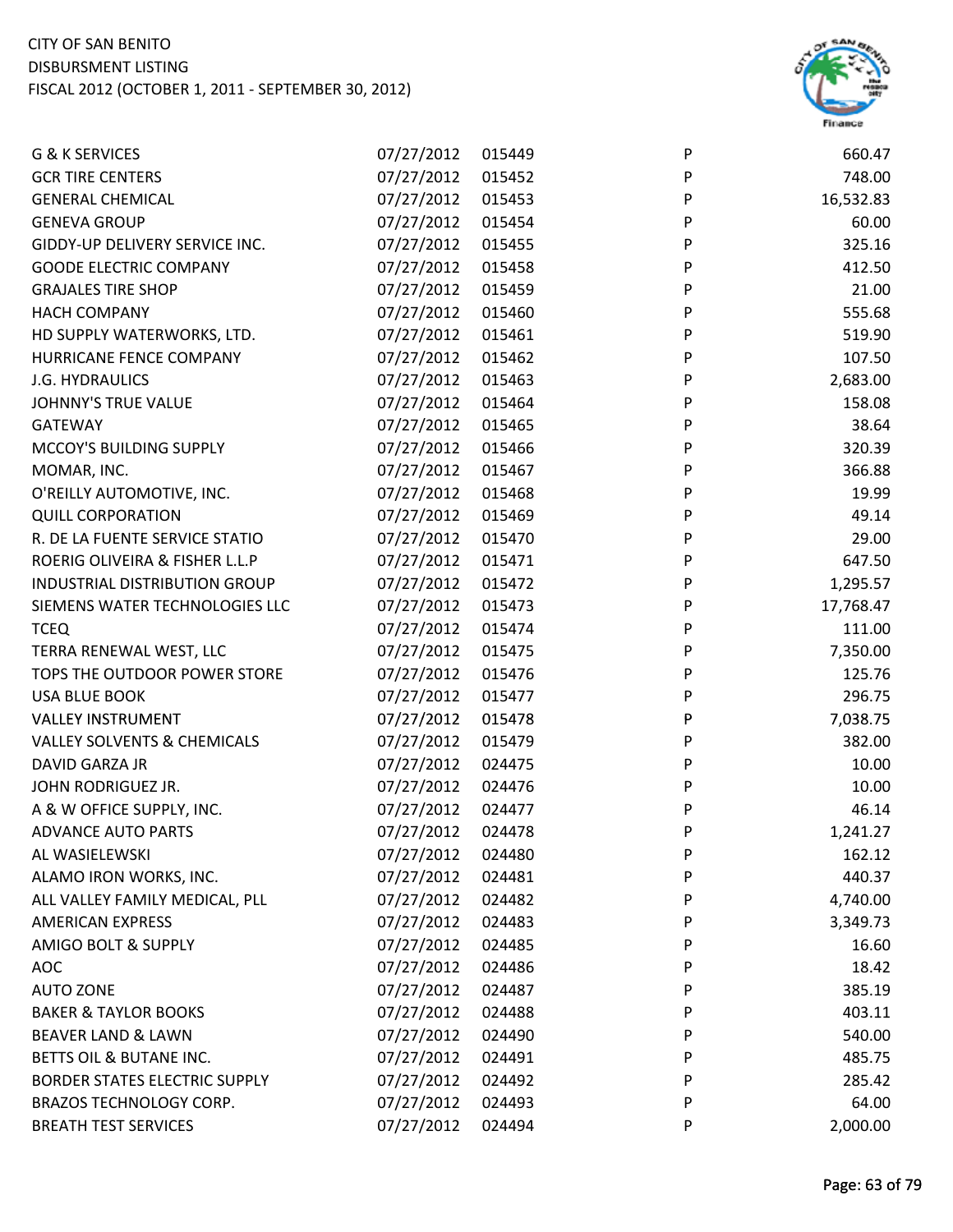

| <b>BURTON AUTO SUPPLY</b>             | 07/27/2012 | 024495 | P         | 53.84     |
|---------------------------------------|------------|--------|-----------|-----------|
| <b>CASCO INDUSTRIES INC.</b>          | 07/27/2012 | 024496 | P         | 3,360.00  |
| CDW GOVERNMENT, INC.                  | 07/27/2012 | 024497 | P         | 1,279.78  |
| <b>CHASE CARD SERVICES</b>            | 07/27/2012 | 024498 | P         | 810.49    |
| <b>CHUY'S CUSTOM SPORTS</b>           | 07/27/2012 | 024499 | P         | 60.00     |
| <b>CITY OF BROWNSVILLE</b>            | 07/27/2012 | 024500 | P         | 612.00    |
| <b>CLEAN MACHINE</b>                  | 07/27/2012 | 024501 | P         | 24.00     |
| <b>CRYSTAL CLEAR WATER</b>            | 07/27/2012 | 024502 | P         | 164.35    |
| <b>CULLIGAN WATER</b>                 | 07/27/2012 | 024503 | P         | 64.55     |
| CYNTHIA ANN SALAZAR                   | 07/27/2012 | 024504 | P         | 90.00     |
| DAS MANUFACTURING, INC.               | 07/27/2012 | 024505 | P         | 2,898.48  |
| DEALERS ELECTRICAL SUPPLY             | 07/27/2012 | 024506 | ${\sf P}$ | 489.28    |
| DENTON, NAVARRO, ROCHA & BERNA        | 07/27/2012 | 024507 | P         | 12,859.40 |
| <b>DIGITAL OFFICE SYSTEMS</b>         | 07/27/2012 | 024508 | P         | 1,366.40  |
| DIVERSIFIED HIGHWAY PRODUCTS          | 07/27/2012 | 024509 | P         | 873.00    |
| DR. SMOOTHIE BRANDS                   | 07/27/2012 | 024510 | P         | 260.84    |
| <b>EWING IRRIGATION PRODUCTS, INC</b> | 07/27/2012 | 024511 | P         | 552.45    |
| EXERPLAY, INC.                        | 07/27/2012 | 024512 | P         | 3,907.60  |
| <b>EXPERT TIRE</b>                    | 07/27/2012 | 024513 | P         | 145.04    |
| FEDERAL EXPRESS CORPORATION           | 07/27/2012 | 024514 | P         | 157.24    |
| G & K SERVICES                        | 07/27/2012 | 024516 | P         | 596.13    |
| <b>GCR TIRE CENTERS</b>               | 07/27/2012 | 024518 | P         | 695.30    |
| <b>GENEVA GROUP</b>                   | 07/27/2012 | 024519 | P         | 20.00     |
| GIDDY-UP DELIVERY SERVICE INC.        | 07/27/2012 | 024520 | P         | 15.30     |
| GULF COAST PAPER CO. INC.             | 07/27/2012 | 024521 | P         | 1,497.59  |
| HART INTERCIVIC, INC.                 | 07/27/2012 | 024522 | P         | 157.29    |
| <b>HECTOR'S TINT &amp; ALARMS</b>     | 07/27/2012 | 024523 | P         | 100.00    |
| HURRICANE FENCE COMPANY               | 07/27/2012 | 024524 | P         | 83.58     |
| INGRAM LIBRARY SERVICES, INC.         | 07/27/2012 | 024525 | P         | 40.58     |
| J & B INDUSTRIES INC.                 | 07/27/2012 | 024526 | P         | 96.25     |
| <b>JOHNNY'S TRUE VALUE</b>            | 07/27/2012 | 024527 | P         | 233.23    |
| <b>GATEWAY</b>                        | 07/27/2012 | 024528 | P         | 208.09    |
| <b>JUNIOR LIBRARY GUILD</b>           | 07/27/2012 | 024529 | P         | 184.68    |
| L. T. BOSWELL                         | 07/27/2012 | 024530 | P         | 1,820.07  |
| LONG CHILTON LLP                      | 07/27/2012 | 024531 | P         | 850.00    |
| MCCOY'S BUILDING SUPPLY               | 07/27/2012 | 024532 | P         | 417.08    |
| MILLER UNIFORMS & EMBLEMS, INC        | 07/27/2012 | 024533 | P         | 260.30    |
| <b>MJ SCREEN PRINT</b>                | 07/27/2012 | 024534 | P         | 2,302.25  |
| MUNICIPAL SERVICES BUREAU             | 07/27/2012 | 024535 | P         | 806.06    |
| MUNICIPAL SERVICES BUREAU             | 07/27/2012 | 024536 | P         | 15.00     |
| NORTHERN TOOL & EQUIP #7003-70        | 07/27/2012 | 024537 | P         | 139.44    |
| <b>NUECES POWER EQUIPMENT</b>         | 07/27/2012 | 024538 | P         | 84.74     |
| O'REILLY AUTOMOTIVE, INC.             | 07/27/2012 | 024539 | P         | 21.98     |
| ONE STOP PEST CONTROL                 | 07/27/2012 | 024540 | P         | 45.00     |
|                                       |            |        |           |           |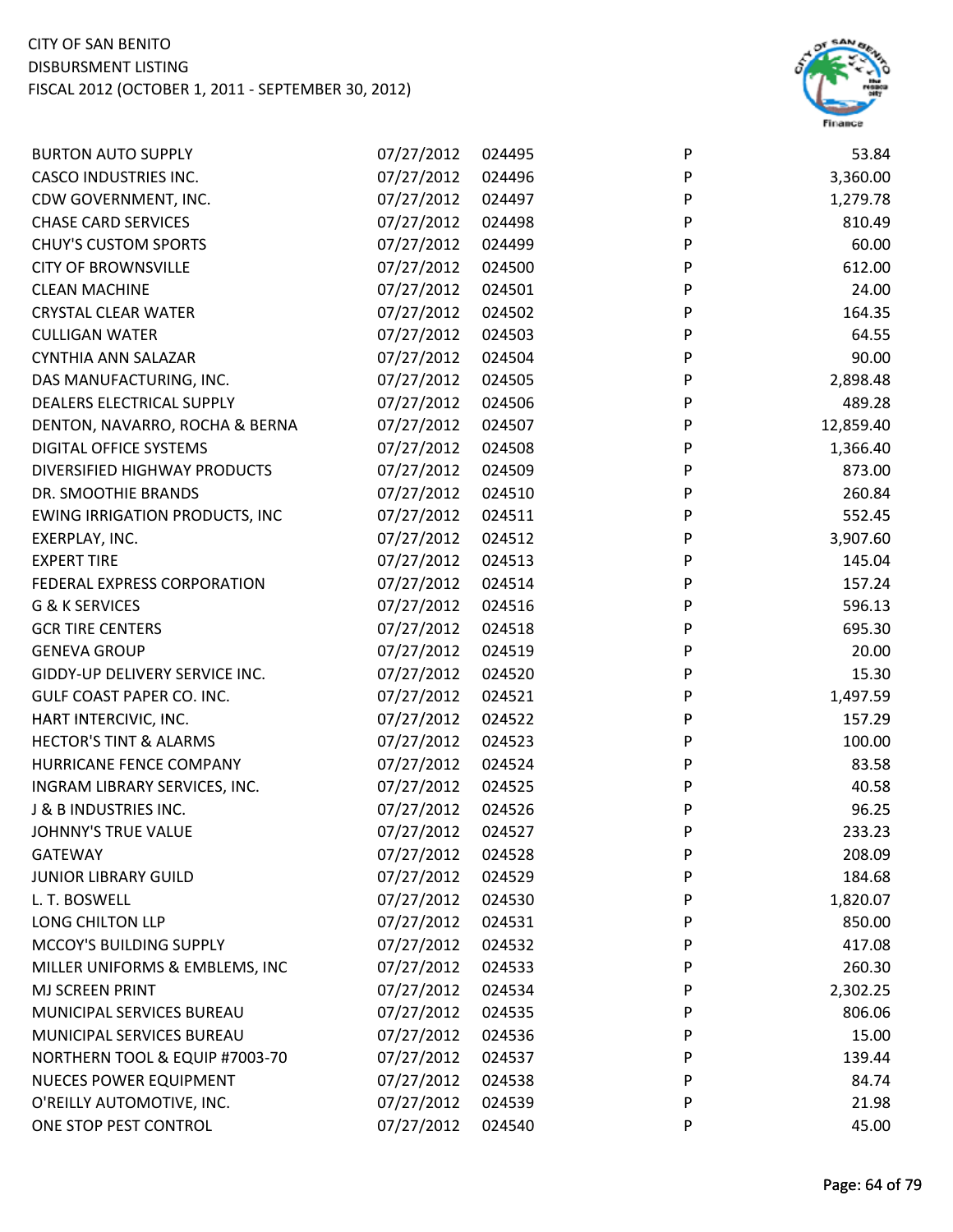

| P. VASQUEZ MUFFLERS & RADIATOR          | 07/27/2012        | 024541 | P | 50.00     |
|-----------------------------------------|-------------------|--------|---|-----------|
| PITTSBURGH PAINTS                       | 07/27/2012        | 024542 | P | 233.30    |
| PROFESSIONAL SERVICE INDUSTRIE          | 07/27/2012        | 024543 | P | 626.00    |
| <b>QUILL CORPORATION</b>                | 07/27/2012        | 024544 | P | 56.97     |
| <b>RICARDO GARCIA</b>                   | 07/27/2012        | 024545 | P | 270.00    |
| RIO GRANDE CONCRETE ACCESSORIE          | 07/27/2012        | 024546 | P | 185.26    |
| <b>ROBERT'S TROPHY PLACE &amp; MORE</b> | 07/27/2012        | 024547 | P | 1,080.00  |
| ROERIG OLIVEIRA & FISHER L.L.P          | 07/27/2012        | 024548 | P | 7,705.50  |
| <b>SAM'S CLUB DIRECT</b>                | 07/27/2012        | 024549 | P | 46.56     |
| <b>SAN BENITO NEWS</b>                  | 07/27/2012        | 024550 | P | 56.94     |
| SOUND ADVICE                            | 07/27/2012        | 024551 | P | 399.99    |
| SOUTH TEXAS INTERNATIONAL TRUC          | 07/27/2012 024552 |        | P | 967.07    |
| <b>TAAO RVG CHAPTER</b>                 | 07/27/2012        | 024553 | P | 250.00    |
| <b>TEJAS RENTAL &amp; SALES</b>         | 07/27/2012        | 024554 | P | 840.16    |
| <b>TERESA BAUTISTA</b>                  | 07/27/2012        | 024555 | P | 40.00     |
| <b>TEXAS GAS SERVICE</b>                | 07/27/2012 024556 |        | P | 38.40     |
| TEXAS STATE TECHNICAL COLLEGE           | 07/27/2012        | 024557 | P | 82.00     |
| TIRE CENTERS, LLC                       | 07/27/2012        | 024558 | P | 227.14    |
| TIRES & TUBES OF SAN BENITO             | 07/27/2012        | 024559 | P | 14.50     |
| <b>VALLEY BAPTIST MEDICAL CENTER</b>    | 07/27/2012        | 024560 | P | 210.00    |
| VALLEY WINDSHIELD REPAIR & AUT          | 07/27/2012        | 024561 | P | 185.00    |
| <b>JAIME HUERTA</b>                     | 07/30/2012        | 015480 | P | 30.00     |
| <b>JESUS SANCHEZ</b>                    | 07/30/2012        | 015481 | P | 30.00     |
| <b>MATTHEW CARRIZALES</b>               | 07/30/2012        | 015482 | P | 30.00     |
| <b>MELITON GONZALEZ</b>                 | 07/30/2012        | 015483 | P | 30.00     |
| TEXAS RURAL WATER ASSOC.                | 07/30/2012        | 015484 | P | 820.00    |
| <b>BB&amp;T GOVERNMENTAL FINANCE</b>    | 07/30/2012        | 024562 | P | 2,345.99  |
| <b>DIRECT ENERGY BUSINESS</b>           | 07/31/2012        | 015485 | P | 33.10     |
| <b>JESUS SANCHEZ</b>                    | 07/31/2012        | 015486 | P | 30.00     |
| <b>TEEX-ITSI</b>                        | 07/31/2012        | 015487 | P | 315.00    |
| AT&T                                    | 07/31/2012        | 015488 | P | 337.62    |
| <b>SPRINT</b>                           | 07/31/2012        | 015489 | P | 449.45    |
| GT DISTRIBUTORS, INC.                   | 07/31/2012        | 024563 | P | 36.30     |
| CPL RETAIL ENERGY, LP                   | 07/31/2012        | 024564 | P | 384.93    |
| <b>DIRECT ENERGY BUSINESS</b>           | 07/31/2012        | 024565 | P | 39,996.20 |
| CPL RETAIL ENERGY, LP                   | 07/31/2012        | 024566 | P | 403.83    |
| AT&T                                    | 07/31/2012        | 024567 | P | 1,437.65  |
| <b>CHASE CARD SERVICES</b>              | 07/31/2012        | 024568 | P | 778.45    |
| LINEBARGER GOGGAN BLAIR & SAMP          | 07/31/2012        | 024569 | P | 6,602.88  |
| MAGIC VALLEY ELECTRICT CO               | 07/31/2012        | 024570 | P | 213.30    |
| OIL PATCH FUEL & SUPPLY, INC.           | 07/31/2012        | 024571 | P | 752.67    |
| OMNI BASE SERVICES OF TEXAS             | 07/31/2012        | 024572 | P | 1,204.33  |
| SPRINT                                  | 07/31/2012        | 024573 | P | 1,183.35  |
| UNION PACIFIC RAILROAD COMPANY          | 07/31/2012        | 024574 | P | 2,000.00  |
|                                         |                   |        |   |           |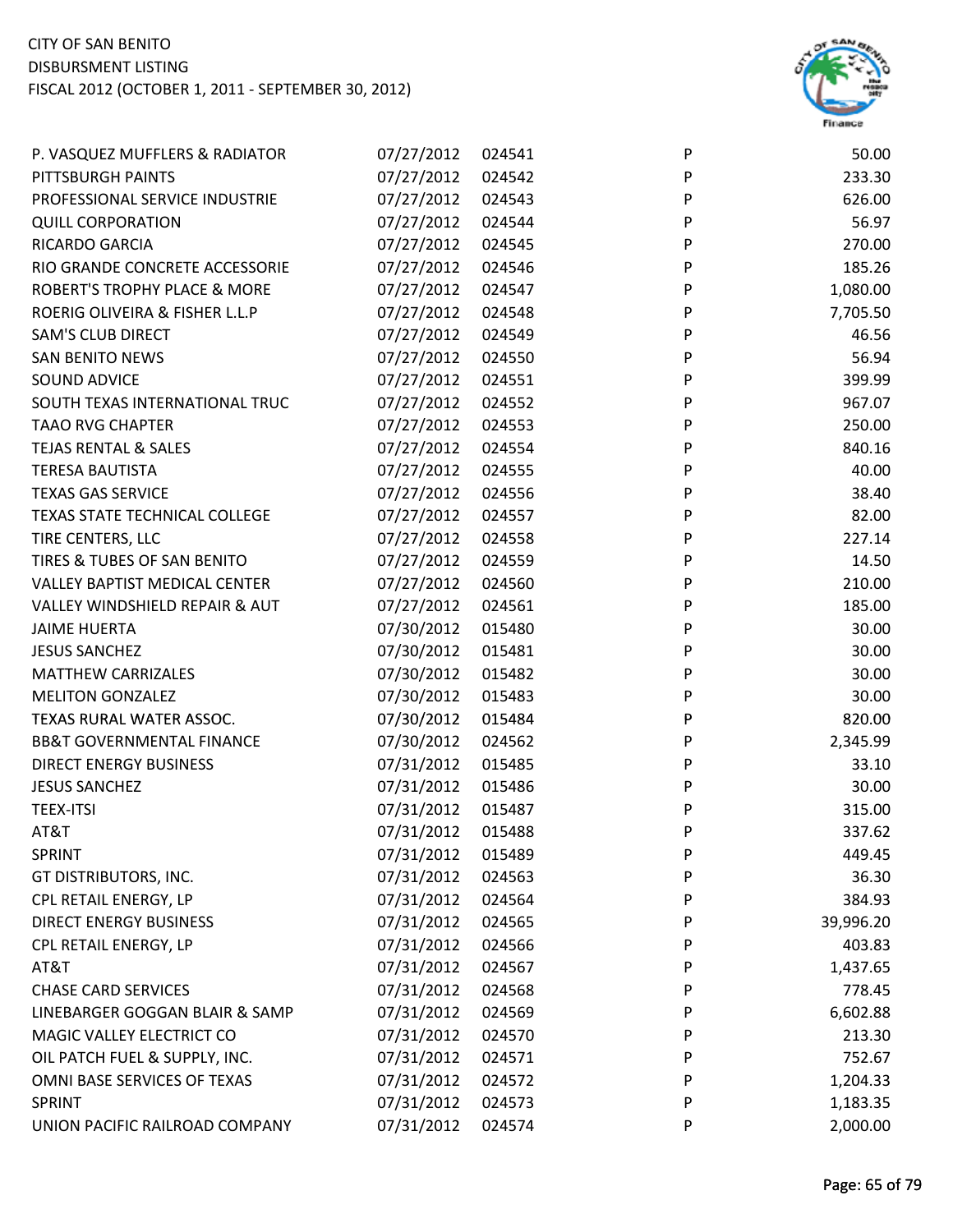

| <b>VALLEY IT SOLUTIONS</b>            | 07/31/2012 | 024575 | P | 7,000.00  |
|---------------------------------------|------------|--------|---|-----------|
| TEXAS COMMISSION ON ENVIRONMEN        | 08/01/2012 | 015490 | P | 250.00    |
| <b>MANUEL LARA</b>                    | 08/01/2012 | 024576 | P | 80.00     |
| <b>U.S. POSTMASTER</b>                | 08/02/2012 | 015491 | P | 559.22    |
| A & W OFFICE SUPPLY, INC.             | 08/03/2012 | 002223 | P | 2.43      |
| AT&T                                  | 08/03/2012 | 002224 | P | 69.02     |
| <b>CHASE CARD SERVICES</b>            | 08/03/2012 | 002225 | P | 293.51    |
| <b>CITY OF SAN BENITO</b>             | 08/03/2012 | 002226 | P | 5,805.69  |
| <b>CULLIGAN WATER</b>                 | 08/03/2012 | 002228 | P | 24.00     |
| FEDERAL EXPRESS CORPORATION           | 08/03/2012 | 002229 | P | 35.44     |
| LONG CHILTON LLP                      | 08/03/2012 | 002230 | P | 500.00    |
| <b>SAN BENITO NEWS</b>                | 08/03/2012 | 002231 | P | 122.64    |
| <b>SANDEE ALVAREZ</b>                 | 08/03/2012 | 002232 | P | 298.40    |
| THOMPSON PUBLISHING GROUP             | 08/03/2012 | 002233 | P | 413.99    |
| CDW GOVERNMENT, INC.                  | 08/03/2012 | 002234 | P | 52.75     |
| <b>CHASE CARD SERVICES</b>            | 08/03/2012 | 002235 | P | 127.57    |
| <b>SANDEE ALVAREZ</b>                 | 08/03/2012 | 002236 | P | 129.64    |
| <b>STAPLES</b>                        | 08/03/2012 | 002237 | P | 57.64     |
| AMIGOS DEL VALLE, INC.                | 08/03/2012 | 002238 | P | 1,445.40  |
| AREA AGENCY ON AGING                  | 08/03/2012 | 002239 | P | 337.86    |
| <b>GIRL SCOUTS OF GREATER SOUTH T</b> | 08/03/2012 | 002240 | P | 872.82    |
| SAN BENITO BOYS & GIRLS CLUB          | 08/03/2012 | 002241 | P | 2,720.93  |
| <b>START CENTER</b>                   | 08/03/2012 | 002242 | P | 1,680.50  |
| <b>CAMERON COUNTY IRRIGATION DIST</b> | 08/03/2012 | 015492 | P | 18,443.01 |
| <b>CHARLES L. STARLING</b>            | 08/03/2012 | 024577 | P | 625.00    |
| SAN BENITO CHAMBER OF COMMERCE        | 08/03/2012 | 024578 | P | 4,479.16  |
| ANTONIO P. GONZALES                   | 08/03/2012 | 024579 | P | 65.00     |
| JAMES D. PENNY                        | 08/03/2012 | 024580 | P | 65.00     |
| JOE H. HERNANDEZ                      | 08/03/2012 | 024581 | P | 65.00     |
| AL WASIELEWSKI                        | 08/03/2012 | 024582 | P | 1,500.00  |
| AL WASIELEWSKI                        | 08/03/2012 | 024583 | P | 560.40    |
| <b>HOLT-CAT</b>                       | 08/03/2012 | 024584 | P | 33,955.76 |
| CPL RETAIL ENERGY, LP                 | 08/07/2012 | 015493 | P | 119.37    |
| CPL RETAIL ENERGY, LP                 | 08/07/2012 | 015494 | P | 387.98    |
| CPL RETAIL ENERGY, LP                 | 08/07/2012 | 015495 | P | 158.55    |
| CPL RETAIL ENERGY, LP                 | 08/07/2012 | 015496 | P | 588.69    |
| CPL RETAIL ENERGY, LP                 | 08/07/2012 | 015497 | P | 745.99    |
| CPL RETAIL ENERGY, LP                 | 08/07/2012 | 024585 | P | 4,680.89  |
| CPL RETAIL ENERGY, LP                 | 08/07/2012 | 024587 | P | 73.47     |
| CPL RETAIL ENERGY, LP                 | 08/07/2012 | 024588 | P | 153.74    |
| CPL RETAIL ENERGY, LP                 | 08/07/2012 | 024589 | P | 350.63    |
| <b>AMERICAN EXPRESS</b>               | 08/08/2012 | 024590 | P | 14,236.40 |
| <b>ELISEO VILLARREAL</b>              | 08/08/2012 | 024591 | P | 51.74     |
| <b>DIRECT ENERGY BUSINESS</b>         | 08/09/2012 | 015498 | P | 23,242.86 |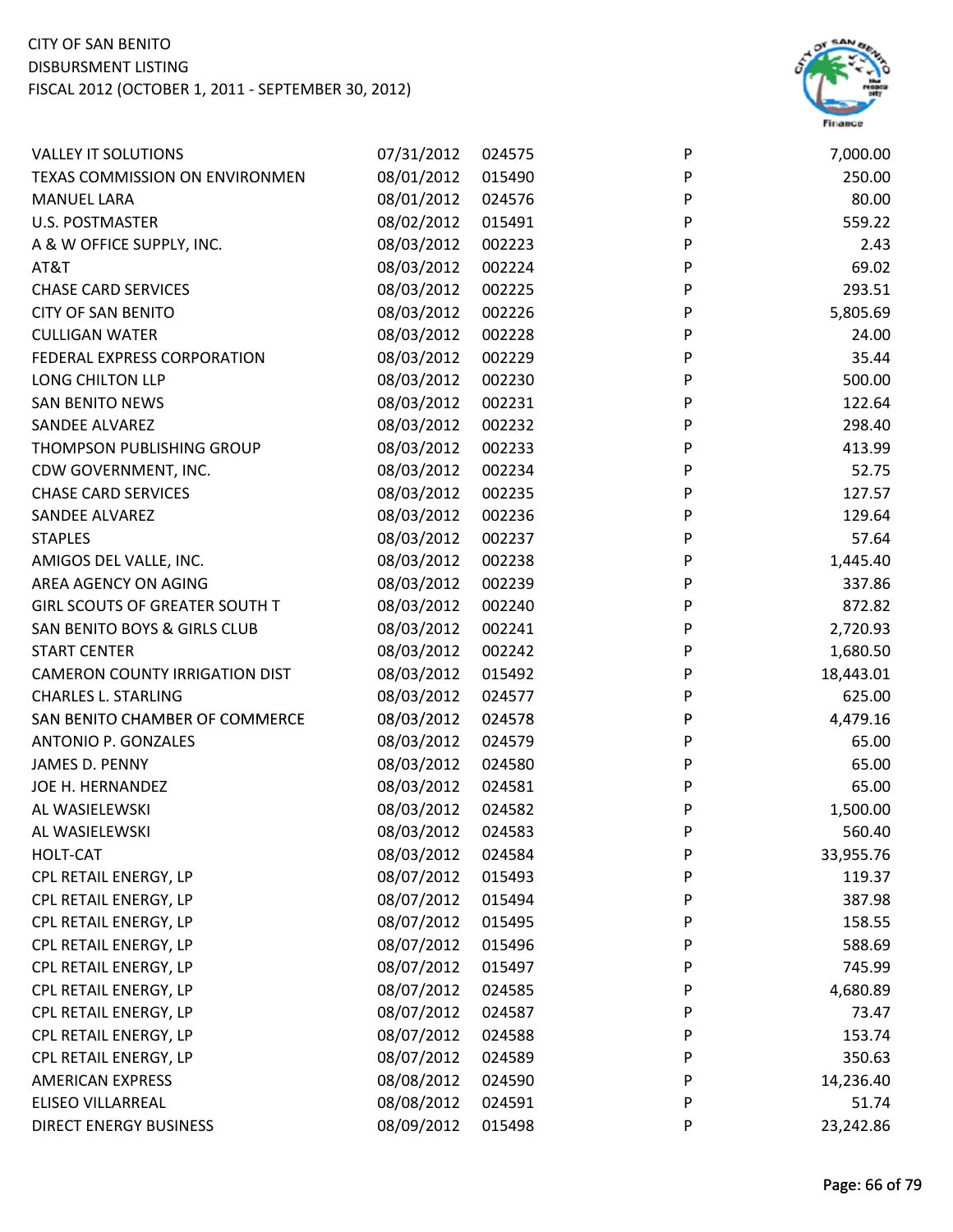

| OIL PATCH FUEL & SUPPLY, INC.<br>08/09/2012<br>P<br>024593<br>5,855.75<br>P<br>FEDERAL EXPRESS CORPORATION<br>08/10/2012<br>000028<br>32.65<br>08/10/2012<br>000090<br>P<br>436.00<br><b>AMERICAN EXPRESS</b><br>P<br>08/10/2012<br>78.50<br><b>GRAPHICS CENTER</b><br>000091<br>08/10/2012<br>000092<br>1,875.00<br>SAN BENITO MUSEUMS COALITION<br>P<br>08/10/2012<br>015515<br>P<br>168.00<br>A & B ENVIRONMENTAL SERVICES,<br>P<br>08/10/2012<br>269.63<br><b>ADVANCE AUTO PARTS</b><br>015516<br>AGUAWORKS PIPE & SUPPLY, LLC.<br>08/10/2012<br>P<br>6,129.46<br>015517<br>ALAMO IRON WORKS, INC.<br>08/10/2012<br>P<br>292.98<br>015518<br>ALLIED ELECTRONICS, INC.<br>08/10/2012<br>P<br>273.85<br>015519<br>08/10/2012<br>P<br>162,268.93<br>ALLIED WASTE SERVICES #863<br>015520<br>08/10/2012<br>015521<br>4,013.86<br>ALTIVIA, CORP.<br>P<br>AMCHEM INCORPORATED<br>08/10/2012<br>015522<br>P<br>3,069.62<br>08/10/2012<br>P<br>91.64<br><b>AMERICAN EXPRESS</b><br>015523<br>08/10/2012<br>ANA-LAB CORP.<br>015524<br>P<br>2,224.00<br>08/10/2012<br>P<br><b>AOC</b><br>015525<br>3,583.78<br>08/10/2012<br>396.50<br>ARROW MAGNOLIA, INC.<br>015526<br>P<br><b>AT&amp;T LONG DISTANCE</b><br>08/10/2012<br>P<br>40.09<br>015527<br><b>BAKER DISTRUBUTING</b><br>08/10/2012<br>P<br>95.32<br>015528<br>BELL FENCE & GALVANIZING CO.,<br>08/10/2012<br>015529<br>P<br>520.00<br>08/10/2012<br>P<br>150.00<br>BROWNSVILLE BOOT JACK III, INC<br>015530<br><b>BURTON AUTO SUPPLY</b><br>08/10/2012<br>25.92<br>015531<br>P<br>08/10/2012<br>P<br>298.66<br><b>CAMERON COUNTY IRRIGATION DIST</b><br>015532<br>08/10/2012<br><b>CAPEX CONSULTING GROUP</b><br>015533<br>1,038.33<br>P<br>08/10/2012<br>P<br>308.00<br>CENTRAL READY MIX CONCRETE COM<br>015534<br>08/10/2012<br>P<br>298.00<br><b>CHASE CARD SERVICES</b><br>015535<br>08/10/2012<br>EMMSA, CO.<br>015536<br>P<br>1,793.41<br>ESTRADA-HINOJOSA & COMPANY, IN<br>08/10/2012<br>P<br>015537<br>3,620.49<br>FERGUSON WATERWORKS-MUNICIPAL<br>08/10/2012<br>663.66<br>015538<br>P<br>08/10/2012<br>P<br>015539<br>1,122.00<br><b>GCR TIRE CENTERS</b><br>08/10/2012<br>GIDDY-UP DELIVERY SERVICE INC.<br>015540<br>P<br>358.50 |
|----------------------------------------------------------------------------------------------------------------------------------------------------------------------------------------------------------------------------------------------------------------------------------------------------------------------------------------------------------------------------------------------------------------------------------------------------------------------------------------------------------------------------------------------------------------------------------------------------------------------------------------------------------------------------------------------------------------------------------------------------------------------------------------------------------------------------------------------------------------------------------------------------------------------------------------------------------------------------------------------------------------------------------------------------------------------------------------------------------------------------------------------------------------------------------------------------------------------------------------------------------------------------------------------------------------------------------------------------------------------------------------------------------------------------------------------------------------------------------------------------------------------------------------------------------------------------------------------------------------------------------------------------------------------------------------------------------------------------------------------------------------------------------------------------------------------------------------------------------------------------------------------------------------------------------------------------------------------------------------------------------------------------------------------------------------------------------------------------------------------------------------------------------------------------------------------------|
|                                                                                                                                                                                                                                                                                                                                                                                                                                                                                                                                                                                                                                                                                                                                                                                                                                                                                                                                                                                                                                                                                                                                                                                                                                                                                                                                                                                                                                                                                                                                                                                                                                                                                                                                                                                                                                                                                                                                                                                                                                                                                                                                                                                                    |
|                                                                                                                                                                                                                                                                                                                                                                                                                                                                                                                                                                                                                                                                                                                                                                                                                                                                                                                                                                                                                                                                                                                                                                                                                                                                                                                                                                                                                                                                                                                                                                                                                                                                                                                                                                                                                                                                                                                                                                                                                                                                                                                                                                                                    |
|                                                                                                                                                                                                                                                                                                                                                                                                                                                                                                                                                                                                                                                                                                                                                                                                                                                                                                                                                                                                                                                                                                                                                                                                                                                                                                                                                                                                                                                                                                                                                                                                                                                                                                                                                                                                                                                                                                                                                                                                                                                                                                                                                                                                    |
|                                                                                                                                                                                                                                                                                                                                                                                                                                                                                                                                                                                                                                                                                                                                                                                                                                                                                                                                                                                                                                                                                                                                                                                                                                                                                                                                                                                                                                                                                                                                                                                                                                                                                                                                                                                                                                                                                                                                                                                                                                                                                                                                                                                                    |
|                                                                                                                                                                                                                                                                                                                                                                                                                                                                                                                                                                                                                                                                                                                                                                                                                                                                                                                                                                                                                                                                                                                                                                                                                                                                                                                                                                                                                                                                                                                                                                                                                                                                                                                                                                                                                                                                                                                                                                                                                                                                                                                                                                                                    |
|                                                                                                                                                                                                                                                                                                                                                                                                                                                                                                                                                                                                                                                                                                                                                                                                                                                                                                                                                                                                                                                                                                                                                                                                                                                                                                                                                                                                                                                                                                                                                                                                                                                                                                                                                                                                                                                                                                                                                                                                                                                                                                                                                                                                    |
|                                                                                                                                                                                                                                                                                                                                                                                                                                                                                                                                                                                                                                                                                                                                                                                                                                                                                                                                                                                                                                                                                                                                                                                                                                                                                                                                                                                                                                                                                                                                                                                                                                                                                                                                                                                                                                                                                                                                                                                                                                                                                                                                                                                                    |
|                                                                                                                                                                                                                                                                                                                                                                                                                                                                                                                                                                                                                                                                                                                                                                                                                                                                                                                                                                                                                                                                                                                                                                                                                                                                                                                                                                                                                                                                                                                                                                                                                                                                                                                                                                                                                                                                                                                                                                                                                                                                                                                                                                                                    |
|                                                                                                                                                                                                                                                                                                                                                                                                                                                                                                                                                                                                                                                                                                                                                                                                                                                                                                                                                                                                                                                                                                                                                                                                                                                                                                                                                                                                                                                                                                                                                                                                                                                                                                                                                                                                                                                                                                                                                                                                                                                                                                                                                                                                    |
|                                                                                                                                                                                                                                                                                                                                                                                                                                                                                                                                                                                                                                                                                                                                                                                                                                                                                                                                                                                                                                                                                                                                                                                                                                                                                                                                                                                                                                                                                                                                                                                                                                                                                                                                                                                                                                                                                                                                                                                                                                                                                                                                                                                                    |
|                                                                                                                                                                                                                                                                                                                                                                                                                                                                                                                                                                                                                                                                                                                                                                                                                                                                                                                                                                                                                                                                                                                                                                                                                                                                                                                                                                                                                                                                                                                                                                                                                                                                                                                                                                                                                                                                                                                                                                                                                                                                                                                                                                                                    |
|                                                                                                                                                                                                                                                                                                                                                                                                                                                                                                                                                                                                                                                                                                                                                                                                                                                                                                                                                                                                                                                                                                                                                                                                                                                                                                                                                                                                                                                                                                                                                                                                                                                                                                                                                                                                                                                                                                                                                                                                                                                                                                                                                                                                    |
|                                                                                                                                                                                                                                                                                                                                                                                                                                                                                                                                                                                                                                                                                                                                                                                                                                                                                                                                                                                                                                                                                                                                                                                                                                                                                                                                                                                                                                                                                                                                                                                                                                                                                                                                                                                                                                                                                                                                                                                                                                                                                                                                                                                                    |
|                                                                                                                                                                                                                                                                                                                                                                                                                                                                                                                                                                                                                                                                                                                                                                                                                                                                                                                                                                                                                                                                                                                                                                                                                                                                                                                                                                                                                                                                                                                                                                                                                                                                                                                                                                                                                                                                                                                                                                                                                                                                                                                                                                                                    |
|                                                                                                                                                                                                                                                                                                                                                                                                                                                                                                                                                                                                                                                                                                                                                                                                                                                                                                                                                                                                                                                                                                                                                                                                                                                                                                                                                                                                                                                                                                                                                                                                                                                                                                                                                                                                                                                                                                                                                                                                                                                                                                                                                                                                    |
|                                                                                                                                                                                                                                                                                                                                                                                                                                                                                                                                                                                                                                                                                                                                                                                                                                                                                                                                                                                                                                                                                                                                                                                                                                                                                                                                                                                                                                                                                                                                                                                                                                                                                                                                                                                                                                                                                                                                                                                                                                                                                                                                                                                                    |
|                                                                                                                                                                                                                                                                                                                                                                                                                                                                                                                                                                                                                                                                                                                                                                                                                                                                                                                                                                                                                                                                                                                                                                                                                                                                                                                                                                                                                                                                                                                                                                                                                                                                                                                                                                                                                                                                                                                                                                                                                                                                                                                                                                                                    |
|                                                                                                                                                                                                                                                                                                                                                                                                                                                                                                                                                                                                                                                                                                                                                                                                                                                                                                                                                                                                                                                                                                                                                                                                                                                                                                                                                                                                                                                                                                                                                                                                                                                                                                                                                                                                                                                                                                                                                                                                                                                                                                                                                                                                    |
|                                                                                                                                                                                                                                                                                                                                                                                                                                                                                                                                                                                                                                                                                                                                                                                                                                                                                                                                                                                                                                                                                                                                                                                                                                                                                                                                                                                                                                                                                                                                                                                                                                                                                                                                                                                                                                                                                                                                                                                                                                                                                                                                                                                                    |
|                                                                                                                                                                                                                                                                                                                                                                                                                                                                                                                                                                                                                                                                                                                                                                                                                                                                                                                                                                                                                                                                                                                                                                                                                                                                                                                                                                                                                                                                                                                                                                                                                                                                                                                                                                                                                                                                                                                                                                                                                                                                                                                                                                                                    |
|                                                                                                                                                                                                                                                                                                                                                                                                                                                                                                                                                                                                                                                                                                                                                                                                                                                                                                                                                                                                                                                                                                                                                                                                                                                                                                                                                                                                                                                                                                                                                                                                                                                                                                                                                                                                                                                                                                                                                                                                                                                                                                                                                                                                    |
|                                                                                                                                                                                                                                                                                                                                                                                                                                                                                                                                                                                                                                                                                                                                                                                                                                                                                                                                                                                                                                                                                                                                                                                                                                                                                                                                                                                                                                                                                                                                                                                                                                                                                                                                                                                                                                                                                                                                                                                                                                                                                                                                                                                                    |
|                                                                                                                                                                                                                                                                                                                                                                                                                                                                                                                                                                                                                                                                                                                                                                                                                                                                                                                                                                                                                                                                                                                                                                                                                                                                                                                                                                                                                                                                                                                                                                                                                                                                                                                                                                                                                                                                                                                                                                                                                                                                                                                                                                                                    |
|                                                                                                                                                                                                                                                                                                                                                                                                                                                                                                                                                                                                                                                                                                                                                                                                                                                                                                                                                                                                                                                                                                                                                                                                                                                                                                                                                                                                                                                                                                                                                                                                                                                                                                                                                                                                                                                                                                                                                                                                                                                                                                                                                                                                    |
|                                                                                                                                                                                                                                                                                                                                                                                                                                                                                                                                                                                                                                                                                                                                                                                                                                                                                                                                                                                                                                                                                                                                                                                                                                                                                                                                                                                                                                                                                                                                                                                                                                                                                                                                                                                                                                                                                                                                                                                                                                                                                                                                                                                                    |
|                                                                                                                                                                                                                                                                                                                                                                                                                                                                                                                                                                                                                                                                                                                                                                                                                                                                                                                                                                                                                                                                                                                                                                                                                                                                                                                                                                                                                                                                                                                                                                                                                                                                                                                                                                                                                                                                                                                                                                                                                                                                                                                                                                                                    |
|                                                                                                                                                                                                                                                                                                                                                                                                                                                                                                                                                                                                                                                                                                                                                                                                                                                                                                                                                                                                                                                                                                                                                                                                                                                                                                                                                                                                                                                                                                                                                                                                                                                                                                                                                                                                                                                                                                                                                                                                                                                                                                                                                                                                    |
|                                                                                                                                                                                                                                                                                                                                                                                                                                                                                                                                                                                                                                                                                                                                                                                                                                                                                                                                                                                                                                                                                                                                                                                                                                                                                                                                                                                                                                                                                                                                                                                                                                                                                                                                                                                                                                                                                                                                                                                                                                                                                                                                                                                                    |
|                                                                                                                                                                                                                                                                                                                                                                                                                                                                                                                                                                                                                                                                                                                                                                                                                                                                                                                                                                                                                                                                                                                                                                                                                                                                                                                                                                                                                                                                                                                                                                                                                                                                                                                                                                                                                                                                                                                                                                                                                                                                                                                                                                                                    |
|                                                                                                                                                                                                                                                                                                                                                                                                                                                                                                                                                                                                                                                                                                                                                                                                                                                                                                                                                                                                                                                                                                                                                                                                                                                                                                                                                                                                                                                                                                                                                                                                                                                                                                                                                                                                                                                                                                                                                                                                                                                                                                                                                                                                    |
|                                                                                                                                                                                                                                                                                                                                                                                                                                                                                                                                                                                                                                                                                                                                                                                                                                                                                                                                                                                                                                                                                                                                                                                                                                                                                                                                                                                                                                                                                                                                                                                                                                                                                                                                                                                                                                                                                                                                                                                                                                                                                                                                                                                                    |
| <b>GOODE ELECTRIC COMPANY</b><br>08/10/2012<br>1,437.00<br>015543<br>P                                                                                                                                                                                                                                                                                                                                                                                                                                                                                                                                                                                                                                                                                                                                                                                                                                                                                                                                                                                                                                                                                                                                                                                                                                                                                                                                                                                                                                                                                                                                                                                                                                                                                                                                                                                                                                                                                                                                                                                                                                                                                                                             |
| 08/10/2012<br><b>GRAJALES TIRE SHOP</b><br>015544<br>P<br>139.00                                                                                                                                                                                                                                                                                                                                                                                                                                                                                                                                                                                                                                                                                                                                                                                                                                                                                                                                                                                                                                                                                                                                                                                                                                                                                                                                                                                                                                                                                                                                                                                                                                                                                                                                                                                                                                                                                                                                                                                                                                                                                                                                   |
| 08/10/2012<br>298.20<br><b>HACH COMPANY</b><br>015545<br>P                                                                                                                                                                                                                                                                                                                                                                                                                                                                                                                                                                                                                                                                                                                                                                                                                                                                                                                                                                                                                                                                                                                                                                                                                                                                                                                                                                                                                                                                                                                                                                                                                                                                                                                                                                                                                                                                                                                                                                                                                                                                                                                                         |
| 08/10/2012<br>HD SUPPLY WATERWORKS, LTD.<br>015546<br>P<br>7,079.05                                                                                                                                                                                                                                                                                                                                                                                                                                                                                                                                                                                                                                                                                                                                                                                                                                                                                                                                                                                                                                                                                                                                                                                                                                                                                                                                                                                                                                                                                                                                                                                                                                                                                                                                                                                                                                                                                                                                                                                                                                                                                                                                |
| 08/10/2012<br>57.36<br>JOHNNY'S TRUE VALUE<br>015547<br>P                                                                                                                                                                                                                                                                                                                                                                                                                                                                                                                                                                                                                                                                                                                                                                                                                                                                                                                                                                                                                                                                                                                                                                                                                                                                                                                                                                                                                                                                                                                                                                                                                                                                                                                                                                                                                                                                                                                                                                                                                                                                                                                                          |
| MCCOY'S BUILDING SUPPLY<br>08/10/2012<br>305.06<br>015548<br>P                                                                                                                                                                                                                                                                                                                                                                                                                                                                                                                                                                                                                                                                                                                                                                                                                                                                                                                                                                                                                                                                                                                                                                                                                                                                                                                                                                                                                                                                                                                                                                                                                                                                                                                                                                                                                                                                                                                                                                                                                                                                                                                                     |
| 08/10/2012<br>MOMAR, INC.<br>015549<br>144.50<br>P                                                                                                                                                                                                                                                                                                                                                                                                                                                                                                                                                                                                                                                                                                                                                                                                                                                                                                                                                                                                                                                                                                                                                                                                                                                                                                                                                                                                                                                                                                                                                                                                                                                                                                                                                                                                                                                                                                                                                                                                                                                                                                                                                 |
|                                                                                                                                                                                                                                                                                                                                                                                                                                                                                                                                                                                                                                                                                                                                                                                                                                                                                                                                                                                                                                                                                                                                                                                                                                                                                                                                                                                                                                                                                                                                                                                                                                                                                                                                                                                                                                                                                                                                                                                                                                                                                                                                                                                                    |
| 08/10/2012<br>220.00<br>MUNICIPAL PUMP & CONTROL, INC.<br>015550<br>P                                                                                                                                                                                                                                                                                                                                                                                                                                                                                                                                                                                                                                                                                                                                                                                                                                                                                                                                                                                                                                                                                                                                                                                                                                                                                                                                                                                                                                                                                                                                                                                                                                                                                                                                                                                                                                                                                                                                                                                                                                                                                                                              |
| 08/10/2012<br>51.03<br>O'REILLY AUTOMOTIVE, INC.<br>P<br>015551                                                                                                                                                                                                                                                                                                                                                                                                                                                                                                                                                                                                                                                                                                                                                                                                                                                                                                                                                                                                                                                                                                                                                                                                                                                                                                                                                                                                                                                                                                                                                                                                                                                                                                                                                                                                                                                                                                                                                                                                                                                                                                                                    |
| 08/10/2012<br>ODESSA PUMPS & EQUIPMENT, INC.<br>015552<br>1,268.08<br>P                                                                                                                                                                                                                                                                                                                                                                                                                                                                                                                                                                                                                                                                                                                                                                                                                                                                                                                                                                                                                                                                                                                                                                                                                                                                                                                                                                                                                                                                                                                                                                                                                                                                                                                                                                                                                                                                                                                                                                                                                                                                                                                            |
| 08/10/2012<br>134.70<br>RIO GRANDE CONCRETE ACCESSORIE<br>015553<br>P                                                                                                                                                                                                                                                                                                                                                                                                                                                                                                                                                                                                                                                                                                                                                                                                                                                                                                                                                                                                                                                                                                                                                                                                                                                                                                                                                                                                                                                                                                                                                                                                                                                                                                                                                                                                                                                                                                                                                                                                                                                                                                                              |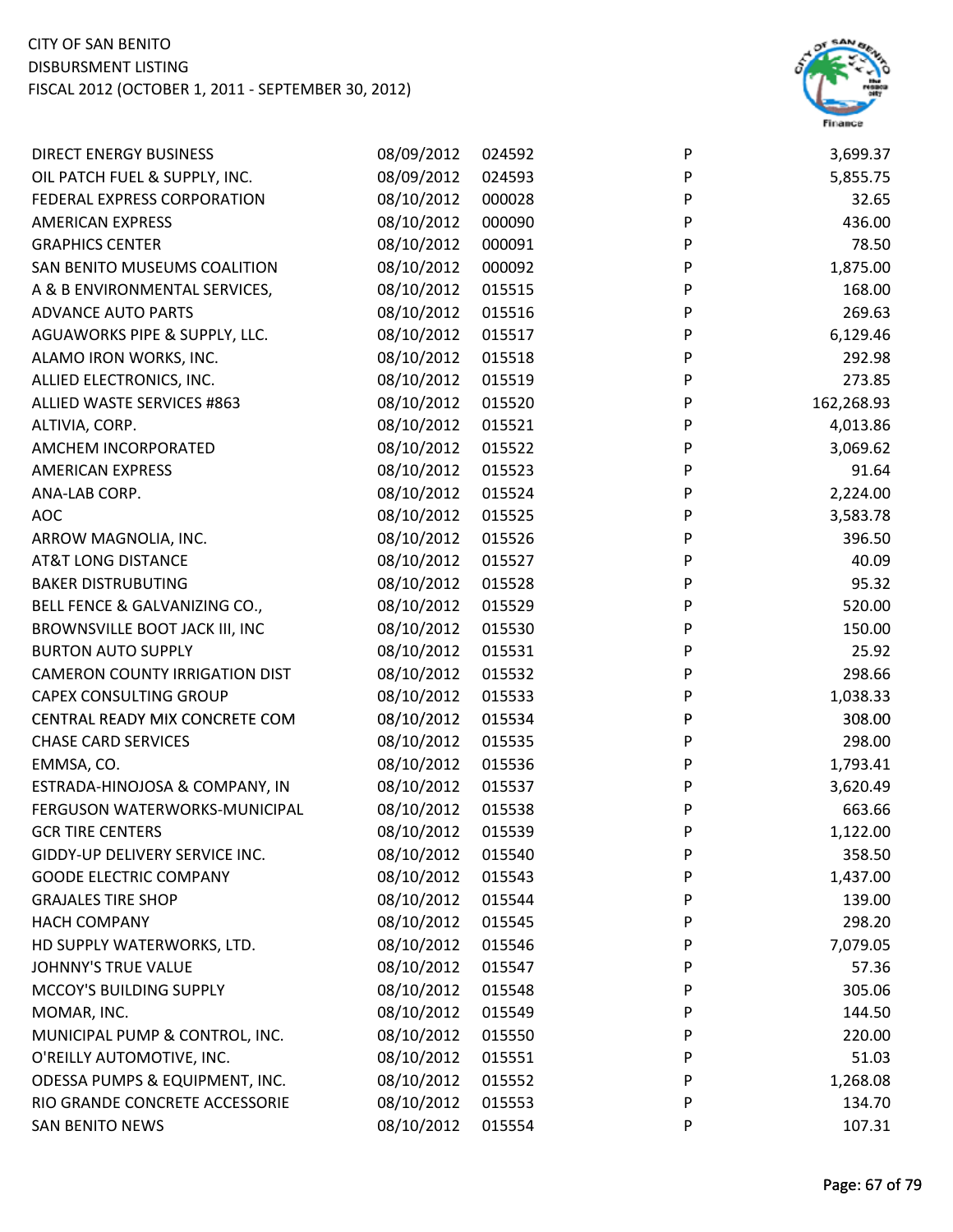

| SOUTH TEXAS FREIGHTLINER             | 08/10/2012 | 015555 | P | 140.18    |
|--------------------------------------|------------|--------|---|-----------|
| TERRA RENEWAL WEST, LLC              | 08/10/2012 | 015556 | P | 4,410.00  |
| THE BANK OF NEW YORK MELLON          | 08/10/2012 | 015557 | P | 500.00    |
| <b>VALLEY INSTRUMENT</b>             | 08/10/2012 | 015558 | P | 1,634.11  |
| WELLS FARGO BANK N.A.                | 08/10/2012 | 015559 | P | 400.00    |
| <b>HOLT-CAT</b>                      | 08/10/2012 | 015560 | P | 1,595.00  |
| ADOLFO E. CORDOVA                    | 08/10/2012 | 024594 | P | 750.00    |
| <b>BEN M. YUDESIS</b>                | 08/10/2012 | 024595 | P | 750.00    |
| <b>DAVID GARZA</b>                   | 08/10/2012 | 024596 | P | 750.00    |
| A-Z COMMUNICATIONS                   | 08/10/2012 | 024597 | P | 400.00    |
| <b>ADVANCE AUTO PARTS</b>            | 08/10/2012 | 024598 | P | 442.68    |
| AFFORDABLE PEST CONTROL              | 08/10/2012 | 024599 | P | 150.00    |
| ALAMO IRON WORKS, INC.               | 08/10/2012 | 024600 | P | 115.68    |
| ALERT-ALL CORP.                      | 08/10/2012 | 024601 | P | 3,300.00  |
| ALL VALLEY KEY & LOCK                | 08/10/2012 | 024602 | P | 183.50    |
| <b>AMERICAN EXPRESS</b>              | 08/10/2012 | 024603 | P | 39.60     |
| AMERICAN SURVEILLANCE CO., INC       | 08/10/2012 | 024604 | P | 474.60    |
| <b>AT&amp;T LONG DISTANCE</b>        | 08/10/2012 | 024605 | P | 481.82    |
| <b>BORDER STATES ELECTRIC SUPPLY</b> | 08/10/2012 | 024606 | P | 1,271.31  |
| <b>BRAZOS TECHNOLOGY CORP.</b>       | 08/10/2012 | 024607 | P | 85.00     |
| <b>BURTON AUTO SUPPLY</b>            | 08/10/2012 | 024608 | P | 35.04     |
| <b>CENTER POINT LARGE PRINT</b>      | 08/10/2012 | 024609 | P | 248.04    |
| CENTRAL PLUMBING & ELECTRIC SU       | 08/10/2012 | 024610 | P | 269.67    |
| CENTRAL READY MIX CONCRETE COM       | 08/10/2012 | 024611 | P | 77.00     |
| <b>CHASE CARD SERVICES</b>           | 08/10/2012 | 024612 | P | 666.41    |
| <b>CHUY'S CUSTOM SPORTS</b>          | 08/10/2012 | 024613 | P | 80.00     |
| <b>CLEAN MACHINE</b>                 | 08/10/2012 | 024614 | P | 115.50    |
| <b>CODE BLUE</b>                     | 08/10/2012 | 024615 | P | 1,118.00  |
| CPS HUMAN RESOURCE SERVICES          | 08/10/2012 | 024616 | P | 1,435.45  |
| <b>CYNTHIA ANN SALAZAR</b>           | 08/10/2012 | 024617 | P | 90.00     |
| DEMCO, INC.                          | 08/10/2012 | 024618 | P | 112.03    |
| DENTON, NAVARRO, ROCHA & BERNA       | 08/10/2012 | 024619 | P | 14,110.45 |
| DICK OFFICE SUPPLY, INC.             | 08/10/2012 | 024620 | P | 12.99     |
| DORA M. SALINAS                      | 08/10/2012 | 024621 | P | 250.00    |
| ESTRADA-HINOJOSA & COMPANY, IN       | 08/10/2012 | 024622 | P | 1,605.96  |
| <b>EXPERT TIRE</b>                   | 08/10/2012 | 024623 | P | 124.05    |
| FRANKLIN LEGAL PUBLISHING            | 08/10/2012 | 024624 | P | 3,900.00  |
| FRONTERA MATERIALS, INC              | 08/10/2012 | 024625 | P | 1,585.74  |
| GALL'S, AN ARAMARK COMPANY           | 08/10/2012 | 024626 | P | 260.91    |
| <b>GCR TIRE CENTERS</b>              | 08/10/2012 | 024627 | P | 620.68    |
| <b>GENEVA GROUP</b>                  | 08/10/2012 | 024628 | P | 120.00    |
| <b>GOMEZ LAWN SERVICE</b>            | 08/10/2012 | 024629 | P | 90.00     |
| <b>GRAJALES TIRE SHOP</b>            | 08/10/2012 | 024630 | P | 7.00      |
| H & H GOLF CARTS                     | 08/10/2012 | 024631 | P | 18.00     |
|                                      |            |        |   |           |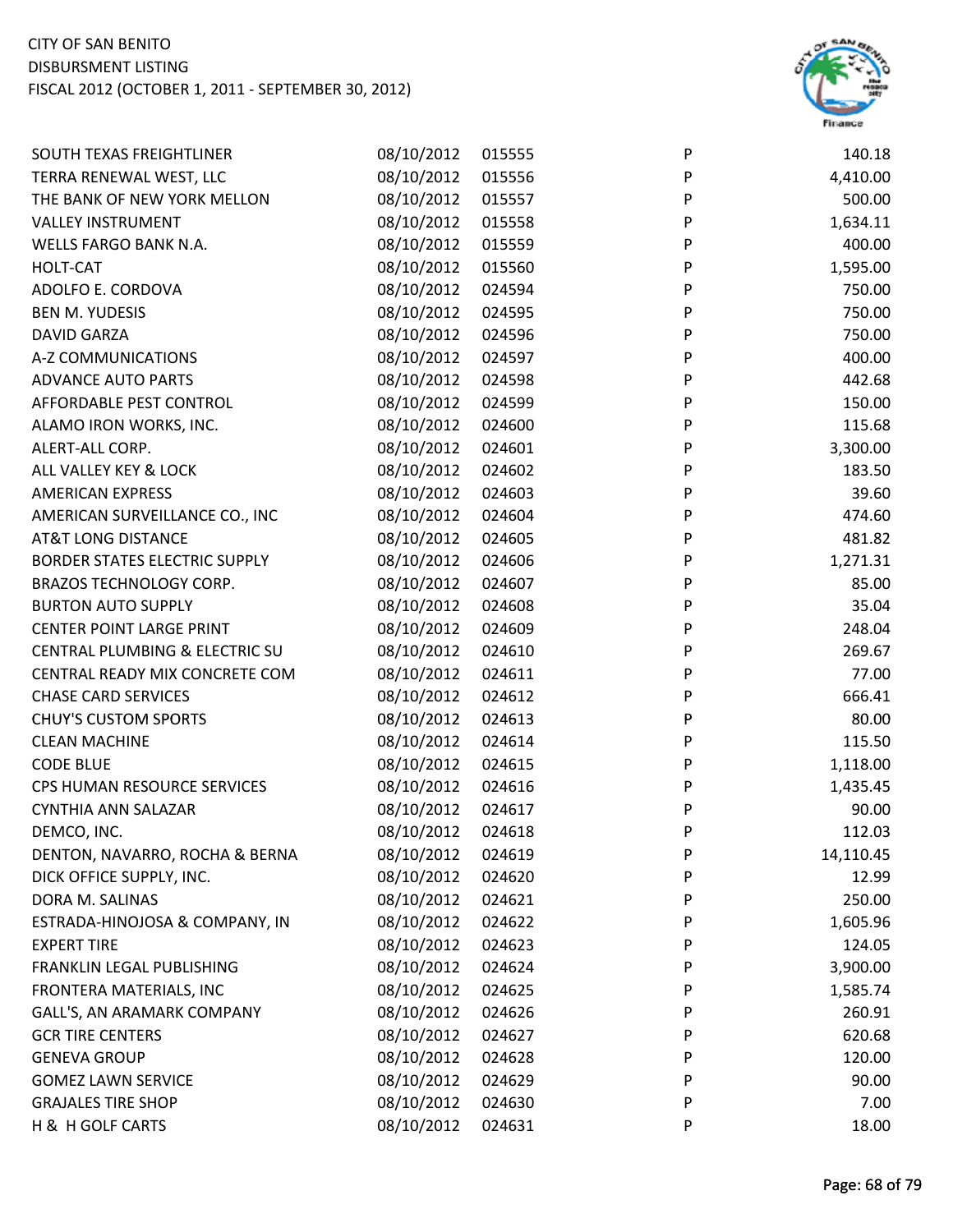

| HOLT-CAT                             | 08/10/2012 | 024632 | P       | 470.82    |
|--------------------------------------|------------|--------|---------|-----------|
| J & B INDUSTRIES INC.                | 08/10/2012 | 024633 | P       | 335.00    |
| L. T. BOSWELL                        | 08/10/2012 | 024634 | P       | 1,000.65  |
| LOWER RIO GRANDE VALLEY              | 08/10/2012 | 024635 | P       | 5,278.00  |
| <b>LUBE MASTERS</b>                  | 08/10/2012 | 024636 | P       | 74.77     |
| <b>MARES TIRES</b>                   | 08/10/2012 | 024637 | P       | 25.00     |
| MCCOY'S BUILDING SUPPLY              | 08/10/2012 | 024638 | P       | 64.89     |
| MILLER UNIFORMS & EMBLEMS, INC       | 08/10/2012 | 024639 | P       | 418.75    |
| MOBILE RELAYS PARTNERS LTD.          | 08/10/2012 | 024640 | P       | 37.00     |
| MOMAR, INC.                          | 08/10/2012 | 024641 | $\sf P$ | 144.90    |
| <b>NEUHAUS &amp; COMPANY</b>         | 08/10/2012 | 024642 | P       | 1,682.68  |
| <b>NUECES POWER EQUIPMENT</b>        | 08/10/2012 | 024643 | P       | 43.34     |
| O'REILLY AUTOMOTIVE, INC.            | 08/10/2012 | 024644 | P       | 48.96     |
| OFFICE DEPOT ACC 6113                | 08/10/2012 | 024645 | P       | 127.30    |
| OIL PATCH FUEL & SUPPLY, INC.        | 08/10/2012 | 024646 | $\sf P$ | 6,470.75  |
| <b>OMAR BARBOSA</b>                  | 08/10/2012 | 024647 | $\sf P$ | 300.00    |
| ORBIT BROADBAND LLC                  | 08/10/2012 | 024648 | P       | 110.00    |
| PEREZ AUTO REPAIR                    | 08/10/2012 | 024649 | P       | 180.00    |
| PITTSBURGH PAINTS                    | 08/10/2012 | 024650 | P       | 606.87    |
| PROFESSIONAL PRINTING, INC.          | 08/10/2012 | 024651 | P       | 277.00    |
| <b>QUILL CORPORATION</b>             | 08/10/2012 | 024652 | P       | 8.97      |
| REEF INDUSTRIES, INC.                | 08/10/2012 | 024653 | P       | 312.50    |
| RGV REPROGRAPHICS, INC.              | 08/10/2012 | 024654 | P       | 143.17    |
| RICARDO GARCIA                       | 08/10/2012 | 024655 | P       | 360.00    |
| ROERIG OLIVEIRA & FISHER L.L.P       | 08/10/2012 | 024656 | P       | 350.00    |
| SALOME'S STEAKHOUSE MEAT MARKE       | 08/10/2012 | 024657 | P       | 228.89    |
| <b>SAN BENITO NEWS</b>               | 08/10/2012 | 024659 | P       | 229.95    |
| INDUSTRIAL DISTRIBUTION GROUP        | 08/10/2012 | 024660 | P       | 207.24    |
| SMITH-REAGAN INSURANCE AGENCY        | 08/10/2012 | 024661 | P       | 71.00     |
| SOUTH TEXAS FREIGHTLINER             | 08/10/2012 | 024662 | P       | 663.41    |
| SQUAD-FITTERS, INC.                  | 08/10/2012 | 024663 | P       | 34.40     |
| <b>STAPLES</b>                       | 08/10/2012 | 024664 | P       | 644.23    |
| TERRACON CONSULTANTS, INC.           | 08/10/2012 | 024665 | P       | 6,575.00  |
| TEXAS DEPARTMENT OF PUBLIC SAF       | 08/10/2012 | 024666 | P       | 10.00     |
| THE BANK OF NEW YORK MELLON          | 08/10/2012 | 024667 | P       | 500.00    |
| TIRE CENTERS, LLC                    | 08/10/2012 | 024668 | P       | 801.06    |
| TIRES & TUBES OF SAN BENITO          | 08/10/2012 | 024669 | P       | 14.50     |
| TML INTERGOVERNMENTAL                | 08/10/2012 | 024670 | P       | 34,157.83 |
| TOPS THE OUTDOOR POWER STORE         | 08/10/2012 | 024671 | P       | 159.36    |
| <b>VALLEY BAPTIST MEDICAL CENTER</b> | 08/10/2012 | 024672 | P       | 338.00    |
| <b>VALLEY MORNING STAR</b>           | 08/10/2012 | 024673 | P       | 129.00    |
| VICTORIA STEEL & SUPPLY INC.         | 08/10/2012 | 024674 | P       | 131.50    |
| WAL-MART COMMUNITY/GECRB             | 08/10/2012 | 024675 | P       | 49.86     |
| <b>WRIGHT FUEL DISTRIBUTORS, LLC</b> | 08/10/2012 | 024676 | P       | 5,504.13  |
|                                      |            |        |         |           |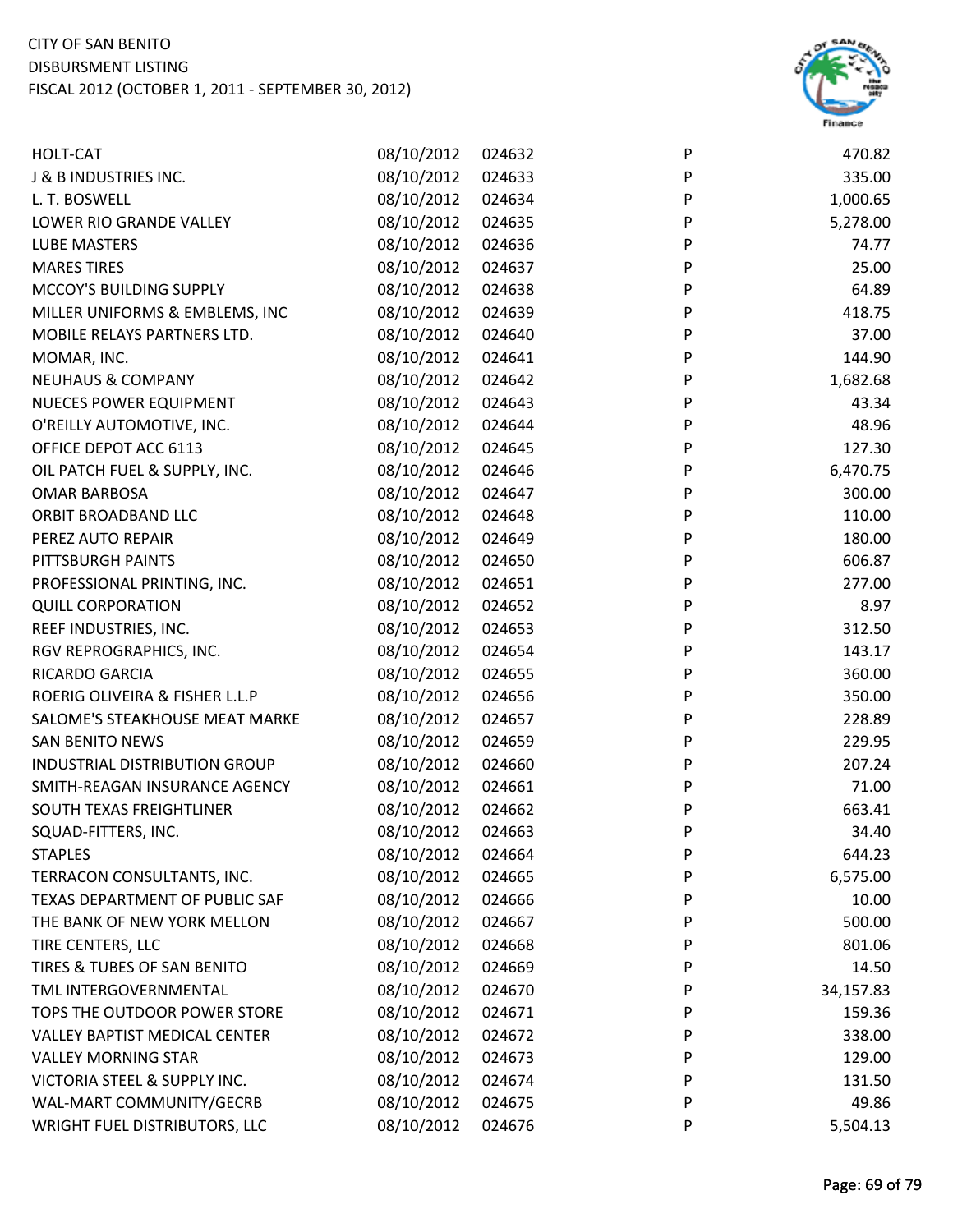

| <b>VALLEY BAPTIST MEDICAL CENTER</b>      | 08/10/2012 | 024677 | P | 622.00    |
|-------------------------------------------|------------|--------|---|-----------|
| <b>VALLEY BAPTIST MEDICAL CENTER</b>      | 08/10/2012 | 024678 | P | 338.00    |
| <b>VALLEY BAPTIST MEDICAL CENTER</b>      | 08/10/2012 | 024679 | P | 250.00    |
| <b>VALLEY BAPTIST MEDICAL CENTER</b>      | 08/10/2012 | 024680 | P | 389.00    |
| <b>VALLEY BAPTIST MEDICAL CENTER</b>      | 08/10/2012 | 024681 | P | 372.00    |
| <b>U.S. POSTMASTER</b>                    | 08/13/2012 | 015561 | P | 532.51    |
| <b>DIRECT ENERGY BUSINESS</b>             | 08/14/2012 | 015562 | P | 19,777.75 |
| CPL RETAIL ENERGY, LP                     | 08/14/2012 | 024682 | P | 632.18    |
| <b>DIRECT ENERGY BUSINESS</b>             | 08/14/2012 | 024683 | P | 14,514.29 |
| <b>MANUEL LARA</b>                        | 08/14/2012 | 024684 | P | 592.25    |
| CPL RETAIL ENERGY, LP                     | 08/15/2012 | 015563 | P | 2,627.20  |
| <b>J &amp; N CONSTRUCTION</b>             | 08/16/2012 | 015564 | P | 40,318.00 |
| <b>WELLS FARGO BANK N.A.</b>              | 08/16/2012 | 015565 | P | 400.00    |
| <b>AMERICAN EXPRESS</b>                   | 08/16/2012 | 024685 | P | 3,669.23  |
| <b>CHASE CARD SERVICES</b>                | 08/16/2012 | 024688 | P | 949.18    |
| <b>CHEMICAL RESPONSE &amp; REMEDIATIO</b> | 08/16/2012 | 024689 | P | 11,720.00 |
| <b>TCEQ</b>                               | 08/17/2012 | 015566 | P | 111.00    |
| JAMES D. PENNY                            | 08/21/2012 | 024690 | P | 326.84    |
| A & W OFFICE SUPPLY, INC.                 | 08/22/2012 | 024691 | P | 18.16     |
| <b>AMERICAN EXPRESS</b>                   | 08/22/2012 | 024692 | P | 102.64    |
| AT&T                                      | 08/22/2012 | 024693 | P | 69.02     |
| <b>CULLIGAN WATER</b>                     | 08/22/2012 | 024694 | P | 24.36     |
| FEDERAL EXPRESS CORPORATION               | 08/22/2012 | 024695 | P | 44.86     |
| <b>SAN BENITO NEWS</b>                    | 08/22/2012 | 024696 | P | 476.82    |
| STANDARD COFFEE SERVICE CO.               | 08/22/2012 | 024697 | P | 115.68    |
| TEXAS DEPARTMENT OF LICENSING             | 08/22/2012 | 024698 | P | 110.00    |
| <b>ADAN SANCHEZ</b>                       | 08/23/2012 | 015577 | P | 30.00     |
| <b>DAVID PERALES</b>                      | 08/23/2012 | 015578 | P | 30.00     |
| <b>JESUS SANCHEZ</b>                      | 08/23/2012 | 015579 | P | 30.00     |
| <b>MELITON GONZALEZ</b>                   | 08/23/2012 | 015580 | P | 30.00     |
| <b>RENE FLORES</b>                        | 08/23/2012 | 015581 | P | 30.00     |
| TEXAS RURAL WATER ASSOC.                  | 08/23/2012 | 015582 | P | 1,025.00  |
| <b>U.S. POSTMASTER</b>                    | 08/23/2012 | 015584 | P | 518.16    |
| ALTIVIA, CORP.                            | 08/23/2012 | 015585 | P | 8,126.35  |
| <b>ALTRA AUTOMATION</b>                   | 08/23/2012 | 015586 | P | 2,004.42  |
| <b>AOC</b>                                | 08/23/2012 | 015587 | P | 1,594.15  |
| ARROW MAGNOLIA, INC.                      | 08/23/2012 | 015588 | P | 309.14    |
| <b>BROWNSVILLE PUBLIC UTILITIES B</b>     | 08/23/2012 | 015590 | P | 3,100.00  |
| <b>CAPEX CONSULTING GROUP</b>             | 08/23/2012 | 015591 | P | 3,450.42  |
| <b>CHASE CARD SERVICES</b>                | 08/23/2012 | 015592 | P | 54.00     |
| <b>CULLIGAN WATER</b>                     | 08/23/2012 | 015593 | P | 59.00     |
| DSHS CENTRAL LAB MC2004                   | 08/23/2012 | 015594 | P | 396.00    |
| FERGUSON WATERWORKS-MUNICIPAL             | 08/23/2012 | 015595 | P | 7,278.10  |
| G & K SERVICES                            | 08/23/2012 | 015596 | P | 522.52    |
|                                           |            |        |   |           |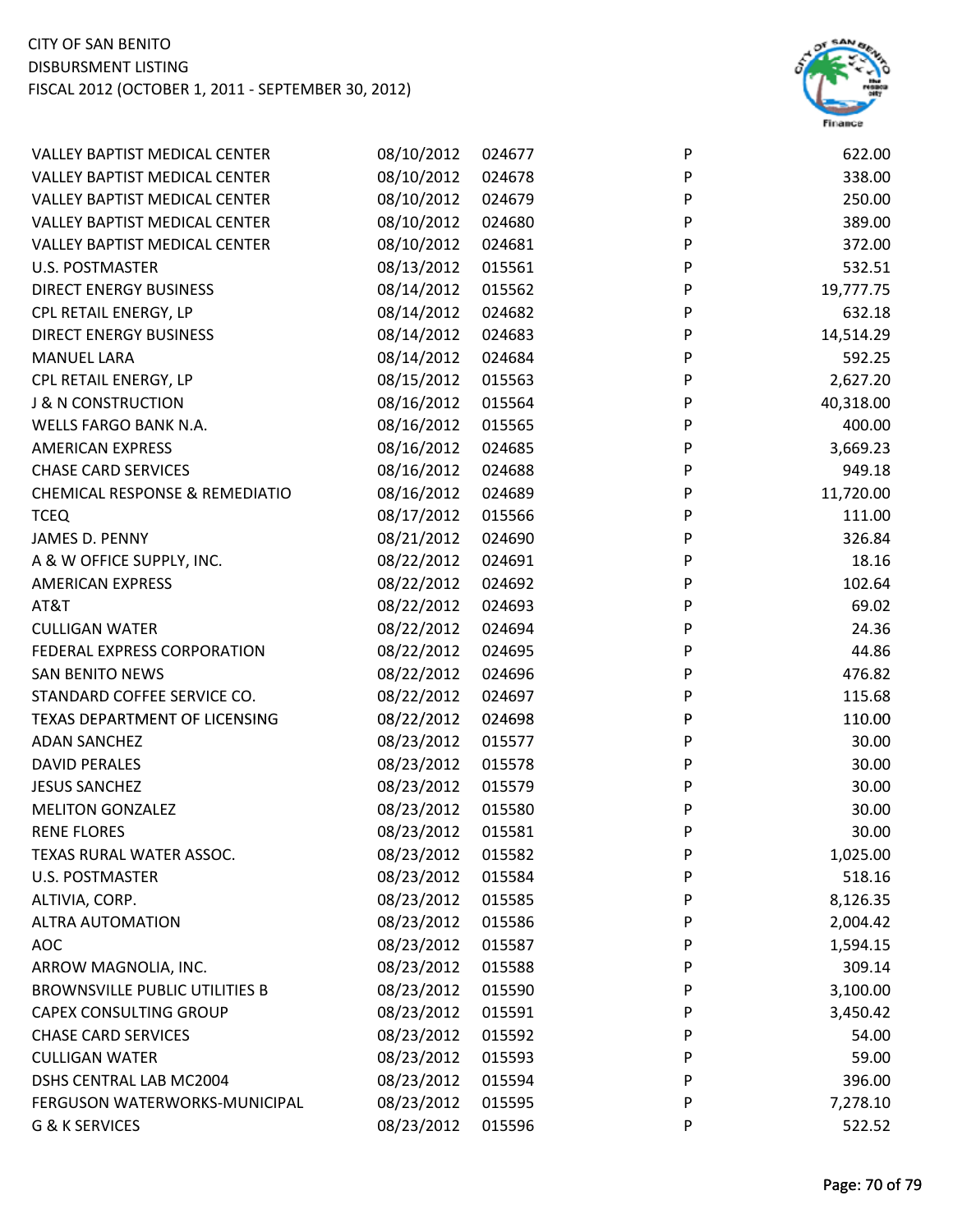

| GIDDY-UP DELIVERY SERVICE INC.        | 08/23/2012 | 015598 | P | 316.84    |
|---------------------------------------|------------|--------|---|-----------|
| HD SUPPLY WATERWORKS, LTD.            | 08/23/2012 | 015601 | P | 296.34    |
| LOWER COLORADO RIVER AUTHORITY        | 08/23/2012 | 015602 | P | 980.00    |
| MCCOY'S BUILDING SUPPLY               | 08/23/2012 | 015603 | P | 66.88     |
| MOMAR, INC.                           | 08/23/2012 | 015604 | P | 144.92    |
| <b>NUECES POWER EQUIPMENT</b>         | 08/23/2012 | 015605 | P | 434.67    |
| O'REILLY AUTOMOTIVE, INC.             | 08/23/2012 | 015606 | P | 65.77     |
| ODESSA PUMPS & EQUIPMENT, INC.        | 08/23/2012 | 015607 | P | 16,146.68 |
| ONE STOP PEST CONTROL                 | 08/23/2012 | 015608 | P | 220.00    |
| POLYDYNE INC.                         | 08/23/2012 | 015609 | P | 1,125.00  |
| ROERIG OLIVEIRA & FISHER L.L.P        | 08/23/2012 | 015610 | P | 385.00    |
| ROYAL METAL BUILDING COMPONENT        | 08/23/2012 | 015611 | P | 275.80    |
| SANTANA'S WELDING SERVICE             | 08/23/2012 | 015612 | P | 85.00     |
| SPRINT                                | 08/23/2012 | 015613 | P | 375.10    |
| <b>GEORGE MACHUCA JR.</b>             | 08/23/2012 | 024699 | P | 50.00     |
| <b>TEEX-ITSI</b>                      | 08/23/2012 | 024700 | P | 25.00     |
| A & W OFFICE SUPPLY, INC.             | 08/23/2012 | 024701 | P | 18.16     |
| <b>ADVANCE AUTO PARTS</b>             | 08/23/2012 | 024702 | P | 133.84    |
| <b>AMERICAN EXPRESS</b>               | 08/23/2012 | 024703 | P | 344.23    |
| <b>ANTONIO GARCIA</b>                 | 08/23/2012 | 024704 | P | 10.68     |
| ARROW MAGNOLIA, INC.                  | 08/23/2012 | 024705 | P | 116.32    |
| <b>ASG SECURITY</b>                   | 08/23/2012 | 024706 | P | 390.85    |
| <b>BAKER &amp; TAYLOR BOOKS</b>       | 08/23/2012 | 024707 | P | 12.39     |
| BEAVER LAND & LAWN                    | 08/23/2012 | 024708 | P | 135.00    |
| BELL FENCE & GALVANIZING CO.,         | 08/23/2012 | 024709 | P | 890.00    |
| BENITEZ WELDING SERVICE, LLC.         | 08/23/2012 | 024710 | P | 240.00    |
| CDW GOVERNMENT, INC.                  | 08/23/2012 | 024711 | P | 457.81    |
| <b>CHASE CARD SERVICES</b>            | 08/23/2012 | 024712 | P | 190.09    |
| <b>CHUY'S CUSTOM SPORTS</b>           | 08/23/2012 | 024713 | P | 69.90     |
| <b>CITY OF BROWNSVILLE</b>            | 08/23/2012 | 024714 | P | 648.00    |
| <b>CLEAN MACHINE</b>                  | 08/23/2012 | 024715 | P | 184.00    |
| CPS HUMAN RESOURCE SERVICES           | 08/23/2012 | 024716 | P | 2,514.60  |
| DEMCO, INC.                           | 08/23/2012 | 024717 | P | 88.84     |
| DIGITAL OFFICE SYSTEMS                | 08/23/2012 | 024718 | P | 1,344.46  |
| ESMIRNA RAMIREZ GOMEZ                 | 08/23/2012 | 024719 | P | 126.00    |
| <b>EWING IRRIGATION PRODUCTS, INC</b> | 08/23/2012 | 024720 | P | 62.90     |
| FRONTERA MATERIALS, INC               | 08/23/2012 | 024721 | P | 11,333.55 |
| G & K SERVICES                        | 08/23/2012 | 024722 | P | 486.85    |
| GALL'S, AN ARAMARK COMPANY            | 08/23/2012 | 024724 | P | 28.99     |
| <b>GOMEZ LAWN SERVICE</b>             | 08/23/2012 | 024725 | P | 180.00    |
| <b>GRAJALES TIRE SHOP</b>             | 08/23/2012 | 024726 | P | 10.00     |
| <b>JOSE ADAN LEAL III</b>             | 08/23/2012 | 024727 | P | 250.00    |
| KETCH-ALL COMPANY                     | 08/23/2012 | 024728 | P | 284.00    |
| L. T. BOSWELL                         | 08/23/2012 | 024729 | P | 64.26     |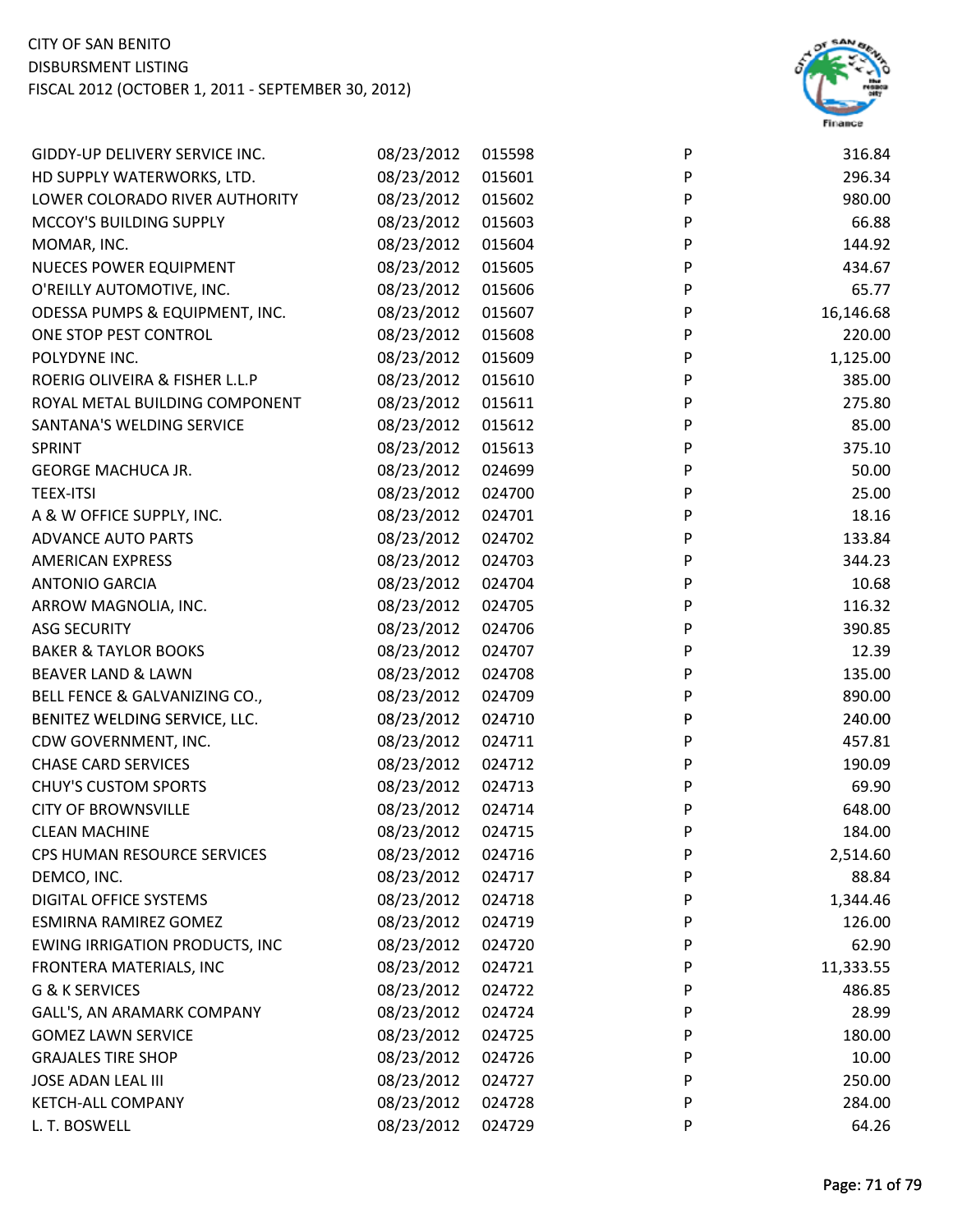

| <b>LUBE MASTERS</b>                   | 08/23/2012 | 024730 | P | 27.55     |
|---------------------------------------|------------|--------|---|-----------|
| <b>MANUEL LARA</b>                    | 08/23/2012 | 024731 | P | 158.11    |
| <b>MARIO REYES LAWN CARE</b>          | 08/23/2012 | 024732 | P | 289.50    |
| <b>MAVERICK INDUSTRIAL</b>            | 08/23/2012 | 024733 | P | 90.00     |
| MCCOY'S BUILDING SUPPLY               | 08/23/2012 | 024734 | P | 241.89    |
| MUNICIPAL SERVICES BUREAU             | 08/23/2012 | 024735 | P | 731.43    |
| <b>NUECES POWER EQUIPMENT</b>         | 08/23/2012 | 024736 | P | 405.00    |
| ONE STOP PEST CONTROL                 | 08/23/2012 | 024737 | P | 440.00    |
| ORBIT BROADBAND LLC                   | 08/23/2012 | 024738 | P | 80.00     |
| RICARDO GARCIA                        | 08/23/2012 | 024739 | P | 135.00    |
| <b>EMERGENCY TRAINING ALLIANCE BO</b> | 08/23/2012 | 024740 | P | 85.00     |
| ROERIG OLIVEIRA & FISHER L.L.P        | 08/23/2012 | 024741 | P | 2,572.50  |
| SAM'S CLUB DIRECT                     | 08/23/2012 | 024742 | P | 132.72    |
| <b>SAN BENITO NEWS</b>                | 08/23/2012 | 024743 | P | 229.41    |
| <b>SPRINT</b>                         | 08/23/2012 | 024744 | P | 1,217.78  |
| <b>TERESA BAUTISTA</b>                | 08/23/2012 | 024745 | P | 40.00     |
| TEXAS DEPARTMENT OF PUBLIC SAF        | 08/23/2012 | 024746 | P | 2.00      |
| <b>TEXAS GAS SERVICE</b>              | 08/23/2012 | 024747 | P | 38.40     |
| TOPS THE OUTDOOR POWER STORE          | 08/23/2012 | 024748 | P | 484.95    |
| <b>VALLEY IT SOLUTIONS</b>            | 08/23/2012 | 024749 | P | 7,000.00  |
| BALCH MACHINE CO., INC.               | 08/24/2012 | 015615 | P | 12,706.25 |
| CDW GOVERNMENT, INC.                  | 08/24/2012 | 024750 | P | 628.63    |
| TEXAS COMMISSION ON FIRE PROTE        | 08/24/2012 | 024751 | P | 85.00     |
| <b>DIRECT ENERGY BUSINESS</b>         | 08/27/2012 | 015616 | P | 29.32     |
| ROSALINDA G. SANCHEZ                  | 08/27/2012 | 024752 | P | 20.00     |
| CPL RETAIL ENERGY, LP                 | 08/27/2012 | 024753 | P | 576.30    |
| <b>DIRECT ENERGY BUSINESS</b>         | 08/27/2012 | 024754 | P | 4,202.87  |
| AT&T                                  | 08/28/2012 | 015617 | P | 337.62    |
| CPL RETAIL ENERGY, LP                 | 08/28/2012 | 015618 | P | 255.01    |
| DATAMATIC, INC.                       | 08/28/2012 | 015619 | P | 369.14    |
| AT&T                                  | 08/28/2012 | 024755 | P | 1,525.81  |
| MAGIC VALLEY ELECTRICT CO             | 08/28/2012 | 024758 | P | 210.15    |
| OIL PATCH FUEL & SUPPLY, INC.         | 08/28/2012 | 024759 | P | 6,409.75  |
| FRONTERA MATERIALS, INC               | 08/30/2012 | 024760 | P | 26,605.34 |
| MCQUAY FACTORY SERVICE                | 08/30/2012 | 024761 | P | 43,685.00 |
| <b>CAMERON COUNTY IRRIGATION DIST</b> | 08/31/2012 | 015640 | P | 26,214.05 |
| <b>U.S. POSTMASTER</b>                | 08/31/2012 | 015641 | P | 555.96    |
| <b>DANNY COYLE</b>                    | 08/31/2012 | 015642 | P | 202.71    |
| CPL RETAIL ENERGY, LP                 | 08/31/2012 | 015643 | P | 540.38    |
| ADOLFO E. CORDOVA                     | 08/31/2012 | 024762 | P | 750.00    |
| <b>BEN M. YUDESIS</b>                 | 08/31/2012 | 024763 | P | 750.00    |
| <b>DAVID GARZA</b>                    | 08/31/2012 | 024764 | P | 750.00    |
| UNIVERSAL REFRIGERATION & ELEC        | 08/31/2012 | 024765 | P | 22,900.00 |
| <b>CASCO INDUSTRIES INC.</b>          | 08/31/2012 | 024766 | P | 5,582.00  |
|                                       |            |        |   |           |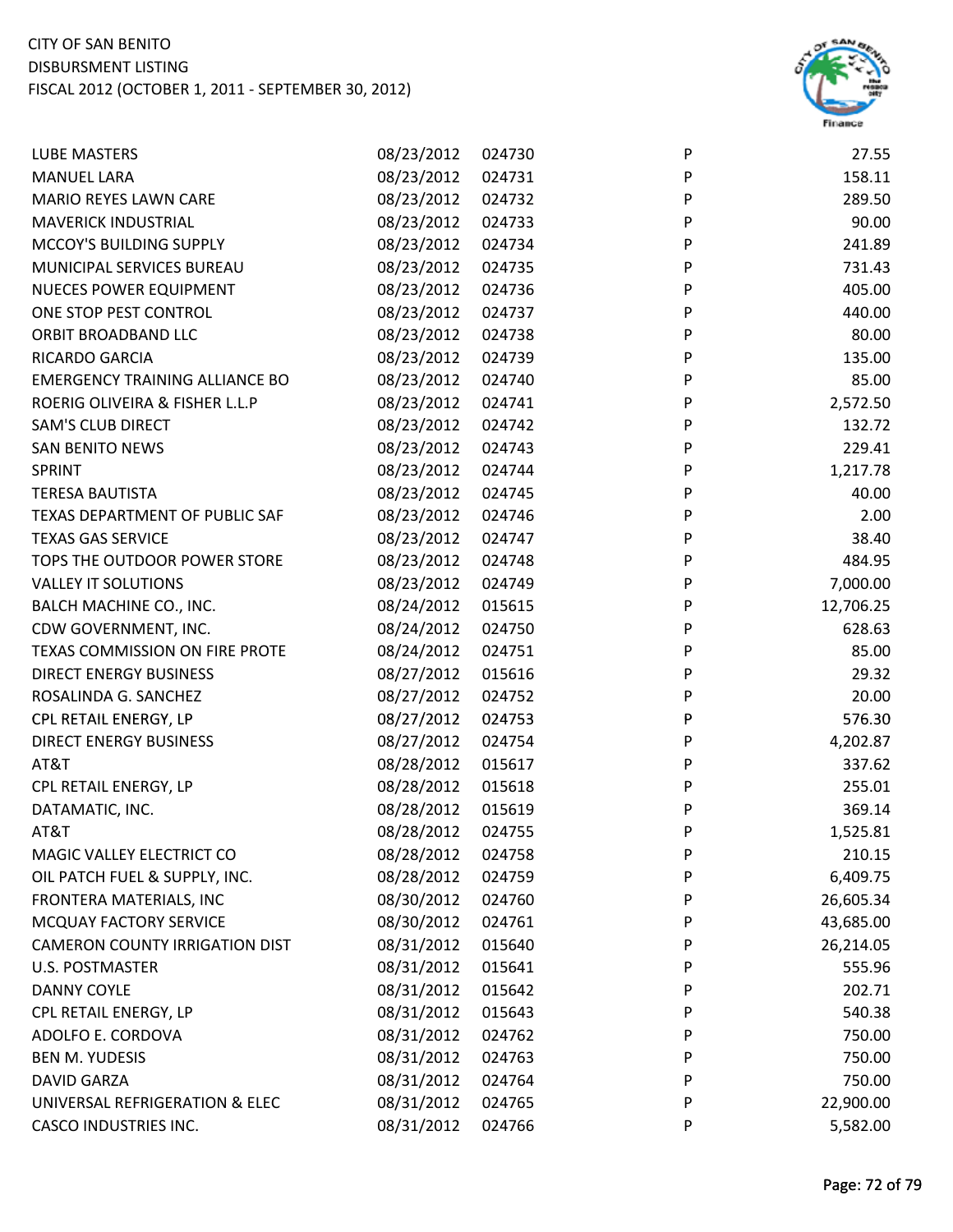

| <b>DANNY COYLE</b>             | 08/31/2012 | 024767 | P | 102.29    |
|--------------------------------|------------|--------|---|-----------|
| CPL RETAIL ENERGY, LP          | 08/31/2012 | 024768 | P | 385.64    |
| THE SOUTHWELL CO.              | 09/05/2012 | 000029 | P | 374.50    |
| ANTONIO P. GONZALES            | 09/05/2012 | 024769 | P | 65.00     |
| JAMES D. PENNY                 | 09/05/2012 | 024770 | P | 65.00     |
| JOE H. HERNANDEZ               | 09/05/2012 | 024771 | P | 65.00     |
| <b>CASCO INDUSTRIES INC.</b>   | 09/07/2012 | 000031 | P | 5,568.00  |
| A & B ENVIRONMENTAL SERVICES,  | 09/07/2012 | 015644 | P | 192.00    |
| <b>ADVANCE AUTO PARTS</b>      | 09/07/2012 | 015645 | P | 200.00    |
| AGUAWORKS PIPE & SUPPLY, LLC.  | 09/07/2012 | 015646 | P | 2,043.27  |
| ALLIED WASTE SERVICES #863     | 09/07/2012 | 015647 | P | 873.07    |
| ALTIVIA, CORP.                 | 09/07/2012 | 015648 | P | 4,167.09  |
| <b>AOC</b>                     | 09/07/2012 | 015649 | P | 549.21    |
| ARROW MAGNOLIA, INC.           | 09/07/2012 | 015650 | P | 411.50    |
| <b>AT&amp;T LONG DISTANCE</b>  | 09/07/2012 | 015651 | P | 38.76     |
| <b>BAKER DISTRUBUTING</b>      | 09/07/2012 | 015652 | P | 276.91    |
| BENITEZ WELDING SERVICE, LLC.  | 09/07/2012 | 015653 | P | 255.00    |
| BROWNSVILLE BOOT JACK III, INC | 09/07/2012 | 015654 | P | 85.49     |
| <b>CAPEX CONSULTING GROUP</b>  | 09/07/2012 | 015655 | P | 2,202.03  |
| CENTRAL READY MIX CONCRETE COM | 09/07/2012 | 015656 | P | 77.00     |
| <b>CHASE CARD SERVICES</b>     | 09/07/2012 | 015657 | P | 71.00     |
| CPL RETAIL ENERGY, LP          | 09/07/2012 | 015658 | P | 89.24     |
| DATAMATIC, INC.                | 09/07/2012 | 015659 | P | 369.14    |
| DEALERS ELECTRICAL SUPPLY      | 09/07/2012 | 015660 | P | 80.22     |
| <b>DIRECT ENERGY BUSINESS</b>  | 09/07/2012 | 015661 | P | 26,819.53 |
| EMMSA, CO.                     | 09/07/2012 | 015662 | P | 2,195.59  |
| <b>GCR TIRE CENTERS</b>        | 09/07/2012 | 015663 | P | 430.36    |
| <b>GENERAL CHEMICAL</b>        | 09/07/2012 | 015664 | P | 11,889.24 |
| <b>GOODE ELECTRIC COMPANY</b>  | 09/07/2012 | 015665 | P | 637.50    |
| <b>HACH COMPANY</b>            | 09/07/2012 | 015666 | P | 284.05    |
| HD SUPPLY WATERWORKS, LTD.     | 09/07/2012 | 015667 | P | 52,776.07 |
| <b>INGERSOLL RAND COMPANY</b>  | 09/07/2012 | 015668 | P | 355.44    |
| <b>JOHNNY'S TRUE VALUE</b>     | 09/07/2012 | 015669 | P | 108.14    |
| L. T. BOSWELL                  | 09/07/2012 | 015670 | P | 3.44      |
| MCCOY'S BUILDING SUPPLY        | 09/07/2012 | 015671 | P | 181.90    |
| O'REILLY AUTOMOTIVE, INC.      | 09/07/2012 | 015672 | P | 101.36    |
| RIO GRANDE CONCRETE ACCESSORIE | 09/07/2012 | 015673 | P | 110.00    |
| <b>SAN BENITO NEWS</b>         | 09/07/2012 | 015674 | P | 383.25    |
| SOUTH TEXAS FLAG & SIGN        | 09/07/2012 | 015675 | P | 110.00    |
| TOPS THE OUTDOOR POWER STORE   | 09/07/2012 | 015676 | P | 148.96    |
| <b>VALLEY INSTRUMENT</b>       | 09/07/2012 | 015677 | P | 1,370.50  |
| XYLEM WATER SOLUTIONS U.S.A.,  | 09/07/2012 | 015678 | P | 16,332.54 |
| <b>AMERICAN EXPRESS</b>        | 09/07/2012 | 024772 | P | 110.77    |
| AMERICAN SOLUTIONS FOR BUSINES | 09/07/2012 | 024773 | P | 217.00    |
|                                |            |        |   |           |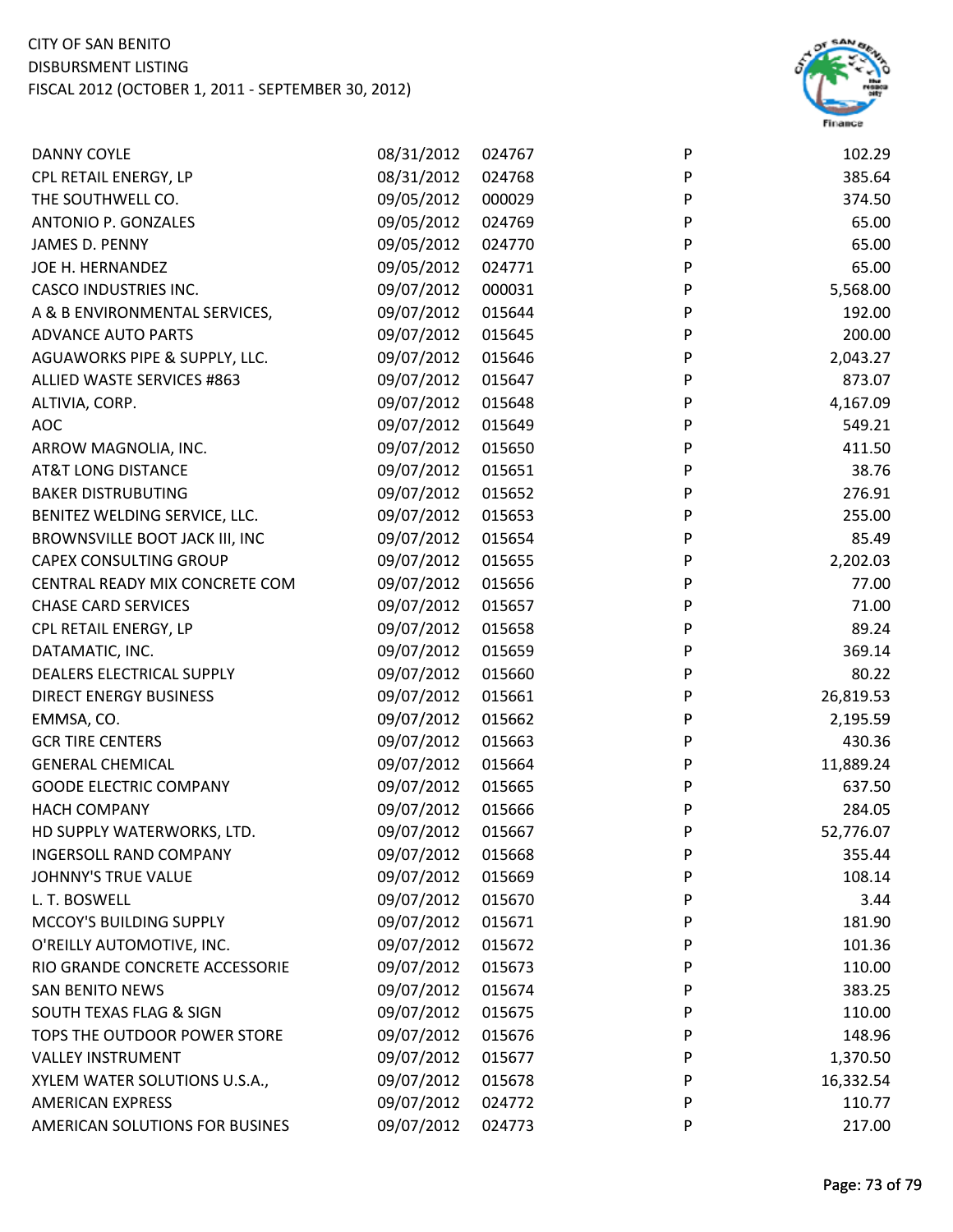

| <b>AT&amp;T LONG DISTANCE</b>         | 09/07/2012 | 024774 | P | 532.05     |
|---------------------------------------|------------|--------|---|------------|
| <b>BAKER DISTRUBUTING</b>             | 09/07/2012 | 024775 | P | 23.85      |
| <b>BURTON AUTO SUPPLY</b>             | 09/07/2012 | 024776 | P | 69.76      |
| <b>CASCO INDUSTRIES INC.</b>          | 09/07/2012 | 024777 | P | 11,710.00  |
| CDW GOVERNMENT, INC.                  | 09/07/2012 | 024778 | P | 172.46     |
| <b>CHASE CARD SERVICES</b>            | 09/07/2012 | 024779 | P | 95.68      |
| CPL RETAIL ENERGY, LP                 | 09/07/2012 | 024780 | P | 1,882.55   |
| CPS HUMAN RESOURCE SERVICES           | 09/07/2012 | 024781 | P | 330.20     |
| <b>CUBCO CONSTRUCTION, INC.</b>       | 09/07/2012 | 024782 | P | 104,990.83 |
| DICK OFFICE SUPPLY, INC.              | 09/07/2012 | 024783 | P | 29.95      |
| <b>DIRECT ENERGY BUSINESS</b>         | 09/07/2012 | 024784 | P | 16,001.58  |
| <b>EXPERT TIRE</b>                    | 09/07/2012 | 024785 | P | 99.00      |
| FEDERAL EXPRESS CORPORATION           | 09/07/2012 | 024786 | P | 35.70      |
| <b>GOMEZ LAWN SERVICE</b>             | 09/07/2012 | 024787 | P | 135.00     |
| <b>GOVERNMENT FINANCE OFFICERS AS</b> | 09/07/2012 | 024788 | P | 80.00      |
| <b>J.G. HYDRAULICS</b>                | 09/07/2012 | 024789 | P | 3,355.00   |
| <b>JUNIOR LIBRARY GUILD</b>           | 09/07/2012 | 024790 | P | 634.44     |
| L. T. BOSWELL                         | 09/07/2012 | 024791 | P | 560.14     |
| LOPEZ BROTHERS & CO.                  | 09/07/2012 | 024792 | P | 742.50     |
| <b>LUBE MASTERS</b>                   | 09/07/2012 | 024793 | P | 186.42     |
| M & S FENCE AND WELDING REPAIR        | 09/07/2012 | 024794 | P | 75.00      |
| MAD BOAR HARLEY-DAVIDSON              | 09/07/2012 | 024795 | P | 385.54     |
| MCCOY'S BUILDING SUPPLY               | 09/07/2012 | 024796 | P | 249.14     |
| <b>NUECES POWER EQUIPMENT</b>         | 09/07/2012 | 024797 | P | 131.22     |
| O'REILLY AUTOMOTIVE, INC.             | 09/07/2012 | 024798 | P | 110.03     |
| OIL PATCH FUEL & SUPPLY, INC.         | 09/07/2012 | 024799 | P | 6,810.75   |
| PATHMARK TRAFFIC PRODUCTS OF T        | 09/07/2012 | 024800 | P | 756.00     |
| PITTSBURGH PAINTS                     | 09/07/2012 | 024801 | P | 42.29      |
| RAMIRO R. RAMIREZ                     | 09/07/2012 | 024802 | P | 100.00     |
| RGV HR CONSORTIUM                     | 09/07/2012 | 024803 | P | 100.00     |
| SAN BENITO ANIMAL HOSPITAL INC        | 09/07/2012 | 024804 | P | 71.00      |
| <b>SAN BENITO NEWS</b>                | 09/07/2012 | 024805 | P | 52.40      |
| SANTANA'S WELDING SERVICE             | 09/07/2012 | 024806 | P | 525.00     |
| <b>SUPERIOR ALARMS</b>                | 09/07/2012 | 024807 | P | 50.00      |
| TML INTERGOVERNMENTAL                 | 09/07/2012 | 024808 | P | 34,310.03  |
| TONY YZAGUIRRE JR-TAX ASSESSOR        | 09/07/2012 | 024809 | P | 20.00      |
| WAL-MART COMMUNITY/GECRB              | 09/07/2012 | 024810 | P | 135.46     |
| <b>WRIGHT FUEL DISTRIBUTORS, LLC</b>  | 09/07/2012 | 024811 | P | 6,467.61   |
| HOLT-CAT                              | 09/10/2012 | 015679 | P | 595.00     |
| HOLT-CAT                              | 09/10/2012 | 024812 | P | 990.00     |
| TEXAS COMMISSION ON ENVIRONMEN        | 09/10/2012 | 024813 | P | 31.50      |
| <b>FASTSIGNS</b>                      | 09/10/2012 | 024814 | P | 33.85      |
| JOHN RODRIGUEZ JR.                    | 09/11/2012 | 024815 | P | 100.00     |
| RODRIGO DAVILA                        | 09/11/2012 | 024816 | P | 100.00     |
|                                       |            |        |   |            |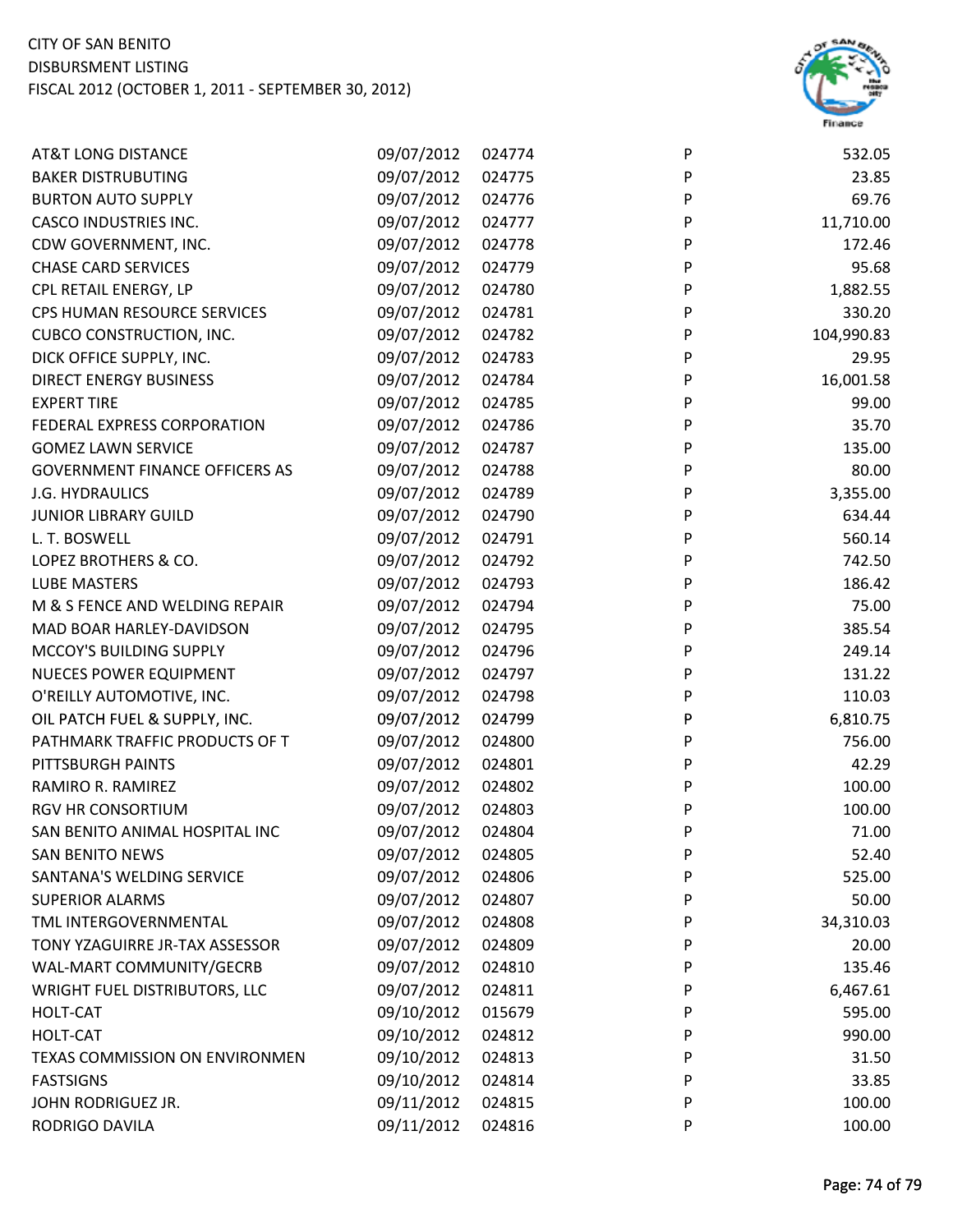

| AMIGOS DEL VALLE, INC.                | 09/12/2012 | 002243 | P | 1,321.65   |
|---------------------------------------|------------|--------|---|------------|
| AREA AGENCY ON AGING                  | 09/12/2012 | 002244 | P | 1,623.89   |
| <b>CITY OF SAN BENITO</b>             | 09/12/2012 | 002245 | P | 55,586.74  |
| <b>CULLIGAN WATER</b>                 | 09/12/2012 | 002247 | P | 24.00      |
| <b>START CENTER</b>                   | 09/12/2012 | 002248 | P | 348.50     |
| <b>U.S. POSTMASTER</b>                | 09/12/2012 | 015697 | P | 533.83     |
| ALLIED WASTE SERVICES #863            | 09/12/2012 | 015698 | P | 162,145.68 |
| CPL RETAIL ENERGY, LP                 | 09/12/2012 | 015699 | P | 425.58     |
| SAN BENITO CHAMBER OF COMMERCE        | 09/12/2012 | 024817 | P | 4,654.16   |
| <b>SAN BENITO NEWS</b>                | 09/12/2012 | 024818 | P | 120.45     |
| <b>CHARLES L. STARLING</b>            | 09/12/2012 | 024819 | P | 625.00     |
| CPL RETAIL ENERGY, LP                 | 09/12/2012 | 024820 | P | 1,403.15   |
| OIL PATCH FUEL & SUPPLY, INC.         | 09/12/2012 | 024821 | P | 6,170.75   |
| AIM MEDIA TEXAS                       | 09/14/2012 | 000093 | P | 480.00     |
| <b>J &amp; N CONSTRUCTION</b>         | 09/14/2012 | 015700 | P | 6,498.00   |
| <b>DIRECT ENERGY BUSINESS</b>         | 09/14/2012 | 015701 | P | 20,499.30  |
| ADOLFO E. CORDOVA                     | 09/14/2012 | 024822 | P | 750.00     |
| <b>BEN M. YUDESIS</b>                 | 09/14/2012 | 024823 | P | 750.00     |
| <b>DAVID GARZA</b>                    | 09/14/2012 | 024824 | P | 750.00     |
| <b>DIRECT ENERGY BUSINESS</b>         | 09/14/2012 | 024825 | P | 17,854.07  |
| JAMES D. PENNY                        | 09/14/2012 | 024827 | P | 235.70     |
| <b>CAMERON COUNTY CLERK</b>           | 09/17/2012 | 015713 | P | 64.00      |
| HYDRAULIC HOSES & FITTINGS WAR        | 09/17/2012 | 024828 | P | 38.25      |
| SANDRA VAN ZANDT ART SCULPTURE        | 09/19/2012 | 000030 | P | 5,000.00   |
| <b>U.S. POSTMASTER</b>                | 09/20/2012 | 015714 | P | 516.56     |
| RENE VILLAFRANCO                      | 09/20/2012 | 024829 | P | 260.00     |
| A PAVERS PLUS, INC.                   | 09/21/2012 | 000031 | P | 507.50     |
| <b>ADVANCE AUTO PARTS</b>             | 09/21/2012 | 015726 | P | 116.97     |
| AGUAWORKS PIPE & SUPPLY, LLC.         | 09/21/2012 | 015727 | P | 78.00      |
| ALLIED WASTE SERVICES #863            | 09/21/2012 | 015728 | P | 351.74     |
| <b>ALTRA AUTOMATION</b>               | 09/21/2012 | 015729 | P | 809.00     |
| ANA-LAB CORP.                         | 09/21/2012 | 015730 | P | 3,089.00   |
| <b>AOC</b>                            | 09/21/2012 | 015731 | P | 4,590.00   |
| <b>BROWNSVILLE PUBLIC UTILITIES B</b> | 09/21/2012 | 015732 | P | 3,100.00   |
| COYM, REHMET & GUTIERREZ ENGIN        | 09/21/2012 | 015733 | P | 7,230.97   |
| <b>DIRECT ENERGY BUSINESS</b>         | 09/21/2012 | 015734 | P | 149.09     |
| DSHS CENTRAL LAB MC2004               | 09/21/2012 | 015735 | P | 324.00     |
| EMMSA, CO.                            | 09/21/2012 | 015736 | P | 4,367.91   |
| FEDERAL EXPRESS CORPORATION           | 09/21/2012 | 015737 | P | 123.20     |
| FRONTERA MATERIALS, INC               | 09/21/2012 | 015738 | P | 4,715.80   |
| G & K SERVICES                        | 09/21/2012 | 015739 | P | 587.27     |
| <b>GENERAL CHEMICAL</b>               | 09/21/2012 | 015742 | P | 5,924.40   |
| GIDDY-UP DELIVERY SERVICE INC.        | 09/21/2012 | 015743 | P | 391.84     |
| <b>GRAJALES TIRE SHOP</b>             | 09/21/2012 | 015746 | P | 13.00      |
|                                       |            |        |   |            |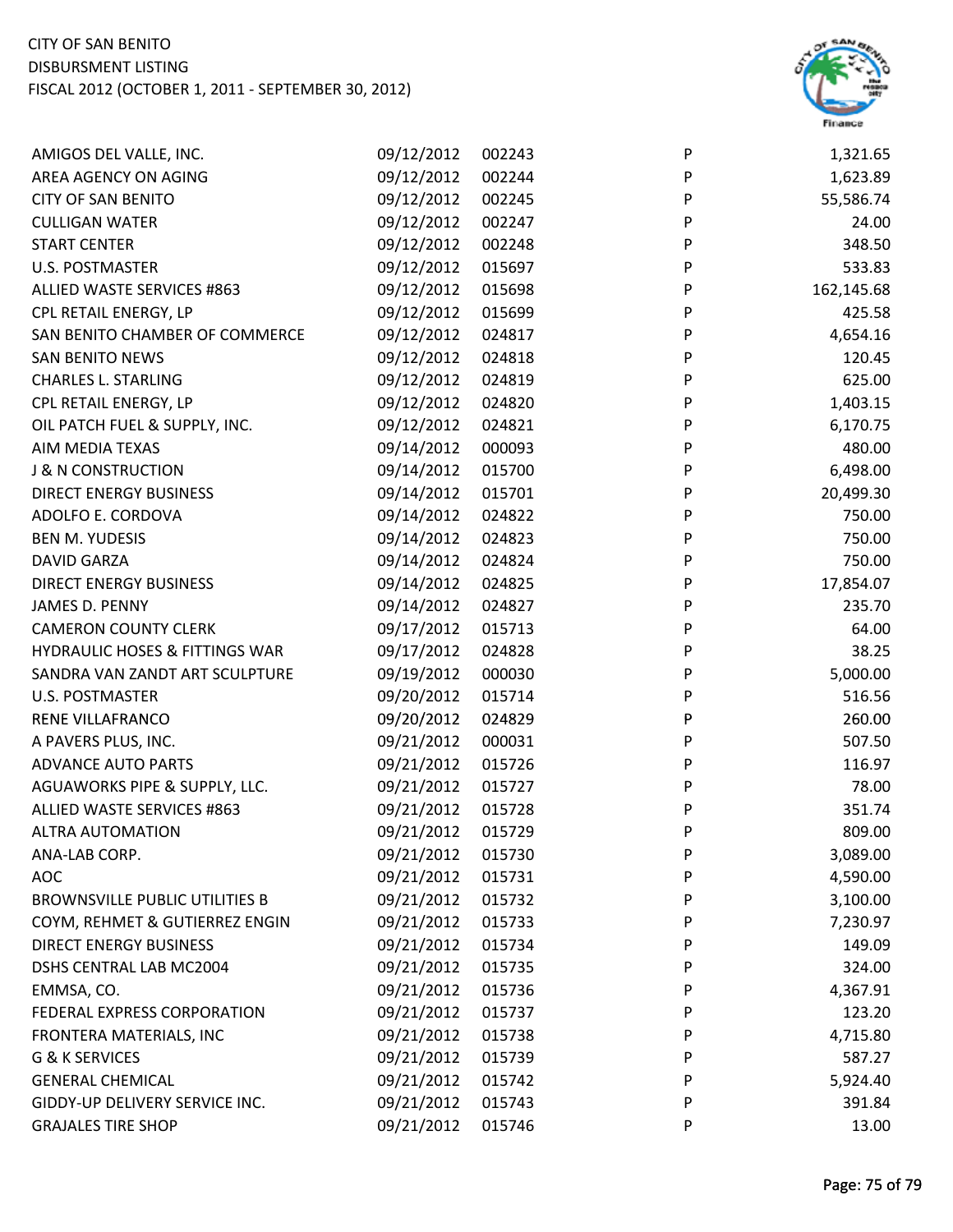

| HD SUPPLY WATERWORKS, LTD.         | 09/21/2012 | 015747 | P         | 9,200.52  |
|------------------------------------|------------|--------|-----------|-----------|
| JOHNNY'S TRUE VALUE                | 09/21/2012 | 015748 | P         | 32.94     |
| LEWIS ELECTRIC MOTORS, INC.        | 09/21/2012 | 015749 | P         | 5,780.42  |
| O'REILLY AUTOMOTIVE, INC.          | 09/21/2012 | 015750 | P         | 319.95    |
| PROVANTAGE, LLC                    | 09/21/2012 | 015751 | P         | 338.35    |
| ROERIG OLIVEIRA & FISHER L.L.P     | 09/21/2012 | 015752 | P         | 1,190.00  |
| TERRA RENEWAL WEST, LLC            | 09/21/2012 | 015753 | P         | 4,900.00  |
| <b>BARRIENTOS MOBILE HOME PARK</b> | 09/21/2012 | 015754 | O         | 1.61      |
| <b>CIRCLE RV PARK</b>              | 09/21/2012 | 015755 | P         | 10.49     |
| EL RANCHITO ENTERPRISES            | 09/21/2012 | 015756 | P         | 43.95     |
| TROPICAL TRAIL MOBILE HOME & R     | 09/21/2012 | 015757 | P         | 9.11      |
| <b>ADVANCE AUTO PARTS</b>          | 09/21/2012 | 024830 | P         | 160.43    |
| AFFORDABLE PEST CONTROL            | 09/21/2012 | 024831 | P         | 150.00    |
| ALL VALLEY FAMILY MEDICAL, PLL     | 09/21/2012 | 024832 | P         | 1,240.00  |
| <b>AMERICAN EXPRESS</b>            | 09/21/2012 | 024833 | P         | 1,308.43  |
| ANGELICA SANCHEZ                   | 09/21/2012 | 024835 | P         | 100.00    |
| <b>BARLOW'S QUALITY GLASS</b>      | 09/21/2012 | 024836 | P         | 685.00    |
| BETTS OIL & BUTANE INC.            | 09/21/2012 | 024837 | P         | 7,080.35  |
| CDW GOVERNMENT, INC.               | 09/21/2012 | 024838 | P         | 458.57    |
| <b>CENTER POINT LARGE PRINT</b>    | 09/21/2012 | 024839 | P         | 248.04    |
| CENTRAL PLUMBING & ELECTRIC SU     | 09/21/2012 | 024840 | ${\sf P}$ | 443.37    |
| <b>CHASE CARD SERVICES</b>         | 09/21/2012 | 024841 | P         | 3,700.95  |
| <b>CHUY'S CUSTOM SPORTS</b>        | 09/21/2012 | 024843 | P         | 428.00    |
| <b>CLEAN MACHINE</b>               | 09/21/2012 | 024844 | P         | 171.50    |
| COYM, REHMET & GUTIERREZ ENGIN     | 09/21/2012 | 024845 | P         | 4,367.50  |
| <b>CUSTOM GLASS &amp; TINT</b>     | 09/21/2012 | 024846 | P         | 775.00    |
| DELL MARKETING L.P.                | 09/21/2012 | 024847 | P         | 2,935.19  |
| DENTON, NAVARRO, ROCHA & BERNA     | 09/21/2012 | 024848 | P         | 4,180.30  |
| DIGITAL OFFICE SYSTEMS             | 09/21/2012 | 024849 | P         | 902.27    |
| <b>DIRECT ENERGY BUSINESS</b>      | 09/21/2012 | 024850 | P         | 20,100.53 |
| G & K SERVICES                     | 09/21/2012 | 024851 | P         | 547.75    |
| <b>GRAJALES TIRE SHOP</b>          | 09/21/2012 | 024853 | P         | 35.00     |
| GULF COAST PAPER CO. INC.          | 09/21/2012 | 024855 | P         | 172.59    |
| HOYT BREATHING AIR PRODUCTS        | 09/21/2012 | 024856 | P         | 482.50    |
| <b>JEANS RESTAURANT SUPPLY</b>     | 09/21/2012 | 024857 | P         | 2,726.10  |
| LINEBARGER GOGGAN BLAIR & SAMP     | 09/21/2012 | 024858 | P         | 4,763.97  |
| <b>LUBE MASTERS</b>                | 09/21/2012 | 024859 | P         | 255.71    |
| MARK A. LIMON                      | 09/21/2012 | 024860 | P         | 555.00    |
| MCCOY'S BUILDING SUPPLY            | 09/21/2012 | 024861 | P         | 247.74    |
| O'REILLY AUTOMOTIVE, INC.          | 09/21/2012 | 024862 | P         | 84.98     |
| ONE STOP PEST CONTROL              | 09/21/2012 | 024863 | P         | 45.00     |
| PEREZ AUTO REPAIR                  | 09/21/2012 | 024864 | P         | 535.28    |
| PITNEY BOWES INC. (SUPPLIES)       | 09/21/2012 | 024865 | P         | 110.00    |
| PITTSBURGH PAINTS                  | 09/21/2012 | 024866 | P         | 765.66    |
|                                    |            |        |           |           |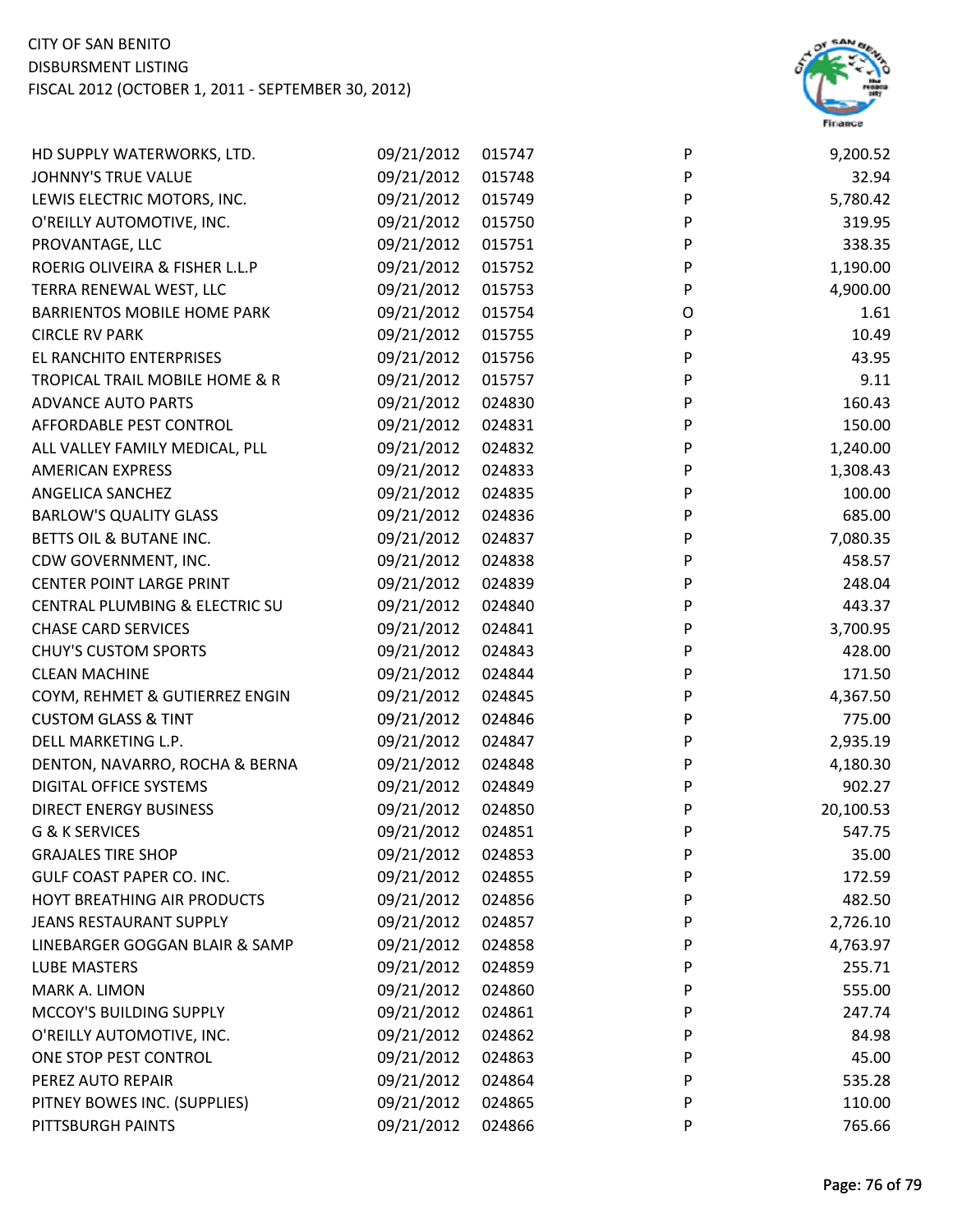

| PONTEM SOFTWARE BY RIA                | 09/21/2012 | 024867 | $\mathsf{P}$ | 553.00    |
|---------------------------------------|------------|--------|--------------|-----------|
| PROVANTAGE, LLC                       | 09/21/2012 | 024868 | P            | 560.74    |
| <b>EMERGENCY TRAINING ALLIANCE BO</b> | 09/21/2012 | 024869 | P            | 78.27     |
| <b>RODRIGO DAVILA</b>                 | 09/21/2012 | 024870 | P            | 230.84    |
| ROERIG OLIVEIRA & FISHER L.L.P        | 09/21/2012 | 024871 | P            | 2,355.34  |
| SALOME'S STEAKHOUSE MEAT MARKE        | 09/21/2012 | 024872 | P            | 108.27    |
| <b>SAM'S CLUB DIRECT</b>              | 09/21/2012 | 024873 | P            | 229.58    |
| SAN BENITO ANIMAL HOSPITAL INC        | 09/21/2012 | 024874 | P            | 30.00     |
| <b>SAN BENITO NEWS</b>                | 09/21/2012 | 024875 | P            | 646.92    |
| <b>SEALMASTER HOUSTON</b>             | 09/21/2012 | 024876 | P            | 604.17    |
| <b>SUNRISE GREETINGS</b>              | 09/21/2012 | 024877 | $\mathsf{P}$ | 500.00    |
| SYSCO SAN ANTONIO INC.                | 09/21/2012 | 024878 | P            | 358.56    |
| <b>TARPON FIRE &amp; SAFETY</b>       | 09/21/2012 | 024879 | P            | 97.00     |
| <b>TEXAS GAS SERVICE</b>              | 09/21/2012 | 024881 | P            | 38.40     |
| TIRES & TUBES OF SAN BENITO           | 09/21/2012 | 024882 | P            | 29.00     |
| TOPS THE OUTDOOR POWER STORE          | 09/21/2012 | 024883 | P            | 236.93    |
| <b>VALLEY BAPTIST MEDICAL CENTER</b>  | 09/21/2012 | 024884 | P            | 1,632.00  |
| WAL-MART COMMUNITY/GECRB              | 09/21/2012 | 024885 | P            | 69.55     |
| VOICE PRODUCT INC.                    | 09/24/2012 | 024886 | P            | 3,646.96  |
| CPL RETAIL ENERGY, LP                 | 09/25/2012 | 024887 | ${\sf P}$    | 981.93    |
| CPL RETAIL ENERGY, LP                 | 09/25/2012 | 024888 | P            | 365.79    |
| CPL RETAIL ENERGY, LP                 | 09/25/2012 | 024889 | P            | 220.95    |
| AMIGOS DEL VALLE, INC.                | 09/26/2012 | 002249 | P            | 867.75    |
| AREA AGENCY ON AGING                  | 09/26/2012 | 002250 | P            | 63.23     |
| <b>CITY OF SAN BENITO</b>             | 09/26/2012 | 002251 | P            | 27,583.76 |
| COYM, REHMET & GUTIERREZ ENGIN        | 09/26/2012 | 002252 | P            | 1,523.67  |
| COYM, REHMET & GUTIERREZ ENGIN        | 09/27/2012 | 002253 | P            | 440.30    |
| COYM, REHMET & GUTIERREZ ENGIN        | 09/27/2012 | 015759 | P            | 32.20     |
| LOWER RIO GRANDE VALLEY               | 09/27/2012 | 024890 | P            | 4,595.00  |
| RIGHT WAY FENCING                     | 09/28/2012 | 000032 | P            | 2,596.63  |
| THE SOUTHWELL CO.                     | 09/28/2012 | 000032 | P            | 374.50    |
| <b>CHASE CARD SERVICES</b>            | 09/28/2012 | 002254 | P            | 49.75     |
| <b>CITY OF SAN BENITO</b>             | 09/28/2012 | 002255 | P            | 2,057.02  |
| SAN BENITO BOYS & GIRLS CLUB          | 09/28/2012 | 002256 | P            | 439.39    |
| AGUAWORKS PIPE & SUPPLY, LLC.         | 09/28/2012 | 015760 | P            | 78.98     |
| ALLIED WASTE SERVICES #863            | 09/28/2012 | 015761 | P            | 351.74    |
| ALTIVIA, CORP.                        | 09/28/2012 | 015762 | P            | 8,438.09  |
| AMCHEM INCORPORATED                   | 09/28/2012 | 015763 | P            | 168.10    |
| ANA-LAB CORP.                         | 09/28/2012 | 015764 | P            | 2,487.00  |
| <b>AOC</b>                            | 09/28/2012 | 015765 | P            | 522.42    |
| AT&T                                  | 09/28/2012 | 015766 | P            | 337.62    |
| <b>BIO-AQUATIC TESTING, INC.</b>      | 09/28/2012 | 015767 | P            | 1,740.00  |
| <b>BROWNSVILLE PUBLIC UTILITIES B</b> | 09/28/2012 | 015768 | P            | 3,000.00  |
| <b>BURTON AUTO SUPPLY</b>             | 09/28/2012 | 015769 | P            | 40.08     |
|                                       |            |        |              |           |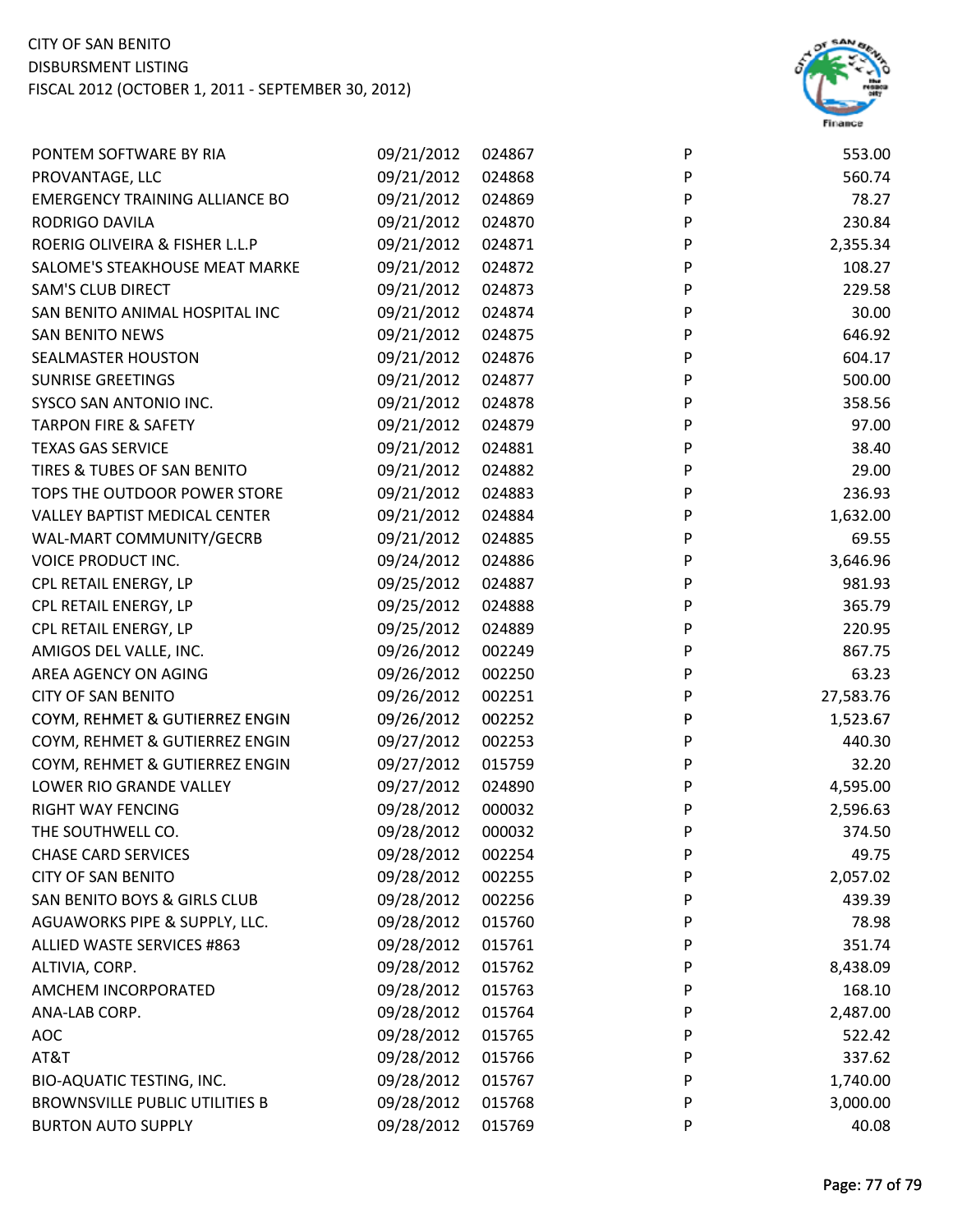

| CHEMSOL SERVICES, INC.                    | 09/28/2012 | 015771 | P | 1,380.00  |
|-------------------------------------------|------------|--------|---|-----------|
| <b>CITRUS WATER &amp; WASTEWATER ASSO</b> | 09/28/2012 | 015772 | P | 17.00     |
| DSHS CENTRAL LAB MC2004                   | 09/28/2012 | 015773 | P | 396.00    |
| ENVIRONMENTAL RESOURCE ASSOCIA            | 09/28/2012 | 015774 | P | 95.72     |
| FISHER SCIENTIFIC COMPANY, LLC            | 09/28/2012 | 015775 | P | 369.30    |
| GIDDY-UP DELIVERY SERVICE INC.            | 09/28/2012 | 015776 | P | 183.40    |
| <b>GOODE ELECTRIC COMPANY</b>             | 09/28/2012 | 015778 | P | 2,152.35  |
| <b>HACH COMPANY</b>                       | 09/28/2012 | 015779 | P | 185.95    |
| HD SUPPLY WATERWORKS, LTD.                | 09/28/2012 | 015780 | P | 343.45    |
| <b>INGERSOLL RAND COMPANY</b>             | 09/28/2012 | 015781 | P | 76.22     |
| <b>NUECES POWER EQUIPMENT</b>             | 09/28/2012 | 015782 | P | 16,657.00 |
| PITNEY BOWES GLOBAL FINANCIAL             | 09/28/2012 | 015783 | P | 2,265.00  |
| <b>SAN BENITO NEWS</b>                    | 09/28/2012 | 015784 | P | 439.46    |
| SANTA ANITA RECLAMATION PROJEC            | 09/28/2012 | 015785 | P | 1,175.00  |
| SPRINT                                    | 09/28/2012 | 015786 | P | 377.49    |
| TERRA RENEWAL WEST, LLC                   | 09/28/2012 | 015787 | P | 2,450.00  |
| XYLEM WATER SOLUTIONS U.S.A.,             | 09/28/2012 | 015788 | P | 14,266.00 |
| <b>CAMERON APPRAISAL DISTRICT</b>         | 09/28/2012 | 024891 | P | 9,775.78  |
| <b>STATE COMPTROLLER</b>                  | 09/28/2012 | 024892 | P | 6,126.75  |
| <b>BEN M. YUDESIS</b>                     | 09/28/2012 | 024893 | P | 1,125.00  |
| <b>DAVID GARZA</b>                        | 09/28/2012 | 024894 | P | 1,125.00  |
| A & W OFFICE SUPPLY, INC.                 | 09/28/2012 | 024895 | P | 5.20      |
| <b>ADVANCE AUTO PARTS</b>                 | 09/28/2012 | 024896 | P | 270.21    |
| AEP-TEXAS CENTRAL CO.                     | 09/28/2012 | 024898 | P | 7,415.99  |
| ALL VALLEY FAMILY MEDICAL, PLL            | 09/28/2012 | 024899 | P | 880.00    |
| AMIGO BOLT & SUPPLY                       | 09/28/2012 | 024900 | P | 13.62     |
| ARNETT MARKETING, LLC                     | 09/28/2012 | 024902 | P | 2,893.00  |
| AT&T                                      | 09/28/2012 | 024903 | P | 1,436.56  |
| <b>AUTO ZONE</b>                          | 09/28/2012 | 024904 | P | 75.99     |
| <b>BARLOW'S QUALITY GLASS</b>             | 09/28/2012 | 024905 | P | 300.00    |
| BELL FENCE & GALVANIZING CO.,             | 09/28/2012 | 024906 | P | 20,819.60 |
| <b>CARQUEST AUTO PARTS STORES</b>         | 09/28/2012 | 024907 | P | 71.77     |
| <b>CASCO INDUSTRIES INC.</b>              | 09/28/2012 | 024908 | P | 3,650.40  |
| CENTRAL AIR & HEATING SERVICE,            | 09/28/2012 | 024909 | P | 2,882.00  |
| CENTRAL PLUMBING & ELECTRIC SU            | 09/28/2012 | 024910 | P | 42.98     |
| <b>CHASE CARD SERVICES</b>                | 09/28/2012 | 024911 | P | 1,099.17  |
| CHEAP AUTO GLASS                          | 09/28/2012 | 024912 | P | 385.42    |
| <b>CHUY'S CUSTOM SPORTS</b>               | 09/28/2012 | 024913 | P | 630.00    |
| <b>CITY OF BROWNSVILLE</b>                | 09/28/2012 | 024914 | P | 936.00    |
| <b>CLEAN MACHINE</b>                      | 09/28/2012 | 024915 | P | 98.00     |
| DELL MARKETING L.P.                       | 09/28/2012 | 024916 | P | 24,344.39 |
| <b>DIGITAL OFFICE SYSTEMS</b>             | 09/28/2012 | 024917 | P | 1,046.43  |
| DOOR CONTROL SERVICES, INC.               | 09/28/2012 | 024918 | P | 5,537.55  |
| FRONTERA MATERIALS, INC                   | 09/28/2012 | 024919 | P | 5,246.09  |